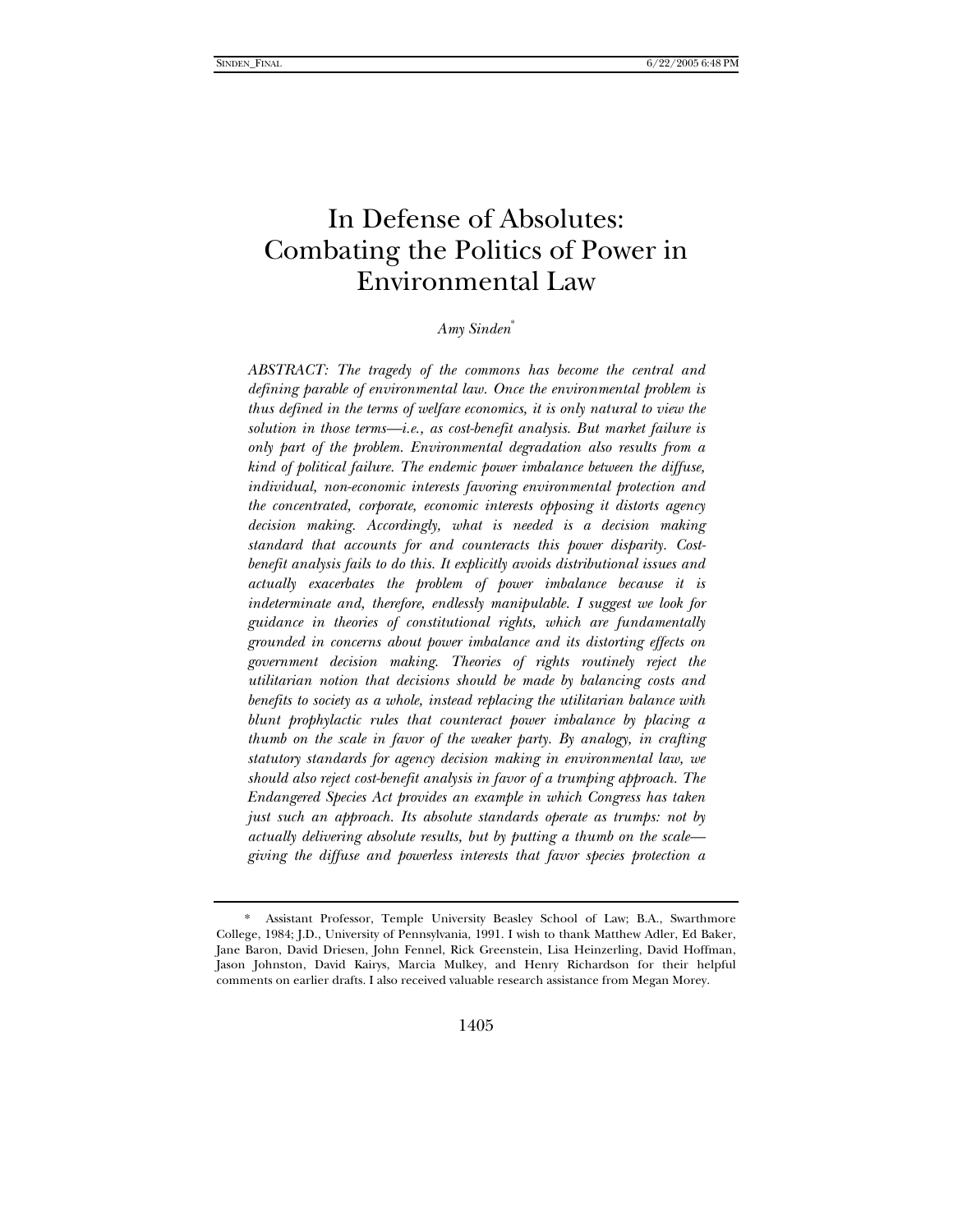*credible threat of injunction and, thus, power in the political negotiating process through which such issues are ultimately resolved.* 

| L    |                                                       |                                                            |  |  |
|------|-------------------------------------------------------|------------------------------------------------------------|--|--|
| II.  |                                                       |                                                            |  |  |
|      | $\mathcal{A}$ .                                       |                                                            |  |  |
|      | $\boldsymbol{B}$ .                                    | THE GATHERING MOMENTUM OF THE COST-BENEFIT WAVE1418        |  |  |
|      | $C_{\cdot}$                                           |                                                            |  |  |
|      | D.                                                    |                                                            |  |  |
| III. |                                                       |                                                            |  |  |
|      | A.                                                    |                                                            |  |  |
|      | $\mathbf{B}$                                          | <b>DISTORTIONS OF GOVERNMENT DECISION MAKING 1440</b>      |  |  |
|      | $C_{\cdot}$                                           | SOME (TANGENTIAL) THOUGHTS ON PLURALISM AND CIVIC          |  |  |
|      |                                                       |                                                            |  |  |
|      | D.                                                    | ADMINISTRATIVE LAW: THE PROCEDURAL SOLUTION 1449           |  |  |
| IV.  | CBA IGNORES AND EXACERBATES THE PROBLEM OF POWER      |                                                            |  |  |
|      |                                                       |                                                            |  |  |
|      | $\mathcal{A}$ .                                       |                                                            |  |  |
|      | <i>B.</i>                                             | INDETERMINACY, FALSE OBJECTIVITY, AND MANIPULABILITY  1454 |  |  |
|      | $\mathcal{C}$                                         |                                                            |  |  |
|      | D.                                                    |                                                            |  |  |
| V.   | ANALOGY TO RIGHTS: CORRECTING FOR POWER IMBALANCE1460 |                                                            |  |  |
|      | A.                                                    |                                                            |  |  |
|      | $\boldsymbol{B}$ .                                    |                                                            |  |  |
|      |                                                       | i.                                                         |  |  |
|      |                                                       | ii.                                                        |  |  |
|      |                                                       |                                                            |  |  |
| VI.  |                                                       |                                                            |  |  |
|      | A.                                                    |                                                            |  |  |
|      | $B_{\cdot}$                                           |                                                            |  |  |
|      | $\mathcal{C}$                                         |                                                            |  |  |
| VII. |                                                       |                                                            |  |  |
|      | $A$ .                                                 | THE RIGHTS ANALOGY: SOME CLARIFICATIONS 1485               |  |  |
|      | $\mathbf{B}$                                          |                                                            |  |  |
|      | $\overline{C}$ .                                      |                                                            |  |  |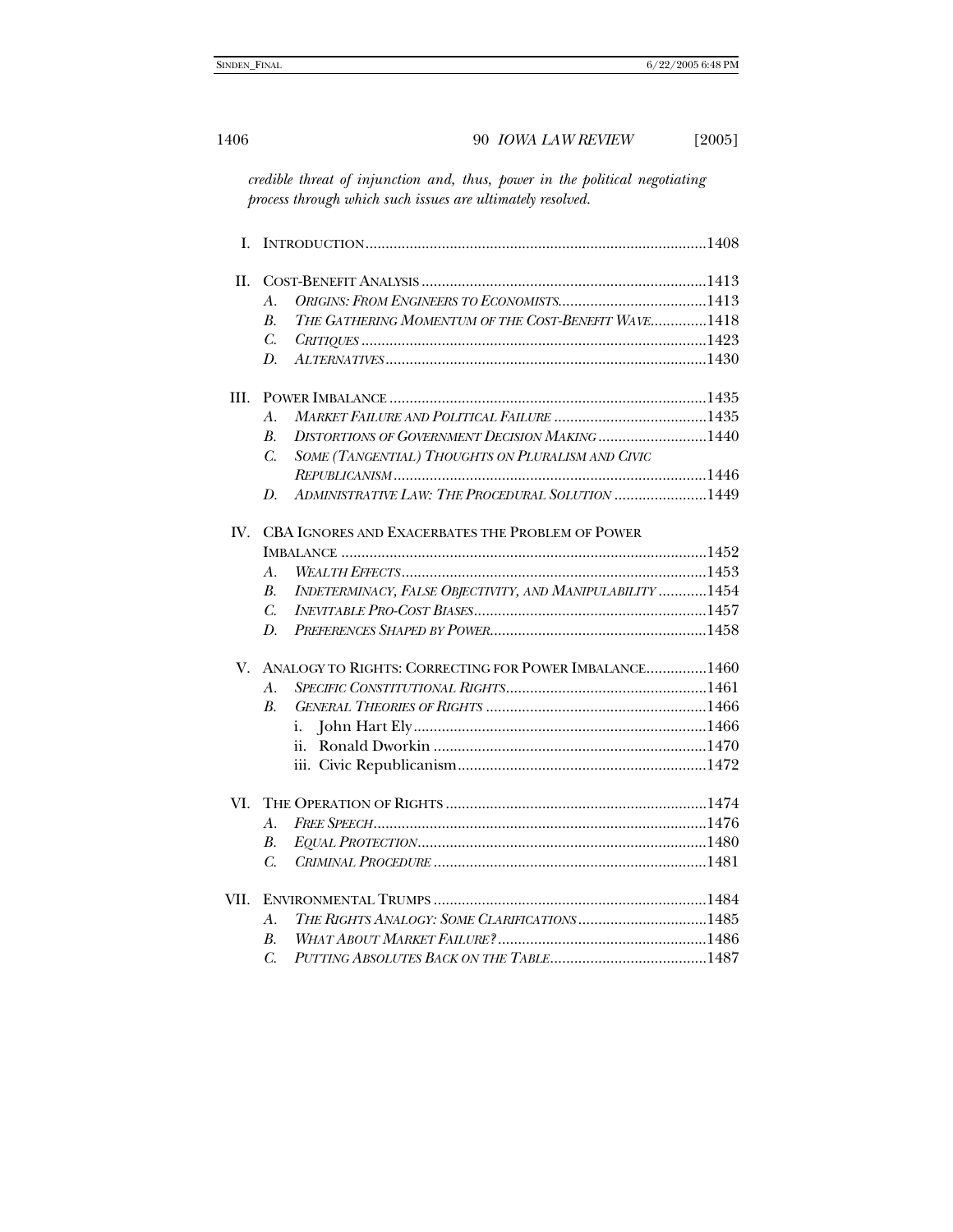|  | $A_{\cdot}$ |                                                         |  |
|--|-------------|---------------------------------------------------------|--|
|  |             |                                                         |  |
|  |             | C. AGENCY DISCRETION: VAGUE, CONTESTABLE STANDARDS 1498 |  |
|  |             |                                                         |  |
|  | $E_{\perp}$ |                                                         |  |
|  | F           |                                                         |  |
|  |             |                                                         |  |
|  |             |                                                         |  |
|  |             |                                                         |  |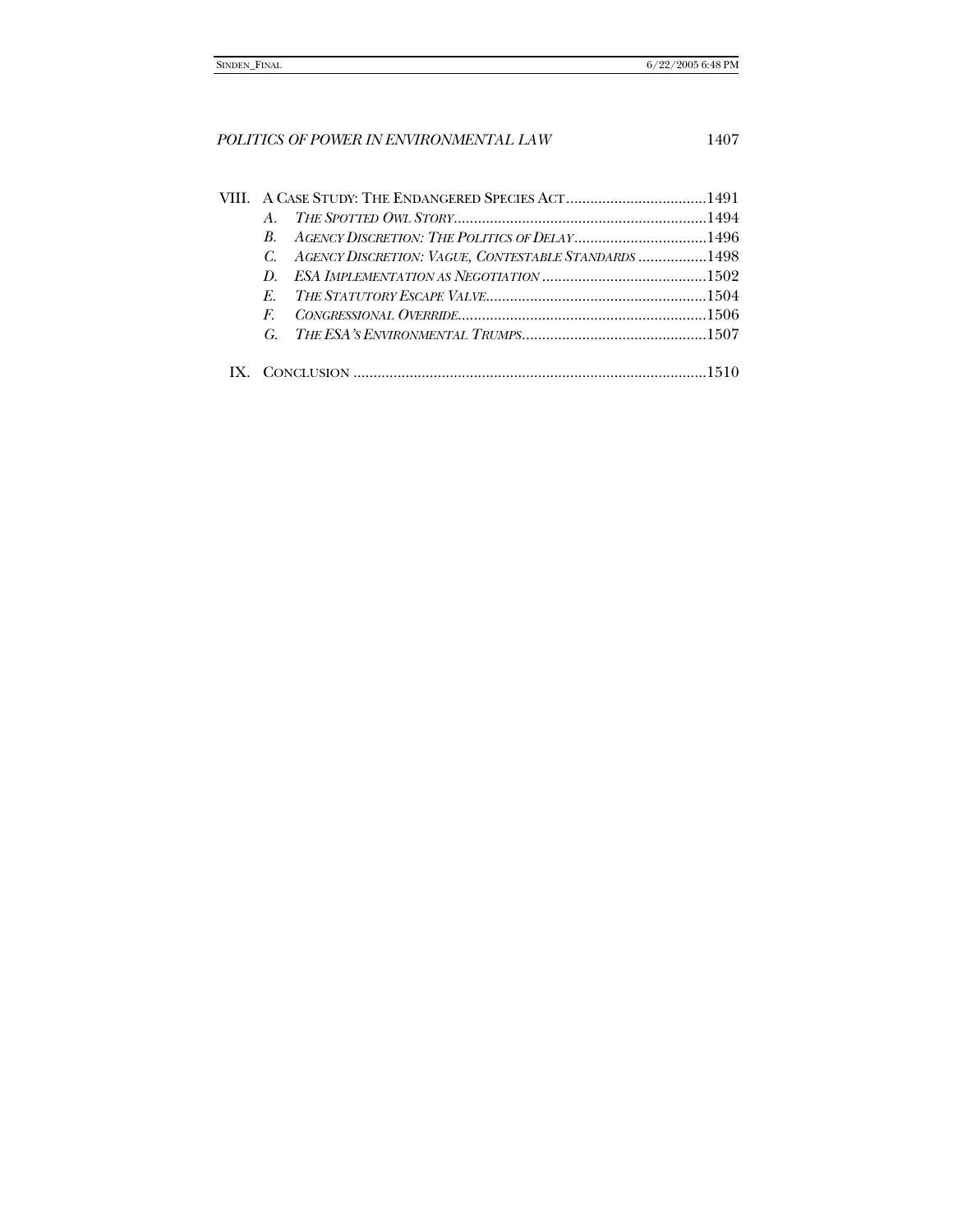*They exhaust themselves in exchanging and citing figures for pollutant levels in the air, water, and food, figures comparing population growth, energy consumption, nutritional requirements, raw material shortage, and so on, with as much ardor and intensity as if there had never been anyone—a certain Max Weber for instance—who (apparently) wasted his time proving that this debate is either senseless or vacuous, and probably both, unless one also considers society's power structures and distribution structures, its bureaucracies, and its prevailing norms and thought patterns.*†

#### I. INTRODUCTION

Despite decades of critique, cost-benefit analysis is increasingly becoming the standard of choice in environmental law. In the past several decades, it has emerged from the dusty corridors of the Army Corps of Engineers and the relatively obscure writings of right-wing academics onto the center stage of mainstream thought. Otherwise moderate voices like Cass Sunstein now chime in supporting the use of cost-benefit analysis in virtually all government decision making.<sup>1</sup> And the Office of Management and Budget currently subjects all proposed federal regulations to a costbenefit analysis, sending them back to the agency for revision if the bean counters can't show more dollars of benefit than cost.<sup>2</sup> We have even begun to make decisions about protecting endangered species by putting a dollar value on extinction and holding it up next to the financial losses imposed on developers by species conservation measures.<sup>3</sup>

This hegemony of cost-benefit analysis ("CBA") in environmental law is the inevitable result of viewing environmental problems through the lens of welfare economics, which virtually everyone does, regardless of where they stand in the larger debate about treating economics as a normative framework for law. Thus, the "Tragedy of the Commons" has become the central and defining parable of environmental law and the starting point for virtually every conversation about environmental degradation.<sup>4</sup> And indeed, it is a compelling and powerful thought experiment. It lucidly illustrates the incentive structures that operate to make groups of people squander

 <sup>†</sup> ULRICH BECK, ECOLOGICAL ENLIGHTENMENT 39 (Mark A. Ritter trans., Humanities Press Int'l, Inc. 1995) (1991).

<sup>1</sup>*. See generally* CASS R. SUNSTEIN, RISK AND REASON: SAFETY, LAW, AND THE ENVIRONMENT 191–228 (2002) [hereinafter SUNSTEIN, RISK & REASON].

<sup>2</sup>*. See* Exec. Order No. 12,866, 3 C.F.R. § 638 (1994), *reprinted in* 5 U.S.C. § 601 (1988 & Supp. V 1993).

<sup>3</sup>*. See* 16 U.S.C. § 1533(b)(2) (2000). *See generally* Amy Sinden, *The Economics of Endangered Species: Why Less is More in the Economic Analysis of Critical Habitat Designations*, 28 HARV. ENVTL. L. REV. 129, 192–208 (2004).

 <sup>4.</sup> An excerpt of Garrett Hardin's pivotal essay, *The Tragedy of the Commons*, 162 SCI. 1243 (1968), appears in the introductory chapter of virtually every textbook on environmental law.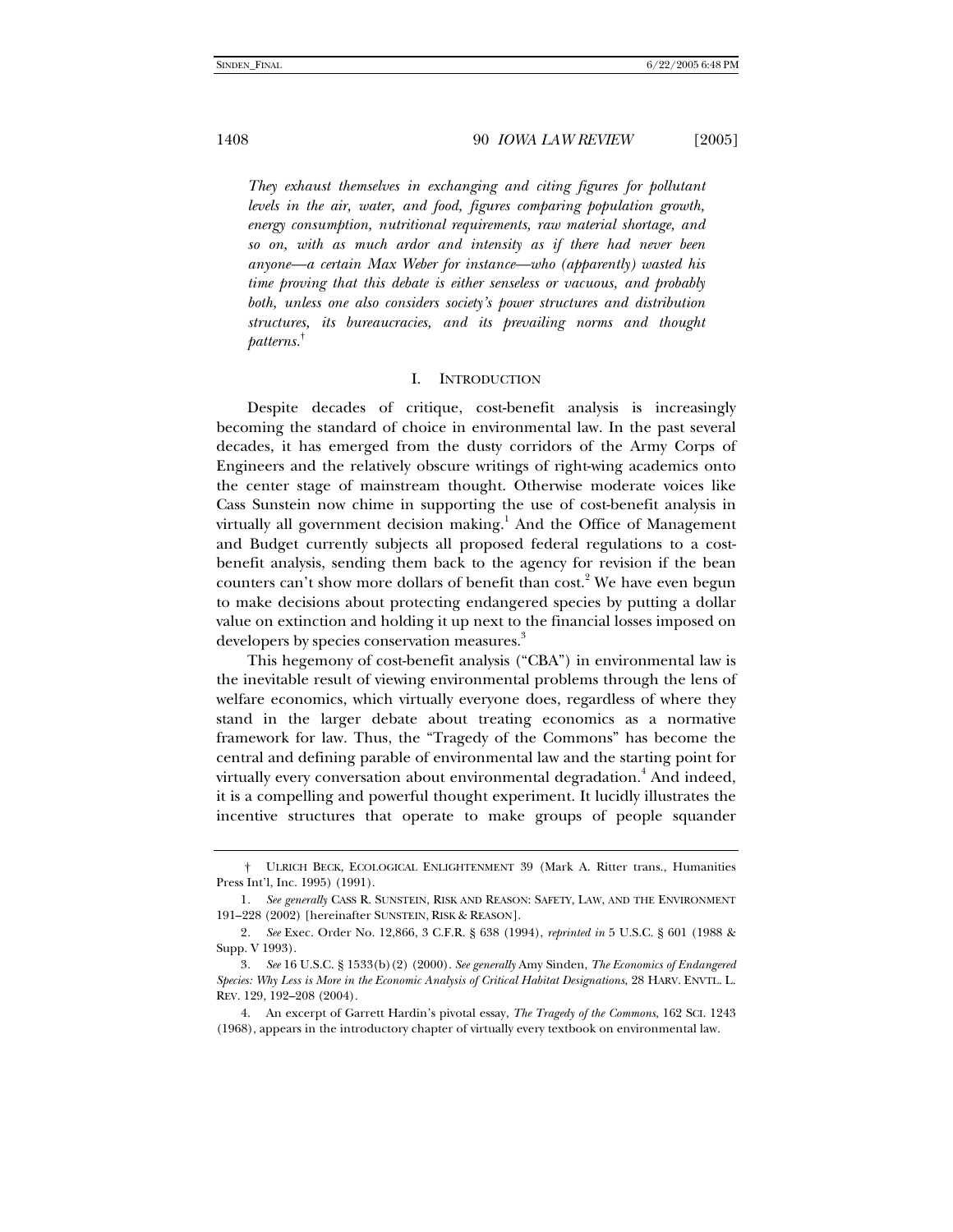commonly held resources, even when doing so is against their collective selfinterest. And it explains the concept of externalities and how they lead to market failure.

But if the problem is conceived of solely in market terms, it should be no surprise that the solution is also viewed in those terms. Cost-benefit analysis, after all, is the economist's solution to market failure. $^5$  By measuring costs and benefits and proceeding only where benefits outweigh costs, government officials can, according to the theory, mimic the outcome that a perfectly functioning market would have produced and thereby optimize overall social welfare.<sup>6</sup>

But while it is certainly an important aspect of the problem, market failure does not account for the full story. Environmental degradation also results, in large part, from a kind of political failure. The parties to environmental disputes are often vastly mismatched in terms of wealth and power. On one side, those who stand to benefit from environmental regulation are usually large, diffuse groups of individuals, each of whom shares a relatively small, often non-economic stake in the controversy. On the other side, those who stand to lose from regulation tend to be relatively small groups, made up primarily of corporations, each with a large economic stake in the outcome of the dispute. This mismatch produces substantial distortions in the political process and in associated government decision making.

Administrative law scholars have long recognized the ways in which such power disparities can distort agency decision making. But all too often, the scholars who think and write about environmental standard-setting have failed adequately to account for the role this kind of power imbalance plays in creating and perpetuating environmental degradation.

Cost-benefit analysis, aimed as it is, specifically at the problem of market failure, fails entirely to address the problem of power imbalance. It quite self-consciously avoids issues concerning the distribution of wealth. And it assumes that the process of conducting a cost-benefit analysis is untainted by politics, such that disparities in wealth and power among affected groups have no distorting effects on the agency decision making process.

Indeed, CBA not only ignores the problem of power imbalance, it actually exacerbates it. As many commentators have effectively demonstrated, CBA is indeterminate, both because of intractable theoretical difficulties (like wealth effects and discount rates) and because of practical problems (like inadequate data and scientific uncertainty). This indeterminacy renders CBA not only ineffectual, but also endlessly manipulable. That is to say, for any claim that the benefits of a particular

 <sup>5.</sup> Privatization, another oft-cited solution, may not always be practicable. *See infra* note 126.

<sup>6</sup>*. See infra* notes 13–22 and accompanying text.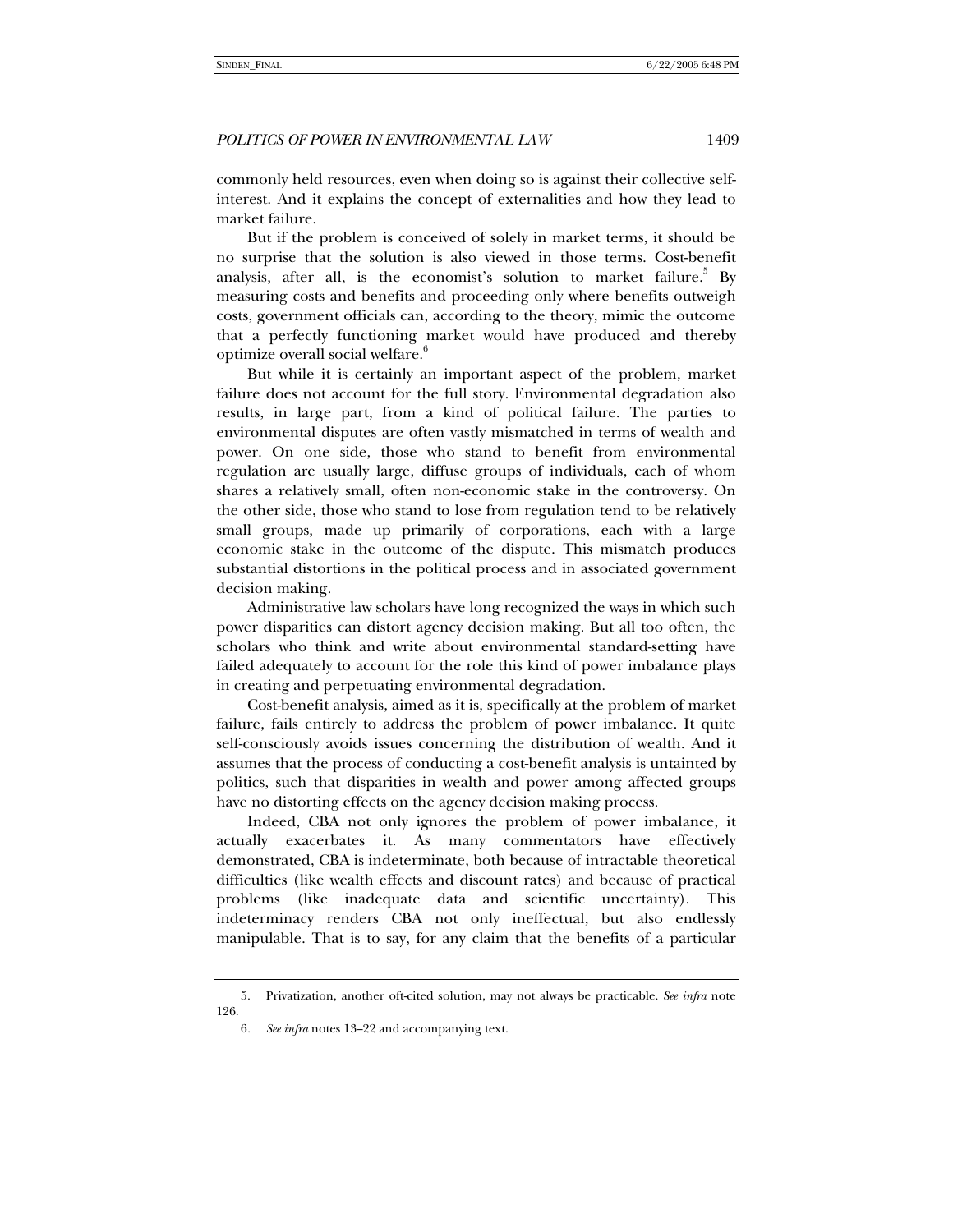project outweigh its costs, another economist can make a credible argument that the costs outweigh the benefits. In this way, CBA sets the stage for a contest over which side can hire more or better experts, rather than which side has the better argument. Accordingly, CBA provides no standard for decision at all, but rather abandons decision making to the untempered political process. Moreover, by framing the discussion in the esoteric technical terms of economic theory and thereby putting a premium on the ability to hire expensive experts, CBA exacerbates the extent to which that political process is inaccessible to the average citizen and skewed in favor of powerful, monied, corporate interests.

Accordingly, what is needed is a decision making standard that accounts for and counteracts the power disparities that prevent agencies from adequately addressing environmental degradation. I suggest we look for guidance in other areas of law concerned with combating disparities of power. Much of our constitutional-rights jurisprudence is grounded in such concerns. For example, the rights of criminal defendants are designed to counteract the vast disparities of power between the individual and the state. Similarly, First Amendment rights arise from a concern for checking state power. And the equal protection guarantee seeks to correct or counteract distortions in the political process that result from the power disparities occasioned by the subordinated status of certain groups in society.

In these areas of law, the utilitarian notion that decisions should be made by balancing costs and benefits to society as a whole is routinely rejected. Thus, for example, many of the rights we accord criminal defendants are squarely premised on the decidedly anti-utilitarian notion that it is better to let ten guilty people go free than to imprison one innocent person. Similarly, many prominent and respected First Amendment theorists reject an approach that balances the costs and benefits of suppressing speech in favor of an absolutist approach. And the equal protection guarantee emphatically rejects a utilitarian approach that would permit discrimination as long as, in the aggregate, the majority benefits from it more than the minority suffers.

Instead, many theories of rights view them as rejecting utilitarian balancing. Rights operate instead as "trumps" that prevail over countervailing interests, except in extraordinary circumstances, essentially putting a thumb on the scale in favor of the weaker party, and thus counteracting power imbalance. Although my concern here is specifically with *statutory* standards that operate to constrain *agency* decision making, rather than *constitutional* standards that operate to constrain *legislative* decision making, a rough analogy is nonetheless instructive. Thus, just as many influential theorists view rights as rejecting utilitarianism and costbenefit balancing in favor of a trumping approach where power imbalances in society threaten to grossly distort government decision making, so too should statutory standards in environmental law adopt a trumping (or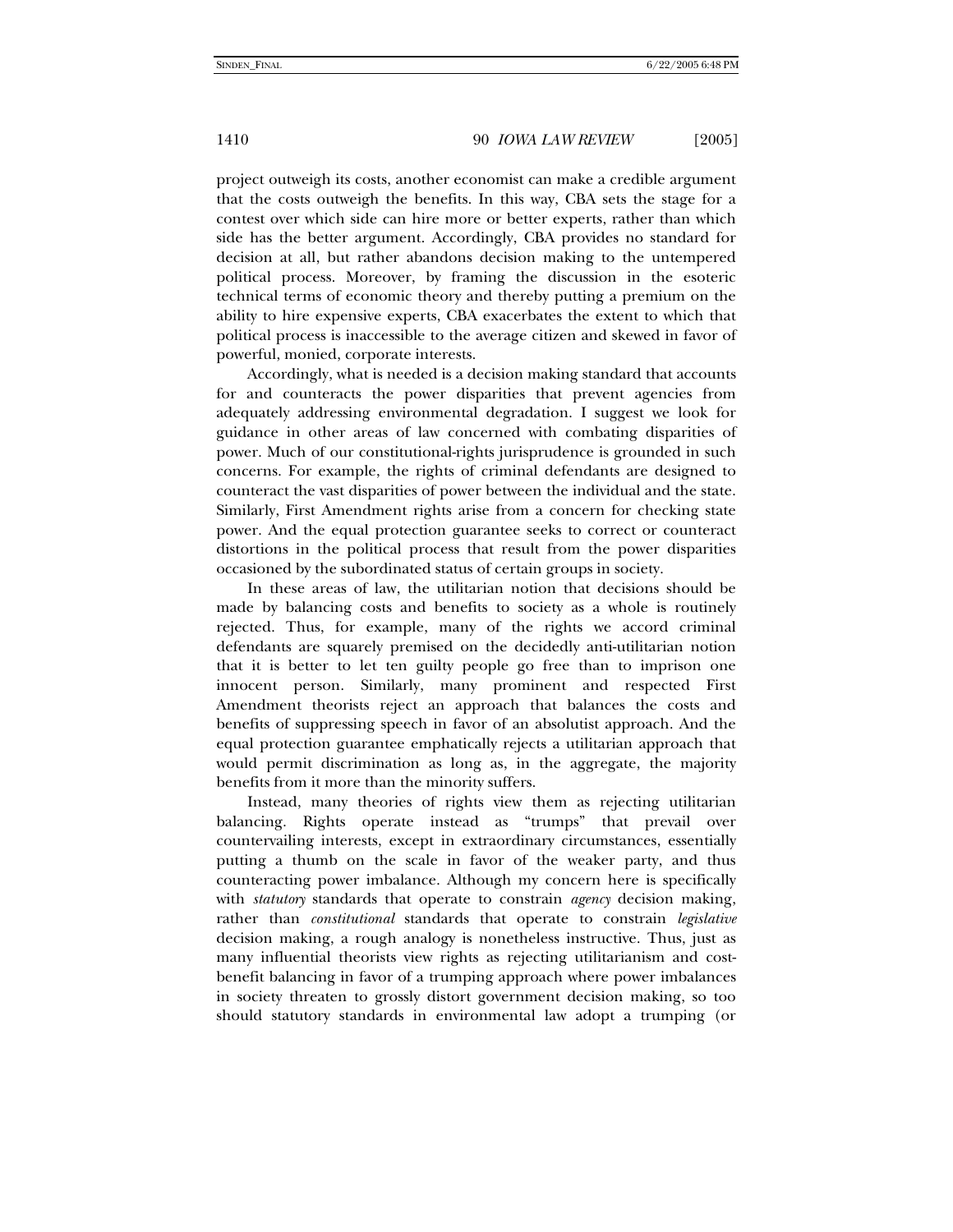absolutist) approach instead of cost-benefit analysis. A trumping approach in environmental law seeks to counteract the power imbalance between diffuse citizen interests and monied corporate interests by treating environmentalprotection interests as trumps that override considerations of economic cost except in extraordinary circumstances.

The Endangered Species Act  $("ESA")^7$  provides a prominent example of an environmental-protection statute in which Congress has chosen exactly such an approach. Accordingly, the final Section of this Article uses the ESA to illustrate how absolute standards actually operate as trumps in environmental law.<sup>8</sup> Like certain constitutional rights, though phrased in absolute terms, the ESA's standards do not necessarily deliver strictly absolute results. Implementation of the ESA occurs not through the mechanical application of rigid, unyielding standards, but through a process of negotiation in which diffuse citizen interests favoring species preservation and concentrated corporate interests favoring unrestricted development compete to influence agency decision making. Though the disparity in power between the parties would otherwise subject this process to significant distortion, the ESA's absolute standards help to level the playing field. By making explicit appeals to economic costs off-limits and giving citizen groups a threat of injunction, the ESA's absolute standards place a thumb on the scale in favor of the weaker party. This thumb on the scale gives environmental-protection interests power in the political arena—a seat at the negotiating table. Thus, rather than literally defining substantive outcomes, the ESA's cost-blind standards serve a crucially important powershifting function. This power shift ultimately leads to politically negotiated outcomes that—while perhaps less protective of species than a literal reading of the ESA's standards might dictate—are nonetheless substantially more protective of species and more consistent with widely shared public values than are the outcomes that would result from the political free-for-all that a cost-benefit standard would produce.

 <sup>7. 16</sup> U.S.C. §§ 1531–1544.

 <sup>8.</sup> By "absolute" I mean a standard that is gauged only to the protection of human health or the environment and prohibits any consideration of economic costs. Another term would be "cost-blind." Other examples include the National Ambient Air Quality Standards under the Clean Air Act, 42 U.S.C. § 7409, the anti-degradation policy under the Clean Water Act, 33 U.S.C. § 1313(d)(4)(B); 40 C.F.R. § 131.12(a)(3) (2004), the Maximum Contaminant Level Goals under the Safe Drinking Water Act, 42 U.S.C. § 300g-1(b)(4)(A), and the Wilderness Act, 16 U.S.C. §§ 1131–1136. One subcategory of absolute standards includes those that are gauged to a zero level of risk rather than to a more loosely qualitative description of the level of human or ecological health to be maintained. The Delaney Clause, which prohibits approval of food or color additives "found to induce cancer in man or animal," 21 U.S.C. §  $348(c)(3)(A)$ , is an example of this type of standard. *See infra* note 361. This contrasts with the more flexible, qualitative descriptions contained in the ESA or the other provisions cited above.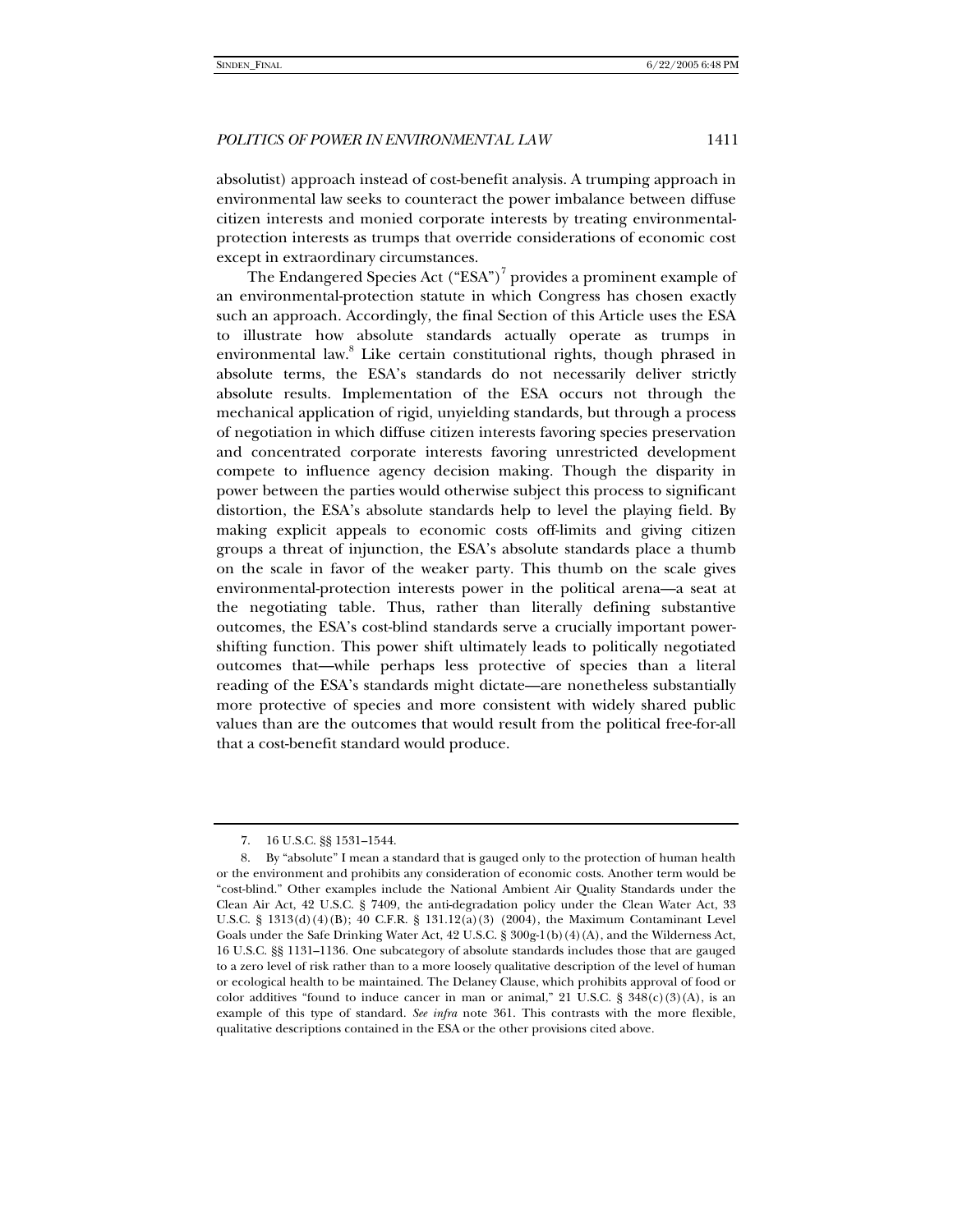This discussion serves in part to justify the ESA's absolute standards against recent attempts to amend the statute.<sup>9</sup> But while the ESA is often ghettoized as an anomalous special case—a statute that addresses the irreversible harm of extinction and therefore warrants an unusual approach—I intend this example to be suggestive of how absolute standards might work successfully to combat power imbalance in other areas of environmental law as well. In fact, Congress has enacted absolute standards in response to problems that go well beyond the realm of irreversible ecological harm. The National Ambient Air Quality Standards that form the centerpiece of the highly successful Clean Air Act are probably the most prominent example.<sup>10</sup> Furthermore, to the extent there is something about irreversible ecological harm that particularly warrants an absolutist approach, it is important to recognize that such harm is not just limited to species extinction, but is implicated by a broad range of more "mainstream" environmental issues, including air pollution (global warming) and water pollution (wetlands loss).

Part II begins by describing the evolution of CBA from an obscure and specialized standard used by the Army Corps of Engineers to evaluate floodcontrol projects to the ubiquitous standard of regulatory legitimacy that it has become today. It then provides an overview of the major critiques of CBA and the limited efforts that have so far been undertaken to develop a theoretical defense of alternative decision making standards. Part III defends the claim that environmental disputes pit concentrated, monied, corporate interests against diffuse and powerless public interests, explores the various mechanisms by which this power imbalance operates to distort government decision making, and examines how this issue has been treated in administrative law. Part IV explains how CBA ignores and exacerbates the problem of power imbalance. Part V draws the analogy to constitutional rights, describing how that jurisprudence is fundamentally concerned with combating power imbalance and its distorting effects on government decision making. Part VI demonstrates how prominent theories of rights reject utilitarian balancing in favor of a trumping approach. Part VII then develops my thesis that in order to counteract the problem of power imbalance, environmental statutes should, like rights jurisprudence, reject CBA in favor of a trumping approach. Finally, Part VIII considers the

<sup>9</sup>*. See, e.g.,* Julie Cart, *Species Protection Act "Broken"; A Top Interior Officer Says the Law Should*  be Revised to Give Economic and Other Interests Equal Footing with Endangered Animals and Plants, L.A. TIMES, Nov. 14, 2003, at B6 (quoting Assistant Secretary of Interior Craig Manson). Numerous bills that would replace the ESA's absolute standards with a cost-benefit test have been introduced over the years. *See, e.g.,* H.R. 1490, 103d Cong. (1993)*; see also* Nancy K. Kubasek et al., *Cross-examining Market Approaches to Protecting Species,* 30 ENVTL. L. REP. 10,721, 10,724 (2000); Barton H. Thompson, Jr., *People or Prairie Chickens: The Uncertain Search for Optimal Biodiversity*, 51 STAN. L. REV. 1127, 1150–54 (1999).

<sup>10</sup>*. See* 42 U.S.C. § 7409. For other examples, see *supra* note 8.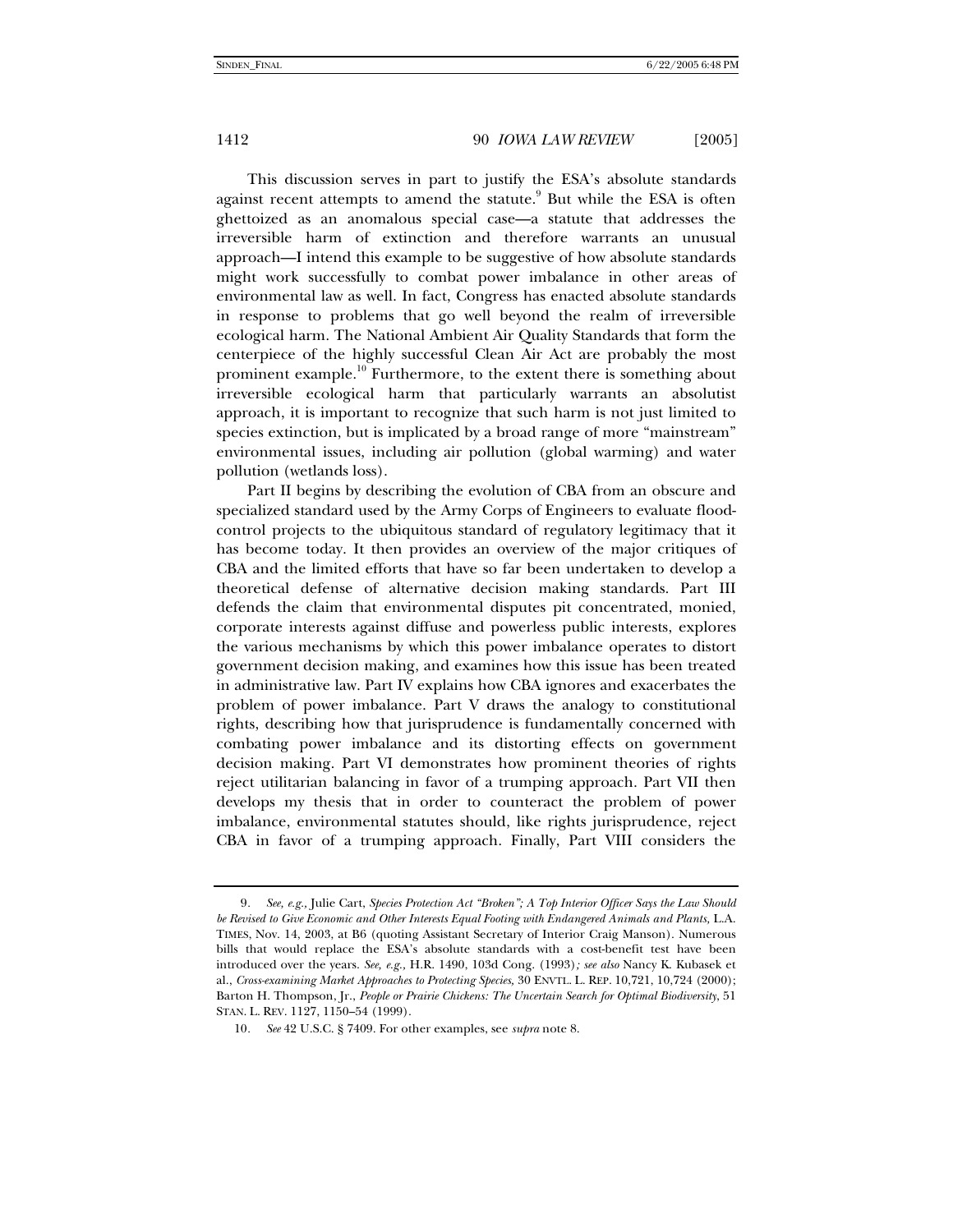Endangered Species Act as a case study in how absolute environmental standards actually operate as trumps. Specifically, this Part examines how the Act's absolute standards perform a crucial power-shifting function, thereby reducing the distortions in agency decision making that result from the power imbalance between concentrated monied corporate interests and diffuse public interests.

#### II. COST-BENEFIT ANALYSIS

#### *A. ORIGINS: FROM ENGINEERS TO ECONOMISTS*

As a tool for government decision making, cost-benefit analysis began in relative obscurity in the early twentieth century at the Army Corps of Engineers in the evaluation of flood-control projects.<sup>11</sup> Engineers at the Corps attempted to quantify in monetary terms the overall costs and benefits of proposed projects, recommending implementation only where the projected benefits outweighed the projected costs. The engineers took a highly pragmatic, common-sense approach to these estimates, making no effort to develop a theoretical grounding for such methods and shying away from any attempt to assess in monetary terms values that were considered intangible (like, for example, the recreational benefits associated with building a reservoir).<sup>12</sup> In the 1950s and 1960s, however, a new interest in CBA began to develop in another quarter—among academic economists. They set about using the new welfare economics to build a theoretical foundation for cost-benefit analysis.

Welfare economics is the normative branch of economics. It traces its roots to utilitarianism and is built on the normative principle of efficiency that is, the maximization of the overall utility of members of society in the aggregate.<sup>13</sup> The definition of "utility" is of course problematic. While utilitarians of the nineteenth century viewed pleasure or happiness as the standard of intrinsic value to be maximized, welfare economists rejected the

<sup>11</sup>*. See* THEODORE M. PORTER, TRUST IN NUMBERS: THE PURSUIT OF OBJECTIVITY IN SCIENCE AND PUBLIC LIFE 148–89 (1995). This practice became a statutory requirement in the Flood Control Act of 1936, ch. 688, § 1, 49 Stat. 1570, 1570 (codified as amended at 33 U.S.C. § 701a), which conditioned the approval of federal flood-control projects on a finding that "the benefits to whomsoever they may accrue are in excess of the estimated costs." *See* AJIT K. DASGUPTA & D.W. PEARCE, COST-BENEFIT ANALYSIS: THEORY AND PRACTICE 12 (1972).

 <sup>12.</sup> PORTER, *supra* note 11, at 160–61; *see, e.g.,* Namekagon Hydro Co., 12 F.P.C. 203, 206 (1953) ("[T]he [Federal Power] Commission realizes that in many cases where unique and most special types of recreation are encountered a dollar evaluation is inadequate as the public interest must be considered and it cannot be evaluated adequately only in dollars and cents.").

<sup>13</sup>*. See* Steven Kelman, *Cost-Benefit Analysis: An Ethical Critique,* 5 REGULATION 33, Jan.–Feb. 1981, at 33 (characterizing CBA as a form of utilitarianism); Amartya Sen, *The Possibility of Social Choice*, 89 AM. ECON. REV. 349, 351–52 (1999). *But see* Richard A. Posner, *Utilitarianism, Economics, and Legal Theory*, 8 J. LEGAL STUD. 103, 129–30 (1979) (explaining the distinctions between welfare economics and utilitarianism).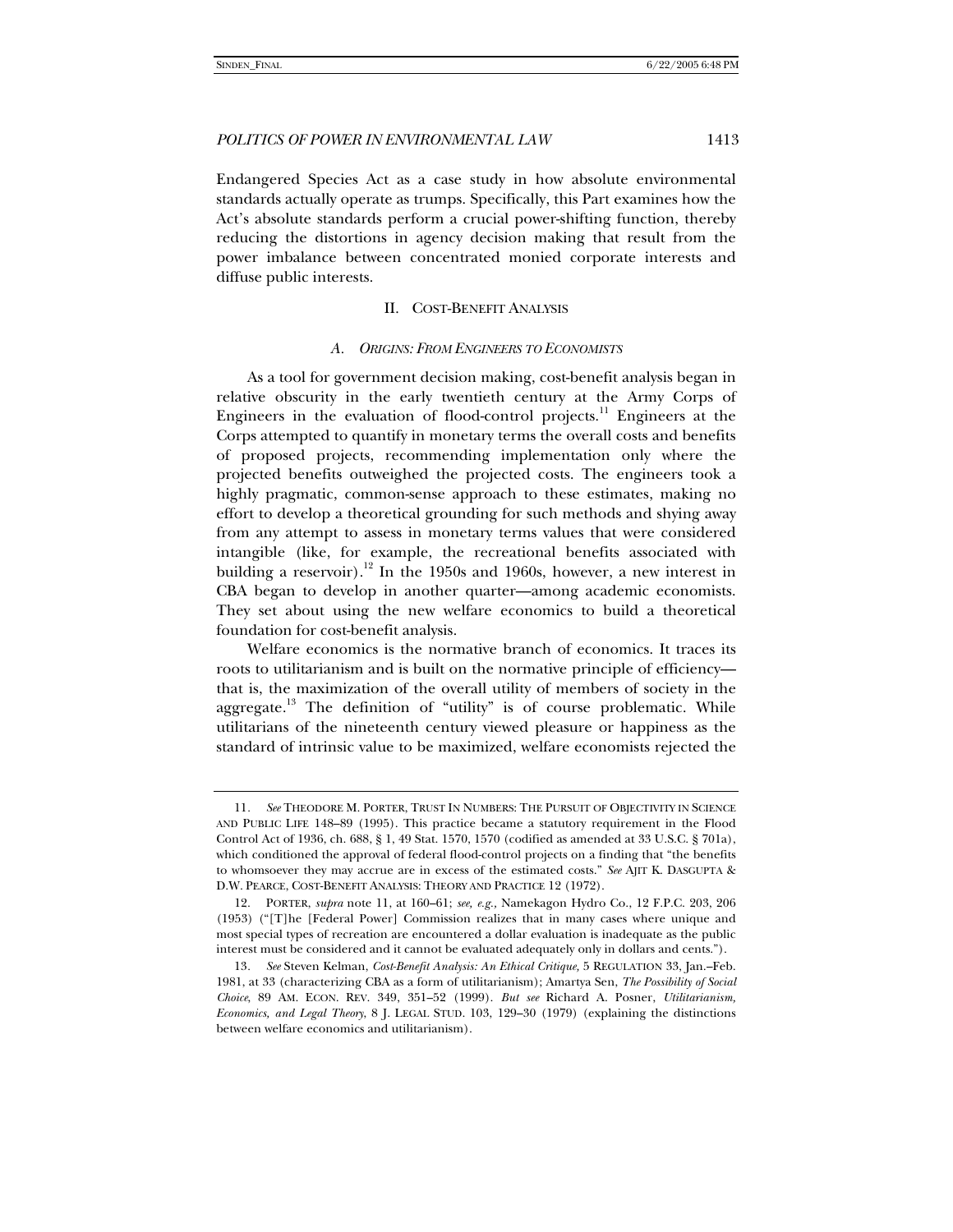notion that utilities or levels of happiness could be compared across individuals.<sup>14</sup> Accordingly, they avoided that problem by adopting "preference satisfaction" or "willingness to pay" as the currency of individual well-being.<sup>15</sup> Thus, by simply observing people's willingness to pay for things as expressed in markets, economists could avoid the philosophical conundrums of having to make interpersonal welfare comparisons.<sup>16</sup>

In its purest form, economic efficiency is defined by the Pareto principle. One state of affairs is a "Pareto improvement" over another if it would result in at least one person being better off and no one being worse off. A situation is "Pareto optimal" or "Pareto efficient," therefore, if there is no alternative state of affairs that would be a Pareto improvement.<sup>17</sup> Putting aside the rather significant problem of defining well-being or "better off," the goal of Pareto efficiency seems intuitively appealing to many people.<sup>18</sup>

Under the laws of economics, Pareto efficiency will be produced by a perfectly functioning market—that is, one in which participants act rationally (consumers maximize utility and producers maximize profits), there are no transaction costs, information is perfect, and all social costs and benefits are accounted for in private costs and benefits (i.e., there are no externalities).<sup>19</sup> Where the market is imperfect, however—where, for example, a tragedy of the commons produces externalities—economists may view government intervention to try to correct the market failure as appropriate. But, economists argue, when government does step in, it should calibrate its intervention to mimic the economically efficient outcome that a perfectly functioning market would have produced.

The problem is that any attempt to use Pareto efficiency as the standard for judging the efficiency of government intervention is impractical. First, it is very difficult to find a government action that does not cause harm to at least one person. Thus, virtually all government intervention would fail a Pareto-efficiency test. Second, the informational burden of trying to break down aggregate costs and benefits into individual costs and benefits is insurmountable. Accordingly, for these purposes, economists turn to a

<sup>14</sup>*. See* Oscar Lange, *The Foundations of Welfare Economics*, 10 ECONOMETRICA 215, 215 (1942); Sen, *supra* note 13, at 352. *But see* Sen, *supra* note 13, at 356–60 (arguing that interpersonal welfare comparisons are possible).

 <sup>15.</sup> Nicholas Kaldor, *Welfare Propositions of Economics and Interpersonal Comparisons of Utility*, 49 ECON. J. 549, 549–50 (1939).

<sup>16</sup>*. See* Posner, *supra* note 13, at 129–30.

 <sup>17.</sup> Gerard Debreu, *Valuation Equilibrium and Pareto Optimum*, 40 PROC. NAT'L ACAD. OF SCI. 588, 588 (1954).

<sup>18</sup>*. But see* Matthew D. Adler & Eric A. Posner, *Rethinking Cost-Benefit Analysis*, 109 YALE L.J. 165, 188 (1999) (describing objections to the Pareto standard); Amartya Sen, *Liberty Unanimity and Rights*, 43 ECONOMICA 217, 235 (1976) (arguing that the Pareto principle is inconsistent with basic liberal rights).

<sup>19</sup>*. See* ANTHONY E. BOARDMAN ET AL., COST-BENEFIT ANALYSIS: CONCEPTS AND PRACTICE 53 (1996).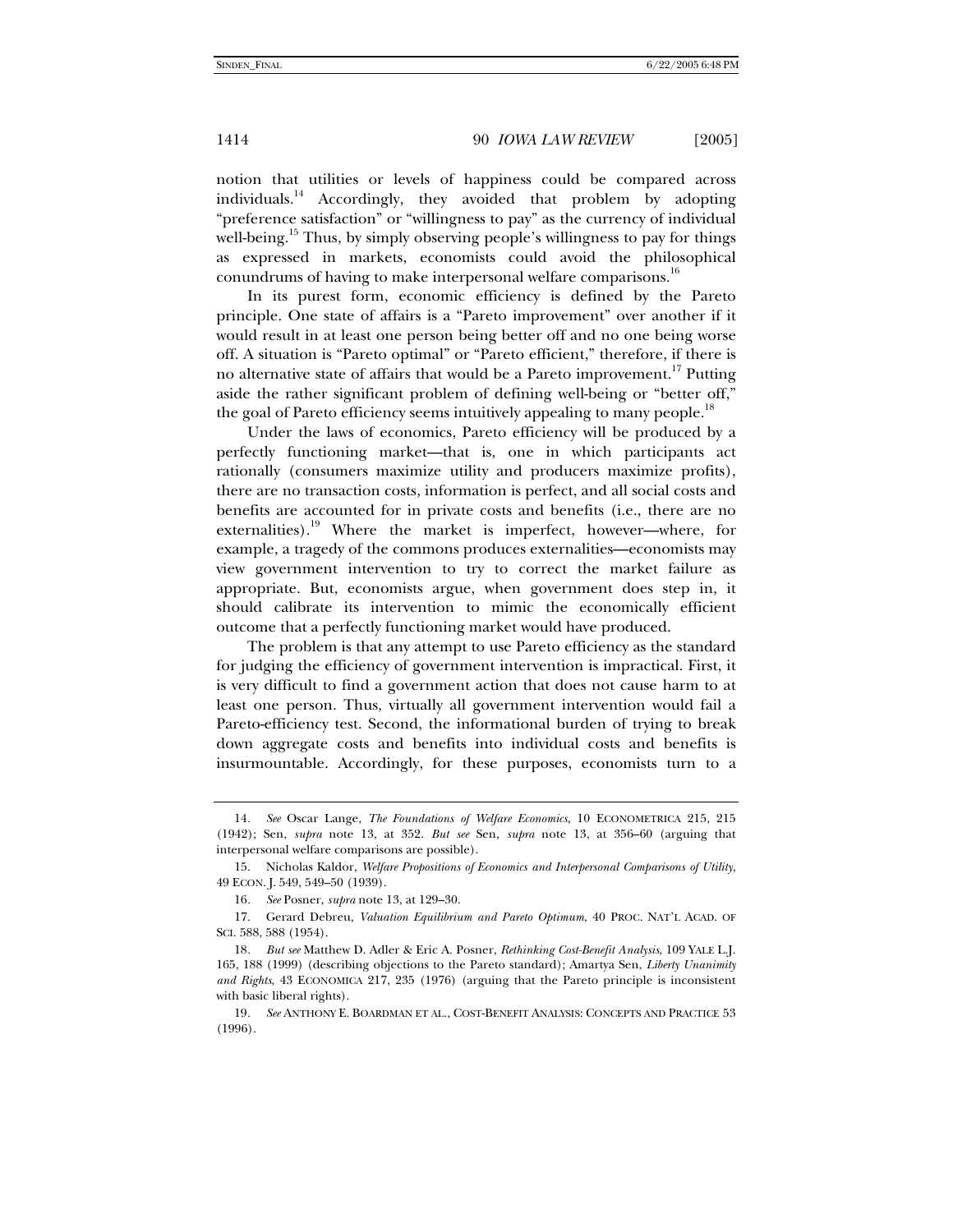slightly different definition of efficiency with "somewhat less conceptual appeal, but much greater feasibility":<sup>20</sup> "potential Pareto" or "Kaldor-Hicks" efficiency. Under this definition, a government regulation is efficient if those who stand to benefit from the regulation could fully compensate those who stand to lose from it and still be better off. Or, put another way, a regulation is Kaldor-Hicks efficient if, following a hypothetical transfer of wealth from the winners to the losers, the resulting state of affairs would be a Pareto improvement.<sup>21</sup>

Thus, a government regulation that meets the Kaldor-Hicks efficiency standard is one for which the overall social benefits exceed the overall social costs, i.e., one that meets a cost-benefit test. In this way, welfare economists defend cost-benefit analysis as a normative standard for judging government intervention.<sup>22</sup> By mimicking the results of a perfectly functioning market, government intervention that meets a cost-benefit test is thought to optimize overall social welfare.

Note that welfare economics single-mindedly pursues the goal of maximizing overall social utility and takes no position as to the distribution of utility or wealth.<sup>23</sup> Thus, a change in the status quo might well be Kaldor-Hicks efficient (i.e., meet a cost-benefit test) and yet leave many or even most people worse off.<sup>24</sup> A weakening of pollution regulations might, for

 24. Even the concept of Pareto efficiency is indifferent to distributional issues to the extent that it takes the existing distribution of wealth as a given. *See* FRANK ACKERMAN & LISA

<sup>20</sup>*. Id*. at 32*; see* David M. Driesen, *The Societal Cost of Environmental Regulation: Beyond Administrative Cost-Benefit Analysis*, 24 ECOLOGY L.Q. 545, 580 (1997) ("[D]ecisions producing Kaldor-Hicks efficiency do not have the virtues associated with free market exchange" because they do not involve consensual transactions.).

<sup>21</sup>*. See* BOARDMAN ET AL., *supra* note 19, at 32; E.J. MISHAN, COST-BENEFIT ANALYSIS 390 (1976).

<sup>22</sup>*. See* MISHAN, *supra* note 21, at 382–96. *But see* Adler & Posner, *supra* note 18, at 190 (noting that "[m]ost economists appear to concede that the Kaldor-Hicks standard is not, by itself, normatively desirable," but defend it nonetheless on the grounds that benefits to winners and costs to losers will wash out in the end).

<sup>23</sup>*. See* Nicholas Kaldor, *Welfare Propositions of Economics and Interpersonal Comparisons of Utility*, 49 ECON. J. 549, 550–51 (1939); Sen, *supra* note 13, at 351–52; *see also* Adler & Posner, *supra* note 18, at 186 ("The purpose of CBA, as typically understood, is to separate out the distributional issue and isolate the efficiency issue, so that the agency will evaluate projects solely on the basis of their efficiency."); Laurence H. Tribe, *Constitutional Calculus: Equal Justice or Economic Efficiency?*, 98 HARV. L. REV. 592, 594–95 (1985) ("[The] disregard of the *distributional* dimension of any given problem is characteristic of the entire law-and-economics school of thought, which assumes a world in which no one is economically coerced and in which individuals who do not 'buy' things are said to be 'unwilling,' rather than unable, to do so."). *But see* Matthew D. Adler & Eric A. Posner, *Implementing Cost-Benefit Analysis when Preferences are Distorted, in* COST-BENEFIT ANALYSIS: LEGAL, ECONOMIC, AND PHILOSOPHICAL PERSPECTIVES 269, 269–311 (Matthew D. Adler & Eric A. Posner eds., 2001) (describing a distributively weighted form of CBA); Adler & Posner*, supra* note 18, at 224 (same); Louis Kaplow & Steven Shavell, *Fairness versus Welfare*, 114 HARV. L. REV. 961, 992–95 (2001) (arguing that welfare economics need not ignore distributional issues, but that in many instances ignoring them is "the most sensible course").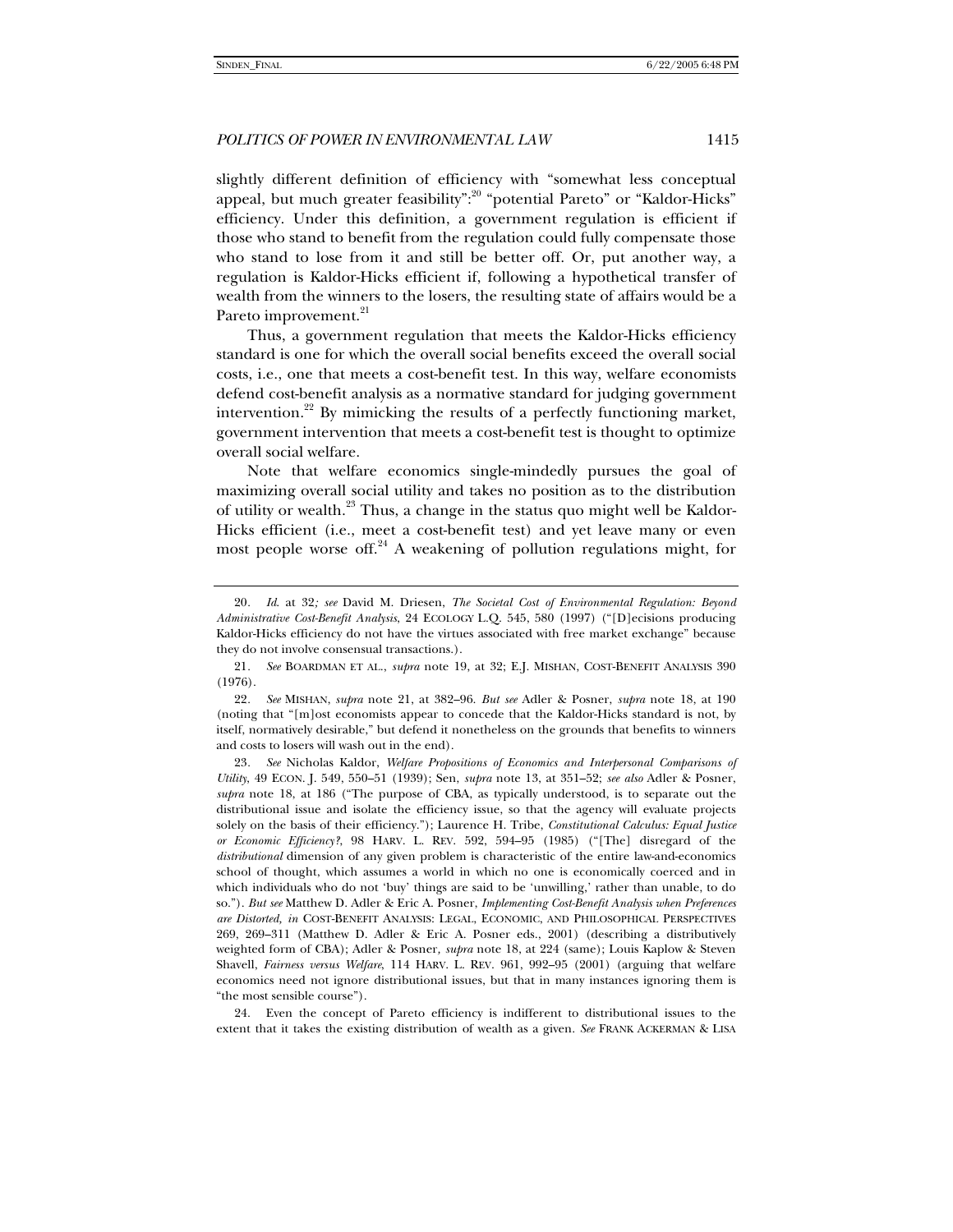example, increase an industry's profits by more than the aggregate dollar value of the adverse health impacts suffered by a large population of people. While acknowledging that such perverse distributional effects are possible, proponents of CBA argue that distribution is a separate issue that can be addressed through the tax system once efficiency-enhancing policies have been adopted.<sup>25</sup> Indeed, they argue that increasing aggregate social wealth will indirectly lead to a more egalitarian distribution of wealth because richer societies are more likely to help their poorest members.<sup>26</sup>

Thus, in the 1960s, economists began touting CBA as the bright new hope for a scientifically based public policy—a politically "neutral" means for resolving controversial public issues.<sup>27</sup> Rather than engaging in messy debates about values and policy, regulators would be able to choose socially optimal policies through the clean and objective mechanisms of science—by simply plugging numbers into a mathematical formula. To be sure, the new method presented challenges. Since the definition of economic efficiency requires absolutely all societal costs and benefits to be accounted for and compared, intangible values—like life and death or clean air over the Grand Canyon—would also have to be monetized.<sup>28</sup> These were the kinds of valuations that the engineers at the Army Corps had declined to attempt. But the new welfare economists rose eagerly to the challenge. They set to work immediately putting the theory into practice by developing methods

28*. See* MISHAN, WELFARE ECONOMICS, *supra* note 25, at 180–81 (observing the need for welfare economics to value non-market goods).

HEINZERLING, PRICELESS: ON KNOWING THE PRICE OF EVERYTHING AND THE VALUE OF NOTHING 32–34 (2004).

<sup>25</sup>*. See* BOARDMAN ET AL., *supra* note 19, at 33. In the third edition of his classic book, *Cost-Benefit Analysis*, E.J. Mishan added an appendix discussing distributional concerns. In it he acknowledged that cost-benefit analysis itself, as derived from the Kaldor-Hicks efficiency principle, is agnostic as to questions of distribution and equity, but urged economists to take such ethical considerations into account nevertheless. *See* E.J. MISHAN, COST-BENEFIT ANALYSIS 433–41 (3d ed. 1982). Mishan also argued that distributional concerns can directly influence CBA outcomes if CBA is performed so as to account for the marginal utility of money (in simple terms, the principle that a dollar is worth more to a poor person than it is to a rich person). Under that type of CBA, an equal distribution of income should result in a higher overall utility than a less equal distribution. *See* E.J. MISHAN, WELFARE ECONOMICS: TEN INTRODUCTORY ESSAYS 166–67 (2d ed. 1969) [hereinafter MISHAN, WELFARE ECONOMICS]; *see also* Kaplow & Shavell, *supra* note 23, at 990 (making the same argument). *But see* Adler & Posner, *supra* note 18, at 193, 198 (accounting for the marginal utility of money in CBA is not practicable); *infra* note 79.

 <sup>26.</sup> BOARDMAN ET AL., *supra* note 19, at 33.

 <sup>27.</sup> Many commentators have pointed out that this claim to neutrality is a myth. *See, e.g.*, Tribe, *supra* note 23, at 597 (arguing that cost-benefit analysis is "engineered, whether intentionally or not, to serve a specific agenda. The intellectual and social heritage of these ideas, as well as their natural tendency, lies in the classical eighteenth and nineteenth century economics of unfettered contract, consumer sovereignty, social Darwinism, and perfect markets . . . ."); *see also infra* notes 223–27 and accompanying text.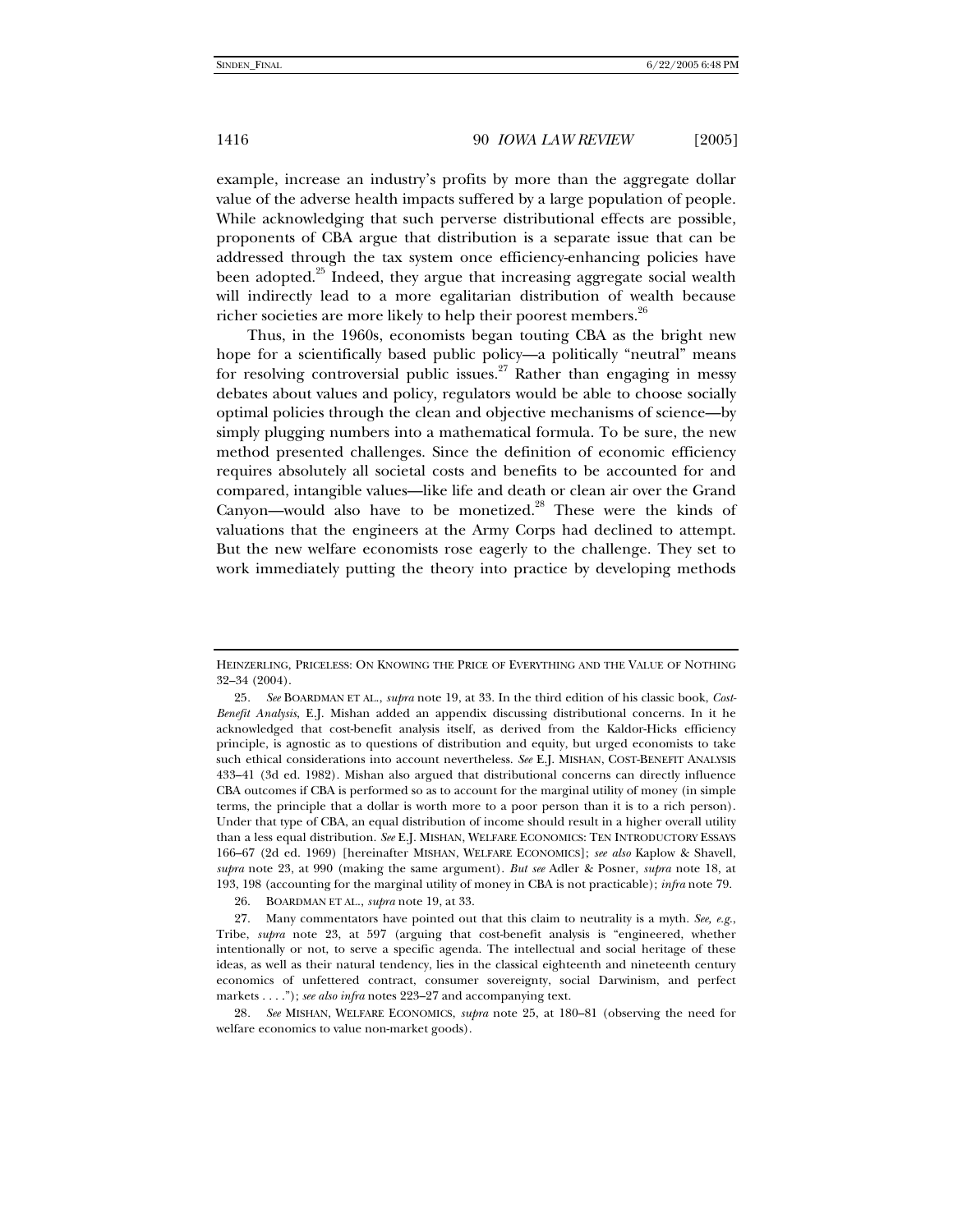for monetizing intangible, non-market values.<sup>29</sup> Several of these methods have since become well-established in academic and government circles.

Hedonic surveys, for example, attempt to infer a dollar value for things not traded in markets by observing things that *are* traded in markets and are thought to reflect the unpriced value.<sup>30</sup> Thus, an economist might attempt to measure the value people attach to unspoiled open space by comparing the prices of otherwise comparable properties located adjacent to spoiled and unspoiled areas.<sup>31</sup> Or an economist might measure the recreational "use value" attached to natural resources by measuring the admission fee hikers pay to gain access to a national park or the amount recreational anglers pay for a fishing license. $32$ 

Alternatively, the "contingent valuation method" attempts to determine people's willingness to pay for non-market goods by simply asking them.<sup>33</sup> In what is essentially a sophisticated public-opinion poll, respondents are given information about a particular natural resource or medical condition and then asked how much they would be willing to pay to preserve the natural resource or to avoid the particular disease. One such "willingness-to-pay survey," for example, concludes that the average American household is willing to pay \$257 to prevent the extinction of bald eagles.<sup>34</sup> Another concludes that the average person is willing to pay \$457,000 to avoid contracting chronic bronchitis.<sup>35</sup>

32*. See* Shi-Ling Hsu & John Loomis, *A Defense of Cost-Benefit Analysis for Natural Resources Policy*, 32 ENVTL. L. REP. 10,239, 10,242 (2002). *But see* BOARDMAN ET AL., *supra* note 19, at 52 (stating that admission fees to national parks are not set by the market and thus are unlikely to reflect the value visitors actually place on the parks).

33*. See* DAVID W. PEARCE & ANIL MARKANDYA, ENVIRONMENTAL POLICY BENEFITS: MONETARY VALUATION 35–40 (1989); Hsu & Loomis, *supra* note 32, at 10,242 (defending the contingent valuation method); Thomas H. Stevens et al., *Measuring the Existence Value of Wildlife: What Do CVM Estimates Really Show?*, 67 LAND ECON. 390, 392–93 (1991). For a critique, see generally John Heyde, *Is Contingent Valuation Worth the Trouble?*, 62 U. CHI. L. REV. 331 (1995).

<sup>29</sup>*. See* DAVID W. PEARCE & R. KERRY TURNER, ECONOMICS OF NATURAL RESOURCES AND THE ENVIRONMENT 141–58 (1990); PORTER, *supra* note 11, at 188.

<sup>30</sup>*. See generally* BOARDMAN ET AL., *supra* note 19, at 318–24; David S. Brookshire et al., *Valuing Public Goods: A Comparison of Survey and Hedonic Approaches*, 72 AM. ECON. REV. 165 (1982).

<sup>31</sup>*. See, e.g.*, RICHARD READY & CHARLES ABDALLA, PA. STATE UNIV., STAFF PAPER 363, THE IMPACT OF OPEN SPACE AND POTENTIAL LOCAL DISAMENITIES ON RESIDENTIAL PROPERTY VALUES IN BERKS COUNTY, PENNSYLVANIA (June 2003), http://landuse.aers.psu.edu (on file with the Iowa Law Review).

 <sup>34.</sup> John B. Loomis & Douglas S. White, *Economic Benefits of Rare and Endangered Species: Summary and Meta-analysis*, 18 ECOLOGICAL ECON. 197, 199 tbl.1 (1996).

<sup>35</sup>*. See* W. Kip Viscusi et al., *Pricing Environmental Health Risks: Survey Assessments of Risk-Risk and Risk-Dollar Trade-offs for Chronic Bronchitis*, 21 J. ENVTL. ECON. MGMT. 32, 47, 50 (1991). Although the Viscusi study stated that these results were only preliminary and that "much further research [was] needed before applying the methodology to give estimates precise enough to be used in regulatory analyses," *id.* at 50, the EPA used this number (adjusted to 1999 dollars) as its estimate of willingness to pay to avoid non-fatal bladder or lung cancer in its CBA of its proposed standard for arsenic in drinking water. *See* National Primary Drinking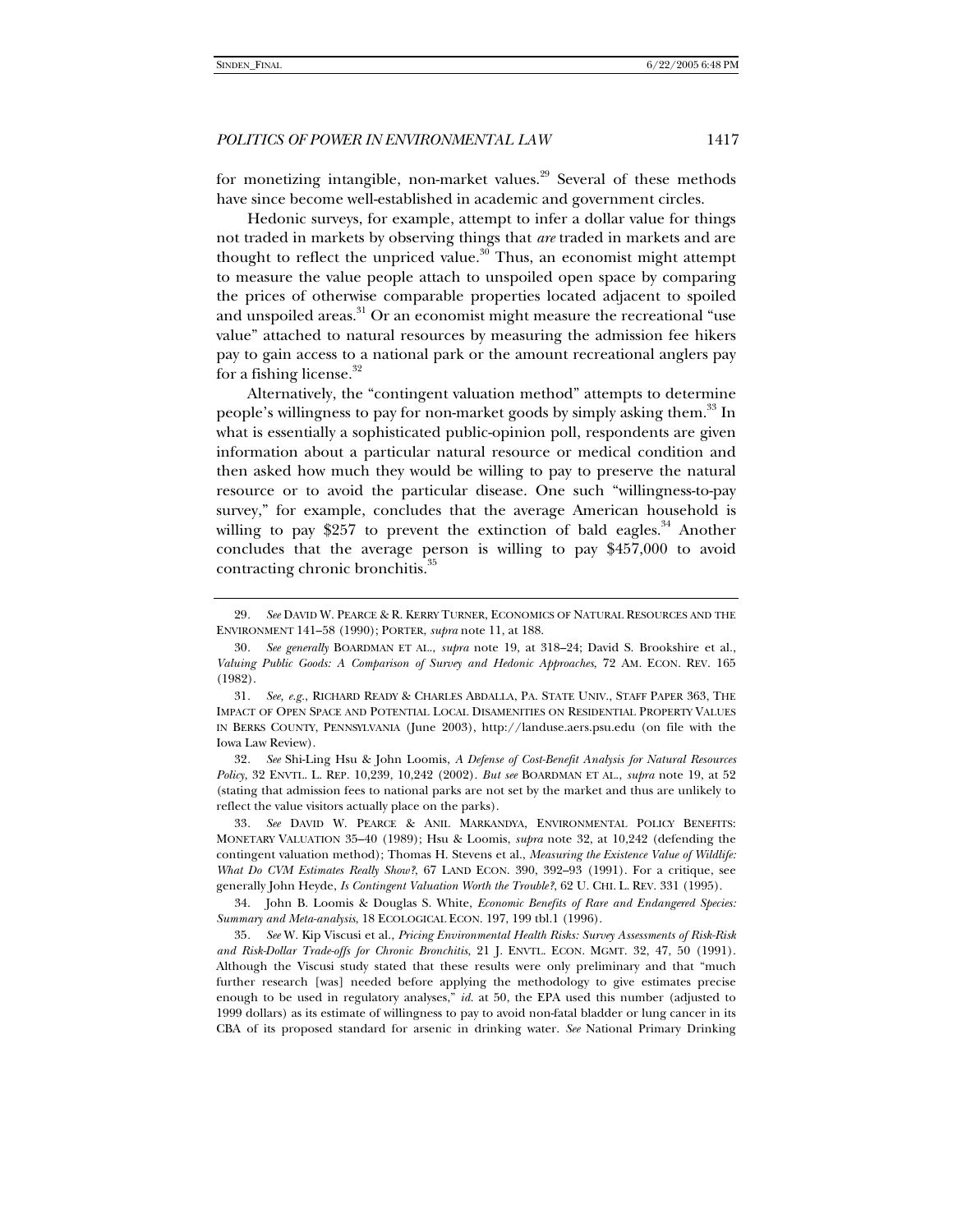Thus, what began at the beginning of the century as a simple, commonsense method used by engineers to evaluate federal flood-control projects had by mid-century begun to evolve into a highly theorized and extensively elaborated branch of welfare economics aimed at providing a broad normative standard for the evaluation of virtually all aspects of public policy.

#### *B. THE GATHERING MOMENTUM OF THE COST-BENEFIT WAVE*

During the 1960s and 1970s, this unbridled faith in the capacity of economic analysis to overcome the considerable theoretical and logistical barriers to putting these ideas into practice remained largely confined to academic circles. Lawmakers in Washington, meanwhile, remained highly skeptical of  $CBA$ <sup>36</sup> Members of Congress worried about the indeterminacy problem—that pervasive scientific uncertainties and the difficulties inherent in attempting to monetize intangible values would make any meaningful quantification and comparison of costs and benefits impossible. $37$  They worried that agencies would spin their wheels and spend vast resources chasing the holy grail of the accurate, uncontestable, and determinate CBA and produce instead only regulatory paralysis.<sup>38</sup> Thus, in crafting our major environmental statutes, Congress in almost every instance<sup>39</sup> rejected cost-

 39. The Federal Insecticide, Fungicide and Rodenticide Act Amendments of 1972 ("FIFRA"), 7 U.S.C. §§ 136–136y (2000), the Toxic Substances Control Act ("TSCA"), 15 U.S.C.

Water Regulations; Arsenic and Clarifications to Compliance and New Source Contaminants Monitoring, 66 Fed. Reg. 6976, 7012 (Jan. 22, 2001); ABT ASSOC., INC., ARSENIC IN DRINKING WATER RULE ECONOMIC ANALYSIS 5–24 (Dec. 2000), http://www.epa.gov/safewater/ars/ econ\_analysis.pdf (on file with the Iowa Law Review).

<sup>36</sup>*. See* ROBERT V. PERCIVAL ET AL., ENVIRONMENTAL REGULATION: LAW, SCIENCE, AND POLICY 363–64 (4th ed. 2003) ("[T]he climate in Washington in the 1970s was relatively inhospitable to efforts to apply quantitative methods to regulatory issues involving health and safety, especially when those efforts were ultimately directed toward use in a cost-benefit or riskbenefit analysis."). A House subcommittee report issued in 1976 observed that scientific uncertainty from numerous sources plagued efforts to quantify relevant factors and concluded that "[t]he limitations on the usefulness of benefit/cost analysis in the context of health safety, and environmental regulatory decision making are so severe that they militate against its use altogether." FEDERAL REGULATION AND REGULATORY REFORM: REPORT BY THE SUBCOMMITTEE ON OVERSIGHT AND INVESTIGATIONS OF THE COMMITTEE ON INTERSTATE AND FOREIGN COMMERCE, HOUSE OF REPRESENTATIVES*,* H.R. NO. 75-931, at 510–11, 515 (1976); *see also* Adler & Posner, *supra* note 18, at 171 (observing that "the technical and utilitarian flavor of CBA was unappealing to the political culture that prevailed in the 1970s"); Sinden, *supra* note 3, at 184– 92 (discussing the congressional skepticism of CBA). One exception was the use of CBA in the 1960s by Robert McNamara and his "Whiz Kids" at the Defense Department. *See* SUSAN ROSE-ACKERMAN, RETHINKING THE PROGRESSIVE AGENDA: THE REFORM OF THE AMERICAN REGULATORY STATE 15 (1992).

<sup>37</sup>*. See* Sinden, *supra* note 3, at 184–85.

<sup>38</sup>*. See* Howard Latin, *Ideal Versus Real Regulatory Efficiency: Implementation of Uniform Standards and "Fine-Tuning" Regulatory Reforms*, 37 STAN. L. REV. 1267, 1283–84 (1985) ("Congress recognized the existence of pervasive scientific uncertainty when it enacted the principal regulatory statutes, and nonetheless chose to emphasize the need for prompt injury prevention over the need for an optimal balance between regulatory benefits and costs.").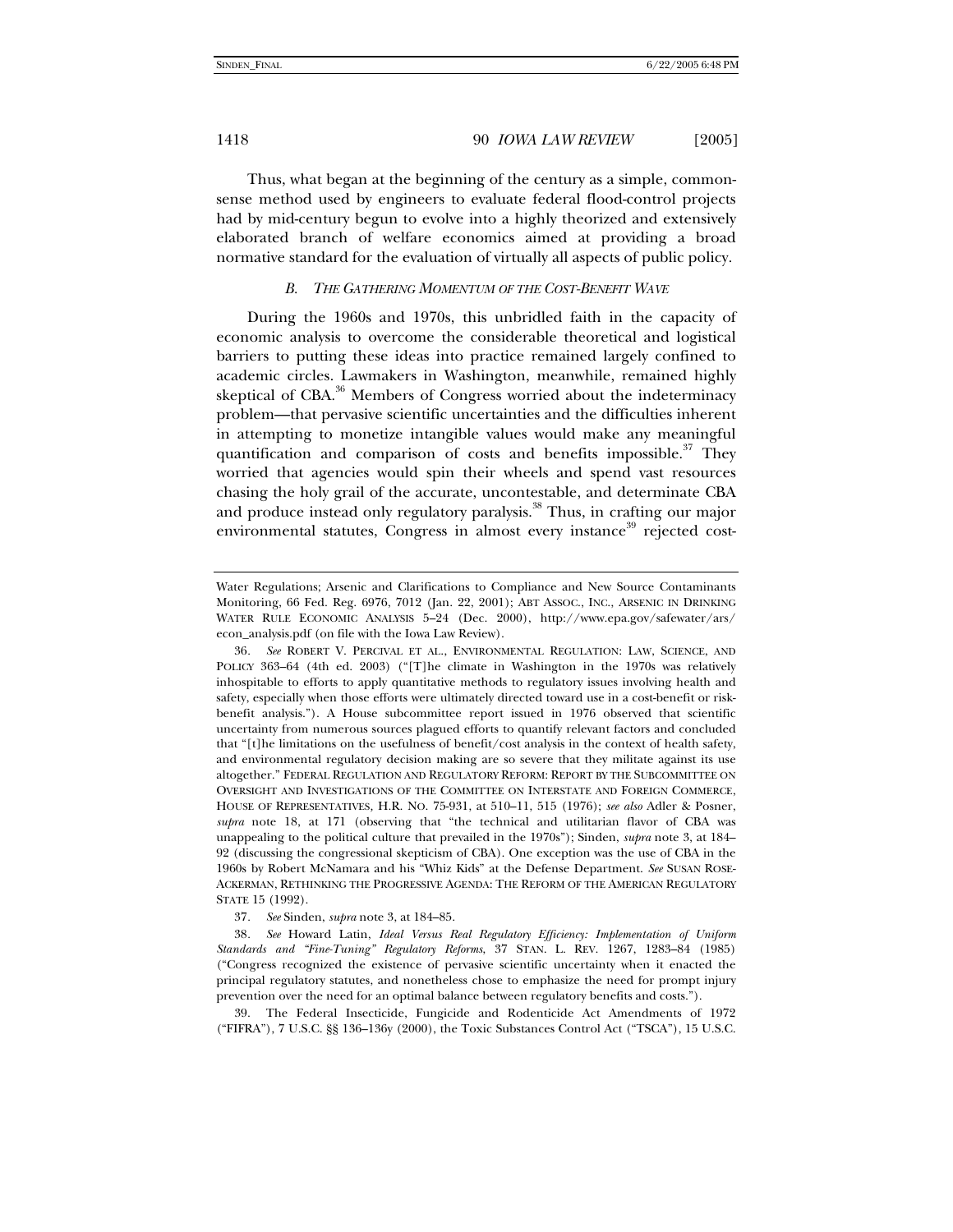benefit analysis,<sup>40</sup> and the courts backed up that approach.<sup>41</sup> Instead, Congress frequently directed agencies to set standards via feasibility criteria, which set pollution limits at the lowest level economically and technically feasible, thus providing some sensitivity to costs without entering the dangerous territory of attempting to monetize intangible values.<sup>42</sup> In other instances, Congress called for qualitative cost-benefit balancing, a rough apples-to-oranges comparison aimed not at a precise calculation of net social cost, but at simply ensuring that costs and benefits are not grossly disproportionate.<sup>43</sup> And sometimes Congress opted for absolute standards,

<sup>§§ 2601–92,</sup> and the Safe Drinking Water Amendments of 1996 ("SDWA"), 42 U.S.C. § 300g-1(b)(3), are the only prominent exceptions. FIFRA and TSCA have been called "two of the least successful statutes of the environmental decade." Thomas O. McGarity, *Professor Sunstein's Fuzzy Math*, 90 GEO. L.J. 2341, 2343 (2002). The cost-benefit criterion has arguably made them unwieldy and difficult to administer, producing exactly the kind of regulatory paralysis that Congress worried about in other contexts. *Id*. Indeed, since the Fifth Circuit overturned EPA's asbestos ban on the basis that its CBA was inadequate in *Corrosion Proof Fittings v. EPA*, 947 F.2d 1201, 1222–23 (5th Cir. 1991), there has been very little regulatory activity under TSCA, and EPA has not banned a single chemical. *See* 3 LAW OF ENVIRONMENTAL PROTECTION § 16.3–.4 (Sheldon M. Novick et al. eds., 2003); *see also* Jason Scott Johnston, *A Game Theoretic Analysis of Alternative Institutions for Regulatory Cost-Benefit Analysis¸* 150 U. PA. L. REV. 1343, 1390–95 (2002) (citing FIFRA and SDWA as examples of cost-benefit statutes producing particularly intense lobbying of the agency by regulated industries).

<sup>40</sup>*. See* SIDNEY A. SHAPIRO & ROBERT L. GLICKSMAN, RISK REGULATION AT RISK: RESTORING A PRAGMATIC APPROACH 46–58 (2003) (drawing on the American philosophical tradition of pragmatism and concept of "bounded rationality" to defend Congress' frequent rejection of CBA); Lynn E. Blais, *Beyond Cost-Benefit: The Maturation of Economic Analysis of the Law and its Consequences for Environmental Policymaking*, 2000 U. ILL. L. REV. 237, 238–40; Thomas O. McGarity, *Media-Quality, Technology, and Cost-Benefit Balancing Strategies for Health and Environmental Regulation*, 46 LAW & CONTEMP. PROBS. 159, 160–61 (1983) (defending Congress's rejection of CBA); Sinden, *supra* note 3, at 184–92, 197–210.

<sup>41</sup>*. See, e.g.*, Am. Textile Mfrs. Inst., Inc. v. Donovan, 452 U.S. 490, 510–12 (1981) (applying a presumption against CBA: where Congress intends for an agency to engage in CBA, it must "clearly indicate[] such intent on the face of the statute"); Ass'n of Pac. Fisheries v. EPA, 615 F.2d 794, 805 (9th Cir. 1980) (explaining that the language in the Clean Water Act directing the EPA to consider "costs" of pollution reduction technologies "in relation to the effluent reduction benefits to be achieved" requires only qualitative apples-to-oranges balancing and pollution control requirements should only be reduced where the costs are "wholly disproportionate to" the benefits). *See generally* Sinden, *supra* note 3, at 185 n.248, 187–88, 191– 92.

<sup>42</sup>*. See generally* David M. Driesen, *Distributing the Costs of Environmental, Health, and Safety Protection: The Feasibility Principle, Cost-Benefit Analysis, and Regulatory Reform,* 32 B.C. ENVTL. AFF. L. REV. 1 (2004); Sidney A. Shapiro & Thomas O. McGarity, *Not So Paradoxical: The Rationale for Technology-Based Regulation,* 1991 DUKE L.J. 729; Wendy E. Wagner, *The Triumph of Technology-Based Standards,* 2000 U. ILL. L. REV. 83.

<sup>43</sup>*. See, e.g.,* Weyerhaeuser Co. v. Costle, 590 F.2d 1011, 1045 n.52 (D.C. Cir. 1978); *see also* Driesen, *supra* note 42, at 23–24 (discussing the qualitative cost-benefit balancing required under the Clean Water Act's Best Practicable Control Technology Standard).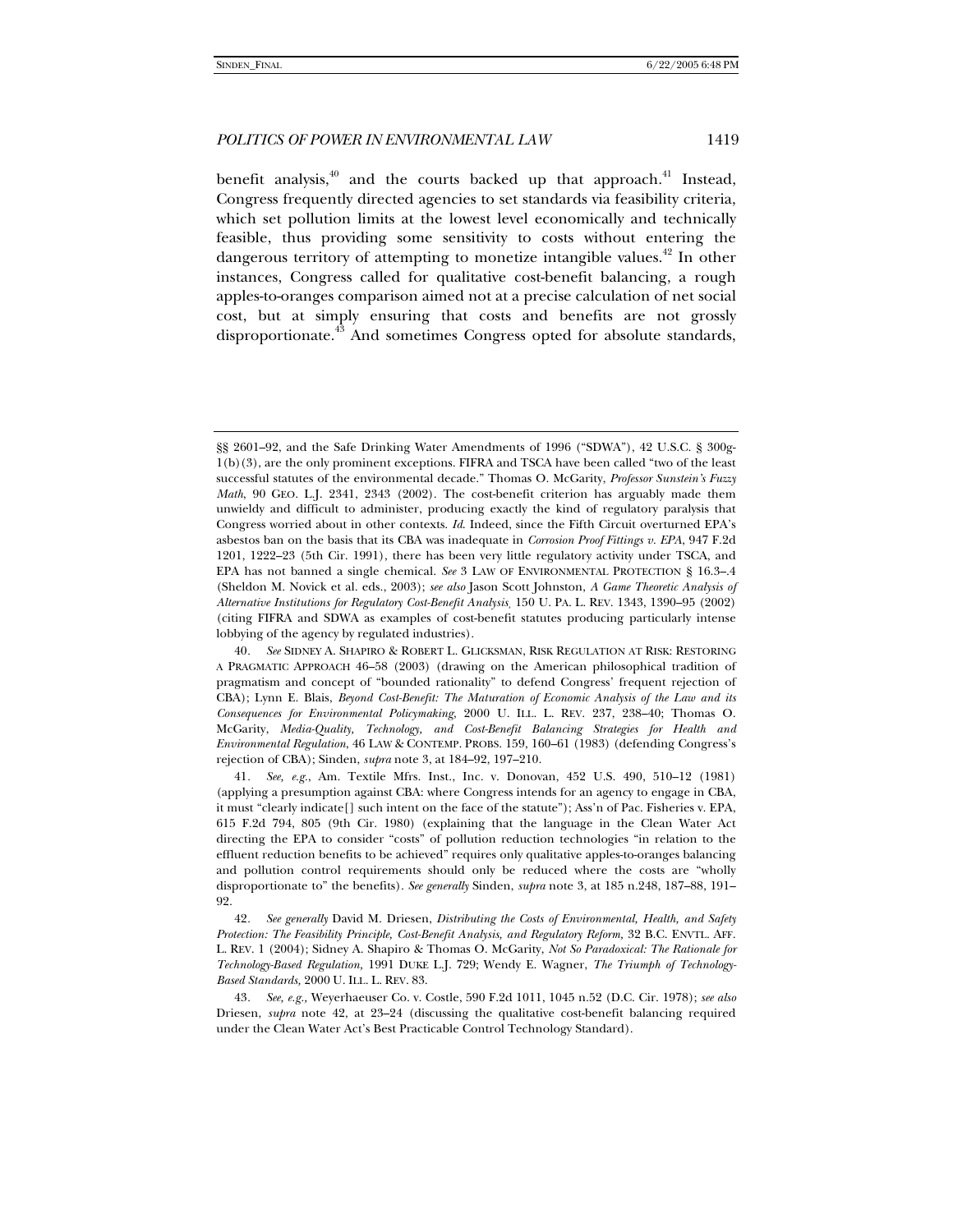which look only at impacts on human or ecological health and prohibit any consideration of costs.<sup>4</sup>

Attitudes began to shift markedly in the 1980s, however.<sup>45</sup> When President Reagan came into office in 1981, with the avowed mission of dismantling the regulatory state, he immediately issued an executive order requiring all federal agencies to prepare cost-benefit analyses of all major rules and to issue regulations only when the analysis showed that "the potential benefits to society  $\dots$  outweigh the potential costs to society."<sup>46</sup> It was widely assumed that Reagan's cost-benefit mandate would roll back regulation rather than spur it, and that was in fact largely its effect during the Reagan and Bush I administrations.<sup>47</sup> Thus, the promotion of costbenefit analysis in government was initially closely associated with a rightwing, anti-regulatory agenda.<sup>48</sup>

Although the Clinton administration pulled back from the aggressively anti-regulatory stance of the Reagan and Bush I administrations, it

45*. See* SUNSTEIN, COST-BENEFIT STATE, *supra* note 44, at 10.

 46. Exec. Order No. 12,291, at § 2(b), 3 C.F.R. § 128 (1982), *reprinted in* 5 U.S.C. § 601 (Supp. V 1981). The anti-regulatory mission of the executive order was made clear in its preamble, which stated that the purpose of the executive order was, *inter alia*, "to reduce the burdens of existing and future regulations." *Id*.

47*. See* Pub. Citizen Health Research Group v. Tyson, 796 F.2d 1479, 1481–84 (D.C. Cir. 1986) (describing the Office of Management and Budget's ("OMB"—the White House office responsible for implementing the executive order) objection to OSHA's proposed rule lowering the exposure limits for Ethylene Oxide); GEORGE C. EADS & MICHAEL FIX, RELIEF OR REFORM? REAGAN'S REGULATORY DILEMMA 122 (1984) (discussing the practices of the OMB); Erik D. Olson, *The Quiet Shift of Power: Office of Management & Budget Supervision of Environmental Protection Agency Rulemaking Under Executive Order 12,291,* 4 VA. J. NAT'L RES. L. 1, 54 (1984) (describing OMB's practice during the Reagan years of issuing waivers for rules that relaxed or deferred regulatory requirements or for rules that delegated authority to the states: "A close look at OMB's use of exemptions and waivers demonstrates that if an EPA action *relaxes* a standard, there is likely to be no effort on OMB's part to assess the costs and benefits of the action").

 While some argue that, at least in theory, CBA has the capacity to spur as much regulation as it blocks, *see* SUNSTEIN, COST-BENEFIT STATE, *supra* note 44, at 7, in practice CBA tends to be decidedly anti-regulatory. *See infra* notes 223–27 and accompanying text.

48*. See* ROSE-ACKERMAN, *supra* note 36, at 15–16; Latin, *supra* note 38, at 251.

 <sup>44.</sup> Two prominent examples of absolute standards are the Endangered Species Act, 16 U.S.C. §§ 1531–1544 (2000), and the provision for the establishment of National Ambient Air Quality Standards under the Clean Air Act, 42 U.S.C. § 7409. *See infra* Part VIII.

As CBA-proponent Cass Sunstein acknowledges, these alternatives to CBA have been wildly successful, even by cost-benefit standards. *See* CASS R. SUNSTEIN, THE COST-BENEFIT STATE: THE FUTURE OF REGULATORY PROTECTION 3–4 (2002) [hereinafter SUNSTEIN, COST-BENEFIT STATE]. A recent OMB report estimated the total benefits of federal regulations promulgated over the past ten years at \$146 billion to \$230 billion and total costs at \$36 billion to \$42 billion. OFFICE OF INFO. AND REGULATORY AFFAIRS, OFFICE OF MGMT. AND BUDGET, INFORMING REGULATORY DECISIONS: 2003 REPORT TO CONGRESS ON THE COSTS AND BENEFITS OF FEDERAL REGULATIONS AND UNFUNDED MANDATES ON STATE, LOCAL, AND TRIBAL ENTITIES 3 (2003) [hereinafter 2003 OMB REPORT], http://www.whitehouse.gov/omb/inforeg/2003\_costben\_final\_rpt.pdf (on file with the Iowa Law Review).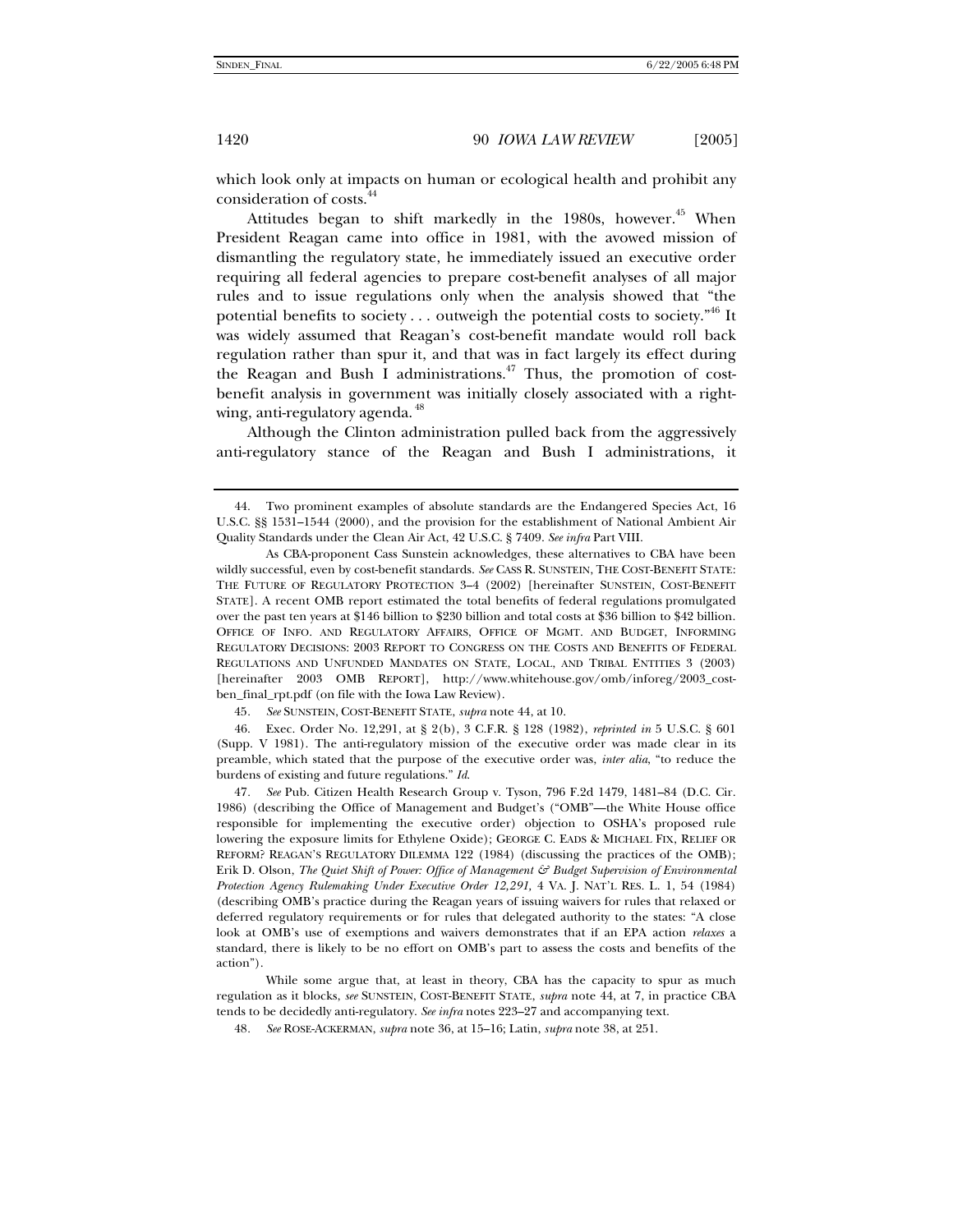continued to implement the same basic cost-benefit mandate. President Clinton issued a new executive order that softened a few edges but left in place the central requirement that regulations pass a cost-benefit test.<sup>49</sup> Thus, while the new administration was far less aggressive in using this authority to defeat regulatory initiatives, the formal authority remained in place.

With the Clinton administration's embrace of it in the 1990s, CBA gradually lost its association with the right-wing policies of Ronald Reagan and began to enter the mainstream. Numerous academics began advocating the widespread adoption of CBA as a standard for judging the desirability of environmental health and safety regulation, $50$  and government agencies increasingly began to make use of it.<sup>51</sup> Some of its most controversial methods for pricing intangible values even began to receive governmental imprimatur. The Department of Interior, for example, explicitly endorsed the use of contingent-valuation methods in its regulations governing the assessment of natural resource damages.<sup>52</sup> Some courts also began to view CBA more sympathetically.<sup>53</sup> And the CBA fever finally hit Congress too, which, in 1995, came within two votes of passing a cost-benefit super-

51*. See generally* RICHARD D. MORGENSTERN, ECONOMIC ANALYSES AT EPA: ASSESSING REGULATORY IMPACT (1997).

52*. See* 43 C.F.R. § 11.83 (2004) (codifying use of contingent valuation methods to calculate natural resource damages under CERCLA); 15 C.F.R. § 990.53 (codifying use of contingent valuation methods under the Oil Pollution Control Act); *see also* Ohio v. U.S. Dept. of Interior, 880 F.2d 432, 474–78 (D.C. Cir. 1989) (upholding the CERCLA regulations).

 <sup>49.</sup> Exec. Order No. 12,866, 3 C.F.R. § 638 (1994), *reprinted in* 5 U.S.C. § 601 (Supp. V 1993). The Clinton executive order replaced the language of the Reagan order requiring that benefits "outweigh" costs, Executive Order 12,291, 3 C.F.R. § 128 (1982), with "a reasoned determination that the benefits of the intended regulation *justify* its costs." Exec. Order No. 12,866, 3 C.F.R. § 638 (1994).

<sup>50</sup>*. See generally* Adler & Posner, *supra* note 18; Robert W. Hahn, *Regulatory Reform: What Do the Government's Numbers Tell Us?, in* RISKS, COSTS, AND LIVES SAVED: GETTING BETTER RESULTS FROM REGULATIONS 208 (Robert W. Hahn, ed. 1996); Richard H. Pildes & Cass R. Sunstein, *Reinventing the Regulatory State*, 62 U. CHI. L. REV. 1 (1995); W. Kip Viscusi, *Regulating the Regulators*, 63 U. CHI. L. REV. 1423 (1996).

<sup>53</sup>*. Compare* Am. Fed'n of Labor & Cong. of Indus. Orgs. v. Marshall, 617 F.2d 636, 665 (D.C. Cir. 1979) (calling CBA "arbitrary" and accusing it of "hid[ing] assumptions and qualifications in the seeming objectivity of numerical estimates"), *with* Corrosion Proof Fittings v. EPA, 947 F.2d 1201, 1216–30 (5th Cir. 1991) (striking down the EPA's asbestos ban for failure to conduct adequately quantified CBA). Indeed, Cass Sunstein has argued that the federal courts have begun to develop a set of "cost-benefit default principles," under which they apply a presumption in favor of CBA to their review of agency decision making. *See* SUNSTEIN, COST-BENEFIT STATE, *supra* note 44, at 31–53. In my view, however, that claim is overstated. In fact, the U.S. Supreme Court has on several occasions applied a presumption *against* agency use of CBA. *See* Whitman v. Am. Trucking Ass'ns, 531 U.S. 457, 467 (2001); Am. Textile Mfrs. Inst. v. Donovan, 452 U.S. 490, 510–12 (1981). *See generally* Amy Sinden, *Cass Sunstein's Cost-Benefit Lite: Economics for Liberals*, 29 COLUM. J. ENVTL. L. 191, 228–40 (2004). Moreover, most of the D.C. Circuit court opinions from which Sunstein purports to identify this trend were authored by a small group of arch-conservatives on that court (primarily Judges Stephen F. Williams, Douglas H. Ginsburg, and Robert Bork). *See* SUNSTEIN, COST-BENEFIT STATE, *supra* note 44, at 31–53.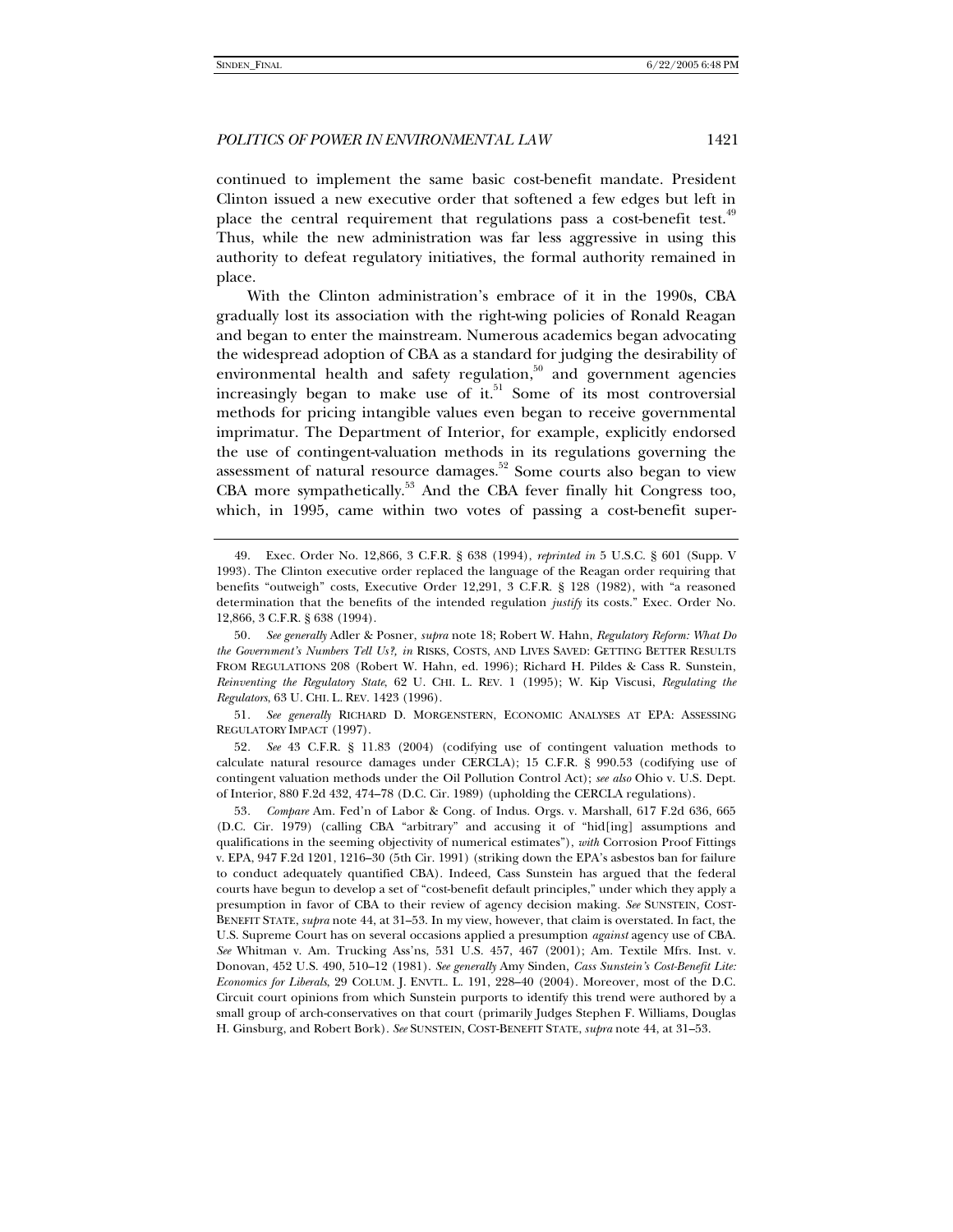mandate that would have imposed a binding requirement that all federal health, safety and environmental regulation pass a cost-benefit test, overriding any statutory requirements to the contrary.<sup>54</sup> Although that farreaching measure was narrowly defeated, Congress did successfully include a cost-benefit mandate in the Safe Drinking Water Amendments of 1996.<sup>55</sup>

When the second Bush administration came into office in 2001, it began implementing the Clinton administration's cost-benefit mandate in an aggressively anti-regulatory manner. This was largely a result of Bush's appointment of John Graham to head the Office of Information and Regulatory Affairs ("OIRA"), the White House office responsible for administering the cost-benefit mandate. Graham, former director of Harvard's Center for Risk Analysis, has produced a large body of academic writing that uses cost-benefit analysis to argue for the roll-back of environmental, health and safety regulation.<sup>56</sup> Under Graham's leadership, the OIRA has used its cost-benefit mandate more aggressively than ever

 55. 42 U.S.C. § 300g-1(b)(3) (2000). Congress also passed the Unfunded Mandates Reform Act in 1995, 2 U.S.C. §§ 150–71 (2000), which requires federal agencies to perform cost-benefit analysis of "major" rules (those imposing at least \$100 million in costs) for informational purposes, without imposing any substantive mandate. Nonetheless, it would be an overstatement to claim, as some do, that Congress has wholeheartedly endorsed CBA. *See* SUNSTEIN, COST-BENEFIT STATE, *supra* note 44, at 15. The Food Quality Protection Act of 1996 ("FQPA"), Pub. L. No. 104-170, 110 Stat. 1489 (codified in scattered sections of 7 and 21 U.S.C.), was passed the same year as the Safe Drinking Water Amendments, but precludes the use of CBA in setting pesticide tolerances. Instead, tolerances must be set at a level that ensures a "reasonable certainty [of] no harm.*" Id*. § 405 (codified at 21 U.S.C. § 346a(b)(2)(A)(ii)). *See generally* Thomas O. McGarity, *Politics by Other Means: Law Science, and Policy in EPA's Implementation of the Food Quality Protection Act*, 53 ADMIN. L. REV. 103, 117–18 (2001).

56*. See, e.g.*, John D. Graham, *Legislative Approaches to Achieving More Protection Against Risk at Less Cost*, 1997 U. CHI. LEGAL. F. 13; Tammy O. Tengs, John D. Graham, et al., *Five-Hundred Life-Saving Interventions and Their Cost-Effectiveness*, 15 RISK ANALYSIS 369 (1995); Tammy O. Tengs & John D. Graham, *The Opportunity Costs of Haphazard Social Investments in Life-Saving*, *in* RISKS, COSTS, AND LIVES SAVED: GETTING BETTER RESULTS FROM REGULATIONS 167 (Robert W. Hahn ed., 1996). For a critique of some of Graham's studies, see THOMAS O. MCGARITY ET AL., SOPHISTICATED SABATOGE: THE INTELLECTUAL GAMES USED TO SUBVERT RESPONSIBLE REGULATION 126–34 (2004). OIRA is located within the White House's Office of Management and Budget ("OMB").

 <sup>54.</sup> Part of the Republican Party's "Contract with America," the Risk Assessment and Cost-Benefit Act of 1995 would have essentially codified the Reagan executive order, requiring agencies to perform formal cost-benefit analyses of all proposed major "health, safety, and environmental" rules (those with annual costs of \$25 million or more), and prohibited promulgation of any final rule unless the agency "certified" that the benefits justify the costs. H.R. 9, 104th Cong, tit. III, division D (1995). The bill explicitly stated that its provisions were to "supplement and, to the extent there is a conflict, supersede" the decision criteria for rulemaking otherwise applicable under the statute pursuant to which the rule is promulgated. *Id.* After it passed the House by 277 to 141, the Senate counterpart fell just two votes short of overcoming a filibuster. Final Vote Results for Roll Call 199, Job Creation and Wage Enhancement Act of 1995, http://clerk.house.gov/evs/1995/roll199.xml (on file with the Iowa Law Review); U.S. Senate, Roll Call Votes for 104th Congress-1st Session, S.343, http://www.senate.gov/legislative/LIS/roll\_call\_lists/roll\_call\_vote\_cfm.cfm?congress=104&ses sion=1&vote=00315 (last visited Apr. 8, 2005) (on file with the Iowa Law Review).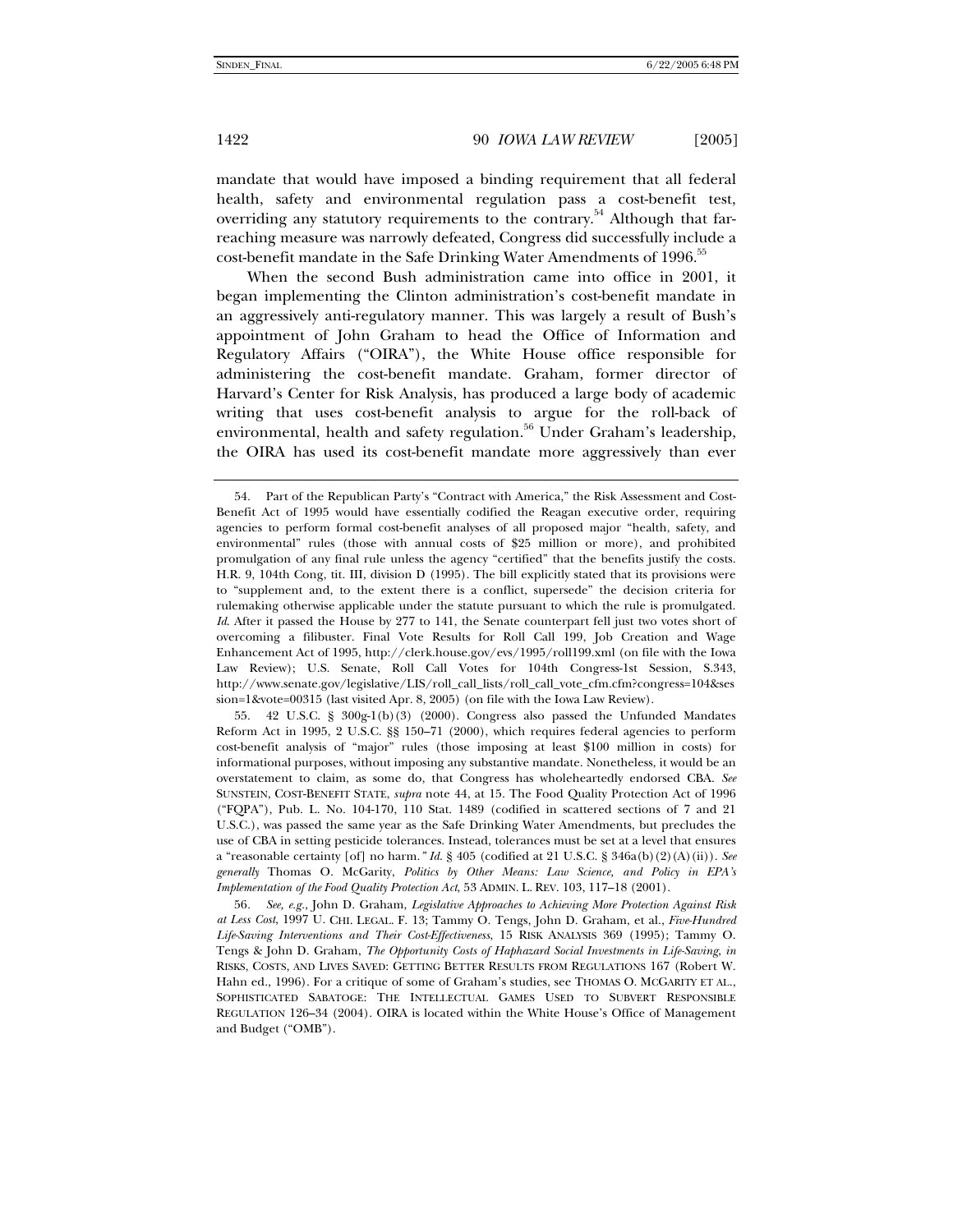before, frequently sending proposed rules back to the agencies for inadequate CBAs and systematically devaluing regulatory benefits in its own CBAs so as to defeat regulatory initiatives.<sup>57</sup>

Indeed, as the twenty-first century dawned, the pro-CBA wave had gathered such momentum that Cass Sunstein saw fit to announce that the debate was over, declaring "victory for the proponents of cost-benefit analysis."<sup>58</sup> While there is no question that CBA continues to gain increasing prominence and respect in both academic and government circles,<sup>5</sup> Sunstein's victory speech is no doubt premature. In fact, the recent surge of enthusiasm for CBA has triggered a set of trenchant and compelling critiques.<sup>60</sup> Moreover, there is some irony in the fact that, even as a growing chorus of academics advocate it and government agencies increasingly use it where statutes give them the discretion, the vast bulk of our environmental laws remain grounded in an outright rejection of CBA.

### *C. CRITIQUES*

The concerns that prompted Congress to shy away from CBA in the 1970s when the vast majority of our federal environmental laws were passed remain valid today and have been forcefully and persuasively articulated in a robust literature critiquing CBA. These critiques are complex, multi-layered, and various, and it is not my intent to exhaustively describe them here. For my purposes, it is sufficient to note that they cluster roughly around two broad themes.

The first is the problem of incommensurability. There is a strong argument that certain values are simply incommensurable with money and that it is therefore simply wrong, both descriptively and normatively, to try to

<sup>57</sup>*. See* ACKERMAN & HEINZERLING*, supra* note 24, at 195–201, 207–08. Graham's OIRA has stirred some controversy, by, for example, arguing that the lives of senior citizens should be valued at a lower level than the lives of younger people. *See* John Tierney, *Life: The Cost-Benefit Analysis*, N.Y. TIMES, May 18, 2003, § 4, at 14 (reporting that, under pressure from the OIRA, the EPA set the value of life at \$2.3 million for those over seventy and at \$3.7 million for those younger in its initial analysis of its proposed "Clear Skies" initiative).

 <sup>58.</sup> Cass R. Sunstein, *Cost-Benefit Default Principles,* 99 MICH. L. REV. 1651, 1655 (2001).

 <sup>59.</sup> The academic literature advocating the use of CBA in government decision making is extensive. *See, e.g.*, SUNSTEIN, COST-BENEFIT STATE, *supra* note 44; SUNSTEIN, RISK & REASON *supra* note 1; Adler & Posner, *supra* note 18; Shi-Ling Hsu, *Fairness Versus Efficiency in Environmental Law*, 31 ECOLOGY L.Q. 303 (2004); *see also* authorities cited *supra* note 51. *See generally* COST-BENEFIT ANALYSIS: LEGAL, ECONOMIC, AND PHILOSOPHICAL PERSPECTIVES (Matthew D. Adler & Eric A. Posner eds., 2001) [hereinafter COST-BENEFIT ANALYSIS]. CBA is also increasingly used by government agencies. *See supra* notes 51–52 and accompanying text.

<sup>60</sup>*. See*, *e.g.*, ACKERMAN & HEINZERLING, *supra* note 24; MCGARITY ET AL., *supra* note 56; SHAPIRO & GLICKSMAN, *supra* note 40; Driesen, *supra* note 20; Thomas O. McGarity, *A Cost-Benefit State,* 50 ADMIN. L. REV. 7 (1998) [hereinafter McGarity, *Cost-Benefit State*]; s*ee also* Matthew D. Adler & Eric Posner, *Introduction* to COST BENEFIT ANALYSIS, *supra* note 59, at 1 (characterizing the academic literature on CBA as "skeptical").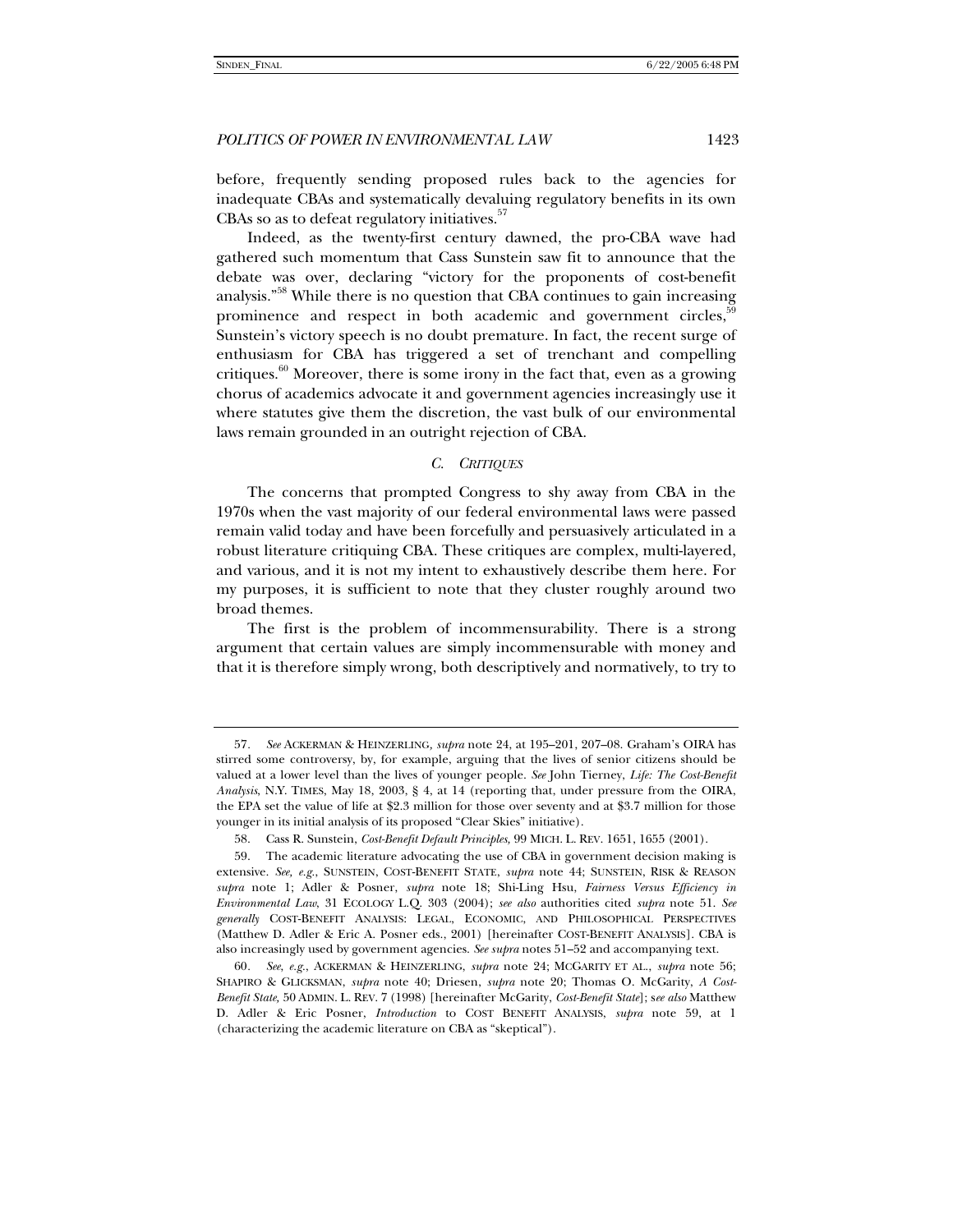force them into a monetary metric. $61$  Ironically, it was Cass Sunstein, who has since become one of CBA's most ardent cheerleaders, who eloquently explained the incommensurability problem in a classic article in 1994. He argued there that the problem with CBA is that it is "obtuse because it tries to measure diverse social goods along the same metric." $62$  He argued that a unitary metric could not possibly provide an accurate description of how human beings actually value goods, things, relationships, and states of affairs because we value such matters in diverse ways. We would never offer a friend a cash payment to "compensate" her for canceling a lunch date because we view friendship as simply incommensurable with money. $63$  Similarly, many people balk at the prospect of attaching a dollar figure to the loss of an endangered species, the destruction of a pristine natural area, or the loss of a human life because they view these values as incommensurable with money—not measurable along the same metric.<sup>64</sup> At best, such measurement grossly miscalculates human experience, failing to capture its full depth and spectrum: "it denies the reality of, and fails to nurture, the important aspects of our humanity that markets are incapable of expressing."<sup>65</sup> At worst, it leads to morally unjustified outcomes.<sup>66</sup>

A related argument contends that cost-benefit analysis confuses the preferences people have as consumers with the values they hold as citizens. Thus, one might very well, as a citizen, attend a town meeting and vehemently oppose the proposed construction of a shopping mall on the outskirts of town, and yet, as a consumer, choose to shop at the same mall once built.<sup>67</sup> Because cost-benefit analysis privileges consumer preferences and ignores citizen values, it is an inappropriate tool for evaluating social

<sup>61</sup>*. See generally* ELIZABETH ANDERSON, VALUE IN ETHICS AND ECONOMICS (1993); MARK SAGOFF, THE ECONOMY OF THE EARTH (1988); Laurence H. Tribe, *Ways Not to Think About Plastic Trees: New Foundations for Environmental Law*, 83 YALE L.J. 1315 (1974). For a particularly thoughtful analysis of the incommensurability problem from a proponent of CBA, see generally Matthew Adler, *Incommensurability and Cost-Benefit Analysis*, 146 U. PENN. L. REV. 1371 (1998).

 <sup>62.</sup> Cass R. Sunstein, *Incommensurability and Valuation in Law*, 92 MICH. L. REV. 779, 841 (1994) [hereinafter Sunstein, *Incommensurability*]; *see also* Cass R. Sunstein, *Conflicting Values in Law*, 62 FORDHAM L. REV. 1661 (1994).

 <sup>63.</sup> Sunstein, *Incommensurability*, *supra* note 62, at 785–86.

<sup>64</sup>*. Id*. at 835–36.

 <sup>65.</sup> Jane B. Baron & Jeffrey L. Dunoff, *Against Market Rationality: Moral Critiques of Economic Analysis in Legal Theory*, 17 CARDOZO L. REV. 431, 432 (1996).

<sup>66</sup>*. See, e.g.*, ANDERSON, *supra* note 61, at 190–216; SAGOFF, *supra* note 61, at 93–94; Kelman, *supra* note 13, at 33–36. Proponents of CBA respond that placing a dollar value on seemingly priceless values—like human life—is simply a clear-eyed acknowledgement of the necessity and inevitability of making trade-offs among such values. Thus, the argument goes, any useful principle for evaluating policy "must be able to tell us whether it is desirable to spend, say, \$1 on safety improvements in order to reduce the expected loss of life by one person, and also whether it is desirable to spend \$1,000, \$1,000,000, \$1,000,000,000, or half the GDP to do so." Kaplow & Shavell, *supra* note 23, at 1368.

<sup>67</sup>*. See* SAGOFF, *supra* note 61, at 171–72.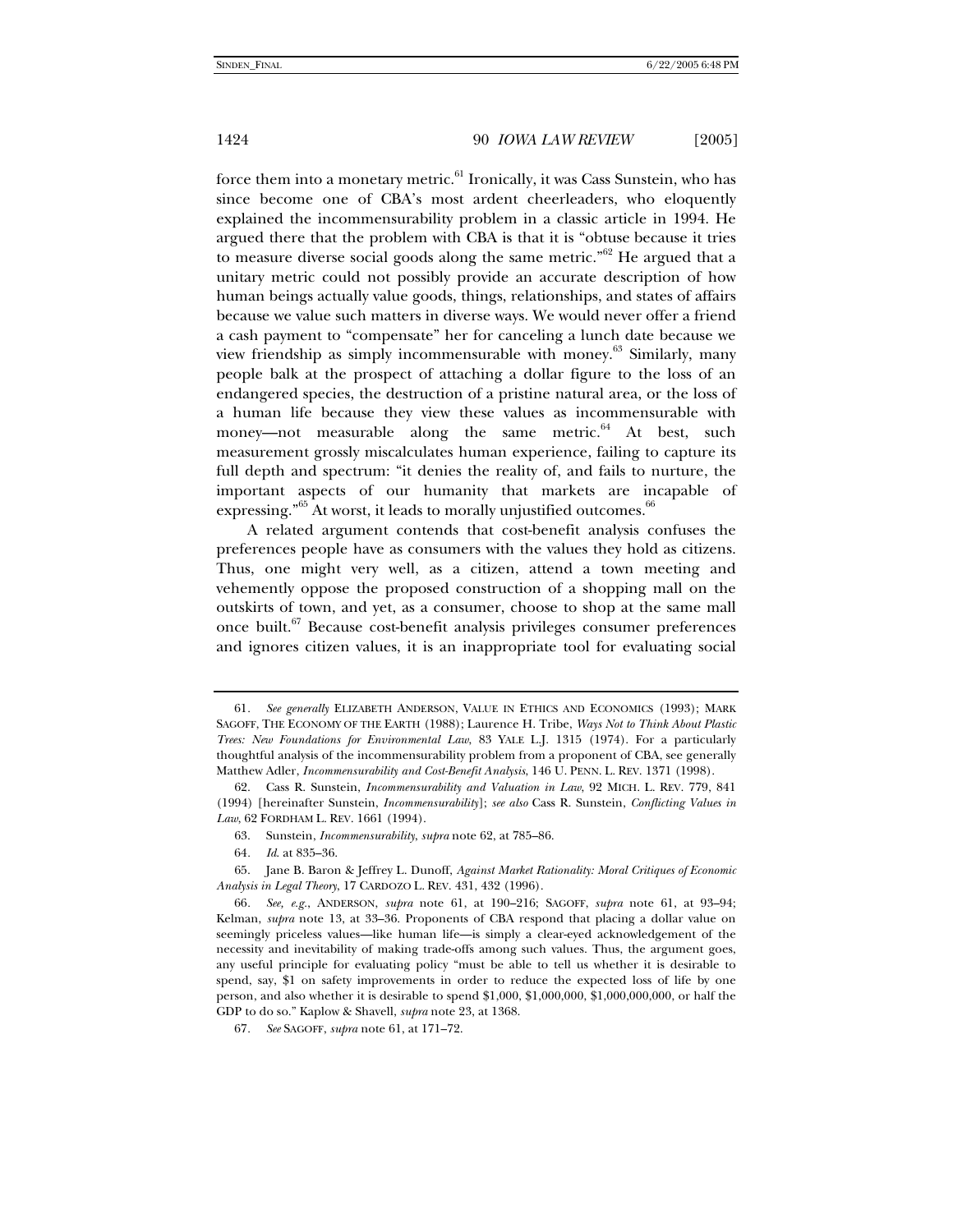regulation. According to this view, social regulation does and should "express[] what we believe, what we are, what we stand for as a nation, not simply what we wish to buy as individuals."<sup>68</sup>

The second theme of the CBA critiques is the problem of indeterminacy: Even taking CBA on its own terms and assuming it might be desirable to make decisions by measuring and comparing costs and benefits, intractable valuation problems make any attempt to derive meaningful quantifications of the costs and benefits of a particular policy futile.<sup>69</sup> Some of these measurement problems are simply practical. In many instances, for example, we may simply lack the data and scientific understanding necessary to make definitive, non-controversial estimates of costs and benefits.<sup>70</sup> For example, Tom McGarity describes an incident in which an EPA analyst reported that registration of a particular pesticide would cause twenty-seven cancers over a seventy-year period. When pressed for a "confidence interval," however, at a ninety-five-percent degree of confidence the scientist could only state that the number of cancers would be somewhere between zero and 660,000.71 In a similar vein, Stephen Breyer, in his book *Breaking the Vicious Circle*, describes an attempt to assess the risks associated with the presence of aflatoxin in peanuts or grain: "Two scientifically plausible models ... may show [the] risk level[] differing by a factor of 40,000."<sup>72</sup>

<sup>68</sup>*. Id*. at 16–17; *accord* ANDERSON, *supra* note 61, at 209–10.

<sup>69</sup>*. See, e.g.*, SHAPIRO & GLICKSMAN, *supra* note 40, at 92–120; Lisa Heinzerling, *Regulatory Costs of Mythic Proportions*, 107 YALE L.J. 1981, 2042–68 (1998); Duncan Kennedy, *Cost-Benefit Analysis of Entitlement Problems: A Critique*, 33 STAN. L. REV. 387, 422–44 (1981); McGarity, *Cost-Benefit State*, *supra* note 60, at 50–56, 63–72; William H. Rodgers, Jr., *Benefits, Costs, and Risks: Oversight of Health and Environmental Decision Making*, 4 HARV. ENVTL. L. REV. 191, 196–98 (1980).

<sup>70</sup>*. See, e.g.*, THOMAS O. MCGARITY, REINVENTING RATIONALITY: THE ROLE OF REGULATORY ANALYSIS IN THE FEDERAL BUREAUCRACY 134 (1991) ("Inadequate data, inaccurate models, and the infirmities of quantitative analysis all combine to leave regulatory analysis swimming in a sea of uncertainties."); Heinzerling, *supra* note 69, at 1986–87; Ronnie Levin, *Lead in Drinking Water*, *in* MORGENSTERN, *supra* note 51, at 205, 230. Levin notes:

Serious gaps in data and methodology constrain the utility of [CBA]. Typically, only a few potential health or other benefits can be quantified, and even fewer can be valued monetarily. Consequently, when the sum of the limited subset of benefits that can be quantified and monetized is shown to be less than the estimated costs, it is often impossible to conclude anything about the relative magnitude of the full benefits.

*Id.* Proponents of CBA acknowledge these difficulties, but remain undaunted. Parsing mindbogglingly fine distinctions, they assure us that such uncertainties do not actually produce indeterminacy: "The problem is not that analysts cannot make coherent judgments when available information is meager; instead, the real concern is that conclusions may turn out to be mistaken." Kaplow & Shavell, *supra* note 23, at 1375. I, for one, find mistaken conclusions even more worrisome than indeterminacy. *See infra* notes 215–18 and accompanying text.

 <sup>71.</sup> MCGARITY, *supra* note 70, at 135.

 <sup>72.</sup> STEPHEN BREYER, BREAKING THE VICIOUS CIRCLE: TOWARD EFFECTIVE RISK REGULATION 45 (1993); *see also* Donald T. Hornstein, *Reclaiming Environmental Law: A Normative Critique of*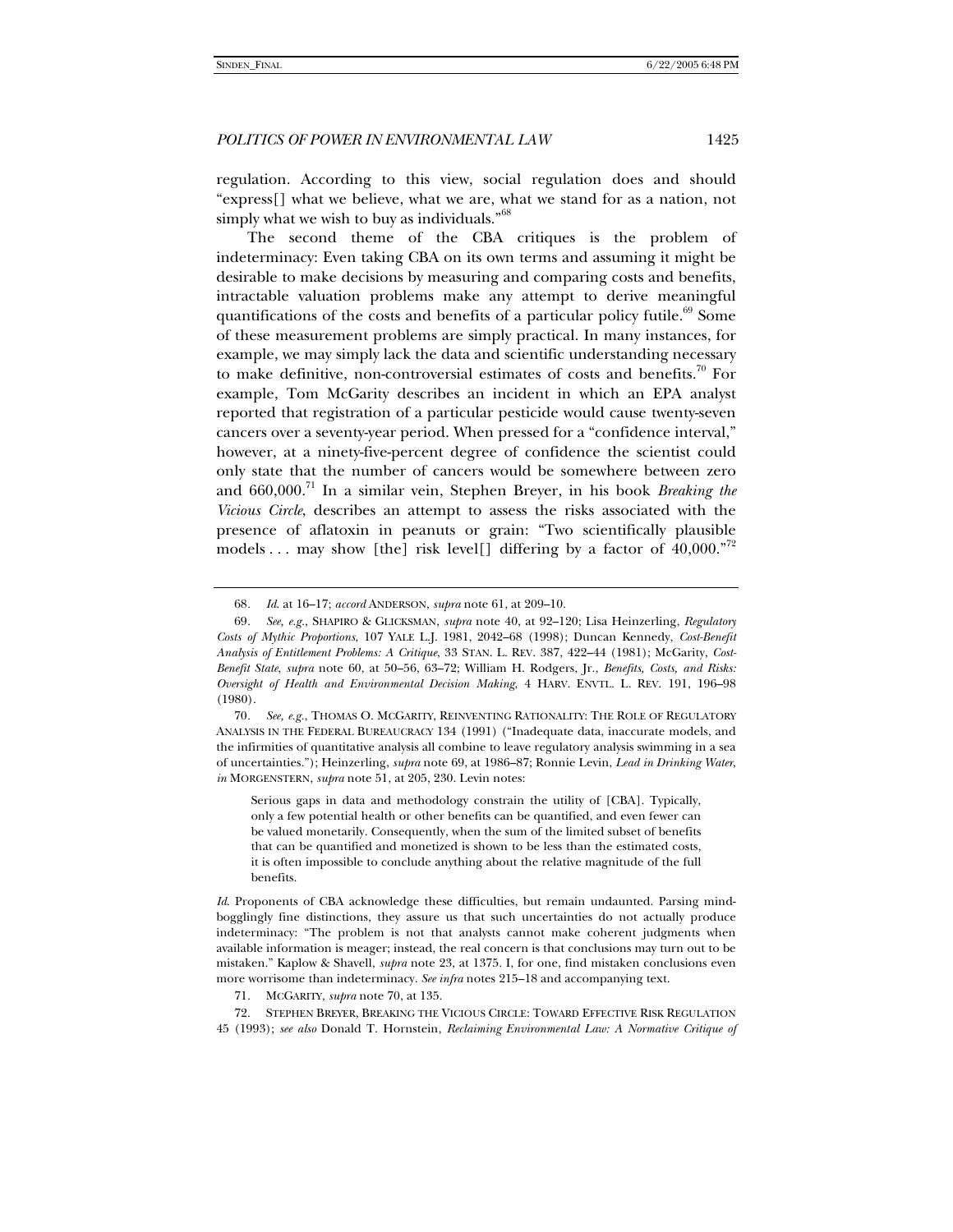Uncertainties of this magnitude clearly make any meaningful quantification of risk impossible and render attempts at quantification potentially enormously misleading.

Other measurement problems are theoretical. That is, they stem from conceptual difficulties inherent in the idea of CBA that no amount of scientific study or data collection could solve. These theoretical critiques include the offer/asking problem, wealth effects, the endogeny of preferences, the problem of discount rates, and valuation problems.

CBA values goods according to people's "willingness to pay" for them.<sup>73</sup> For goods traded in markets, this willingness to pay is reflected in market prices. For non-market goods, economists employ various methods for assigning "shadow prices": That is, they try to determine what people *would* pay for such goods if they had to buy them.<sup>74</sup> One critique of this aspect of CBA is commonly referred to as the "offer/asking problem."75 The problem stems from the empirical fact that the price people attach to a particular good varies, sometimes significantly, depending on whether they are asked how much money they would accept to give up an existing entitlement to the good or how much money they would pay to acquire it.<sup>76</sup> People generally demand more to give up an existing entitlement than they would be willing to pay to acquire that entitlement.<sup> $\tilde{7}$ </sup> Yet no one has been able to come up with a theoretically defensible basis on which to choose one value over the other.

A related problem—often referred to as "wealth effects"—arises from the fact that any measurement of willingness to pay is necessarily dependent on the distribution of wealth.<sup>78</sup> In other words, since a person's willingness to pay depends in part on her ability to pay, a poor person's willingness to pay for a particular good generally will be lower than a rich person's, even if the poor person values the good just as much (or perhaps even more) than the rich person. Another way of conceptualizing this problem is to say that the "marginal utility of money" is larger for the poor than for the rich. In

*Comparative Risk Analysis*, 92 COLUM. L. REV. 562, 572 (1992) (stating that the National Academy of Sciences has identified nearly fifty "decisional points" in risk assessments, each of which requires a choice among "plausible scientific judgments about uncertain data or theoretical connections").

<sup>73</sup>*. See* BOARDMAN ET AL., *supra* note 19, at 76.

<sup>74</sup>*. See supra* notes 30–35 and accompanying text.

<sup>75</sup>*. See* Mark Kelman, *Consumption Theory, Production Theory, and Ideology in the Coase Theorem,* 52 S. CAL. L. REV. 669, 678–82 (1979); Kennedy, *supra* note 69, at 422.

<sup>76</sup>*. See* Russell Korobkin, *The Endowment Effect and Legal Analysis*, 97 NW. U. L. REV. 1227, 1227–30 (2003).

<sup>77</sup>*. Id*. at 1232–35.

<sup>78</sup>*. See* RICHARD POSNER, ECONOMIC ANALYSIS OF LAW 13 (6th ed. 2003); C. Edwin Baker, *The Ideology of the Economic Analysis of Law*, 5 PHIL. & PUB. AFF. 3, 6 (1975); Kennedy, *supra* note 69, at 401–07; Arthur Allen Leff, *Economic Analysis of Law: Some Realism About Nominalism*, 60 VA. L. REV. 451, 478–79 (1974).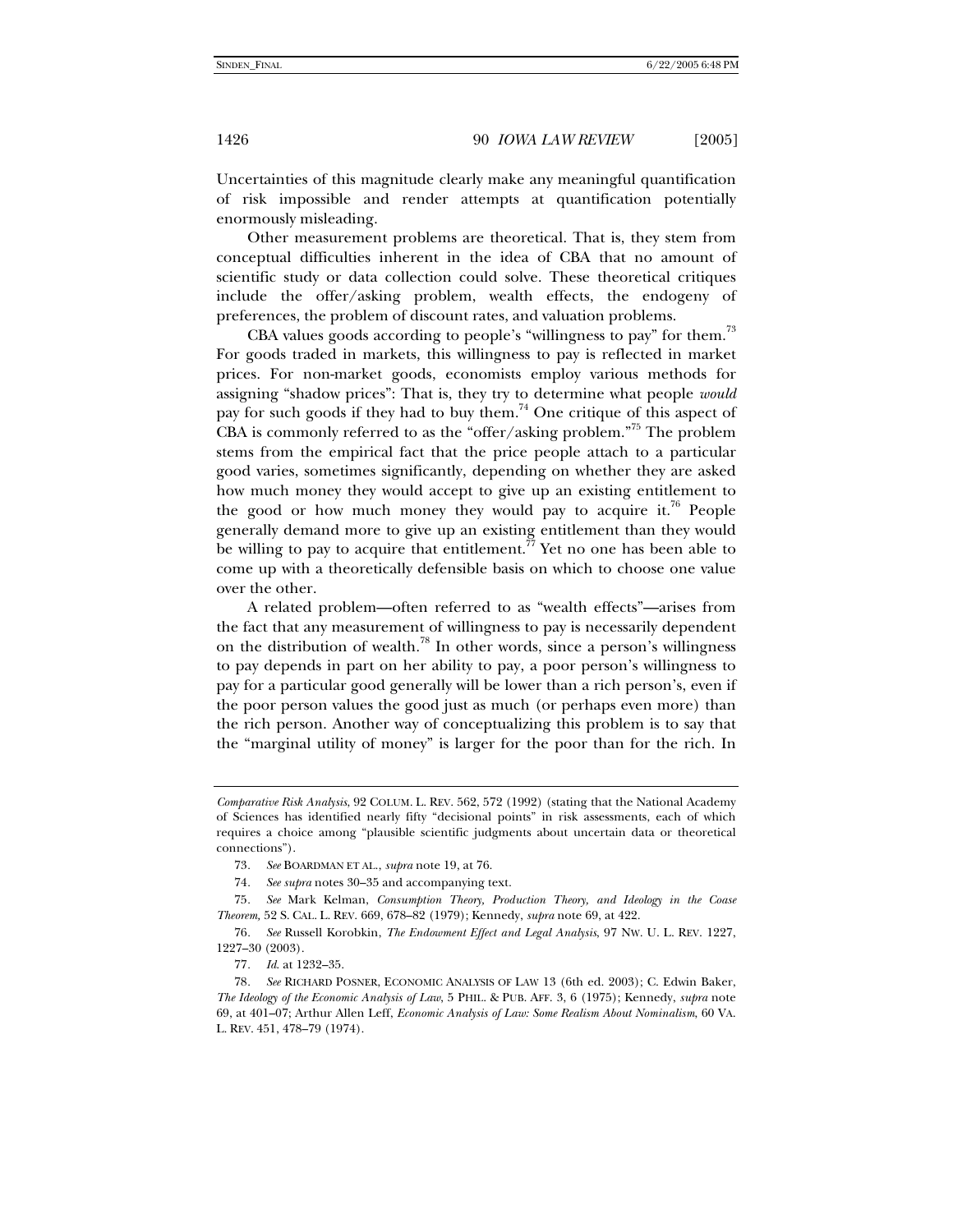other words, a dollar provides more utility to a poor person than the same dollar provides to a rich person. Therefore, measuring preferences in terms of dollars necessarily undercounts the preferences of poor people relative to rich people. $79$ 

This in part explains the offer/asking problem: A person who already possesses an entitlement is "richer" and can therefore afford to demand more to part with it than one who does not. But, more broadly, any estimate of willingness to pay must necessarily assume some particular distribution of wealth as a starting point. There is, however, no reasoned basis on which to choose one distribution of wealth over another. Indeed, the particular regulatory measure being considered may itself have some effect on the distribution of wealth. This renders willingness to pay a moving target, an inevitably indeterminate value.

These are aspects of a broader problem with the concept of willingness to pay: its mistaken assumption that preferences are exogenous.<sup>80</sup> In fact, a compelling argument can be made that preferences are highly malleable and contingent on a host of factors, including wealth, available information, existing consumption patterns, social pressures, legal rules, race, and gender.<sup>81</sup> Some preferences are clearly distorted—that is, they clearly do not track overall long-term well-being.<sup>82</sup> A drug addict's preference for drugs is an obvious example. In other instances, it may be difficult to say which preferences are "correct" and which are mistaken.<sup>83</sup> More generally, given that preferences are created in part by legal rules and other social conditions that legal rules affect, attempting—as CBA does—to craft legal rules by reference to preferences as expressed through willingness to pay

 <sup>79.</sup> Some economists propose that CBA should correct this problem by weighting a person's willingness to pay by her marginal utility of money. But most economists believe that finding a practical way to accomplish such a weighting presents insurmountable barriers. *See* Adler & Posner, *supra* note 18, at 189, 193; *see also* David A. Hoffman & Michael P. O'Shea, *Can Law and Economics Be Both Practical and Principled?*, 53 ALA. L. REV. 335, 363–74 (2002) (arguing that there has been "little practical progress" in improving CBA by "reducing the distortions caused by wealth effects").

<sup>80</sup>*. See, e.g.*, Kaplow & Shavell, *supra* note 23, at 984 (making the assumption explicit).

<sup>81</sup>*. See* CASS R. SUNSTEIN, AFTER THE RIGHTS REVOLUTION 40 (1990) [hereinafter SUNSTEIN, RIGHTS REVOLUTION]; Paul Slovic, *Trust, Emotion, Sex, Politics, and Science: Surveying the Risk Assessment Battlefield*, *in* THE PERCEPTION OF RISK 390, 395–402 (Paul Slovic ed., 2000).

 <sup>82.</sup> An extensive literature on behavioralism calls into question the rational-actor model on which neo-classical economics is built. This research suggests, *inter alia*, that people's willingness to pay for particular goods does not always accurately reflect the actual value or utility that they ultimately derive from those goods. *See, e.g.*, Robert C. Ellikson, *Bringing Culture and Human Frailty to Rational Actors: A Critique of Classical Law and Economics*, 65 CHI.-KENT L. REV. 23, 35–55 (1989); John D. Hanson & Douglas A. Kysar, *Taking Behavioralism Seriously: The Problem of Market Manipulation*, 74 N.Y.U. L. REV. 630, 640–87 (1999); Christine Jolls et al., *A Behavioral Approach to Law and Economics*, 50 STAN. L. REV. 1471, 1476–87 (1998).

<sup>83</sup>*. See* Slovic, *supra* note 81, at 395–402.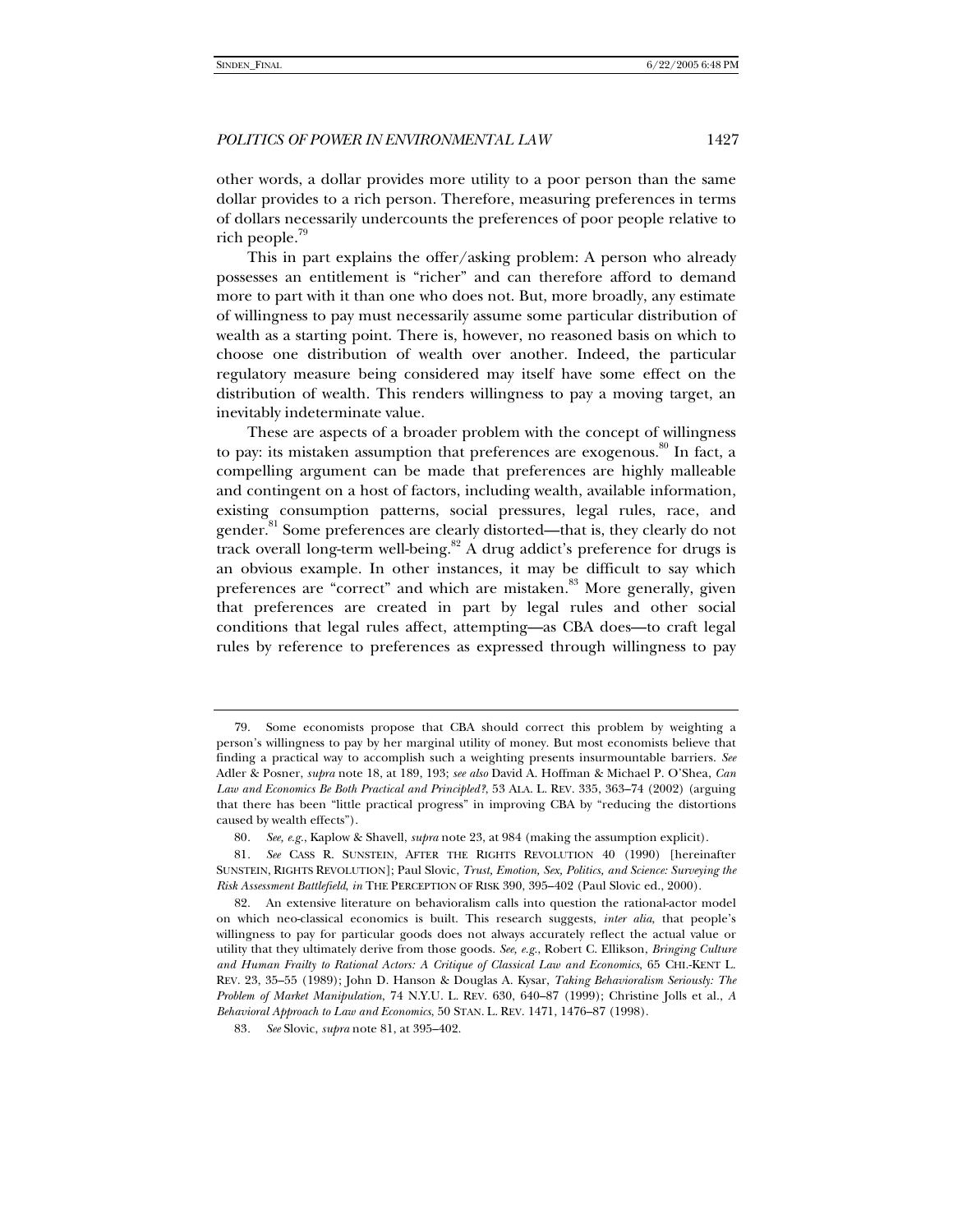presents an intractable circularity problem and renders the enterprise indeterminate.<sup>84</sup>

The problem of discounting presents yet another can of worms that contributes to the indeterminacy of CBA. Economists typically apply a discount rate to monetary costs or benefits that will not be realized until some future date.<sup>85</sup> This reflects the time value of money, or the fact that \$100 tomorrow is worth less than \$100 today, both because of inflation rates and the investment value of money. With a five-percent discount rate, for example, a \$100 cost to be incurred a year from now is converted into \$95 "present value."

There is certainly room for considerable debate over what discount rate to apply to market goods, because reasonable people can obviously disagree about inflation and interest rates. The discount rate becomes even more controversial, however, when it is applied to non-market goods, like the value of a human life or a pristine natural area. It is hard to argue that interest and inflation rates are relevant to such valuations, but discount rates may still be justified on other grounds. For example, there is some logic to applying a discount rate to latent harms, like exposures to toxics, which will manifest themselves later in a given person's lifetime. Most people would probably prefer to die or contract a chronic disease ten years from now than today.86 Thus, in such circumstances, a discount rate that takes account of this preference may be appropriate, though determining the exact figure is obviously controversial. On the other hand, it is not clear that any discount rate is appropriate when harm to future generations is at issue.<sup>87</sup> Indeed, using a discount rate in such situations can yield absurd results. Applying a discount rate of five percent to the death of a billion people 500 years from now, for example, yields the conclusion that such an event is less harmful

<sup>84</sup>*. See* SUNSTEIN, RIGHTS REVOLUTION, *supra* note 81, at 40–42; Cass R. Sunstein, *Republicanism and the Preference Problem*, 66 CHI.-KENT L. REV. 181, 184 (1990); Cass R. Sunstein, *Legal Interference with Private Preferences*, 53 U. CHI. L. REV. 1129, 1135 (1986). Thus, Sunstein has argued that the legal system should do more than simply promote the satisfaction of private preferences (the goal of CBA). Rather it should also, through the deliberative process of civic republicanism, promote autonomy in the process of preference formation. *See* SUNSTEIN, RIGHTS REVOLUTION, *supra* note 81, at 40.

The problem of endogenous preferences is exacerbated by power imbalance. Corporations, for example, may wield power in part by shaping people's preferences. *See infra* notes 158–59 and accompanying text. Accordingly, this is another mechanism by which costbenefit analysis is distorted by power imbalance. *See infra* notes 228–29 and accompanying text.

 <sup>85.</sup> MISHAN, *supra* note 21.

<sup>86</sup>*. See* SUNSTEIN, COST-BENEFIT STATE, *supra* note 44, at 84; Richard Revesz, *Environmental Regulation, Cost-Benefit Analysis, and the Discounting of Human Lives*, 99 COLUM. L. REV. 941, 955 (1999).

 <sup>87.</sup> Revesz, *supra* note 86, at 988–1006; *see also* Lisa Heinzerling, *Discounting Our Future*, 34 LAND & WATER L. REV. 39, 40–41 (1999) (arguing that discounting should be abandoned for measuring future lives saved). For an opposing view, see generally John J. Donohue, *Why We Should Discount the Views of Those Who Discount Discounting*, 108 YALE L.J. 1901 (1999).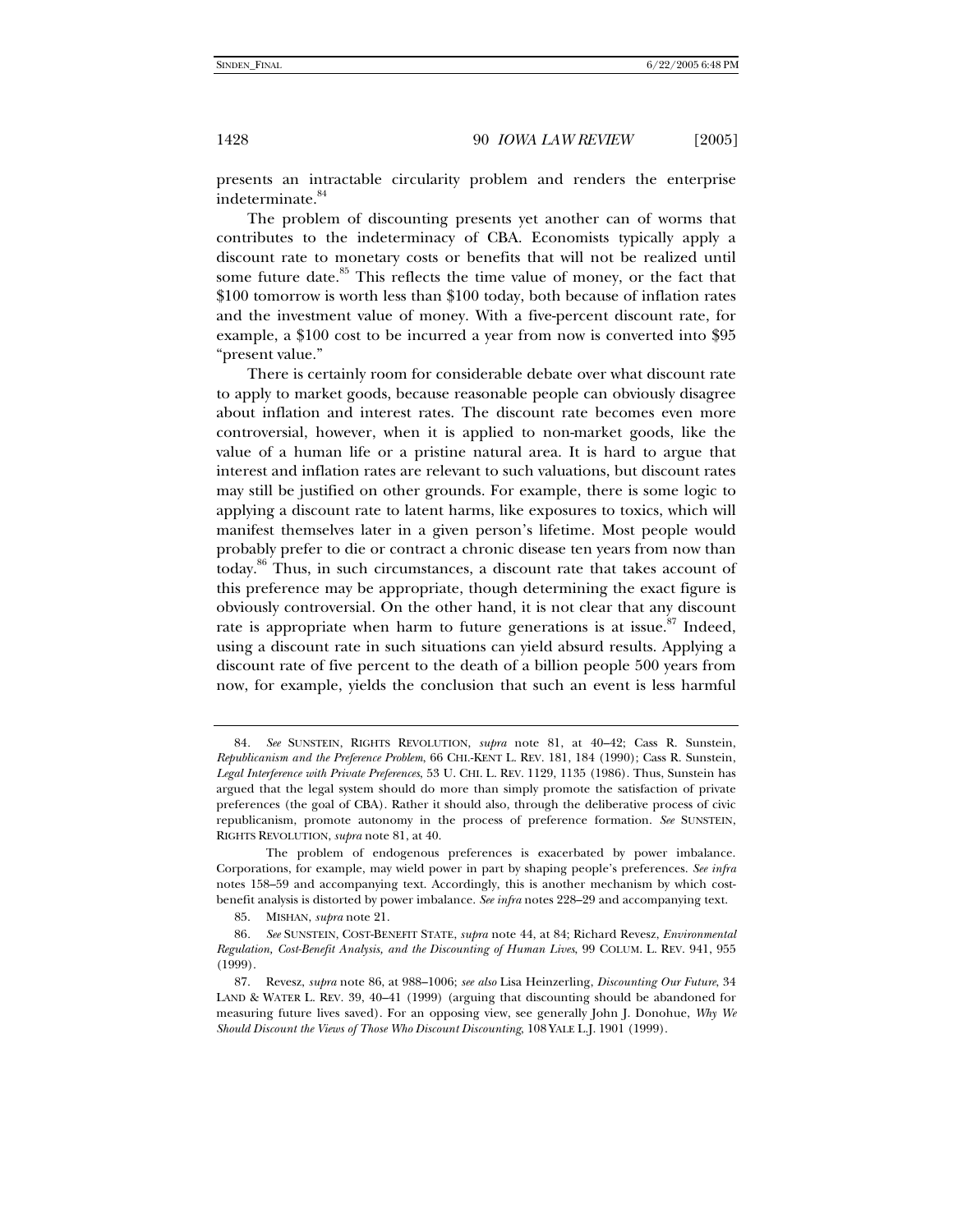(or costly) than the death of one person today.<sup>88</sup> Since even small differences in the rate can yield dramatically different results, $8^9$  the problem of discount rates is a significant source of indeterminacy for CBA.<sup>90</sup>

Finally, the indeterminacy of CBA is further exacerbated by the fact that any hedonic or contingent-valuation study is likely to be vulnerable to challenge on a variety of methodological or theoretical grounds. Samples may be insufficiently large or insufficiently representative to produce meaningful results. In hedonic surveys, it may be difficult to control for all variables other than the presence or absence of the non-market good being valued. Willingness-to-pay surveys may be criticized for the amount or lack of objectivity of the background information provided to respondents and for the way questions are phrased.<sup>91</sup>

Accompanying these methodological problems is a host of theoretical problems. Respondents in willingness-to-pay studies are not subject to actual budget constraints and may therefore significantly over-estimate their willingness to pay.<sup>92</sup> Some have argued that these surveys do not actually measure the value respondents place on the goods at issue, but rather their "willingness to acquire a sense of moral satisfaction by a voluntary contribution to the provision of a public good."<sup>93</sup> Moreover, there is also no

 <sup>88.</sup> DEREK PARFIT, REASONS AND PERSONS 357 (1984).

<sup>89</sup>*. See* SUNSTEIN, COST-BENEFIT STATE, *supra* note 44, at 83; SUNSTEIN, RISK & REASON, *supra* note 1, at 224–25. Sunstein's analysis of EPA's CBA regarding arsenic in drinking water reveals, for example, that application of a seven-percent discount rate over a thirty-year latency period reduces the value of a statistical life dramatically from \$6.1 million to \$1.1 million. *See id*. at 167.

<sup>90</sup>*. See* Robert W. Hahn, *The Economic Analysis of Regulation: A Response to the Critics*, 71 U. CHI. L. REV. 1021, 1026 (2004) ("[T]here is no general agreement on the correct choice for a discount rate.").

<sup>91</sup>*. See* Stevens et al., *supra* note 33, at 399.

<sup>92</sup>*. See* CASS R. SUNSTEIN, FREE MARKETS AND SOCIAL JUSTICE 142 (1997).

 <sup>93.</sup> Daniel Kahneman & Jack L. Knetsch, *Valuing Public Goods: The Purchase of Moral Satisfaction*, 22 J. ENVTL. ECON. & MGMT. 57, 64 (1992); *see also* SUNSTEIN, FREE MARKETS AND SOCIAL JUSTICE, *supra* note 92, at 143 ("[S]ome answers are implausibly high. Consider the fact that there is an asserted willingness to pay \$32 billion per year to save the whooping crane, an amount that is over ten times what was given to all nonprofit environmental organizations in 1991."); Heyde, *supra* note 33, at 343 (stating that respondents "might tell the surveyor what they think she wants to hear or inflate their answer to effect a public policy for which they will not have to pay . . . . [A]nswers vary greatly with the wording of the survey question or with the information the surveyor provides about the resource being measured."); Jason Scott Johnston, *Million-Dollar Mountains: Princes, Sanctions, and the Legal Regulation of Collective Social and Environmental Goods,* 146 U. PA. L. REV. 1327, 1362 (1998) (questioning whether asking people to attach prices to certain collective natural resources is even "a meaningful, conceptually coherent possibility"); Stevens et al., *supra* note 33, at 399 (reporting that the majority of respondents registered protest votes, refusing to pay for the preservation of wildlife, despite stating that the species were important to them; suggesting that contingent valuation may not provide a valid measure of existence value; and arguing that CBA should not be used to make decisions about wildlife); Sunstein, *Incommensurability*, *supra* note 62, at 835 (stating that willingness-to-pay studies "frequently experience protest rates of 50 percent or more.").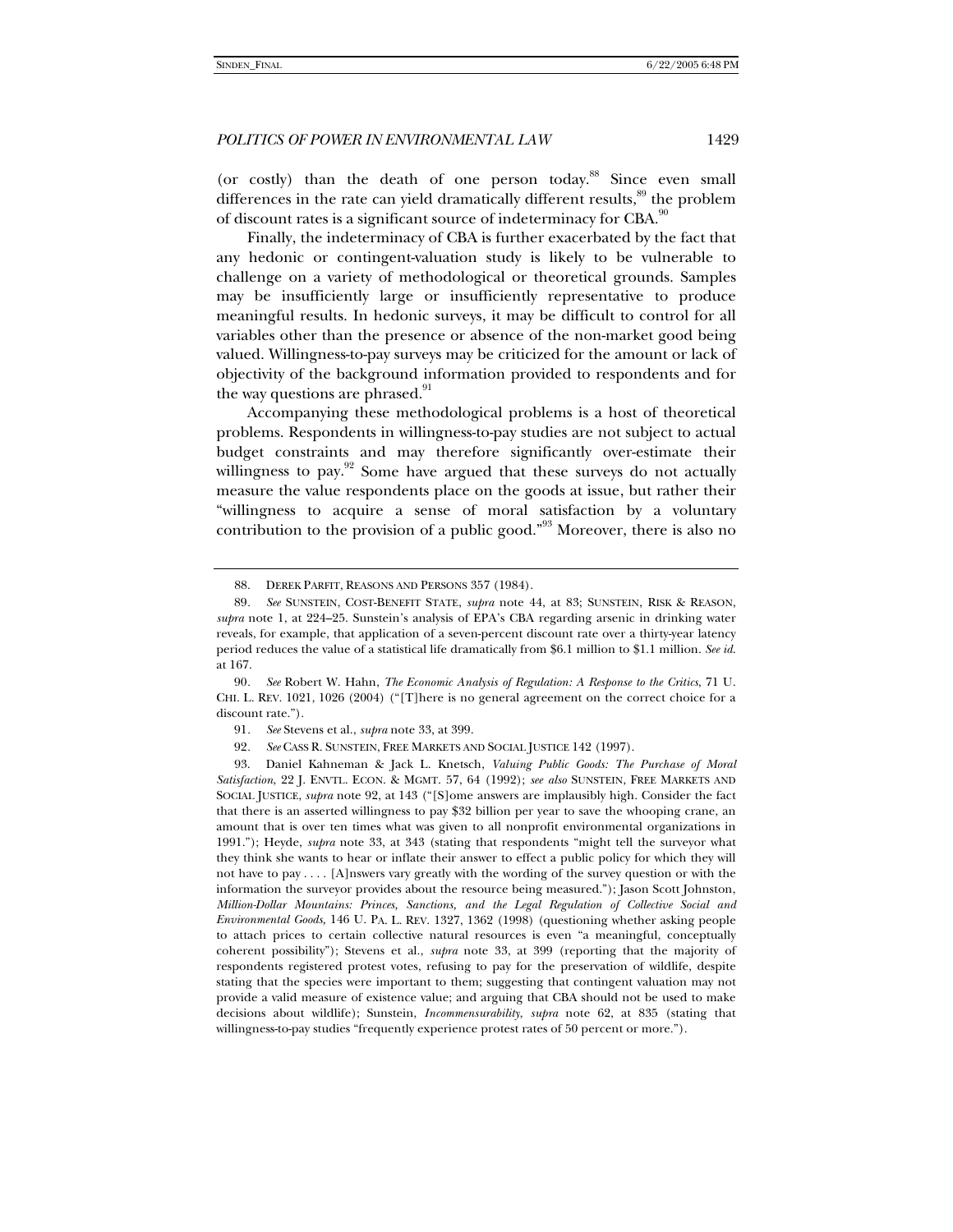obviously "right" geographic scope to apply in aggregating "society's" overall willingness to pay for a natural resource. For example, in calculating the value of the Arctic National Wildlife Refuge, should we count the willingness to pay of all households in Alaska, all households in the United States, or all households in the world? Outcomes may vary wildly depending on how these issues are resolved, and yet no consensus exists on how to handle them.<sup>94</sup> The result is that any particular number generated by such studies is vulnerable to reasonable arguments that it should be adjusted significantly up or down and is therefore indeterminate.

Thus, there are compelling reasons to be concerned that CBA cannot deliver meaningful answers. First, certain values are simply incommensurable with money. Second, even aside from the incommensurability problem, intractable valuation problems make the enterprise inevitably indeterminate. If CBA is flawed, however, the obvious next question is: What is the alternative? As the next Section explains, the scholarship on this question is far less developed than that critiquing CBA.

#### *D. ALTERNATIVES*

On one level, the question of alternatives is easy to answer. Because Congress has so frequently rejected CBA as a decision making standard, the pantheon of federal environmental statutes is full of alternatives. Thus, many statutes employ feasibility standards, qualitative cost-benefit balancing, or absolute standards.<sup>95</sup> But to the extent that these standards are viewed through the lens of welfare economics, they appear to be second-best approximations of the cost-benefit standard, made necessary by the practical difficulties that make CBA itself difficult and expensive to administer.<sup>96</sup> This hardly seems a ringing endorsement.

Recent developments in the literature defending CBA, however, have radically changed the nature of the conversation about alternatives. A number of CBA's most thoughtful and prominent supporters have recently begun to acknowledge that some of the critiques of CBA pose serious theoretical difficulties.<sup>97</sup> Indeed, several CBA proponents have gone so far as

<sup>94</sup>*. See* Daniel C. Esty, *Revitalizing Environmental Federalism*, 95 MICH. L. REV. 570, 639 (1996) ("Many economists . . . implicitly accept the division of the world into a 'we' about whose utility we care and a 'they' about whom we do not care.").

<sup>95</sup>*. See supra* notes 42–44 and accompanying text.

<sup>96</sup>*. See* Latin, *supra* note 38, at 1275–84.

 <sup>97.</sup> Adler & Posner, *supra* note 18, at 167; *see also* DANIEL A. FARBER, ECO-PRAGMATISM: MAKING SENSIBLE ENVIRONMENTAL DECISIONS IN AN UNCERTAIN WORLD 41 (1999) (urging a view of CBA as a mechanism for resolving disputes about resource allocation, rather than a philosophically defensible normative standard); SUNSTEIN, RISK & REASON, *supra* note 1, at 26 (urging a view of CBA as a pragmatic instrument); Kaplow & Shavell, *supra* note 23, at 997 (stating that practical difficulties make approximations necessary in applying welfare economics to the real world, e.g., wealth operates as a proxy for well-being, but economics is nonetheless "analytically useful").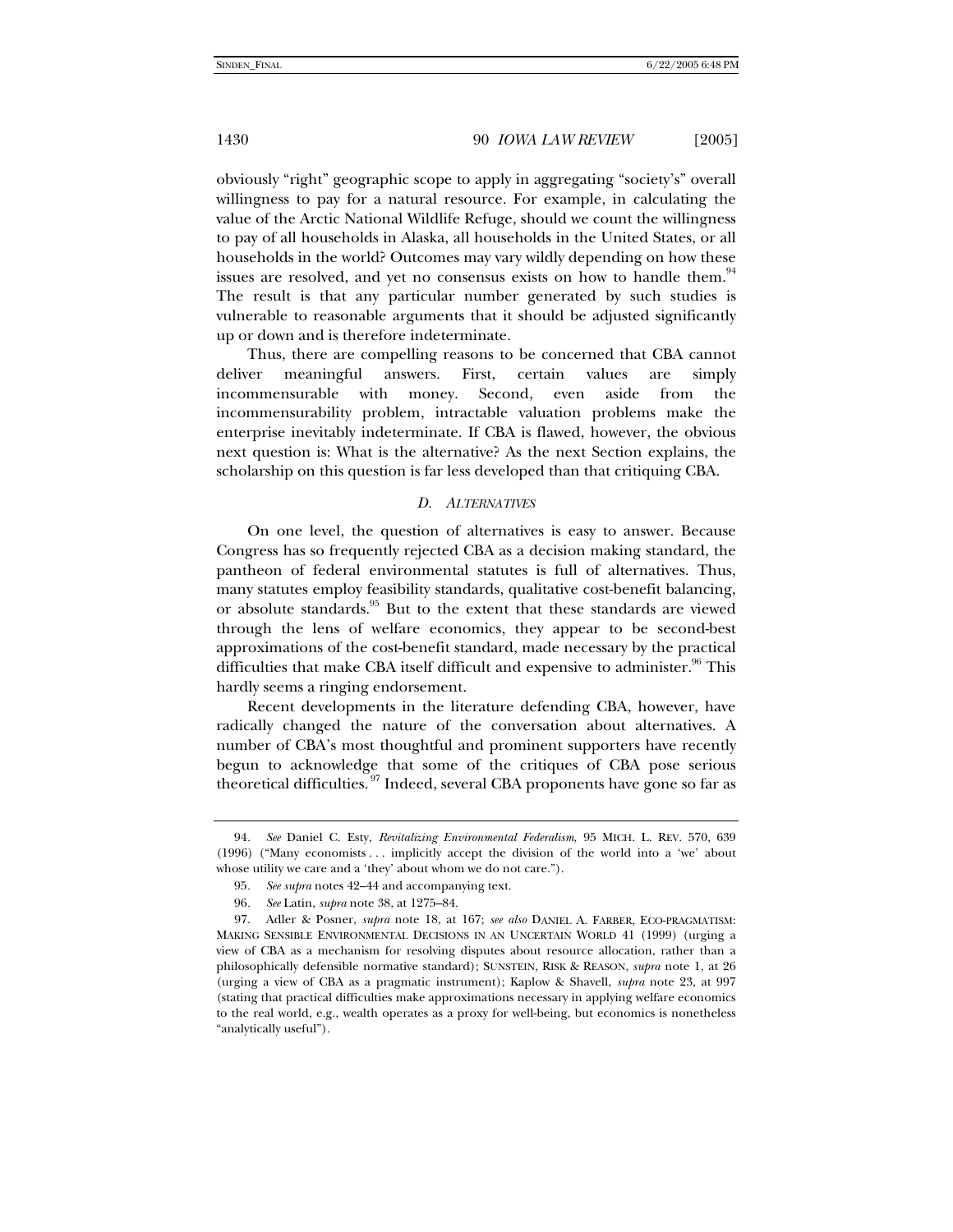to disavow welfare economics as a normative foundation for  $CBA.^{98}$  Thus. rather than defending CBA as a theoretically defensible moral criterion in its own right, these authors promote it on pragmatic grounds as an imperfect approximation of such a criterion—a "rough and ready" tool<sup>99</sup> that still provides a useful "decision procedure."<sup>100</sup>

Among the most detailed and thoughtful expositions of this position is that provided by Matthew Adler and Eric Posner in their 1999 article, *Rethinking Cost-Benefit Analysis*. 101 They offer what they describe as "a qualified defense" of CBA,<sup>102</sup> rejecting the traditional theoretical defenses of CBA as a moral criterion: Pareto optimality, Kaldor-Hicks optimality, and utilitarianism. They do view a certain form of utilitarianism—one that seeks to maximize overall well-being—as morally relevant, even if not morally decisive.<sup>103</sup> But in their view, CBA as traditionally conceived fails to accurately track this form of utilitarianism because it does not actually measure overall well-being. Here, Adler and Posner draw on and endorse some of the most prominent traditional critiques of CBA—the problems of distorted preferences and wealth effects. $104$  Thus, they argue that CBA fails to measure overall well-being because: (1) it measures all preferences, including distorted ones (like the drug addict's preference for drugs); $^{105}$  and (2) by measuring preferences in terms of dollars, it inflates the preferences of the rich in relation to those of the poor (because a dollar provides less utility to a rich person than a poor person). $106$ 

- 101. Adler & Posner, *supra* note 18.
- 102*. Id*. at 167.
- 103*. Id*. at 196.
- 104*. See supra* notes 78–84 and accompanying text.
- 105. Adler & Posner, *supra* note 18, at 196–204.

<sup>98</sup>*. See* Adler & Posner, *supra* note 18, at 187–94; SUNSTEIN, COST-BENEFIT STATE, *supra*  note 44, at 25–26.

 <sup>99.</sup> Matthew D. Adler, *Against Individual Risk: A Sympathetic Critique of Risk Assessment* (U. of Pa., Inst. for Law & Econ. Research Paper 04-01; U. of Pa. Law School, Public Working Paper 49, at 63 (forthcoming 153 U. PA. L. REV. 1121 (2005)), http://ssrn.com/abstract=487123 (on file with the Iowa Law Review).

<sup>100</sup>*.* Adler & Posner, *supra* note 18, at 194 (calling CBA "a feeble approximation of utilitarianism"); SUNSTEIN, COST-BENEFIT STATE, *supra* note 44, at 25–26 ("The strongest arguments for CBA seem to rest not with neoclassical economics but with common sense, informed by behavioral economics and cognitive psychology.").

<sup>106</sup>*. Id*. at 193; *see also id*. at 238 (calling "endowment dependence"—i.e., the problem of wealth effects—"[t]he great defect of traditional CBA"). They argue that traditional CBA should be modified in order to correct these defects by replacing the concept of preferences with "welfare equivalents," *id*. at 196–97, and by weighting a person's preferences by her marginal utility of money, *id*. at 189, 220–21, but ultimately they acknowledge that no methods currently exist for putting these refinements into practice. Their notion of "welfare equivalents," besides resting on "a large and unsolved problem within the philosophical literature," *id*. at 202, is not something agencies can be trusted to apply, *id*. at 222. The idea of weighted preferences cannot be implemented because "[w]elfare economists have not yet, in fact, been successful in producing a practicable weighting factor." *Id*. at 224.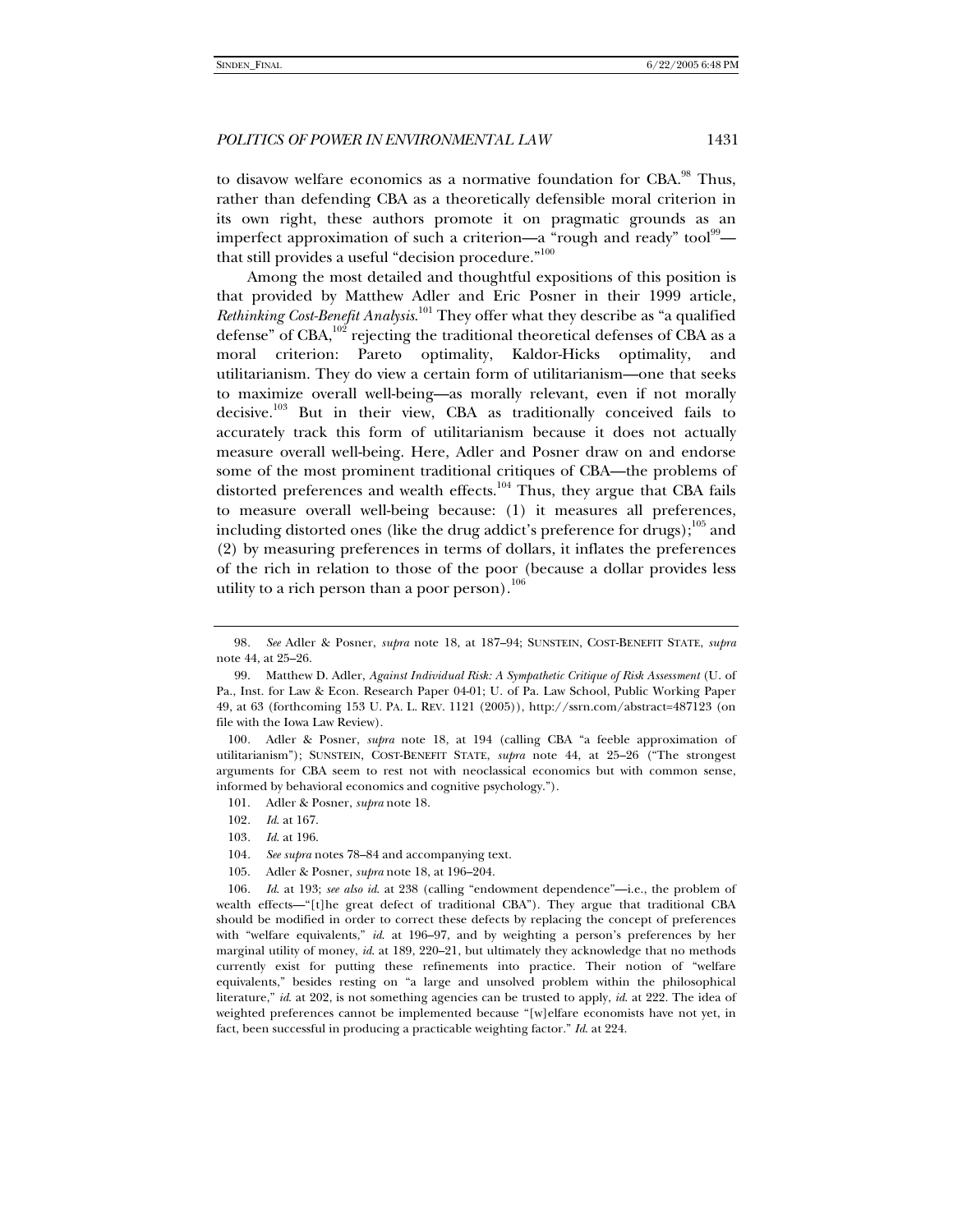Ultimately, however, despite its failure as a moral criterion, Adler and Posner endorse CBA as a "welfarist decision procedure,"<sup>107</sup> concluding that even "[i]f CBA provides only a feeble approximation of utilitarianism, that is better than no guidance at all."<sup>108</sup> In their view, a "decision procedure" may be justified even though it does not exactly track "a criterion of moral rightness or goodness" if the actual use of that procedure by the agency would lead to "the best consequences, as measured by that criterion."<sup>109</sup> While direct application of the moral criterion itself might, at first blush, appear to be the best course, in practice it may not always produce the best consequences. "The agency might make mistakes in deciding what the criterion requires,"110 direct application of the criterion may involve costs that overwhelm the welfare effects of the decision itself, or the relative opacity of the process of direct implementation may allow the agency purposely to misapply it for self-regarding reasons. Accordingly, it may be that "some other (morally irrelevant) standard is . . . reasonably well correlated to the criterion, [cheaper, and less subject to accidental or purposeful misapplication] by the agency, such that the best decision procedure for the agency is *not* direct implementation of the moral criterion, but rather the implementation of the correlated standard."<sup>111</sup>

This concession that CBA provides only a "feeble approximation" of what we really care about<sup>112</sup> has effected a radical shift in the conversation about alternatives to CBA. Now, for the first time, CBA and its alternatives begin on the same plane. None provides the "perfect" solution to market failure, even on a theoretical level. Accordingly, just as CBA may provide a better approximation of the true moral criterion than direct application of the criterion itself, it is also possible that feasibility or absolute standards may provide a better approximation of the moral criterion than CBA. Thus, the burden is now on CBA's proponents to show that it provides a better proxy—a better "rough approximation," a better rough-and-ready tool than the alternatives that have formed the backbone of U.S. environmental law for decades.<sup>113</sup>

<sup>107</sup>*. Id*. at 195 (acknowledging that CBA lacks "bedrock moral status" but endorsing it nonetheless as a practical decision procedure).

<sup>108</sup>*. Id*. at 194.

<sup>109</sup>*. Id*. at 217–18.

 <sup>110.</sup> Adler & Posner, *supra* note 18, at 217.

<sup>111</sup>*. Id*.

 <sup>112.</sup> *Id*. at 194. In Adler and Posner's view, what we care about is something they call "overall well-being"—a utilitarian criterion which they define and elaborate on in their article. *Id*. at 217.

 <sup>113.</sup> Adler and Posner make an effort to make such a showing in the final section of their article, but their dismissal of alternatives is primarily based on their unsupported assertion that they are less "accurate" than CBA. *See id*. at 231 (stating that risk-risk analysis is "less accurate" than CBA); *id*. at 232 (stating that the feasibility standard is less accurate). This contention rings a little hollow in light of their concession that CBA itself is not accurate, but nonetheless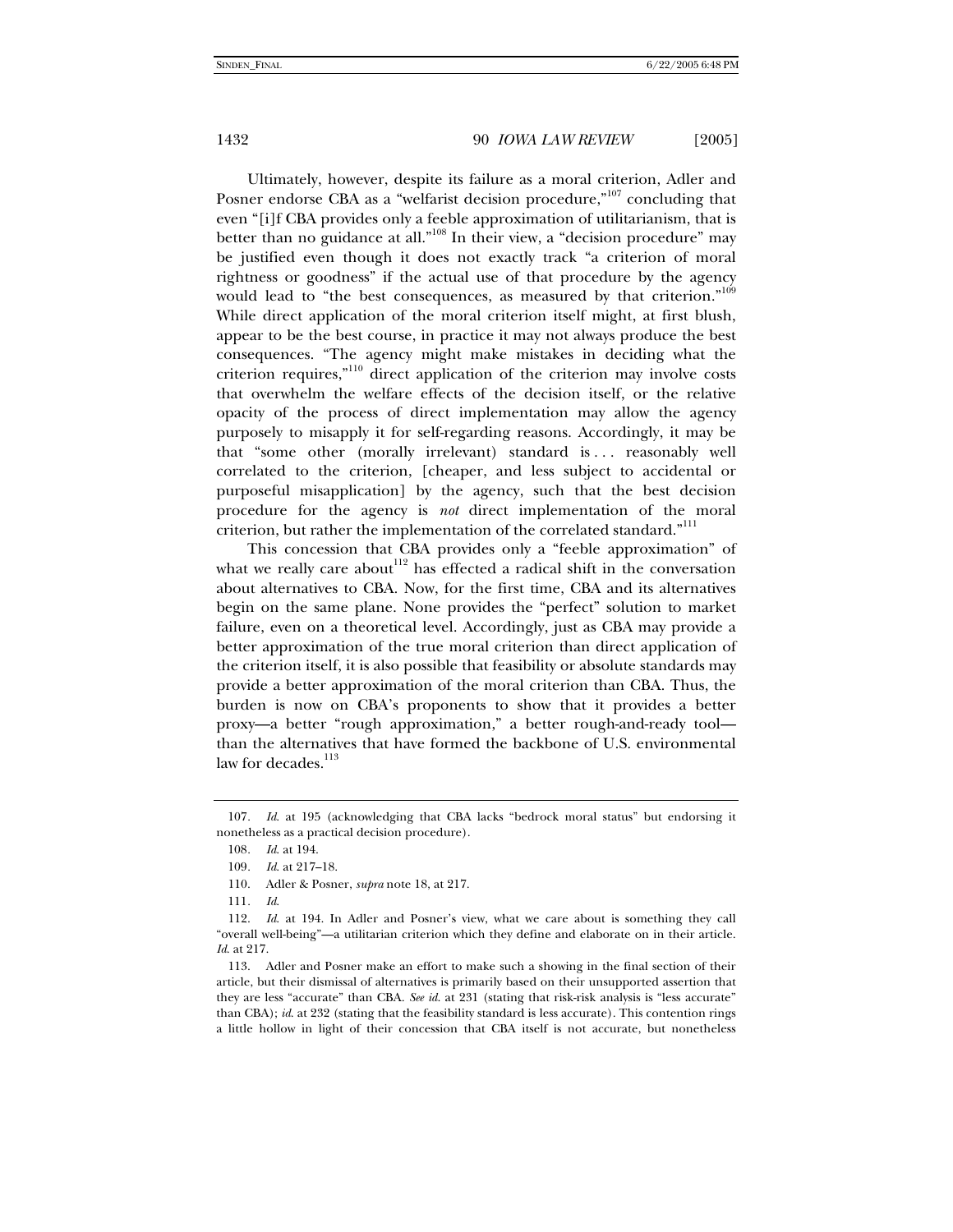This discovery of the impossibility of market perfection may also help to move the conversation about alternatives outside the reigning paradigm of welfare economics. Such discussions have so far been rare, though recently there have been several promising moves in this direction with respect to feasibility standards. Several authors have suggested that feasibility standards do more than simply provide a rough and easy-to-administer version of CBA, arguing instead that such standards privilege environmental protection over other values by setting pollution limits not at the economically "optimal" point where costs equal benefits, but at the lowest level we can possibly afford. As such, these authors argue, feasibility standards are firmly rooted in society's shared moral commitments. They "reflect a considered normative choice about the proper balance between lives and monetary costs,"<sup>114</sup> a moral imperative "that regulated entities must do their best, or nearly their best, when public health and the environment are at stake,"<sup>115</sup> or simply a national commitment to environmental protection.<sup>116</sup>

Others draw on the philosophical tradition of pragmatism to build a theoretical foundation for alternatives to cost-benefit analysis. Sidney Shapiro and Robert Glicksman defend various existing alternative standards, including feasibility and open-ended cost-benefit balancing, on the basis of "pragmatic principles that regulation should reflect important relevant social norms and be formulated in light of bounded rationality. $117$  By "bounded rationality," they refer to a process of making decisions in a situation that is "'bounded' by time, resources, and cognitive constraints that

provides a better "decision procedure" than "direct implementation" of utilitarianism, which would be, they argue, "hugely expensive, highly unreliable, . . . opaque," *id*. at 226, and dependent on controversial value judgments, *id*. at 228. Is it not also possible then, that absolute standards, for example, provide a less accurate but nonetheless superior decision procedure than CBA, which is itself, "hugely expensive, highly unreliable, . . . opaque," and dependent on controversial value judgments? *Id*. at 226–28; *see id*. at 232 (admitting that some alternatives to CBA will be "cheaper, more transparent, and easier to implement correctly than CBA"). Ultimately, they also concede that this question is primarily empirical and thus beyond the scope of their inquiry. *See id*. at 239.

 <sup>114.</sup> Shapiro & McGarity, *supra* note 42, at 743 (emphasis omitted). *But see* FARBER, *supra* note 97, at 72 (suggesting feasibility standards "based on the view that people have a right to be protected from environmental risk."); *see also* Weyerhaeuser Co. v. Costle, 590 F.2d 1011, 1043 (D.C. Cir. 1978) (noting that the feasibility standard under CWA embodies the view that the public has the right to a clean environment).

 <sup>115.</sup> Wagner, *supra* note 42, at 92.

 <sup>116.</sup> FARBER, *supra* note 97, at 107–09; *see also* SHAPIRO & GLICKSMAN, *supra* note 40, at 71 (arguing that alternatives to CBA reflect "widely shared social values besides economic efficiency," like the extraordinary value people place on human life and the natural environment). These authors seem to contrast this notion of a shared moral commitment with a cost-benefit approach. Some proponents of CBA, however, would contest the claim that CBA does not itself constitute a moral commitment, rooted as it is in utilitarian moral theory. *See* Adler & Posner, *supra* note 18, at 196.

 <sup>117.</sup> SHAPIRO & GLICKSMAN, *supra* note 40, at 73.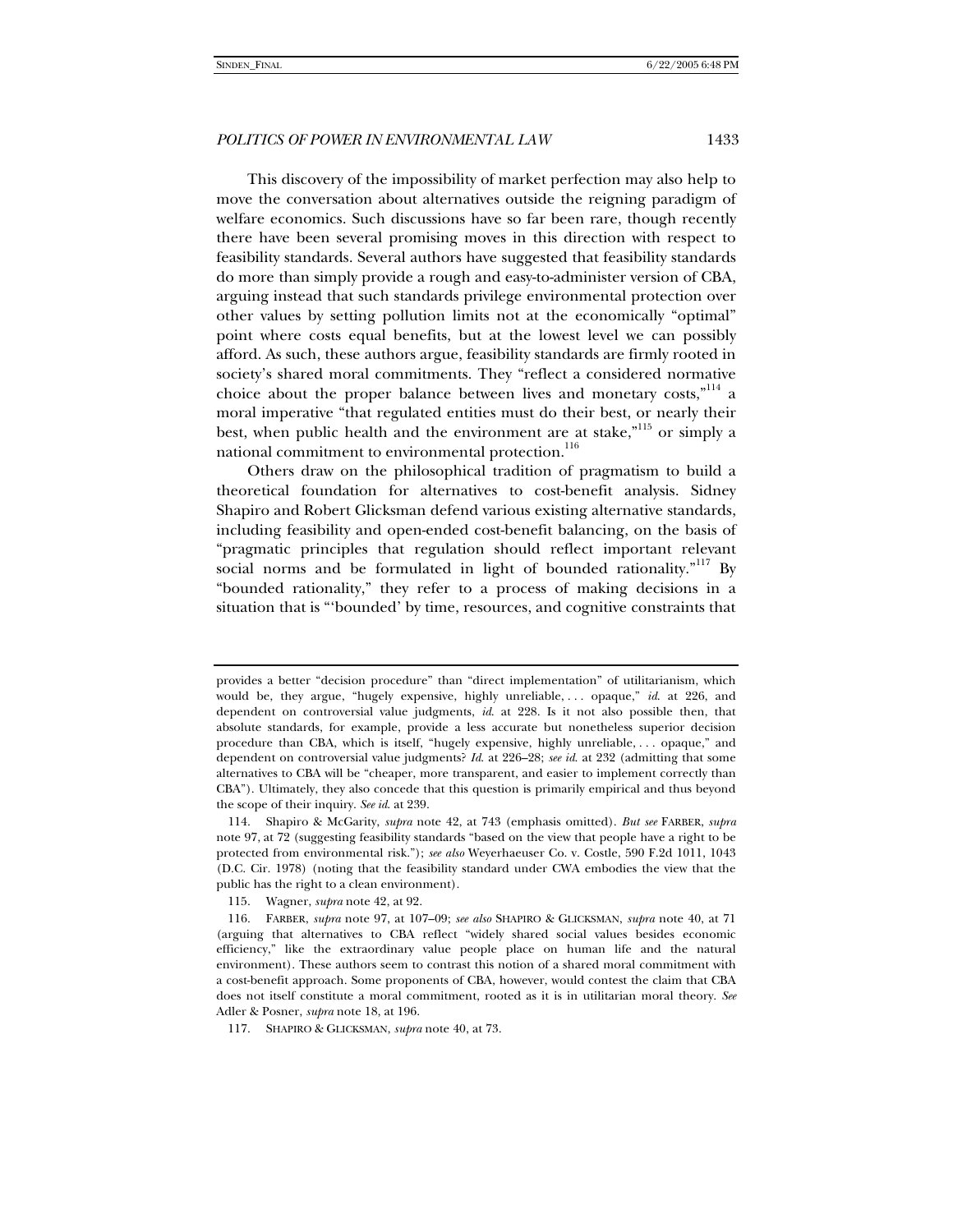make it virtually impossible to verify that the solution chosen is optimal."<sup>118</sup> Daniel Farber also draws on principles of pragmatism to propose a hybrid standard for environmental decision making that combines the feasibility principle's morally-grounded presumption in favor of environmental protection with the "reality check" of a loose cost-benefit backstop.<sup>119</sup>

An interesting effort to defend feasibility standards on distributional grounds also steps outside the rubric of welfare economics. David Driesen argues persuasively in a recent article that feasibility standards represent a considered judgment by Congress about the equitable distribution of the costs of both environmental degradation and prevention.<sup>120</sup> He begins with the observation that pollution tends to concentrate severe harms on randomly selected pollution victims, while the costs of pollution control are ordinarily widely distributed in the form of compliance costs imposed on industry that are then passed on to large groups of consumers and stockholders.<sup>121</sup> In such circumstances, the imposition of diffuse costs in order to prevent the concentrated harms of death, illness and ecological degradation wrought by pollution are, in Congress's view, well worth it, and feasibility standards require such a trade-off. Only where the costs of pollution control also become concentrated, as when costs are so high as to cause plant shut-downs that impose severe economic consequences on a discrete group, do feasibility standards allow the costs of compliance to trump environmental protection.<sup>122</sup> Thus, Driesen lays a solid theoretical foundation for feasibility standards not on the well-worn concept of economic efficiency, but on the oft-ignored principle of distributional equity.<sup>123</sup>

In the following pages, I offer a theoretical foundation for an alternative decision making standard that up to now has received little attention: absolute standards. At best, absolute standards have been ignored or ghettoized as a special case; at worst, they have been treated as an outmoded relic of another era: a product of the naïve and immature zeal of

<sup>118</sup>*. Id*. at 23; *see also* Jolls et al., *supra* note 82, at 1477–78.

 <sup>119.</sup> Farber's exact formulation is: "To the extent feasible without incurring costs grossly disproportionate to any benefit, the government should eliminate significant environmental risks." FARBER, *supra* note 97, at 131.

<sup>120</sup>*. See* Driesen, *supra* note 42; *see also* Shapiro & McGarity, *supra* note 42, at 740 (stating that feasibility standards do a better job accounting for distributional concerns than CBA which, as an occupational health standard, would reduce costs to stockholders and consumers at the expense of workers).

 <sup>121.</sup> Driesen, *supra* note 42, at 38. Driesen's observation that the *ex post* costs of pollution are concentrated on particular individuals is not inconsistent with my premise that the *ex ante* costs of environmental degradation (i.e. the *risk* of death or illness) are diffuse and widely distributed. *See infra* notes 129–38 and accompanying text.

 <sup>122.</sup> Driesen, *supra* note 42, at 9, 35.

<sup>123</sup>*. See supra* notes 23–26 and accompanying text.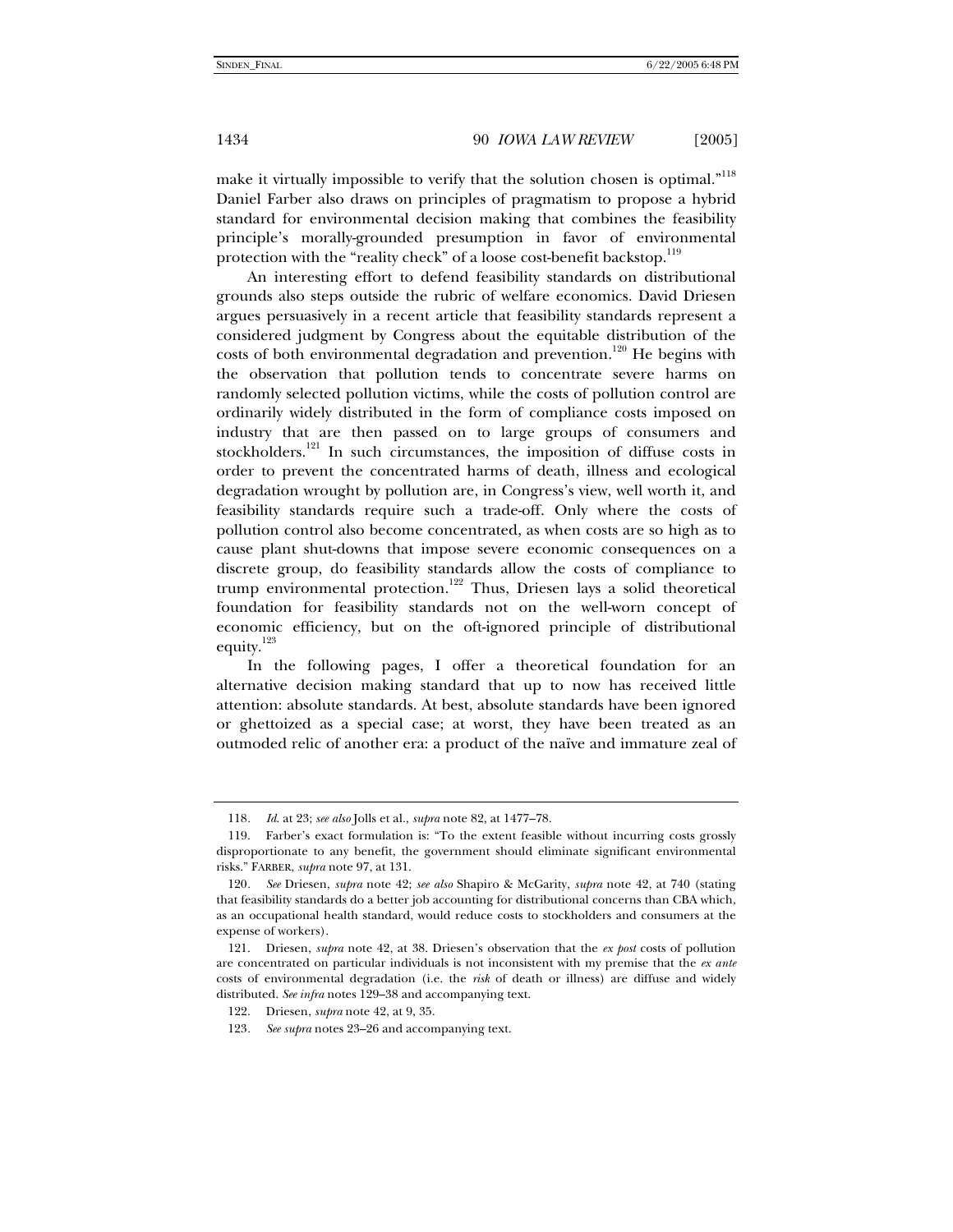"1970s environmentalism."<sup>124</sup> As I demonstrate below, however, absolute standards provide an attractive alternative to CBA because they counteract the political failure as well as the market failure that are the root causes of environmental degradation.

#### III. POWER IMBALANCE

#### *A. MARKET FAILURE AND POLITICAL FAILURE*

Perhaps the fundamental question that any theory of environmental regulation must answer is: Why does environmental degradation occur in the first place? Why do we foul our own nest? Why do we act in ways that are contrary to our own collective interest? The standard story is that environmental degradation results from a malfunction of the market. According to the inexorable logic of the tragedy of the commons, each individual fails to account for the exhaustion of commonly held resources on her own cost-benefit ledger. Because of these externalities, the usual laws of the market that would ordinarily keep the production of goods and depletion of resources at socially optimal levels fail, and commonly owned resources are squandered to the detriment of all.<sup>125</sup>

Cost-benefit analysis provides a solution to this market malfunction.<sup>126</sup> Government officials attempt to fix the problem by intervening in the market with regulation. But if they do it by toting up the full costs and benefits of regulatory measures to society at large (including externalities) and issuing regulations only when the benefits exceed the costs, they can mimic the outcome that a perfectly functioning market would have produced and thereby produce socially optimal outcomes.<sup>127</sup> Or so the theory goes.

 <sup>124.</sup> SUNSTEIN, COST-BENEFIT STATE, *supra* note 44, at 3. Indeed, absolute standards have come under considerable attack from those who contend that such standards are ineffective because agencies inevitably resist implementation. *See, e.g.*, SUNSTEIN, RIGHTS REVOLUTION, *supra* note 81, at 91 (stating that stringent standards bring about under-regulation); John P. Dwyer, *The Pathology of Symbolic Legislation*, 17 ECOLOGY L.Q. 233, 234–35 (1990) (analyzing hazardous air pollutant program under the Clean Air Act as an example of an ineffective absolute regulation). As will become clear, particularly in Part VIII, I paint a very different picture of absolute standards.

<sup>125</sup>*. See* Rober U. Ayres & Allen V. Kneese, *Production, Consumption, and Externalities*, *in* THE ECONOMICS OF THE ENVIRONMENT 3, 3–18 (Wallace E. Oates ed., 1992) (discussing the concept of "externality"); *see also* MISHAN, WELFARE ECONOMICS, *supra* note 25, at 180–83 (same).

 <sup>126.</sup> For free market advocates, privatization is usually the preferred solution to the tragedy of the commons, see generally TERRY L. ANDERSON & DONALD R. LEAL, FREE MARKET ENVIRONMENTALISM (rev. ed. 2001); Jason Scott Johnston, *On the Market for Ecosystem Control*, 21 VA. ENVTL. L.J. 129 (2002), but where the nature of the commonly held resource makes privatization impossible, many view government regulation tailored to meet a cost-benefit test as the best way to mimic market outcomes.

<sup>127</sup>*. See supra* notes 19–22 and accompanying text.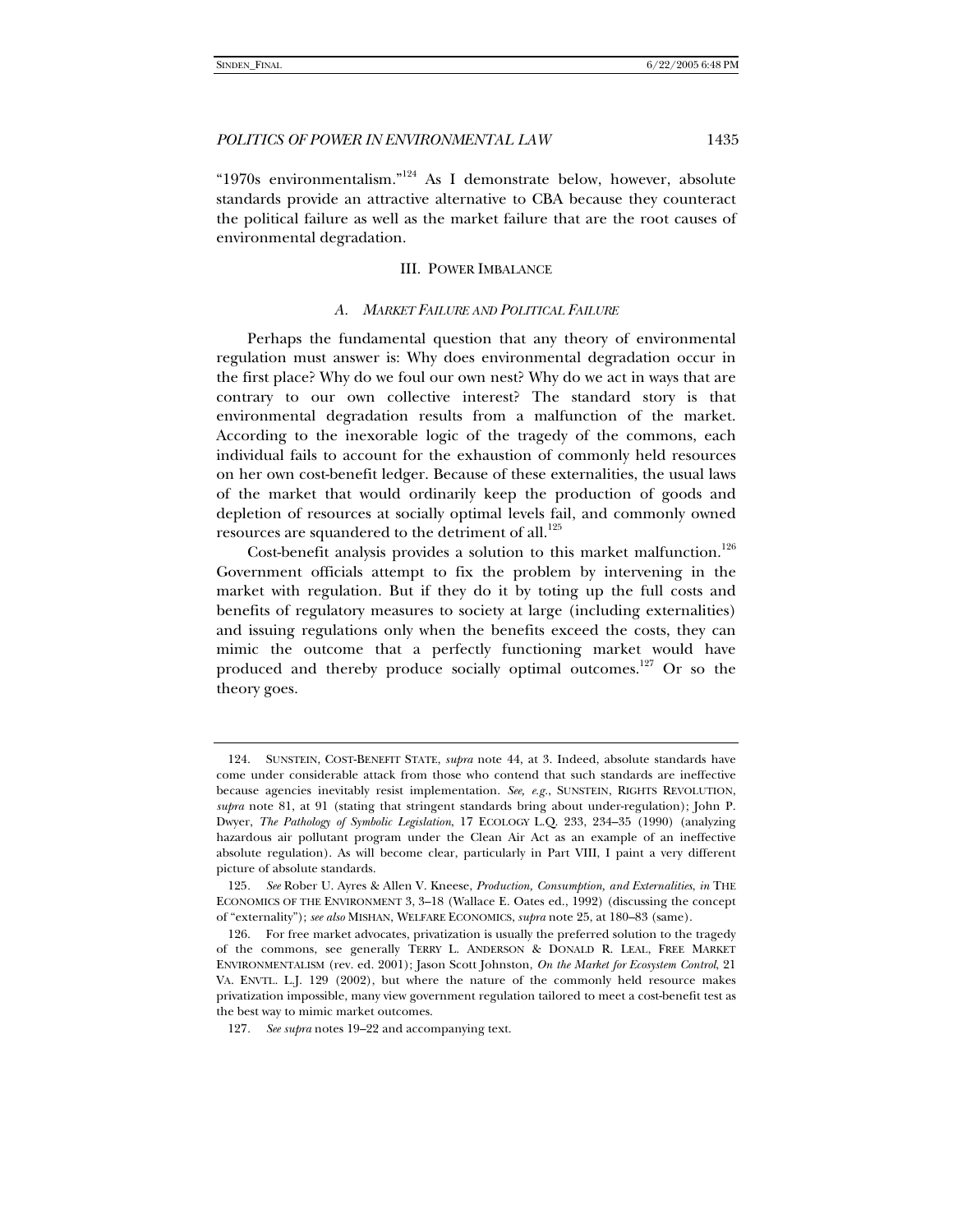But the market is not the only institution that organizes collective activity in our society. Politics operates alongside markets as an additional mechanism of social organization.<sup>128</sup> Indeed, markets cannot exist without a political system to define rights of property and contract, and it is only through the political system that CBA can be implemented to cure market failure. But if both politics and the market structure our collective decision making, why look only to markets to solve the riddle of environmental degradation? Isn't it just as plausible that some failure of the political system also contributes to the problem?

Just as markets are only part of the decision making structure that organizes society, so is market failure only part of the story that explains the riddle of environmental degradation. While market failure is an important aspect of the problem, environmental degradation also stems in part from a kind of political failure.<sup>129</sup> Environmental disputes involve asymmetries of power that consistently skew government decision making in favor of less stringent environmental regulation.

The structure of this power asymmetry is straightforward. On one side, environmental disputes commonly involve an interest that is broadly shared among individuals, $130$  non-economic in character, and often of relatively minor consequence to each one. This interest may involve, for example, breathing cleaner air, avoiding some statistical probability of contracting cancer, enjoying some pristine natural area, or knowing that a certain species has not been pushed to extinction.<sup>131</sup> On the other side, the interests

<sup>128</sup>*. See generally* CHARLES E. LINDBLOM, POLITICS AND MARKETS (1977).

 <sup>129.</sup> Cass Sunstein also talks of the need to account for "government failure" alongside market failure. *See* SUNSTEIN, RIGHTS REVOLUTION, *supra* note 81, at 103; *see also* ULRICH BECK, ECOLOGICAL ENLIGHTENMENT: ESSAYS ON THE POLITICS OF THE RISK SOCIETY 39 (Mark A. Ritter trans., Humanities Press Int'l, Inc. 1995) (1991) (stating that discussions of environmental problems are "senseless" and "vacuous" unless one also considers, *inter alia*, "society's power structures").

 <sup>130.</sup> While the interests favoring environmental protection tend overwhelmingly to be held by individuals rather than corporations, there are of course exceptions. Thus, there are an increasing number of small businesses, like recreational outfitters, that depend on environmental amenities. Commercial fishing interests also increasingly align with environmental groups, fighting for increased environmental protection in order to preserve the fish stocks on which they depend. *See, e.g.,* Pac. Coast Fed'n of Fisherman's Ass'ns v. Nat'l Marine Fisheries Serv., 71 F. Supp. 2d 1063, 1065 (W.D. Wa. 1999) (involving a coalition of commercial fishermen and environmental groups suing to enforce the ESA). Occasionally, even large corporations align with environmental protection interests on discrete issues. In a particularly striking reversal of the usual dynamic, for example, large insurance companies have pushed for regulatory measures to stem global warming, recognizing that the severe storms and other "natural" calamities expected to accompany global warming will impose enormous costs on their industry. *See* Jeffrey Ball, *Global Warming May Cloud Directors' Liability Coverage*, WALL. ST. J., May 7, 2003, at C1.

 <sup>131.</sup> The Supreme Court's standing cases have long recognized that the interests of those benefited by environmental regulation may be diffuse, non-economic, and relatively minor for each individual. *See* Sierra Club v. Morton, 405 U.S. 727, 734 (1972).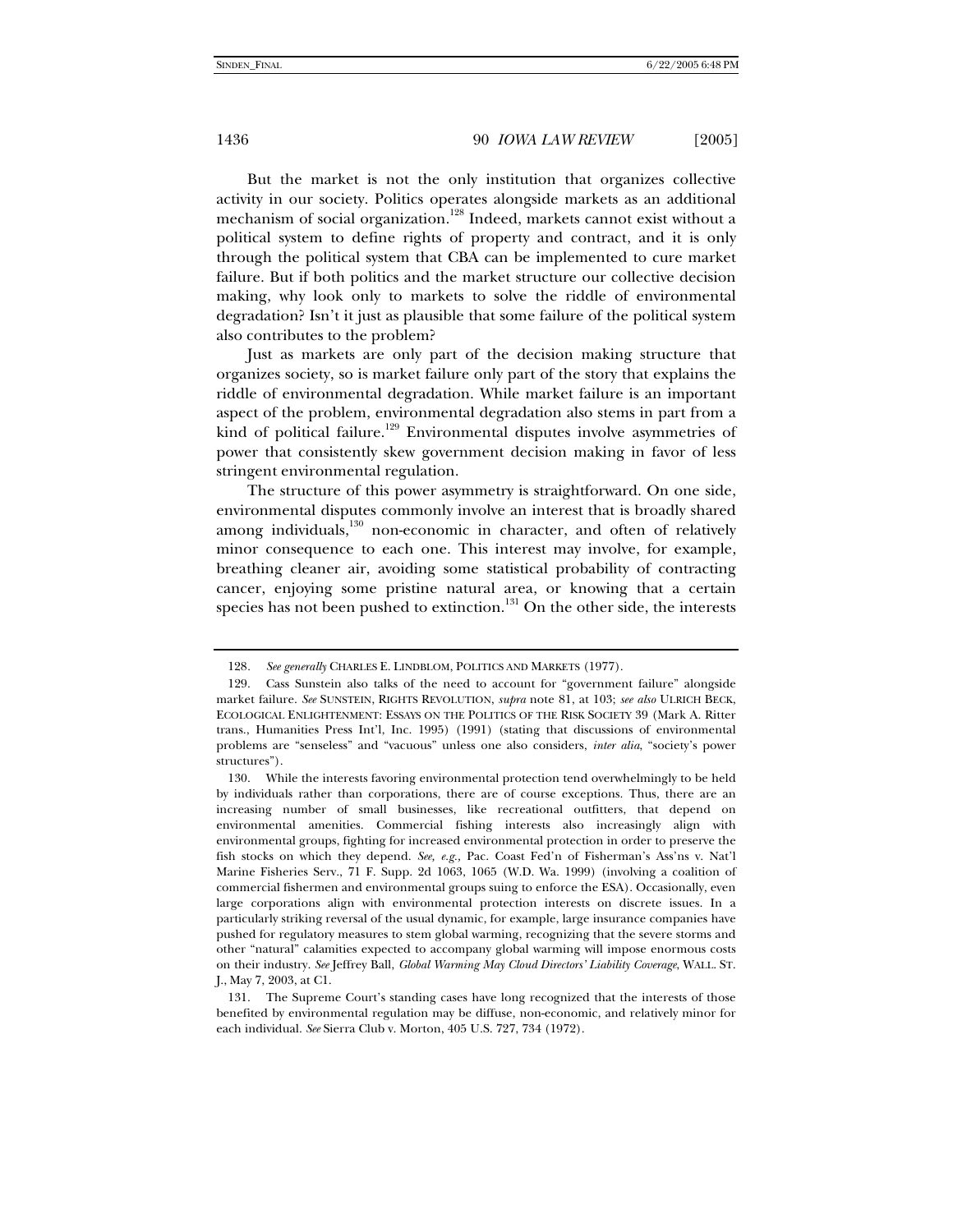pitted against this set of diffuse public interests are of a very different character.<sup>132</sup> First, they are usually held by a much smaller set of actors.<sup>133</sup> Second, they tend to be economic in character and have the potential to directly impact each individual actor to a far larger degree. And third, the actors are typically businesses and corporations, rather than individuals.<sup>134</sup>

Accordingly, it is apparent that this profile of environmental disputants contains two axes of power imbalance, both weighted in the same direction:

Industrial firms, developers, unions and others with incentives to avoid environmental controls are typically well-organized economic units with a large stake in particular decisions ... [while] [t]he countervailing interest in environmental quality is shared by individuals whose personal stake is small and who face formidable transaction costs in organizing for concerted action . . . . The technical complexity of environmental issues exacerbates this disparity by placing a premium on access to scarce and expensive scientific, economic and other technical information and analytical skill.

*Id*.; *see also* Esty, *supra* note 94, at 597–98; Hsu, *supra* note 59, at 356; Scott R. Saleska & Kirsten H. Engel, *"Facts are Stubborn Things": An Empirical Reality Check in the Theoretical Debate Over the Race-to-the-Bottom in State Environmental Standard-Setting*, 8 CORNELL J.L. & PUB. POL'Y 55, 64 (1998); Peter P. Swire, *The Race to Laxity and the Race to Undesirability: Explaining Failures in Competition Among Jurisdictions in Environmental Law*, 1996 YALE L. & POL'Y REV. 67, 101.

133*. See* MANCUR OLSON, THE LOGIC OF COLLECTIVE ACTION 143–46 (1965) (noting that in the lumber, furniture, and paper industries, thirty-seven percent of national trade associations had memberships under twenty and the median membership was between twenty and fifty). Olson also reported that collective action problems are reduced for trade associations because in almost half of trade associations "nearly 50% of the cost is borne by a handful of members." *Id*. at 145–47 (citing V.O. KEY, POLITICS, PARTIES, AND PRESSURE GROUPS 96 (4th ed. 1958)); *see also* Nathaniel O. Keohane et al., *The Choice of Regulatory Instruments in Environmental Policy,* 22 HARV. ENVTL. L. REV. 313, 332 (1998) ("Compared with citizen groups, trade associations may have significant advantages in overcoming free-riding: they are usually smaller, making the contributions of each member more significant; and even substantial annual dues may be negligible costs for member firms.").

 134. The major permitting programs under both the Clean Water Act and the Clean Air Act apply to large industrial facilities. *See* 42 U.S.C. §§ 7475(a), 7502(c)(5) (2000) (imposing new source-review permit requirements on "[m]ajor emitting facilities" and "major stationary sources"). The regulation of vehicle emissions under the Clean Air Act is directed at the automobile industry. *See* 42 U.S.C. § 7522 (directing mobile-source prohibitions at manufacturers and importers of automobiles). Regulation under the Endangered Species Act has affected primarily the timber, mining, and housing industries. Indeed, even the publication of Rachel Carsen's *Silent Spring*, the event that is often credited with sparking the modern environmental movement, met with organized industry opposition as executives from the chemical industry attempted (unsuccessfully) to discredit Ms. Carsen's findings. *See* ROBERT J. BRULLE, AGENCY, DEMOCRACY, AND NATURE: THE U.S. ENVIRONMENTAL MOVEMENT FROM A CRITICAL THEORY PERSPECTIVE 123–24 (2000) (describing the publicity campaign to discredit *Silent Spring* led by Robert White Stevens of the American Cyanamid Corporation); *see also* Oliver A. Houck, *Of Bats, Birds and B-A-T: The Convergent Evolution of Environmental Law,* 63 MISS. L.J. 403, 462 (1994) ("Industry has challenged virtually every regulation the EPA has issued under the CAA, CWA, and RCRA.").

<sup>132</sup>*. See* Richard B. Stewart, *Pyramids of Sacrifice? Problems of Federalism in Mandating State Implementation of National Environmental Policy*, 86 YALE L.J. 1196, 1213 (1977). Professor Stewart states: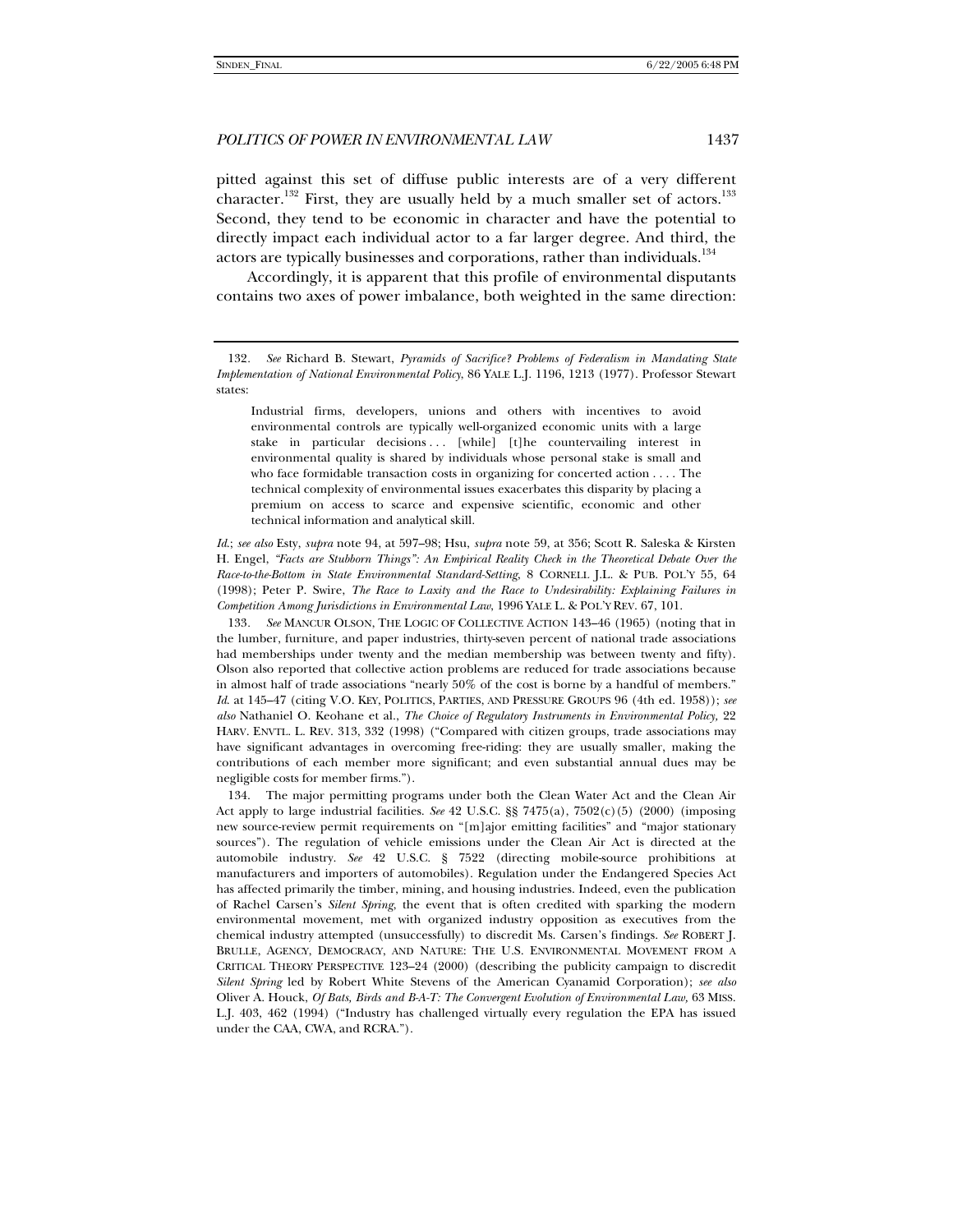against the interest in environmental protection.<sup>135</sup> First, basic and wellaccepted principles of interest-group theory predict that a group whose interests are diffuse and have less marginal impact on each individual member will have far more difficulty organizing into an effective pressure group than a smaller group in which each member suffers substantial economic harm.<sup>136</sup> Second, other things being equal, corporations tend to have far more political clout than individuals, both because they tend to be wealthier and because of the privileged position they occupy in politics.<sup>137</sup> As

<sup>135</sup>*. See* DAVID M. DRIESEN, THE ECONOMIC DYNAMICS OF ENVIRONMENTAL LAW 114–20 (2003); Esty, *supra* note 94, at 649 & n.297 ("[E]nvironmental decision making is particularly susceptible to special interest distortion."); Hsu, *supra* note 59, at 323, 333 (arguing that environmental law tends to be skewed "in favor of regulated industries because the costs of pollution reduction fall on *identifiable* parties, while the benefits inure to *unidentifiable* persons future and otherwise anonymous victims of pollution").

Proponents of cost-benefit analysis argue that government decision making about environmental issues tends to be skewed in the *other* direction, in favor of too much environmental protection, because it reflects people's irrational assessments of risks. These authors criticize, for example, the tendency of ordinary people to prefer a known probability of loss over an imprecise probability. *See* Viscusi, *supra* note 50, at 1447; *see also* SUNSTEIN, RISK & REASON, *supra* note 1, 33–34. Such arguments have a decidedly elitist cast to them and have been roundly criticized on those grounds. Ackerman and Heinzerling, for example, observe: "[O]rdinary citizens . . . have a quite predictable framework for evaluating risks; it's just different from the expert's system." ACKERMAN & HEINZERLING, *supra* note 24, at 130.

<sup>136</sup>*. See* OLSON, *supra* note 133, at 16–23; GEORGE J. STIGLER, *Can Regulatory Agencies Protect the Consumer?*, *in* THE CITIZEN AND THE STATE: ESSAYS ON REGULATION 178, 186–87 (1975); George J. Stigler, *The Theory of Economic Regulation,* 2 BELL J. ECON. & MGMT. SCI. 3, 11 (1971); *see also* Steven P. Croley, *Theories of Regulation: Incorporating the Administrative Process*, 98 COLUM. L. REV. 1, 34–41 (1998) (summarizing the relevant literature). Russell Hardin refined Olson's theory somewhat, explaining that despite collective-action problems, large groups *do* in fact organize to some extent, in part based on moral norms. *See* RUSSELL HARDIN, COLLECTIVE ACTION 101–08 (1982); *see also* Edward L. Rubin, *Beyond Public Choice: Comprehensive Rationality in the Writing and Reading of Statutes*, 66 N.Y.U. L. REV. 1, 12–13 (1991).

A study of IRS data on environmental organizations and business-promotion organizations shows the environmental movement having only half as many organizations with only a quarter the annual income. *See* BRULLE, *supra* note 134, at 106–07. Another study of interest groups at the federal level found a two-to-one ratio of business organizations interested in environmental issues to non-profits interested in such issues. JACK L. WALKER, JR., MOBILIZING INTEREST GROUPS IN AMERICA: PATRONS, PROFESSIONS, AND SOCIAL MOVEMENTS 10–12, 59, 71 (1991).

<sup>137</sup>*. See* MARTIN JÄNICKE, STATE FAILURE: THE IMPOTENCE OF POLITICS IN INDUSTRIAL SOCIETY 14 (1990) (observing that "state failure" results, in part, from the tight relationship between government bureaucracies and industry); LINDBLOM, *supra* note 128, at 170–200; *see also* BRULLE, *supra* note 134, at 53 (noting that corporations also derive power in society from their ability to define and control scientific research and technological developments and the attendant creation of new risks); Richard W. Behan, *Degenerate Democracy: The Neoliberal and Corporate Capture of America's Agenda*, 24 PUB. LAND & RESOURCES L. REV. 9, 21 (2004). Behan states:

Public policy is no longer fashioned by the bargaining of countervailing interest groups to advance the general welfare of the American people. Instead, it is rationalized and crafted in neoliberal think tanks, and then fashioned to serve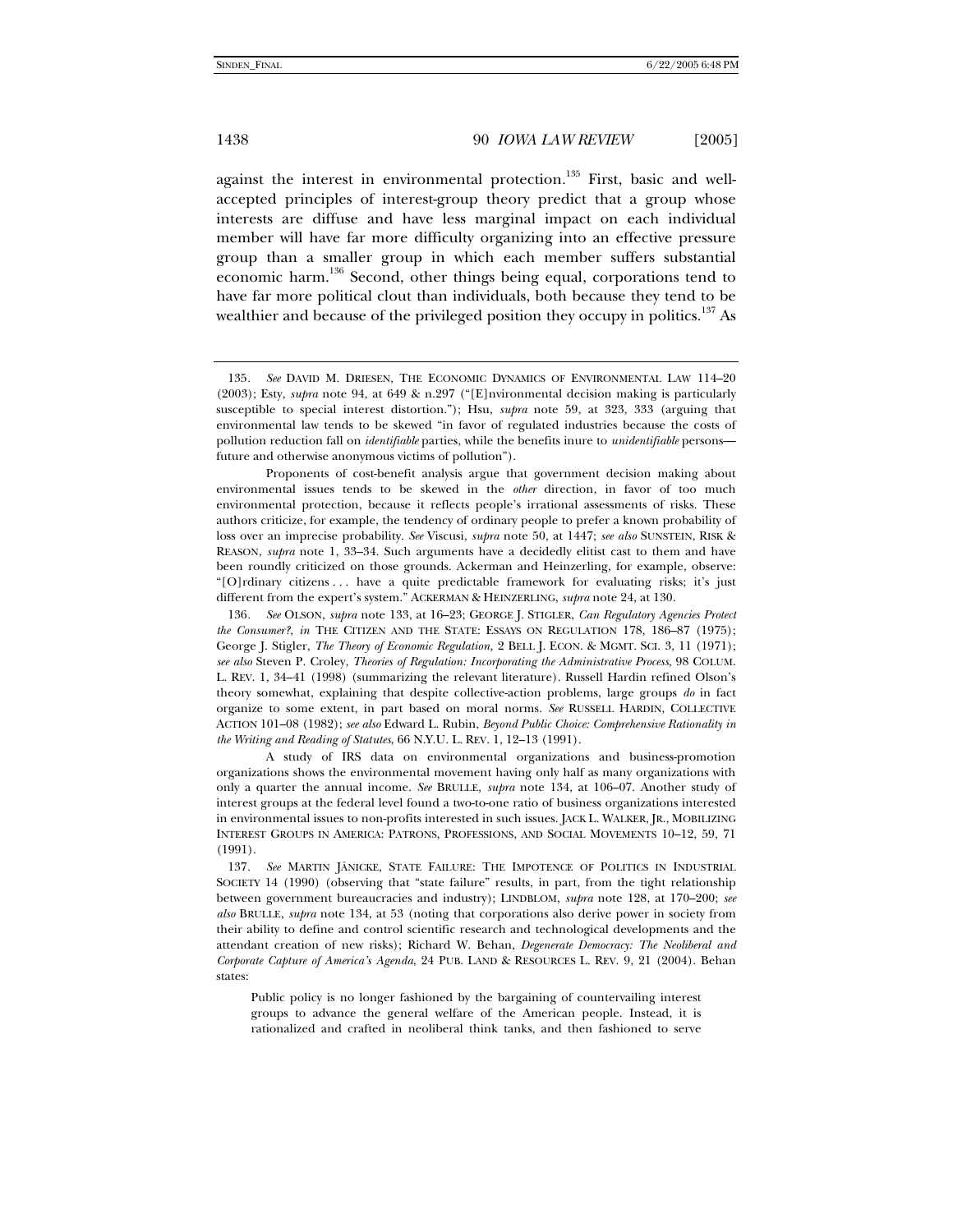a result, environmental disputes almost always involve an asymmetry of power that weighs against environmental protection.<sup>138</sup>

corporate clients—to create, protect, or enhance the profit opportunities of campaign contributors.

*Id*. One study found that "EPA employees rate industry as  $20\%$  more influential than environmental groups." BRULLE, *supra* note 134, at 112. Another study found a three-to-one ratio of environmental policy professionals working for industry rather than for environmental organizations. *Id*. at 111.

 Corporate wealth and power are also backed up by government power in the form of generous government subsidies for resource extraction and development activities. "What is commonly called free enterprise is fueled by federal subsidies that encourage development of the most sensitive natural areas in America. Real estate development—even on beach dunes, floodplains, and high alpine meadows—is encouraged by \$70 billion a year in federal income tax deductions." Oliver A. Houck, *On the Law of Biodiversity and Ecosystem Management*, 81 MINN. L. REV. 869, 880–81 (1997)*; see also id*. at 881 n.37 ("[The] primary facilitators of bottomland drainage, arid-land agriculture, and suburban development are public works projects of the U.S. Army Corps of Engineers, Bureau of Reclamation, and Federal Highway Administration."); *id*. at 900–01 (describing the government subsidy of the timber industry in the Tongass National Forest); U.S. DEP'T OF INTERIOR, THE IMPACT OF FEDERAL PROGRAMS ON WETLANDS (2004) (identifying forty-five major federal subsidy programs encouraging development of wetland ecosystems).

 The privileged position of industry is, of course, particularly acute in the current Bush administration, where numerous high-level appointees come from the ranks of business. *See, e.g.*, Timothy Egan, *Shift on Salmon Reignites Fight on Species Law*, N.Y. TIMES, May 9, 2004, § 1 (detailing the influential role in the development of federal government policy on endangered Pacific salmon played by Mark Rutzick, formerly "the timber industry's top lawyer" and "[n]ow . . . a high ranking political appointee in the Bush administration").

 138. Not surprisingly, those opposed to environmental regulation frequently attempt to obscure this power dynamic. Since any direct attempt to refute the point through statistics or other objective evidence would be futile, a common tactic is to contest the point indirectly, through the use of anecdotes that appear to cast the power dynamic in opposite terms. Thus, stories are told of the mom-and-pop landowners who were prevented from building their dream home on a small plot of land by powerful and malevolent federal regulators who view obscure species and ecosystems as more valuable than people. *See, e.g.*, CHARLES C. MANN & MARK L. PLUMMER, NOAH'S CHOICE: THE FUTURE OF ENDANGERED SPECIES (1995); Felicity Barringer, *Michigan Landowner Who Filled Wetlands Faces Prison*, N.Y. TIMES, May 18, 2004, at A20; Todd Woody, *Taking on Endangered Species: The Rat, the Farmer, and the Feds*, LEGAL TIMES, July 24, 1995, at 8. The Endangered Species Act and the section 404 wetlands permitting program under the Clean Water Act often figure prominently in such anecdotes. As two of the only federal statutes that have the effect of regulating land use, they have received the full wrath of the Wise-Use Movement. Indeed, the Wise-Use Movement itself is another example of this phenomenon. Portraying itself as a populist movement of individuals, it actually receives massive funding from large oil, chemical, logging, mining and car companies. BRULLE, *supra* note 134, at 130.

 An informal survey of recent permit applications under the section 404 permit program, however, demonstrates that while the program does occasionally impact individual landowners, the vast majority of those affected are corporate interests. Out of forty-six permit applications filed in three Army Corps of Engineers districts during a four-month period in 2004, only three were filed by individuals. Five were filed by government entities, one by a religious or other non-profit organization, and one by a Native American corporation seeking to build a golf course, hotel and casino. The remaining thirty-two were filed by private corporations, the vast majority of which were seeking to build major housing or commercial development projects. (Data on file with author.) *See also* Vicki Been, Lucas v. The Green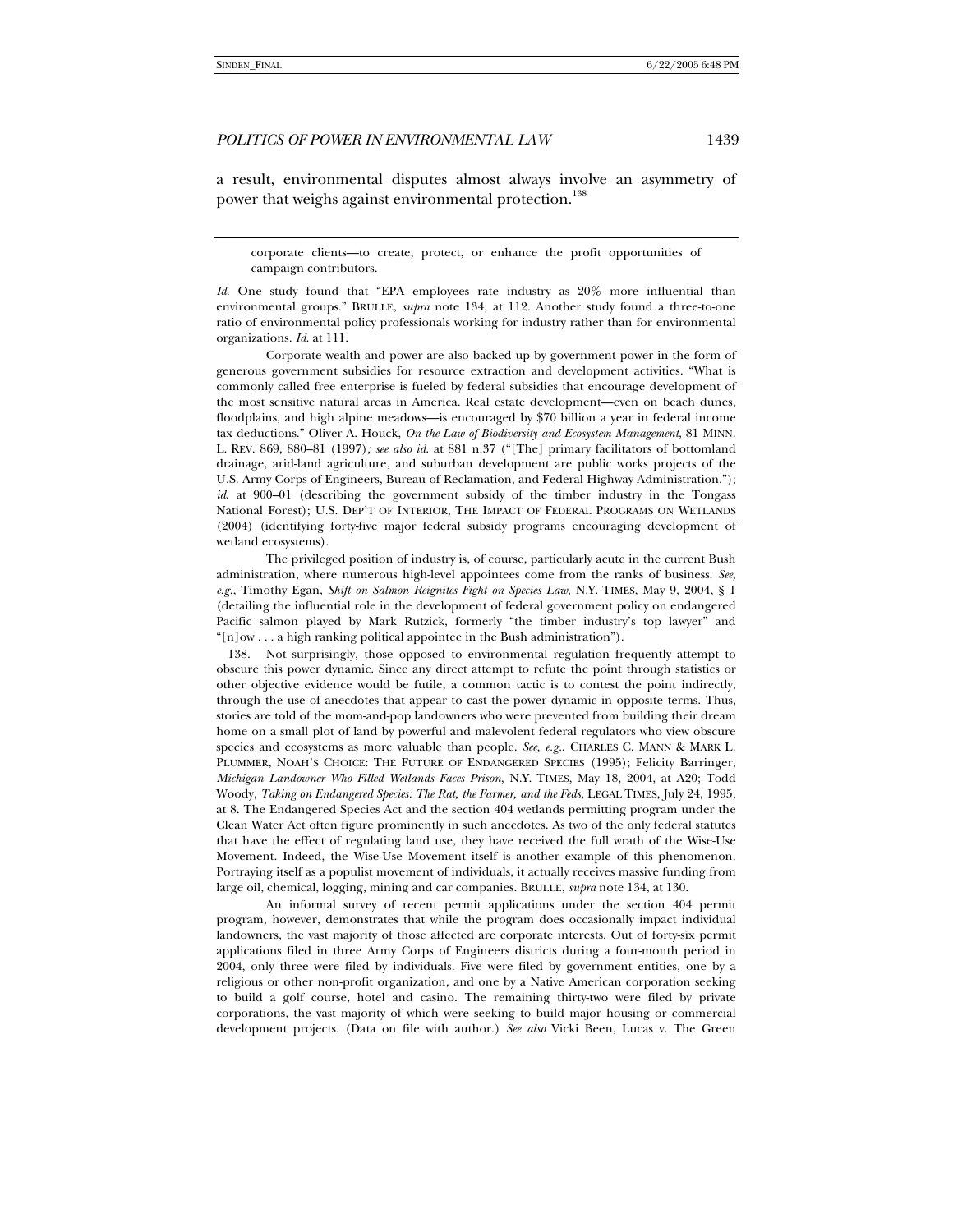#### *B. DISTORTIONS OF GOVERNMENT DECISION MAKING*

This power imbalance, endemic to environmental disputes, has the potential to skew government decision making in the legislative, executive, and judicial branches. Most obviously, monied corporate interests have significant advantages in lobbying legislatures and administrative agencies.<sup>139</sup> First, those with more wealth $140$  can, of course, afford to hire more and better lobbyists and to participate in more agency proceedings.<sup>141</sup> Second, corporate lobbyists may also enjoy special access to government officials that those representing individual interests are denied.<sup>142</sup>

The superior access and influence over government decision making enjoyed by anti-environmental interests may, in addition to simply influencing outcomes, also help shape the agenda.<sup>143</sup> Thus, powerful

 140. Remember that the wealth advantage of the anti-environmental interests comes from two sources: (1) the fact that corporations generally have more wealth than individuals; and (2) the organizational advantages that small, concentrated groups have over larger, diffuse groups.

141*. See* Croley, *supra* note 136, at 126–31 (describing empirical studies showing that regulated industries participate at far higher rates in agency proceedings than public interest groups, including one study of RCRA rulemakings by EPA showing industry participating ninety-six percent of the time while environmental and citizen groups participated only twelve percent of the time); Driesen, *supra* note 42, at 40 (observing that environmental regulation takes place on an uneven playing field). Driesen notes that "[r]egulated firms provide the overwhelming majority of significant written comments in rulemaking, meet with regulators incessantly, ask the elected beneficiaries of their campaign contributions to hound EPA when it seeks to regulate them, litigate often, and frequently resist enforcement." *Id*.

142*. See* sources cited *supra* note 137; *see also* STEVEN LEWIS YAFFEE, PROHIBITIVE POLICY: IMPLEMENTING THE FEDERAL ENDANGERED SPECIES ACT 139 (1982) (noting that interests opposing implementation of the ESA have historically had "close ties to decisionmakers"); Behan, *supra* note 137, at 20 (noting that corporations currently contribute about threequarters of all campaign financing and thus have an enormous impact on policy making; citing as an example contributions by lumber companies Weyerhaeuser and Louisiana-Pacific to the campaign of Senator Slade Gorton and Gorton's subsequent insertion into an appropriations bill of the "Salvage Logging Rider" exempting numerous logging projects on federal lands from compliance with environmental laws); Oliver A. Houck, *The Endangered Species Act and Its Implementation by the U.S. Departments of Interior and Commerce*, 64 U. COLO. L. REV. 277, 326 (1993) (noting that biological opinions that determine whether projects will be stopped under the ESA are circulated in draft form to development agencies and private applicants— "subdivision developers, dam builders," etc.—but not to the general public).

143*. See* STEVEN LUKES, POWER: A RADICAL VIEW 24 (1974) (noting that under the "twodimensional view," power may manifest itself covertly, not by influencing decision making outcomes directly, but by controlling what issues are placed on the agenda for decision); Peter Bachrach & Morton Baratz, *Two Faces of Power*, 56 AM. POL. SCI. REV. 947, 948 (1962). *See generally* MATTHEW A. CRENSON, THE UN-POLITICS OF AIR POLLUTION: A STUDY OF NON-

Machine*: Using the Takings Clause to Promote More Efficient Regulation?*, *in* PROPERTY STORIES 221, 221–57 (Gerald Korngold & Andrew P. Morriss eds., 2004) (describing the *Lucas* case as a calculated effort by a wealthy and politically connected developer to challenge environmental regulation rather than an unorchestrated suit by a hapless, powerless victim of majoritarian politics).

 <sup>139.</sup> Sam Hays has observed that the same political struggles that play out in the legislature play out—sometimes with even more ferocity—in the administrative process. *See* SAMUEL P. HAYS, BEAUTY, HEALTH, AND PERMANENCE 6 (1987).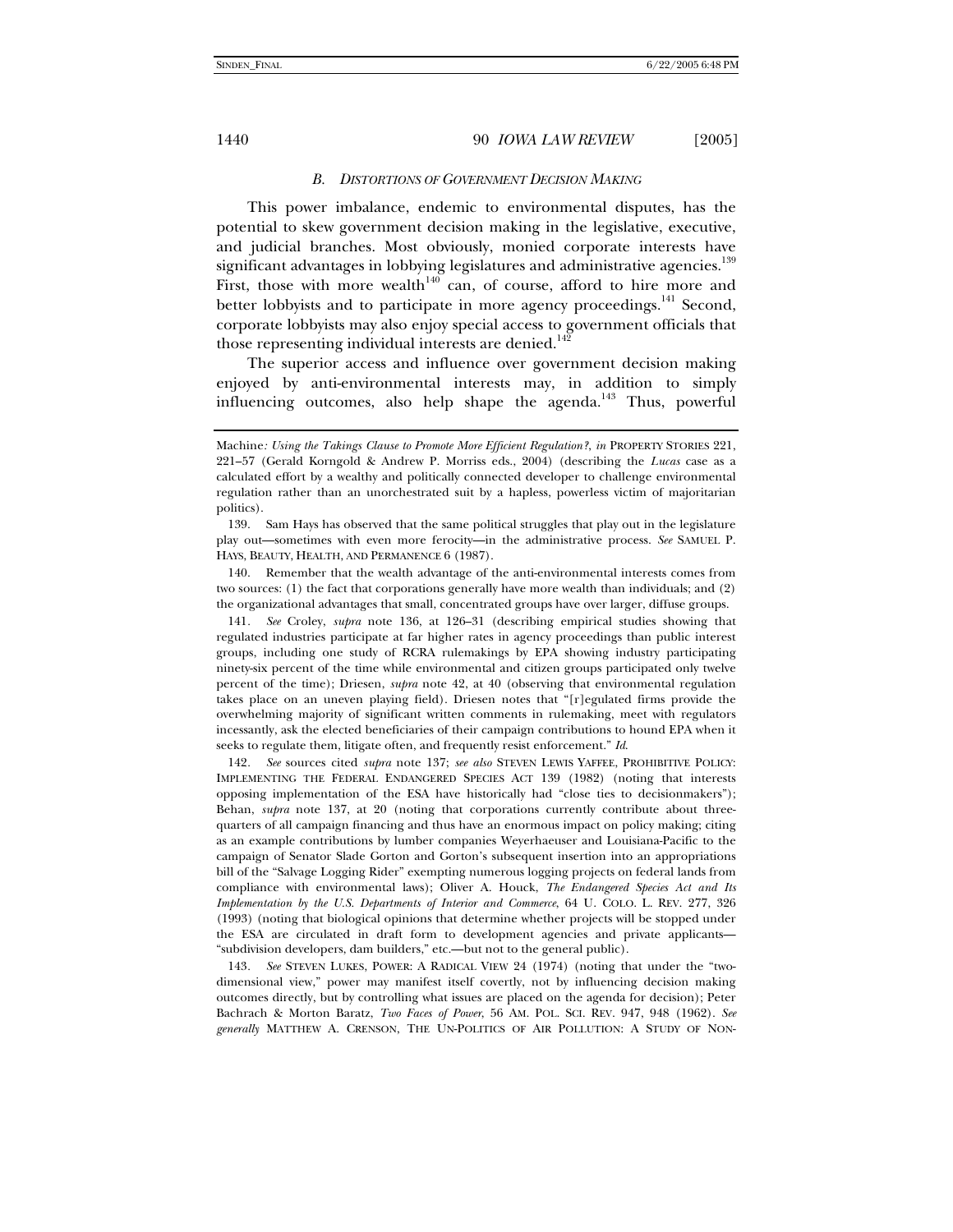lobbyists may exercise control over what bills are introduced in the legislature and may even write the bills. Similarly, they may have extensive input on the shape of proposed regulations or even draft them.<sup>144</sup> The recent furor over Vice President Cheney's Energy Task Force, which formulated the President's energy policy in close cooperation with industry executives in dozens of closed-door meetings from which environmental groups were excluded, provides a particularly vivid example of this phenomenon.<sup>145</sup>

Indeed, it has long been recognized that agency decision making has the capacity to be grossly distorted by the power imbalance between regulated industry and regulatory beneficiaries. The prevailing view is that "agencies unduly favor . . . the interests of regulated or client business firms and other organized groups at the expense of diffuse, comparatively unorganized interests such as consumers, environmentalists, and the poor."146 In addition to the straightforward advantages in lobbying power that allow anti-environmental interests to exert more influence on agency decision making than their pro-environmental counterparts, many courts

145*. See Bush Energy Task Force Consulted Environmentalists*, REUTERS NEWS WIRE, Apr. 12, 2002 (noting that environmental groups were briefly consulted during a two-day period, while executives from oil, coal, and utility industries were consulted repeatedly during dozens of meetings over a several-month period); Press Release, Natural Resources Defense Council, Data Show Industry had Extensive Access to Cheney's Energy Task Force (May 21, 2002) (on file with the Iowa Law Review) ("[D]ocuments provided by the Energy Department confirm that energy industry lobbyists enjoyed extraordinary access to Vice President Cheney's energy task force.").

 146. Richard B. Stewart, *The Reformation of Administrative Law*, 88 HARV. L. REV. 1667, 1684– 85 (1975); *see also id*. at 1687 (observing that this critique "has sufficient power and verisimilitude to have achieved widespread contemporary acceptance"). Stewart notes:

It has become widely accepted, not only by public interest lawyers, but by academic critics, legislators, judges, and even by some agency members, that the comparative over-representation of regulated or client interests in the process of agency decision results in a persistent policy bias in favor of these interests. Such overrepresentation stems from both the structure of agency decision making and from the difficulties inherent in organizing often diffuse classes of persons with opposing interests.

*Id*. at 1713.

DECISIONMAKING IN THE CITIES (1971) (describing an empirical study of two cities' efforts to deal with the problem of air pollution in the 1950s and 1960s, concluding that Gary, Indiana failed to take action on the issue because U.S. Steel exercised covert power to keep the issue off the agenda).

<sup>144</sup>*. See* Moss v. CAB, 430 F.2d 891, 893–94 (D.C. Cir. 1970) (describing an agency working out policy through negotiation with regulated firms); KAY LEHMAN SCHLOZMAN & JOHN T. TIERNEY, ORGANIZED INTERESTS AND AMERICAN DEMOCRACY 332 (1986) (noting that seventyeight percent of respondents in a survey of organized lobbying groups "indicated that their organizations help draft regulations"); Eric Pianin, *Proposed Mercury Rules Bear Industry Mark*, WASH. POST, Jan. 31, 2004, at A04 (reporting that "at least a dozen paragraphs [in EPA's proposed mercury emissions rule] were lifted, sometimes verbatim," from a memo prepared by a law firm representing the utility industry); Tom Hamburger & Alan C. Miller, *Mercury Emissions Rule Geared to Benefit Industry, Staffers Say*, L.A. TIMES, Mar. 16, 2004 (same).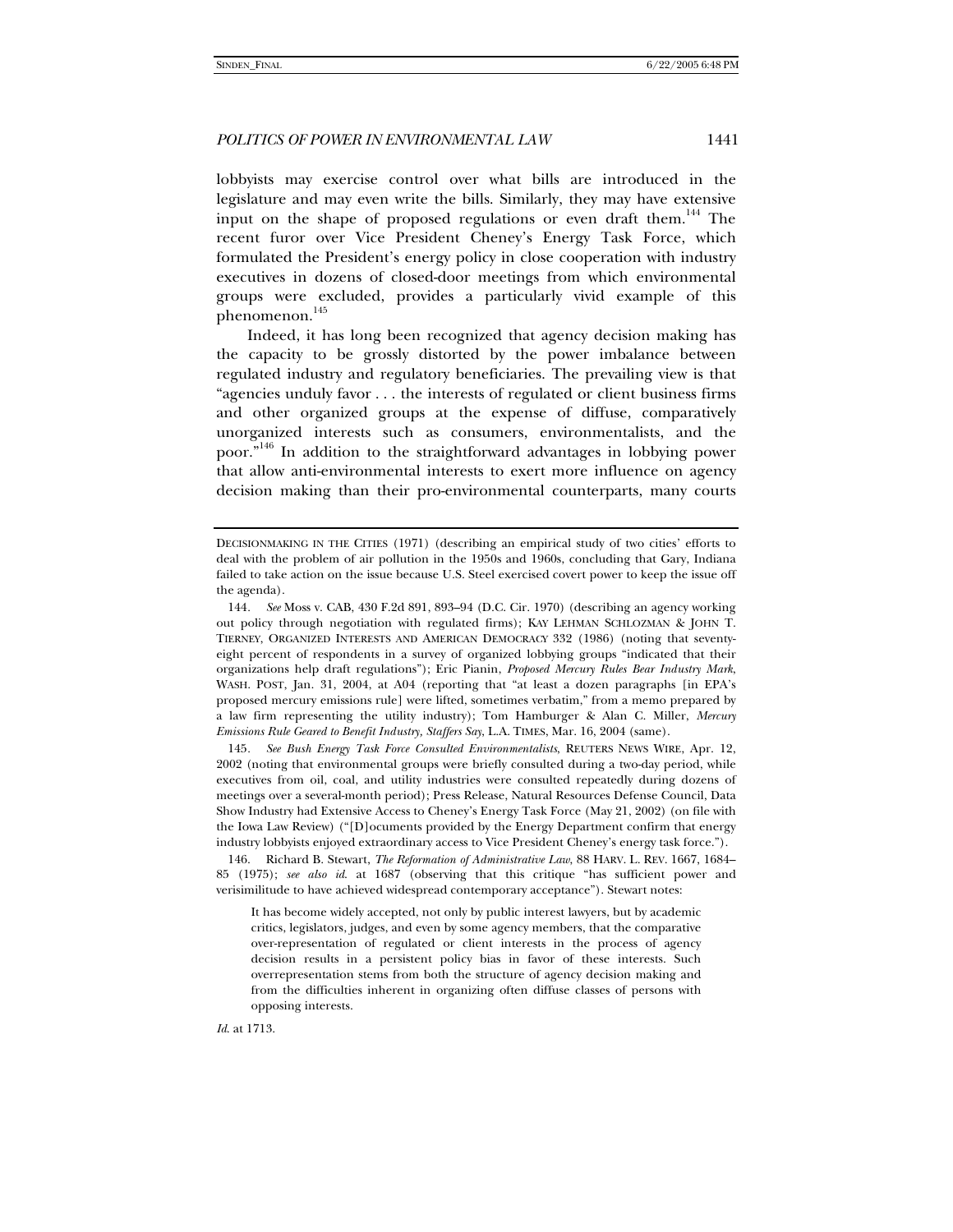and commentators point to a phenomenon peculiar to the administrative process widely referred to as "agency capture."<sup>147</sup>

Administrative law scholars point to a number of factors to explain the tendency of agencies to become "captured" or controlled by the business firms they are charged with regulating. Long-term repeat contacts with the businesses create a psychological and organizational disincentive for agency bureaucrats to adopt an adversarial posture toward the regulated firms. Bureaucracies naturally seek a kind of "routinization of administration" that requires the maintenance of an amicable relationship with the regulated firms over the long term.<sup>148</sup> The incentive to compromise with and placate industry is further fueled by the disparity of resources between the agency and the firms it regulates. Agency officials are aware that an adversarial relationship with industry can quickly deplete agency resources and that they can accomplish more through conflict avoidance and compromise. In particular, since the resources available to industry for filing court challenges to regulations far outstrip those of their public interest counterparts, industry can use the explicit or implicit threat of litigation to pressure agency decision makers.<sup>149</sup>

Agencies' reliance on regulated firms for information also biases them toward industry's point of view. Because agencies and the constituencies opposing industry interests frequently lack sufficient resources to gather information, agencies often find themselves largely dependent on the regulated industries themselves for information crucial to their regulatory duties.<sup>150</sup> This both exacerbates the agencies' relationship of dependency with industry, creating further incentives for conciliation and compromise, and provides the agency with a one-sided point of view.<sup>151</sup>

148. Stewart, *supra* note 146, at 1714.

 <sup>147.</sup> For specific historical examples of agency capture, see JERRY L. MASHAW, GREED, CHAOS, AND GOVERNANCE: USING PUBLIC CHOICE TO IMPROVE PUBLIC LAW 22 (1997). *See also* Sierra Club v. Morton, 405 U.S. 727, 748 (1972) (Douglas J., dissenting) (noting the U.S. Forest Service's "notorious . . . alignment with lumber companies"); ROBERT A. DAHL, DEMOCRACY IN THE UNITED STATES: PROMISE AND PERFORMANCE 454 (3d ed. 1976) (describing the capture of the Maritime Administration by the shipping industry). Sociologists have observed the same phenomenon, though they describe it in slightly different terms. *See, e.g.*, JÄNICKE, *supra* note 137, at 14 (observing the "close coalitions between civil servants and industrialists" and the extent to which such coalitions "limit the independence of political decision-makers").

 <sup>149.</sup> Frank B. Cross, *Shattering the Fragile Case for Judicial Review of Rulemaking*, 85 VA. L. REV. 1243, 1315–17 (1999).

<sup>150</sup>*. See* SCHLOZMAN & TIERNEY, *supra* note 144, at 330. This arises in part from the fact that industry's capacity to hire lawyers and experts to draft voluminous comments to proposed regulations far outstrips that of public interest groups. *See* sources cited *supra* note 141.

 <sup>151.</sup> Stewart, *supra* note 146, at 1684–87, 1713–15; *see also* JÄNICKE, *supra* note 137, at 14–30; James Q. Wilson, *The Politics of Regulation*, *in* THE POLITICS OF REGULATION 357 (James Q. Wilson ed., 1980).

Clearly, "agency capture" is probably never complete. That is, agencies are rarely if ever wholly subservient to the industries they regulate. *See* DRIESEN, *supra* note 135, at 119.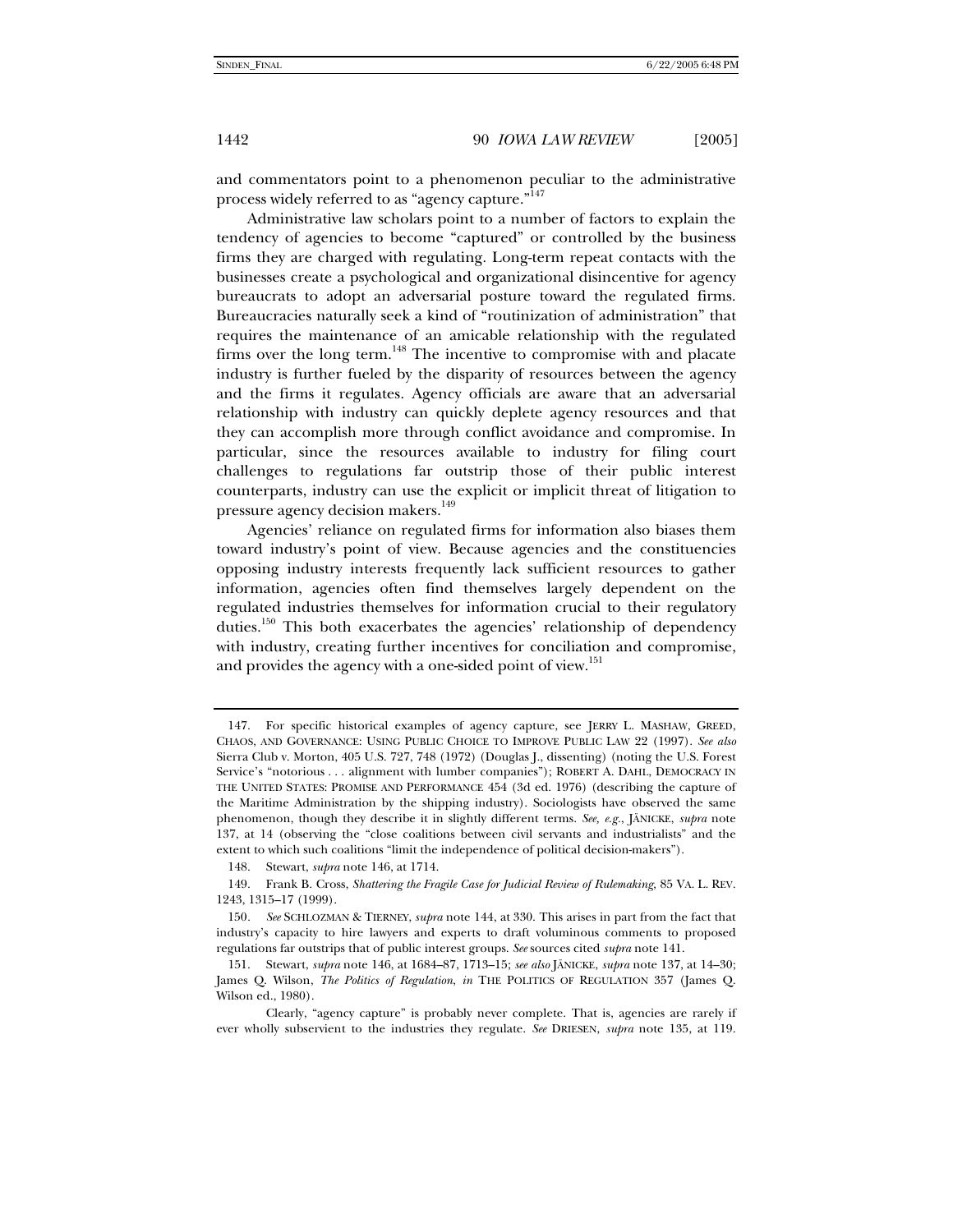Judicial review is often seen as a corrective for distortions in agency decision making caused by the undue influence of powerful private groups,<sup>152</sup> and it can sometimes play such a role. Indeed, I argue in the final Part of this Article that judicial review plays an important role in counteracting the disparities of power that would otherwise distort decision making under the Endangered Species Act. Nonetheless, while lobbying and other attempts to influence judicial decisions directly are prohibited by ethical rules and thus undoubtedly play far less of a role than do similar efforts in the political branches, $153$  judicial decision making is by no means immune from the distorting effects of power.<sup>154</sup>

First, because industry has more money to file court challenges than do public interest groups, the number of industry challenges seeking to block regulation in the courts far outstrips the number of public interest lawsuits seeking to spur regulation.<sup>155</sup> Once in court, wealthy litigants are significantly advantaged by their ability to hire expensive expert witnesses and employ resource-intensive litigation tactics. These problems are compounded by the fact that administrative law contains built-in biases that tend to favor regulatory objects over regulatory beneficiaries.<sup>156</sup> These include the presumption against review of agency inaction, the doctrine of standing, and the law's general preference for negative injunctions prohibiting regulatory action over affirmative injunctions spurring

Other forces also have influence. Environmental groups, for example, are sometimes successful at counteracting industry pressure with respect to particularly high-profile issues. But it is nonetheless fair to say that industry has a disproportionate impact on agency decision making. *See supra* notes 139–45 and accompanying text.

 <sup>152.</sup> Mark Seidenfeld, *Demystifying Deossification: Rethinking Recent Proposals to Modify Judicial Review of Notice and Comment Rulemaking*, 75 TEX. L. REV. 483, 487–88 (1997); Cass R. Sunstein, *Interest Groups in American Public Law*, 38 STAN. L. REV. 29, 63 (1985) [hereinafter Sunstein, *Interest Groups*].

 <sup>153.</sup> The suggestion that Vice President Dick Cheney might have had an opportunity to directly lobby Supreme Court Justice Antonin Scalia on a duck hunting trip when a lawsuit challenging the energy task force chaired by Cheney was pending before the Supreme Court raised a public furor, though Justice Scalia declined to recuse himself. *See generally* Monroe H. Freedman, *Duck-Blind Justice: Justice Scalia's Memorandum in the Cheney Case*, 18 GEO. J. LEGAL ETHICS 229 (2004). There have also been concerns raised in recent years about corporate lobbying of the federal judiciary through expense-paid trips to private seminars. *See generally* Douglas T. Kendall & Jason C. Rylander, *Tainted Justice: How Private Judicial Trips Undermine Public Confidence in the Judiciary*, 18 GEO. J. LEGAL ETHICS 65 (2004).

 <sup>154.</sup> Indeed, Frank Cross has actually argued that the courts in reviewing agency action are even more subject to manipulation by powerful private groups than is the executive branch. *See* Cross, *supra* note 149, at 1314–26.

 <sup>155.</sup> Cary Coglianese, *Litigating within Relationships: Disputes and Disturbance in the Regulatory Process*, 30 LAW & SOC'Y REV. 735, 742–43 (1996) (noting that ninety-one percent of challenges to EPA hazardous waste regulations are filed by corporations or trade associations). Even when such challenges are ultimately unsuccessful, they usually benefit industry nonetheless by delaying regulatory action.

 <sup>156.</sup> Cass R. Sunstein, *Reviewing Agency Inaction After* Heckler v. Chaney, 52 U. CHI. L. REV. 653, 666–67 (1985).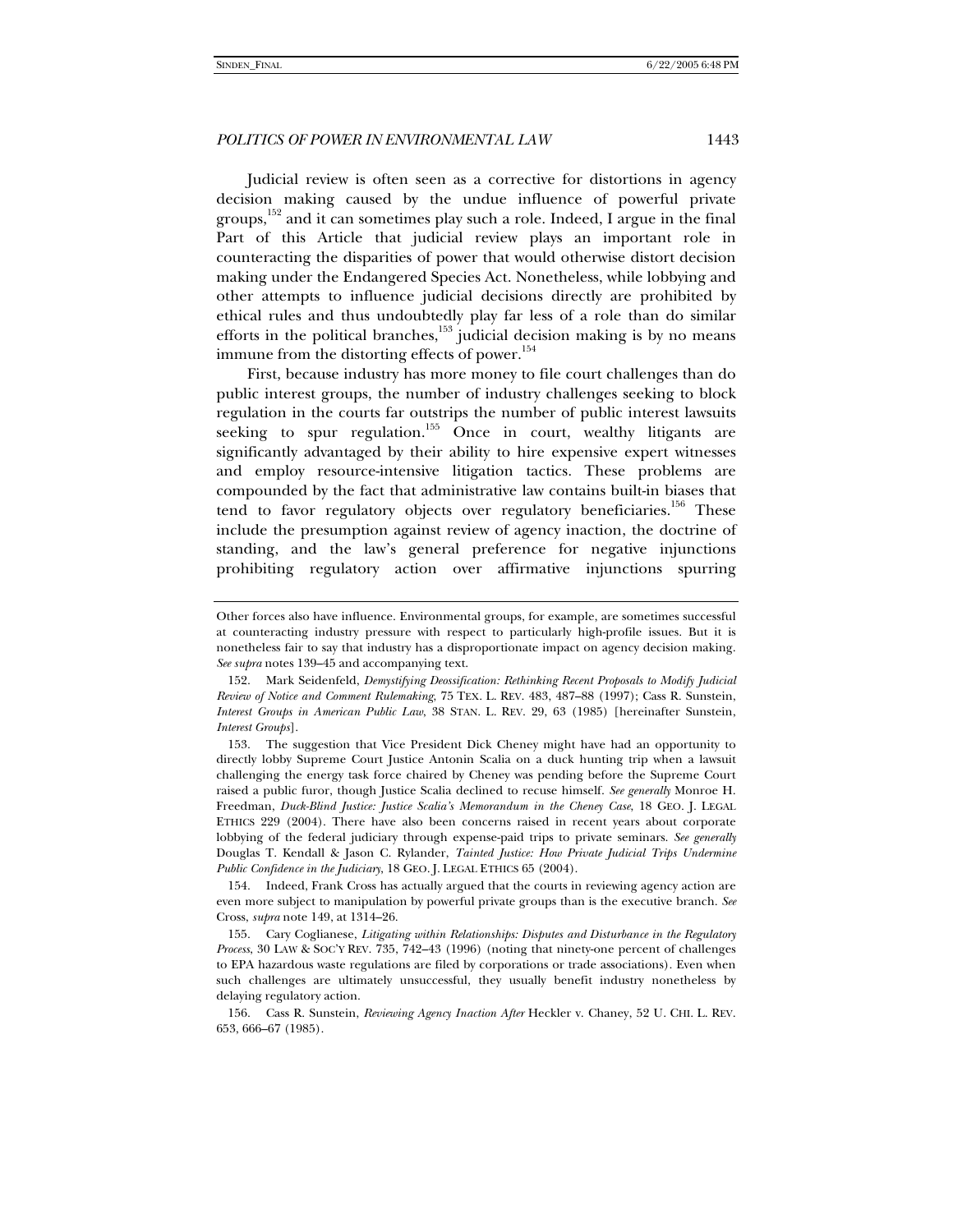regulatory action. Finally, industry-filed litigation can become a mechanism for excluding citizen groups from important regulatory decisions when consent decrees are hammered out behind closed doors in bilateral negotiations between industry plaintiffs and agency defendants.<sup>157</sup>

In addition to these kinds of relatively direct impacts on government decision making, power disparities may manifest themselves in more subtle ways as well. Power and wealth may sometimes create the capacity to shape individual preferences, when, for example, corporations promote a "taste" for certain products through advertising.<sup>158</sup> Such preferences may in turn

158*. See generally* Jon D. Hanson & Douglas A. Kysar, *Taking Behavioralism Seriously: Some Evidence of Market Manipulation*, 112 HARV. L. REV. 1422 (1999) (describing evidence of industry manipulation of consumer preferences through marketing and advertising). Sociologist Steven Lukes argues that power, in what he calls the "three-dimensional view," operates in subtle, subterranean ways to actually

prevent people ... from having grievances by shaping their perceptions, cognitions and preferences in such a way that they accept their role in the existing order of things, either because they can see or imagine no alternative to it, or because they see it as natural and unchangeable, or because they value it as divinely ordained and beneficial.

 <sup>157.</sup> Cross, *supra* note 149, at 1316–17. The usual APA rules that require public notice and comment for agency rule making do not apply to consent-decree negotiations. *See* New York State Dep't of Law v. FCC, 984 F.2d 1209, 1218–20 (D.C. Cir. 1993).

There is also reason to believe that as the federal courts become more and more dominated by republican appointees, an increasingly pro-business tilt is emerging on the federal bench. A number of studies have demonstrated that republican-appointed judges are significantly more likely to side with corporate interests in environmental cases than their democratic counterparts. *See* JAY E. AUSTIN ET AL., ENVTL. LAW INST., JUDGING NEPA: A "HARD LOOK" AT JUDICIAL DECISION MAKING UNDER THE NATIONAL ENVIRONMENTAL POLICY ACT 7–9 (2004), www.endangeredlaws.org/downloads/Judging NEPA.pdf (reporting results of a study of NEPA cases in federal courts between 2001 and 2004 showing that democrat-appointed federal district court judges ruled in favor of environmental plaintiffs 60% of the time and in favor of pro-development plaintiffs only 14% of the time, while republican-appointed district judges ruled in favor of environmental plaintiffs 28% of the time and in favor of pro-development plaintiffs 60% of the time. District judges appointed by George W. Bush ruled in favor of environmental plaintiffs just 17% of the time. Circuit court panels with a majority of democratappointed judges ruled in favor of environmental plaintiffs 58% of the time while republicanmajority panels ruled in favor of environmental plaintiffs 10% of the time.) (on file with the Iowa Law Review); Richard L. Revesz, *Congressional Influence on Judicial Behavior? An Empirical Examination of Challenges to Agency Action in the D.C. Circuit*, 76 N.Y.U. L. REV. 1100, 1104 (2001) (reporting results of study finding that "challengers seeking more stringent health-and-safety regulations prevailed in 50.3% of the cases before panels in which at least two of the judges were appointed by Democratic presidents, but in only 27.8% of the cases before panels in which at least two of the judges were appointed by Republican presidents."); Richard L. Revesz, *Environmental Regulation, Ideology, and the D.C. Circuit*, 83 VA. L. REV. 1717, 1728 (1997) (reporting results of a study that republican-appointed judges on the D.C. Circuit are significantly more likely than democratic-appointed judges to vote to reverse the EPA when the challenger is an industry group); CASS R. SUNSTEIN ET AL., IDEOLOGICAL VOTING ON FEDERAL COURTS OF APPEALS: A PRELIMINARY INVESTIGATION 19–20 (AEI-Brookings Joint Ctr. for Regulatory Stud., Working Paper No. 03-9, 2003) (discussing similar findings); *see also* LINDBLOM, *supra* note 128, at 174 (observing that courts show special solicitude to business interests out of a recognition of their extensive control over employment and production).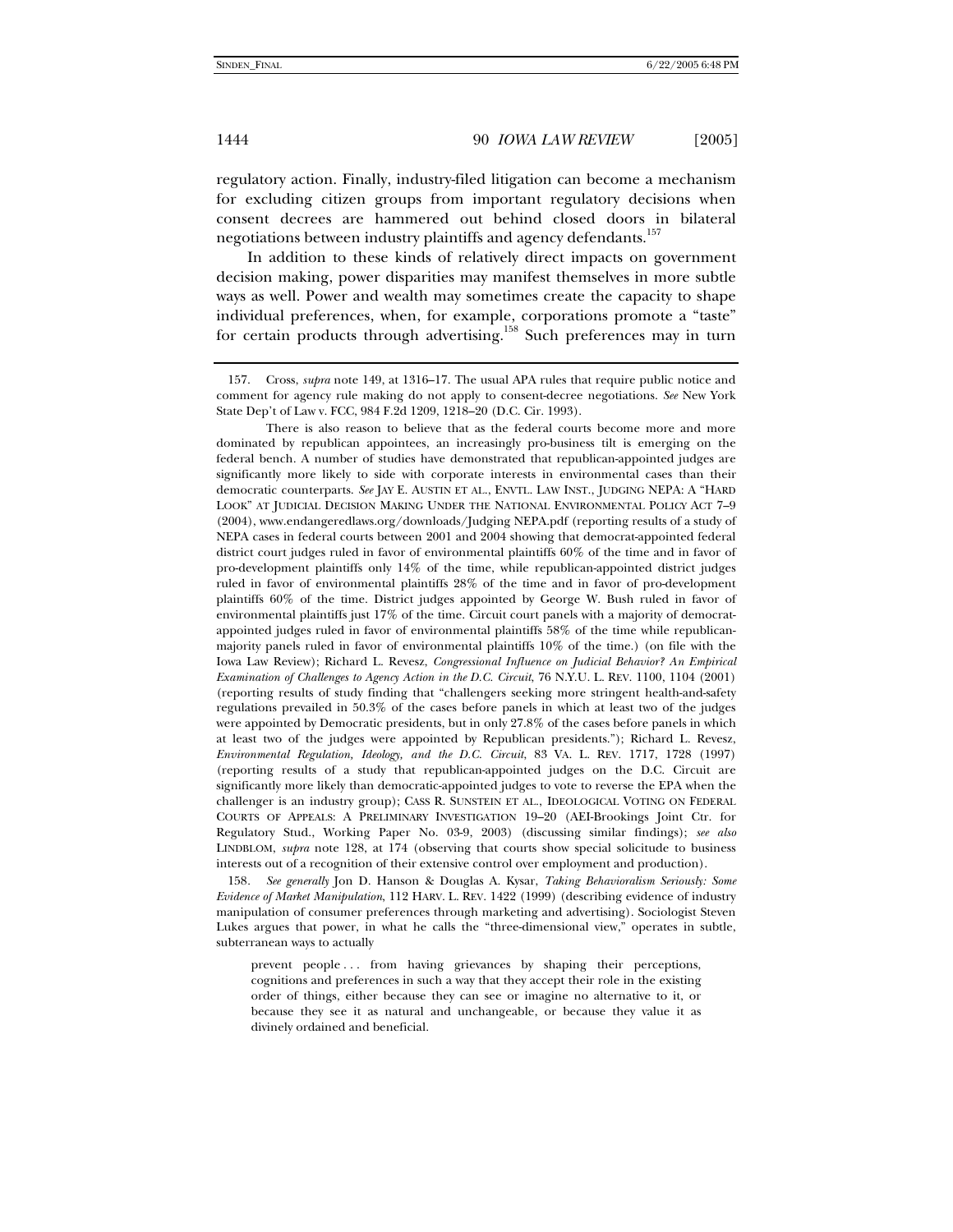shape government decision making, either through democratic processes that may register such preferences or through agency decision making methods, like CBA, that attempt to empirically measure them.<sup>159</sup>

While an imbalance of power undoubtedly manifests itself in the context of environmental decision making by all three branches of government, my primary concern here is with the distorting effects of power on administrative decision making. This is because my purpose is to propose a new theoretical justification for the use of absolute standards in the crafting of environmental-protection statutes, which are of course administered by agencies.<sup>160</sup> Rather than exploring the process by which such standards are initially set by legislatures, my argument accepts certain types of legislatively enacted standards as given—i.e., cost-benefit and absolute standards—and then explores the extent to which these standards do or do not help to counteract the distorting effect of power imbalance on administrative decision making.

An examination of the implementation of standards by agencies necessarily entails some attention to judicial decision making as well, since agency decision making is profoundly shaped by judicial review. Even if political forces distort agency decision making in the first instance, for example, certain standards might facilitate the correction of such distortions through judicial review, while other standards might provide little or no traction to courts' efforts to correct such distortions. Indeed, I argue in Part VIII that citizen-suit initiated judicial review of agency decision making

LUKES, *supra* note 143, at 24. Thus, Madison Avenue links images of SUVs with pristine natural landscapes, thereby suppressing the conflict that might otherwise arise if citizens watching their sons and daughters die in Iraq and hearing increasingly gloomy portents of global-warming doom were to recognize their "real interests" and challenge the patterns of corporate and government decision making that produce needlessly inefficient and polluting vehicles and exempt them from existing fuel-economy and emissions standards. For a further elaboration and empirical investigation of Lukes's theory, see generally JOHN GAVENTA, POWER AND POWERLESSNESS: QUIESCENCE AD REBELLION IN AN APPALACHIAN VALLEY (1980). For a critique of Lukes, see generally Steven L. Winter, *The "Power" Thing*, 82 VA. L. REV. 721 (1996). *Cf*. MICHEL FOUCAULT, POWER/KNOWLEDGE 109–33 (1980) (expounding on the relationship between power and the production of knowledge).

 <sup>159.</sup> This is another way in which preferences are endogenous and therefore do not provide a stable measure of value for purposes of CBA. *See supra* notes 80–84 and accompanying text.

 <sup>160.</sup> Thus, for example, the EPA applies the feasibility or "technology based" standards set forth in the Clean Air Act and the Clean Water Act to set emissions and effluent standards for particular industrial sources of air and water pollution. *See, e.g.*, 33 U.S.C. §§ 1311(b), 1314 (2000) (EPA to set technology based effluent limitations for categories of point sources); 42 U.S.C. § 7411 (EPA to set technology-based emissions standards for categories of new stationary sources). The EPA applies the cost-benefit standard contained in the Safe Drinking Water Act to set specific standards for particular pollutants in drinking water. 42 U.S.C. § 300g-1(b)(3). The U.S. Fish and Wildlife Service applies the absolute standards in the ESA to make decisions as to which species should be listed as threatened or endangered, 16 U.S.C.  $\S$  1533(a)–(b), and what government and private development activities should be prohibited on the basis of their impacts on such species, 16 U.S.C. §§ 1536(a)(2), 1539(a).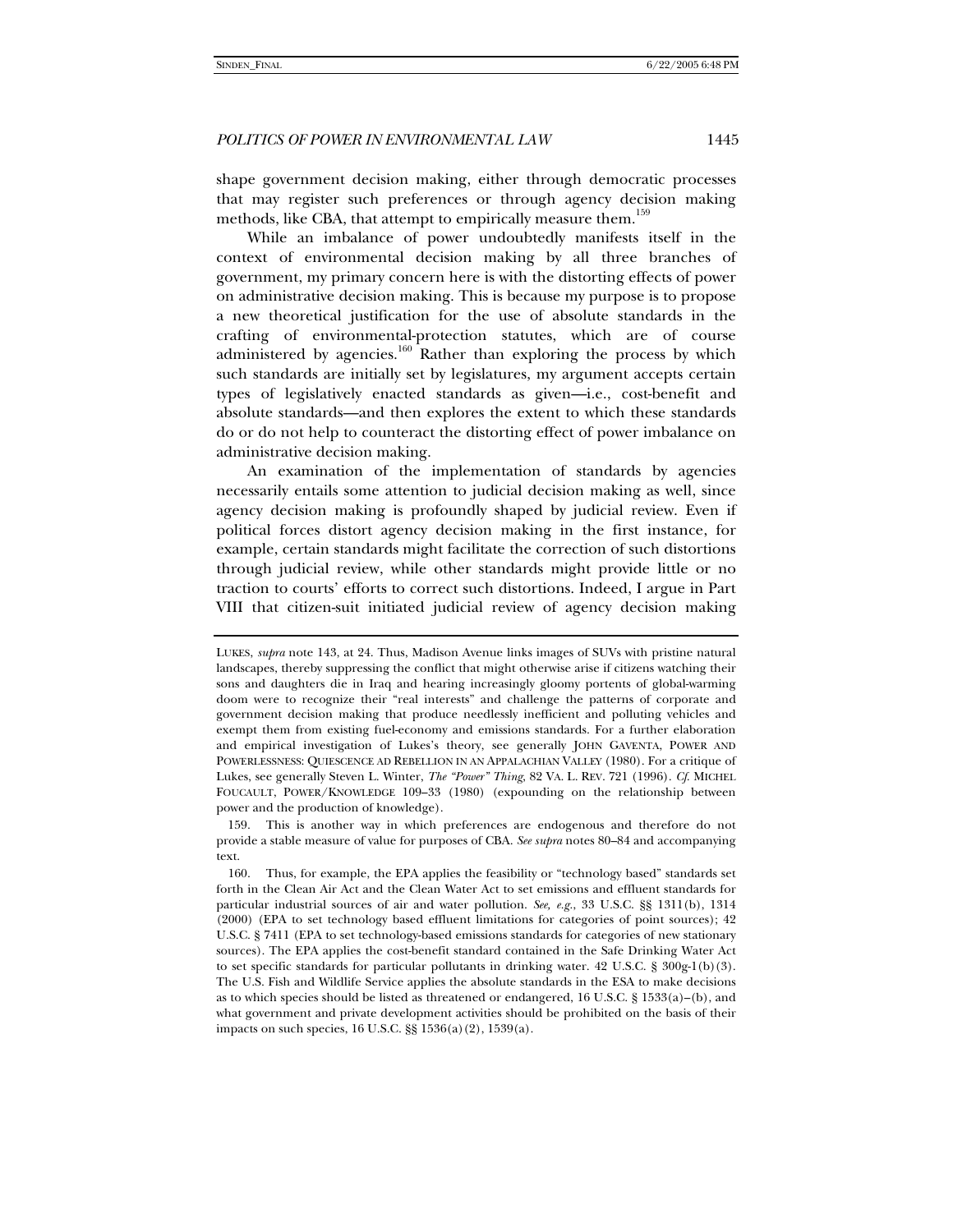under the ESA's absolute standards is crucial to the effectiveness of those standards in combating the distorting effects of power imbalance. Judicial review under a cost-benefit standard, on the other hand, would be ineffective on this score. As set forth above, judicial decision making is not immune from the distorting effects of power. Accordingly, many of the same factors that cause a cost-benefit standard to exacerbate the distortions in agency decision making caused by power imbalance<sup>161</sup> will also cause such a standard to exacerbate such distortions in the judicial process.

The above discussion raises a nagging question: If industry enjoys a power advantage over environmental-protection interests in all three branches of government, why is it that legislatures ever enact statutes containing absolute standards? If, as I argue in Part VIII, absolute standards actually serve to strip corporate interests of some of the power advantage they would otherwise enjoy in the administrative process, why do such powerful interests ever let such standards get through the legislative process in the first place? One perhaps facile response is simply to point out that a number of such standards have in fact been enacted. The Endangered Species Act<sup>162</sup> and the National Ambient Air Quality Standards of the Clean Air  $Act^{163}$  are prominent examples. Taking the undeniable existence of such absolute standards as a given, my task here is to attempt to build a theoretical defense for them. The question of why such standards were passed, while important, is also exceedingly complex, and since it is not necessary to my argument, it is beyond the scope of this Article. Nonetheless, I explore it briefly in the next Section.

# *C. SOME (TANGENTIAL) THOUGHTS ON PLURALISM AND CIVIC REPUBLICANISM*

Having made those disclaimers, I offer here a few preliminary thoughts on the question of how, in light of the power disparities discussed above, legislatures have been able to pass environmental-protection laws containing absolute standards. To begin with, if my claim about the existence of an endemic environmental power imbalance is accurate, then under a pluralist understanding of politics as a struggle among self-interested groups for scarce public resources, $164$  one would certainly predict that the enactment of environmental statutes imposing absolute standards would be unlikely at best.<sup>165</sup> But I am inclined to look instead to civic republicanism for an explanation for the undeniably real—if rare—phenomenon of absolute standards in environmental legislation.

<sup>161</sup>*. See infra* notes 201–30 and accompanying text.

 <sup>162. 16</sup> U.S.C. §§ 1531–1544; *see infra* Part VIII.

 <sup>163. 42</sup> U.S.C. § 7409. For additional examples, see *supra* note 8.

<sup>164</sup>*. See* ROBERT A. DAHL, A PREFACE TO DEMOCRATIC THEORY 137–51 (1956); Daniel A. Farber & Philip P. Frickey, *The Jurisprudence of Public Choice*, 65 TEX. L. REV. 873, 875–76 (1987).

<sup>165</sup>*. See generally* Gary S. Becker, *A Theory of Competition Among Pressure Groups for Political Influence*, 98 Q.J. ECON. 371 (1983).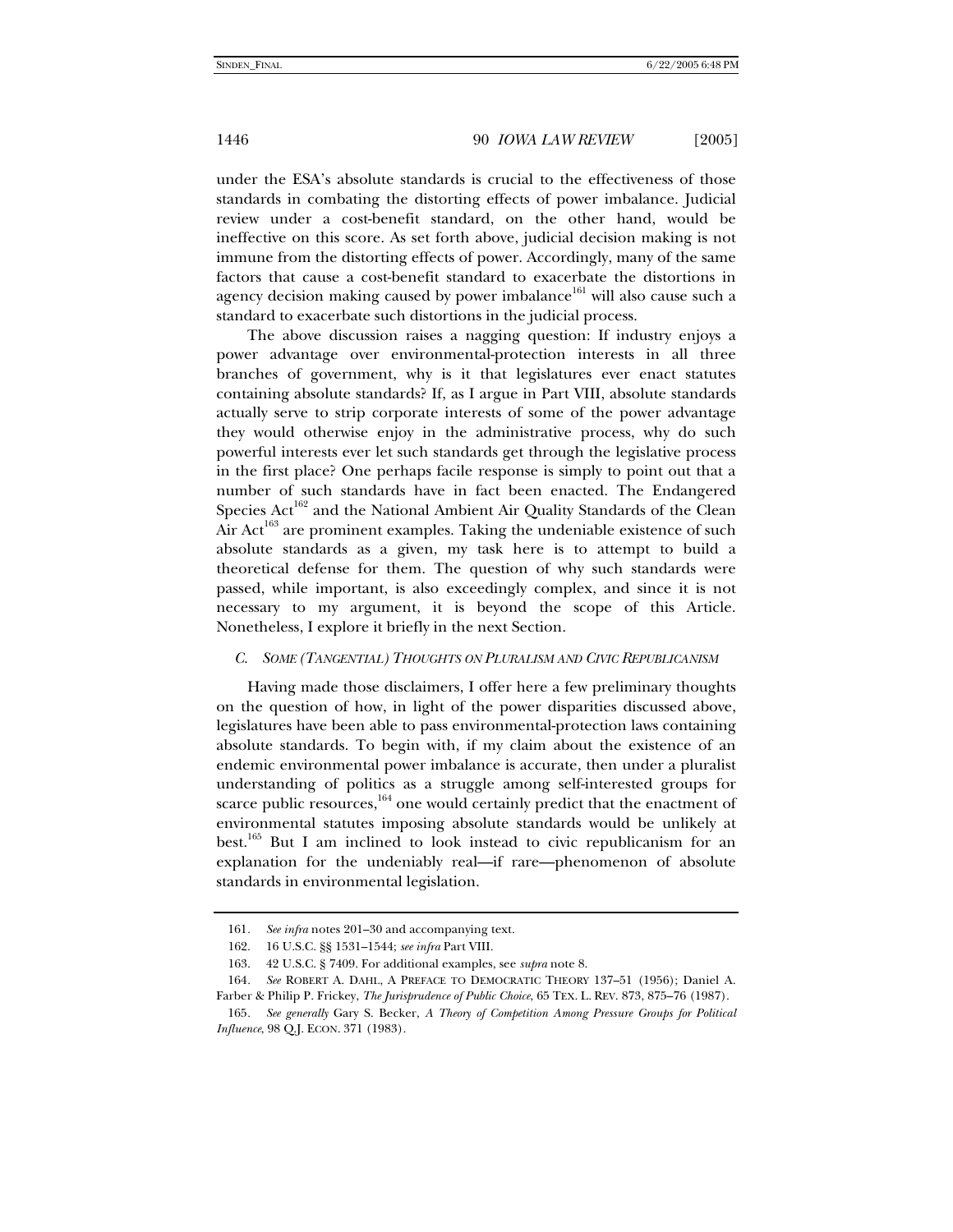Civic republicanism takes the view that legislative outcomes can reflect some conception of the "public good" rather than a simple aggregation of private preferences resulting from "deals" among self-interested groups.<sup>166</sup> To be sure, this ideal is often not achieved in the real world because the "problem of faction"—that is, the capture of the political process by powerful private groups promoting their self-interest at the expense of the public good—threatens to undermine the deliberative process.<sup>167</sup> But civic republicanism at least holds out the possibility that every now and then, the stars align, the interest groups drown each other out or are otherwise momentarily quieted, and the elusive voice of the public good, momentarily audible above the din of power politics, carries the day. Indeed, there are occasionally legislative enactments that seem to defy a simple pluralist explanation, where the interests of the most powerful private groups are overridden in favor of some notion of the "public good." The environmental statutes of the 1970s are often cited as examples of that phenomenon.<sup>168</sup>

While this republican nirvana may be reached by legislatures only rarely, it is far more likely to occur in the legislative than the administrative arena. This is so for two reasons. First, legislatures deal primarily in broad generalizations of policy and principle, while administrative agencies confront the far messier task of applying these principles to particular situations involving particular people. Arguments based on economic hardship to specific private interests at the agency-implementation level are far more likely to gain traction. Visions of the "public good," on the other hand, are far easier to maintain in broad legislative debates about basic principles. Thus, in the Halls of Congress, it is difficult to argue with the broad proposition that we should preserve the rich heritage of the earth's biodiversity by making every effort to protect species that are threatened

<sup>166</sup>*. See* Frank I. Michelman, *Supreme Court, 1985 Term–Forward: Traces of Self-Government*, 100 HARV. L. REV. 4, 18–19 (1986); Cass R. Sunstein, *Beyond the Republican Revival*, 97 YALE L.J. 1539, 1547–58 (1988) [hereinafter Sunstein, *Republican Revival*].

<sup>167</sup>*. See* Sunstein, *Interest Groups, supra* note 152, at 32.

<sup>168</sup>*. See* MASHAW, *supra* note 147, at 33 (citing environmental legislation of 1970s as counterexample to pluralist view of legislative process); Daniel A. Farber, *Politics and Procedure in Environmental Law*, 8 J.L. ECON. & ORG. 59, 65–67 (1992) (explaining environmental legislation of 1970s as arising from republican movements); Steven Kelman, *"Public Choice" and Public Spirit*, 87 PUB. INT. 80, 91 (1987). *But see* BRUCE A. ACKERMAN & WILLIAM T. HASSLER, CLEAN COAL/DIRTY AIR 117–18 (1981) (describing how environmentalists allied themselves with eastern dirty coal producers to lobby for standards favoring scrubbing over clean coal in the 1977 Clean Air Amendments); Jonathan R. Macey, *Transaction Costs and the Normative Elements of the Public Choice Model: An Application to Constitutional Theory*, 74 VA. L. REV. 471, 508 (1988) (suggesting that environmental statutes actually benefit particular segments of industry and result from lobbying by those firms); William H. Rodgers, Jr., *The Lesson of the Owl and the Crows: The Role of Deception in the Evolution of the Environmental Statutes*, 4 J. LAND USE & ENVTL. L. 377, 378 (1989) (similar argument); Christopher H. Schroeder, *Rational Choice Versus Republican Moment—Explanations for Environmental Laws, 1969–73*, 9 DUKE ENVTL. L. & POL'Y FORUM 29, 31 (1998) (offering rational choice explanations for the organization of environmentalist groups and the passage of environmental laws in the early 1970s).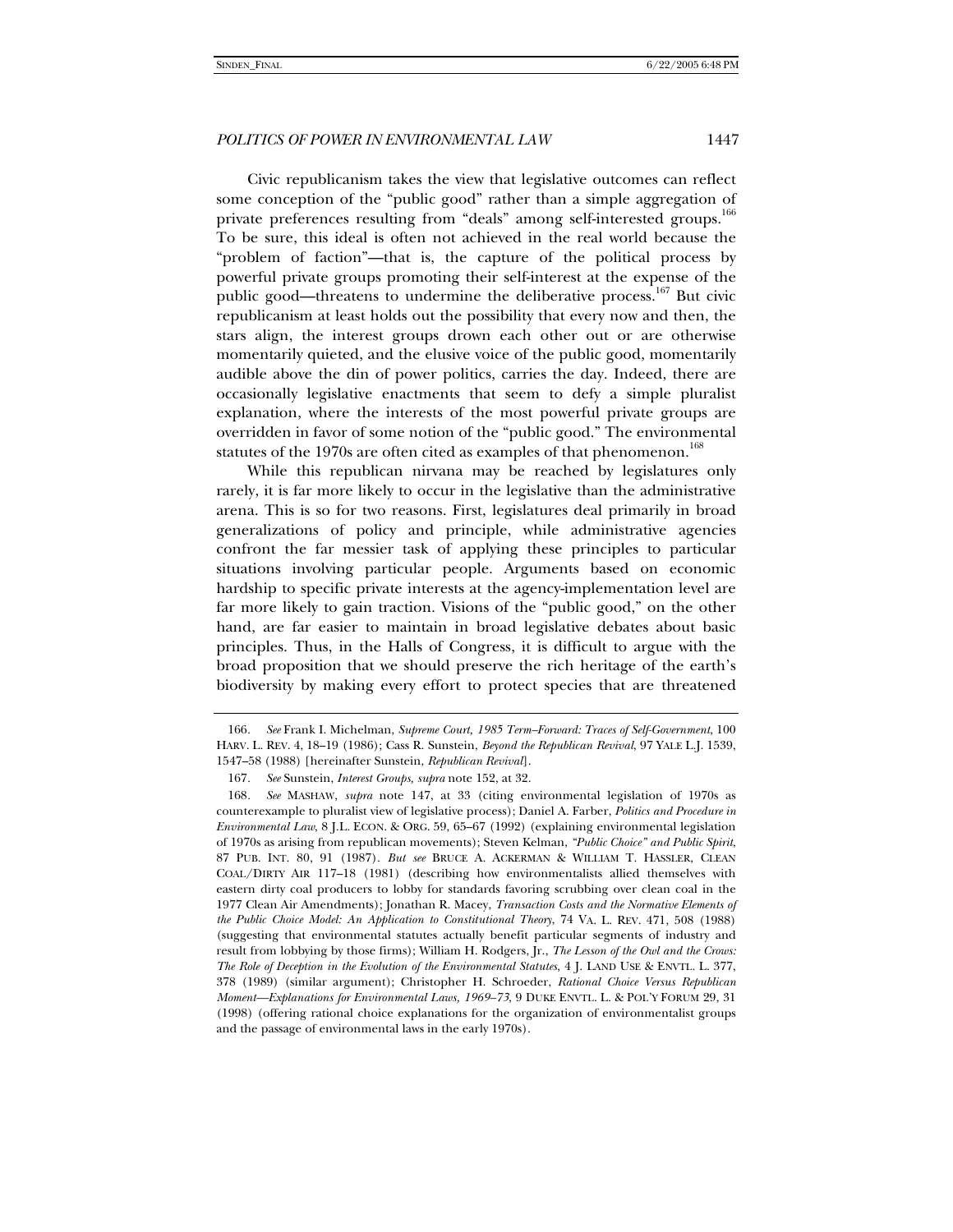with extinction. On the other hand, when it comes to implementation in specific instances, the argument that efforts to preserve the northern spotted owl are costing tens of thousands of jobs may be quite compelling. Second, particular applications of a statutory standard by an agency are far less likely to be subject to widespread public scrutiny than are legislative enactments. Thus, political arm twisting and back-room deals, which clearly play a role in the legislative process, can potentially play an even more prominent role in agency implementation.<sup>169</sup>

Indeed, many of the ideas associated with civic republicanism are particularly compatible with my argument. First, at least one strand of civic republicanism embraces a particular concern with problems of power imbalance and its distorting effect on the deliberative process.<sup>170</sup> Cass Sunstein has identified this concern as one of the "four central commitments" of modern republican thought:<sup>171</sup>

Many republican writers have placed a high premium on political equality. Political equality, in republican terms, is understood as a requirement that all individuals and groups have access to the political process; large disparities in political influence are disfavored . . . . Dramatic differences in wealth and power are, in this view, inconsistent with the underlying premises of a republican polity.172

Thus, the premise of this Article, that environmental standards should operate to counteract disparities in political power that distort government decision making, is consistent with the fundamental tenets of civic republicanism.

Second, civic republicanism explicitly rejects the pluralists' utilitarian view of the legislative process as aggregating pre-existing private preferences.<sup>173</sup> This rejection has important parallels to my criticisms of the cost-benefit standard, not the least of which is a pronounced skepticism about the assumption that preferences are exogenous. Because preferences are more accurately viewed as products of the existing legal system and existing relations of power, to the extent that pluralism—like CBA purports to shape legal standards by reference to preferences, it cannot avoid a measure of circularity.<sup>174</sup>

 <sup>169.</sup> Robert V. Percival, *Environmental Legislation and the Problem of Collective Action*, 9 DUKE ENVTL. L. & POL'Y FORUM 9, 26 (1998) (noting that, because agency rulemaking is far less visible than the legislative process, it is far easier for special interests to wield influence).

<sup>170</sup>*. See, e.g.*, Frank Michelman, *Law's Republic*, 97 YALE L.J. 1493, 1500–02 (1988); Sunstein, *Republican Revival*, *supra* note 166, at 1548; *see also infra* notes 293–305 and accompanying text.

 <sup>171.</sup> Sunstein, *Republican Revival*, *supra* note 166, at 1548.

<sup>172</sup>*. Id*. at 1552.

<sup>173</sup>*. Id*. at 1548–49; *see also* Michelman, *supra* note 166, at 21.

<sup>174</sup>*. See* Sunstein, *Republican Revival, supra* note 166, at 1549; *see also supra* notes 80–84 and accompanying text.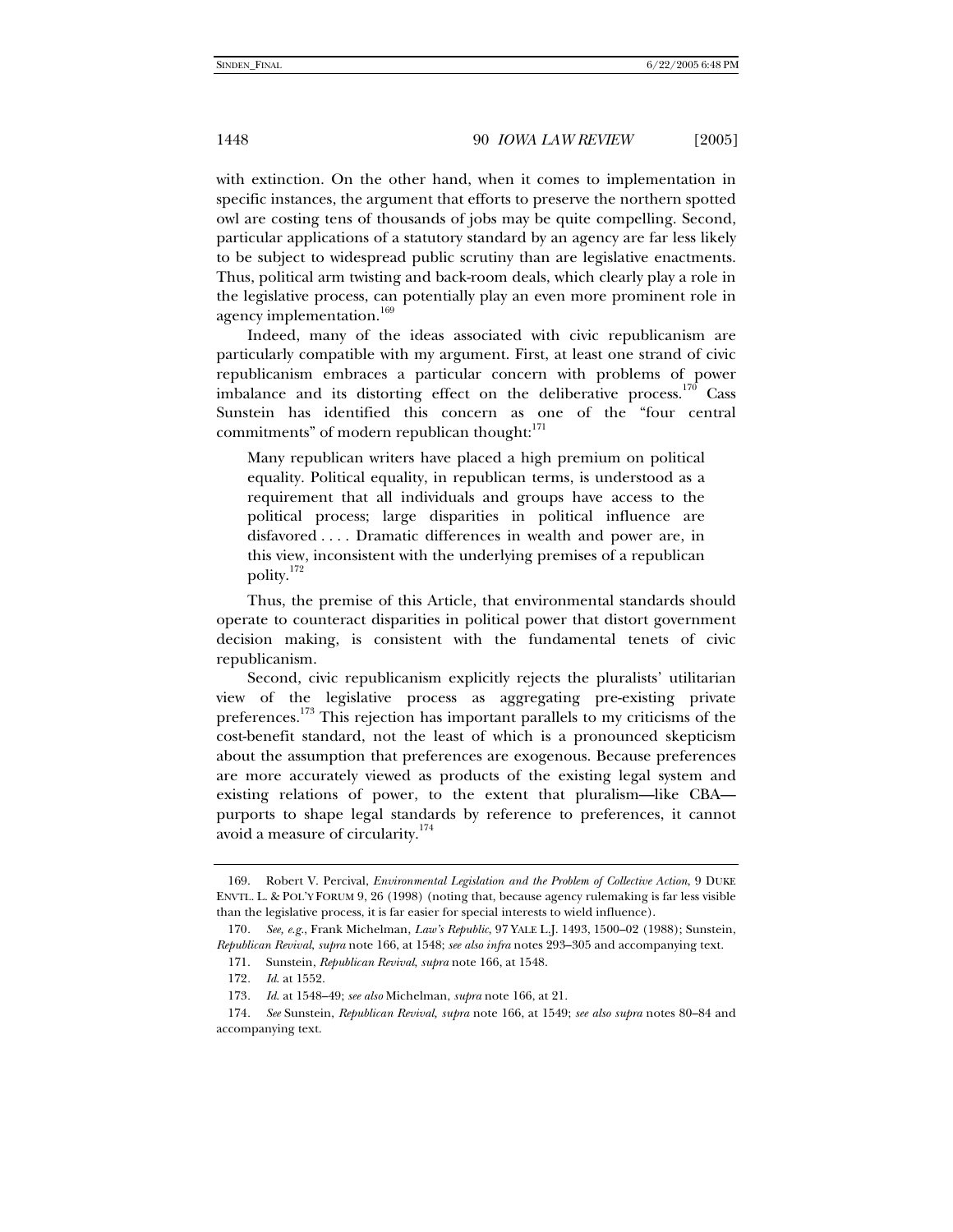To be fair, the above characterization of pluralism may be unduly simplistic. Certainly, it is not impossible for a pluralist to also be concerned with the distorting effects of power on the political process. Indeed, to the extent that pluralists view politics as appropriately aggregating private preferences and thus reproducing a kind of utilitarian calculus of social welfare, they might well view as highly problematic large disparities of power that cause the preferences of one group to be over-counted in relation to those of another.<sup>175</sup> Thus, John Hart Ely, whose ideas I discuss in more detail in Parts V and VI, takes an essentially pluralist view of the legislative process, but considers restraints on the exercise of undue influence by particularly powerful groups to be essential to the proper functioning of that process.<sup>176</sup>

Accordingly, I do not view my argument as relying necessarily on a civic republican view of the political process. A pluralist view of politics can also be compatible with the claim that the law should be structured so as to counteract the distorting effect of power imbalance on government decision making. Additionally, a less cynical pluralist could explain the enactment of seemingly public-regarding legislation as the outcome of an undistorted, utilitarian legislative process. The Endangered Species Act, for example, could be viewed as an accurate aggregation of citizen preferences with respect to endangered species. Ultimately, however, I view the civic republican vision of politics as more compatible with my argument, both because of its clearer antagonism to a political process that is captured by powerful groups and its discomfort with the concept of private preferences as the building blocks of public policy.<sup>177</sup>

# *D. ADMINISTRATIVE LAW: THE PROCEDURAL SOLUTION*

As noted above, in the context of administrative law there has been a longstanding recognition of how the power imbalance between concentrated corporate interests and diffuse public interests plays out in the agency decision making process.<sup>178</sup> Accordingly, both Congress and the courts have made a variety of efforts over the years to reform the institutions and structures of administrative law in order to level the playing field

<sup>175</sup>*. See* Sunstein, *Interest Groups, supra* note 152, at 33; *see also* Mashaw, *supra* note 147, at 16 (acknowledging the existence of a "benign or even positive" form of pluralism—less cynical than public choice theory—that envisions "multiple clusters of citizens pursuing their various group interests through an open and competitive process . . . . [through which] most people's interests can be served at least some of the time").

 <sup>176.</sup> For Ely, those "restraints" take the form of judicial review. *See infra* notes 257–59 and accompanying text.

 <sup>177.</sup> Indeed, Ely's views, on which I rely heavily, *see infra* notes 257–81 and accompanying text, can also be re-cast in a republican mold, as Frank Michelman has ably demonstrated. *See*  Michelman, *supra* note 170, at 1525–26.

<sup>178</sup>*. See supra* notes 146–51 and accompanying text.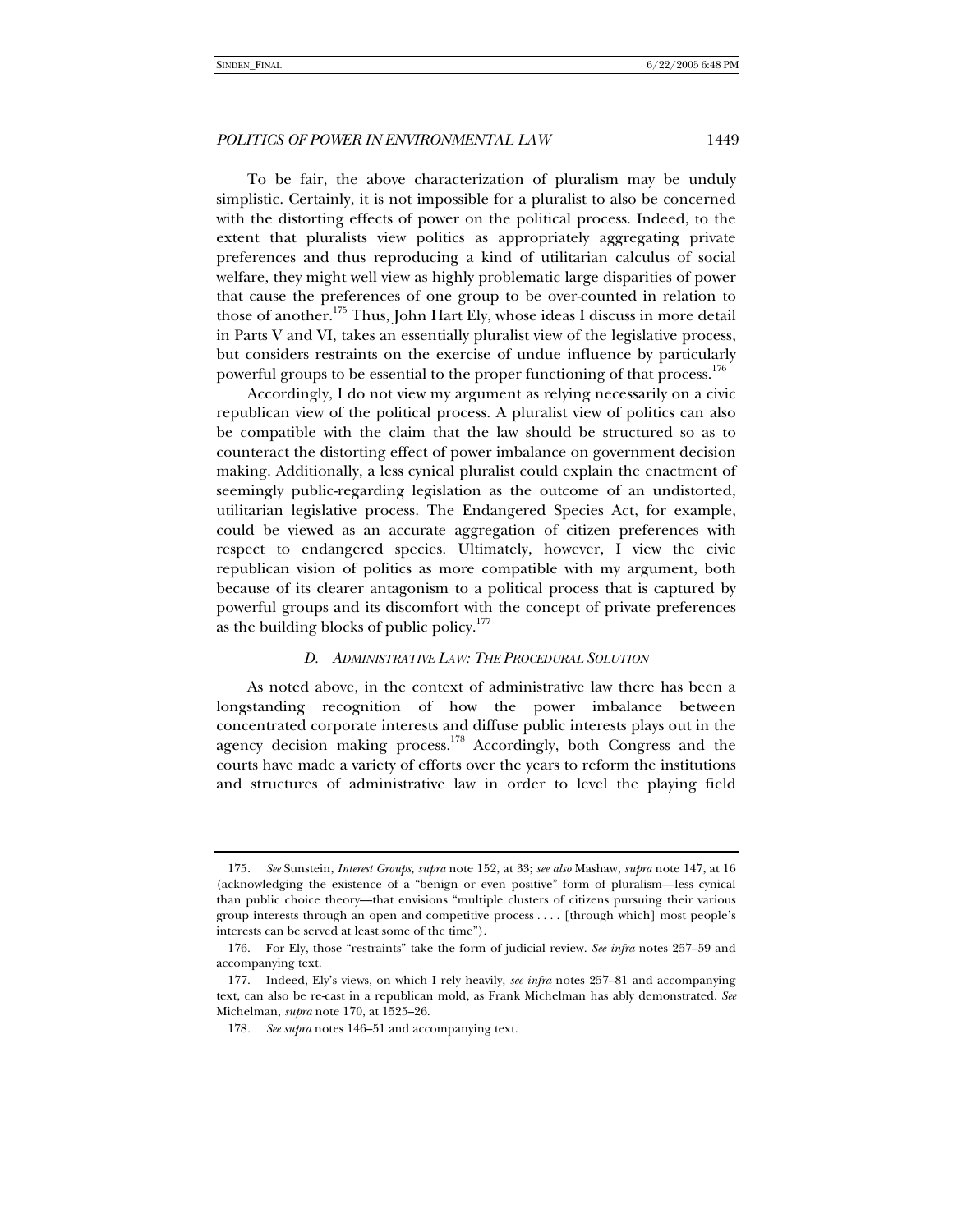between regulated industries and regulatory beneficiaries.<sup>179</sup> In the 1960s and 1970s, Congress began in many instances to impose more specific statutory mandates on agencies.<sup>180</sup> Some, for example, provided specific time-tables and deadlines for agency action.<sup>181</sup> Congress also increasingly made use of the "private attorney general" concept by including citizen suit provisions in many environmental statutes.<sup>182</sup> By providing private causes of action for regulatory beneficiaries and by allowing them to collect attorney's fees when successful, these citizen-suit provisions aimed to counteract some of the resource and power disparities between industry and citizen groups.<sup>183</sup>

Congress has used other procedural tools as well to broaden public access to information and participation in government decision making.<sup>184</sup> Thus, the National Environmental Policy Act, by requiring public disclosure of environmental impacts and alternatives, seeks to give a boost to the influence of diffuse public interests on government decision making.<sup>185</sup> The Emergency Planning and Community Right-to-Know Act ("EPCRA") similarly tries to level the playing field between corporate and citizen interests by requiring companies to disclose to the public annual data on the quantities of certain toxic chemicals they have stored or released into the air, water, or land. 186 And the Superfund Statute's Community Relations Program provides for public notice and input on hazardous waste site clean $ups.$ <sup>187</sup>

 <sup>179.</sup> Some have also argued for addressing the problem by reviving the non-delegation doctrine and thereby attacking what they view as the root of the problem—the delegation of unbounded discretion to agencies by Congress. *See, e.g.*, JOHN HART ELY, DEMOCRACY AND DISTRUST: A THEORY OF JUDICIAL REVIEW 131–34 (1980).

<sup>180</sup>*. See* Mashaw, *supra* note 147, at 22; SUNSTEIN, RIGHTS REVOLUTION, *supra* note 81, at 29–30.

<sup>181</sup>*. See, e.g.*, 16 U.S.C. § 1533(b)(3)–(6) (2000) (detailing the ESA's deadlines for listings and designations of critical habitat). Time-tables and deadlines tend to favor regulatory beneficiaries, who usually have an interest in seeing regulation implemented as quickly as possible.

<sup>182</sup>*. See, e.g.*, 33 U.S.C. § 1365 (Clean Water Act); 42 U.S.C. § 7604 (Clean Air Act); 16 U.S.C. § 1540(g) (Endangered Species Act).

<sup>183</sup>*. See* Farber, *supra* note 168, at 72–73 (describing the important role played by citizen suits by environmental organizations in ensuring adequate implementation of environmental laws); Cass R. Sunstein, *What's Standing After* Lujan*? Of Citizen Suits, "Injuries," and Article III*, 91 MICH. L. REV. 163, 192–93 (1992).

<sup>184</sup>*. See* Jonathan Poisner, *A Civic Republican Perspective on the National Environmental Policy Act's Process for Citizen Participation*, 26 ENVTL. L. 53, 83 (1996) ("[V]irtually every environmental statute passed during [the 1970s] contained citizen participation programs.").

 <sup>185. 42</sup> U.S.C. § 4332.

 <sup>186. 42</sup> U.S.C. §§ 11,001–11,050. The data is submitted to EPA, which then publishes the data—called the Toxics Release Inventory ("TRI")—on the Internet. The TRI covers the releases of 650 different chemicals from over 20,000 facilities throughout the country.

<sup>187</sup>*. See* 42 U.S.C. § 9617; 40 C.F.R. § 300.700(c)(6) (2004). *See generally* Ellison Folk, *Public Participation in the Superfund Cleanup Process*, 18 ECOLOGY L.Q. 173 (1991).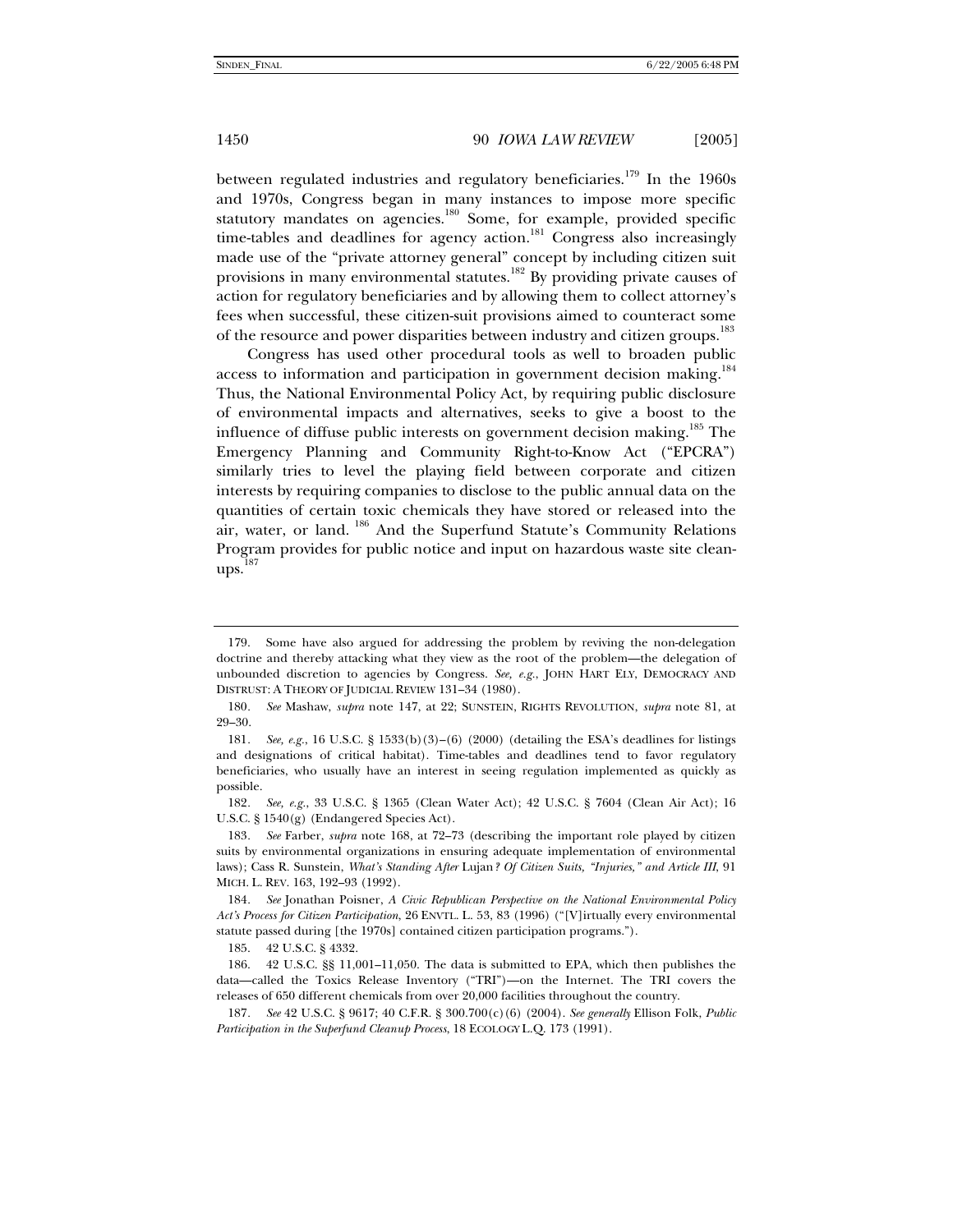At the same time that Congress was taking these measures, judicial doctrines governing review of agency action also began to evolve both to more aggressively scrutinize the merits of agency decision making and to ensure participation by a broad spectrum of interests. In the 1960s and 1970s, the courts began to apply an increasingly strong presumption in favor of judicial review of agency action.<sup>188</sup> Then, in the 1970s and 1980s, the "hard look" doctrine evolved, requiring agencies to provide rational explanations for their decisions, justify departures from past practices, allow participation by a wide range of interested constituencies, and consider reasonable alternatives.<sup>189</sup> This increased scrutiny by the courts can be viewed in part as a mechanism for ensuring that agency decisions are based on some rational view of the public interest, rather than simply on undue influence by powerful regulated industries.<sup>190</sup>

Along with this increased willingness to scrutinize the substance of agency action came an expansion of the courts' view of the range of interests and constituencies entitled to participate in the administrative process and complain of agency malfeasance. While traditionally the courts had accorded due process protections only to regulated entities whose liberty or property interests were invaded by agency action, in the 1960s, the courts began to accord due process rights to regulatory beneficiaries as well.<sup>191</sup> Under this new regime, welfare recipients, public housing tenants, and government employees could all demand procedural protections before government benefits were terminated. Additionally, the courts enlarged the class of people entitled to seek judicial review of agency action by liberalizing the standing doctrine to accommodate more readily the claims of regulatory beneficiaries.192 A parallel loosening of the requirements for intervention expanded the class of people entitled to participate in agency proceedings.<sup>193</sup>

These primarily procedural reforms are no doubt helpful, but they have been less than fully effective. The "hard look" doctrine, for example, has been significantly curtailed by other countervailing developments, like *Chevron* deference<sup>194</sup> and *Heckler v. Chaney*'s<sup>195</sup> wholesale removal of a broad

<sup>188</sup>*. See* Stewart, *supra* note 147, at 1716; *see also* Abbott Labs. v. Gardner, 387 U.S. 136, 140– 41 (1967).

<sup>189</sup>*. See, e.g.*, Motor Vehicle Mfrs. Ass'n v. State Farm Mutual Auto. Ins. Co., 463 U.S. 29, 43 (1983); Ethyl Corp. v. EPA, 541 F.2d 1, 21 (D.C. Cir. 1976) (en banc) (Leventhal, J. concurring); Greater Boston Television Corp. v. FCC, 444 F.2d 841, 851 (D.C. Cir. 1970).

<sup>190</sup>*. See* Sunstein, *Interest Groups*, *supra* note 152, at 63.

 <sup>191.</sup> Stewart, *supra* note 146, at 1717–22.

<sup>192</sup>*. Id*. at 1743–47; Sunstein, *What's Standing After* Lujan?, *supra* note 183, at 183–93. On the subsequent constriction of the standing doctrine in the 1990s, see *infra* note 197.

 <sup>193.</sup> Stewart, *supra* note 146, at 1750–51.

<sup>194</sup>*. See* Chevron v. Natural Res. Def. Council, Inc., 467 U.S. 837, 843 (1984) (stating that where a statute is ambiguous, the court must defer to the agency's reasonable interpretation).

 <sup>195. 470</sup> U.S. 821 (1985).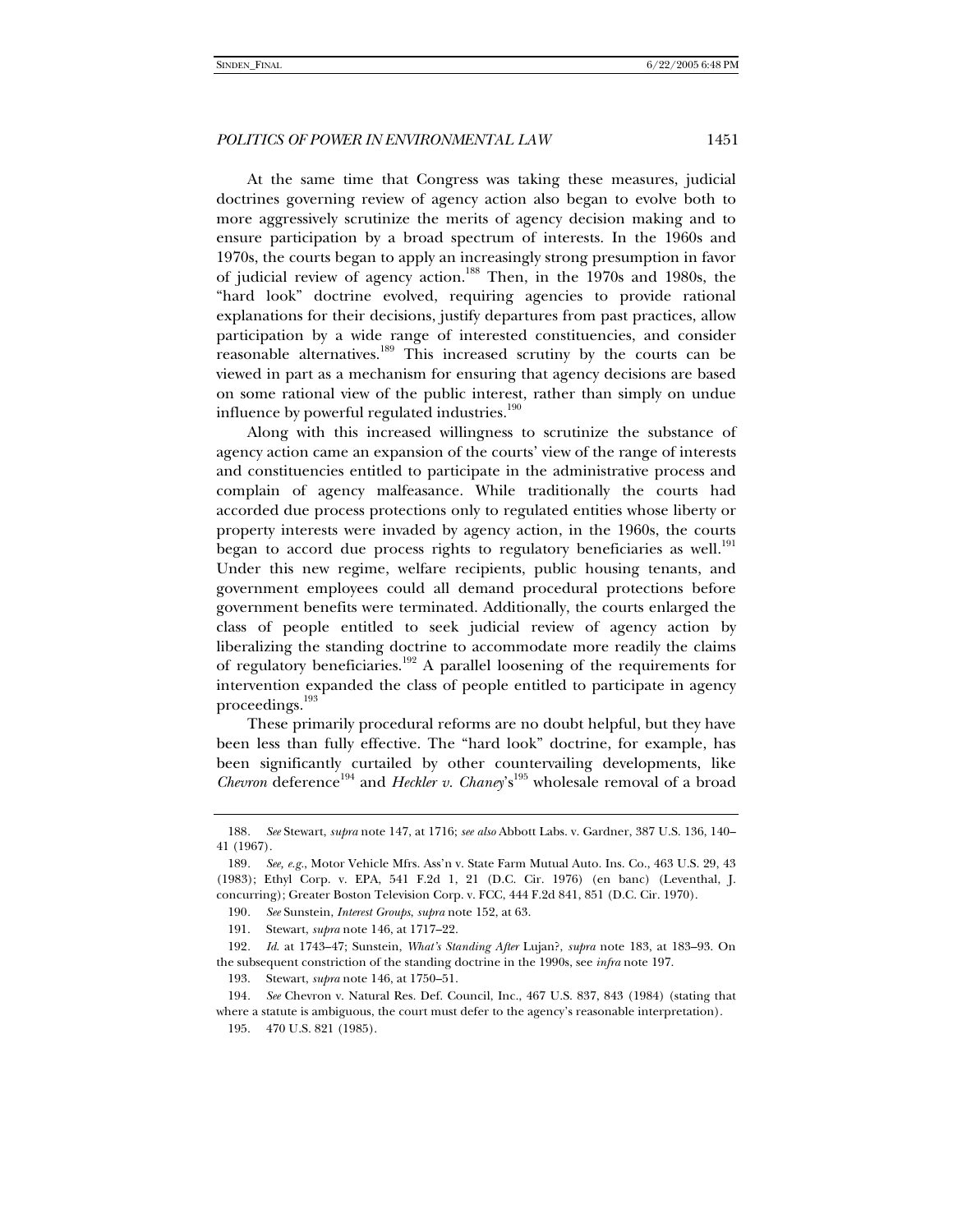range of "discretionary" agency decisions from judicial review.<sup>196</sup> The Supreme Court's significant constriction of the standing doctrine in the 1990s also dampened the effectiveness of reforms aimed at increasing the influence of diffuse public interests on agency decision making.<sup>197</sup> Some have responded to these developments by calling for further strengthening of these procedural mechanisms.<sup>198</sup> But it is a mistake to view procedure in isolation from the substantive standards that underlie it. Procedural reform will be ineffective if, for example, the underlying substantive standard operates to exacerbate the same power imbalances that the procedural mechanism seeks to correct.<sup>199</sup> Thus, procedural reforms alone will never be up to the task of compensating for the enormous disparity in power and resources that characterizes environmental disputes. They need to be complemented by substantive standards that tend to correct for rather than exacerbate the distorting effects of power imbalance on agency decision making. As the next Section explains, cost-benefit analysis is *not* a substantive standard that fits this bill.

# IV. CBA IGNORES AND EXACERBATES THE PROBLEM OF POWER IMBALANCE

Some proponents of CBA actually argue that CBA helps to *counteract* the defects in the political process brought about by the relatively diffuse nature of environmental interests because it actively takes those interests into account, regardless of their ability to mobilize politically.<sup>200</sup> But this argument proceeds from an idealized view of CBA that fails to acknowledge the problems of wealth effects, indeterminacy, pro-cost bias, and its mistaken assumption that preferences are exogenous. As demonstrated below, these

<sup>196</sup>*. Id*. at 831–33.

<sup>197</sup>*. See, e.g.*, Lujan v. Defenders of Wildlife, 504 U.S. 555, 578 (1992); Lujan v. Nat'l Wildlife Fed'n, 497 U.S. 871, 894 (1990). While the dampening effect of these narrow interpretations of the standing doctrine was certainly ameliorated somewhat by the broader view taken by the Supreme Court in *Friends of the Earth, Inc. v. Laidlaw Environmental Services*, 528 U.S. 167, 181–85 (2000), standing remains a significant barrier to citizen enforcement of environmental laws.

 <sup>198.</sup> Cass Sunstein has urged the courts to continue to expand the scope of judicial review of agency action by treating regulatory beneficiaries the same as regulatory targets, by relaxing the doctrines of standing, reviewability, and scope of review, and by reviewing agency inaction to the same extent as agency action. *See* Sunstein, *Interest Groups*, *supra* note 152, at 74–75.

<sup>199</sup>*. See supra* note 162 and accompanying text and *infra* notes 200–31 and accompanying text.

 <sup>200.</sup> BOARDMAN ET AL., *supra* note 19, at 46 ("CBA takes account of the individually small, but in aggregate large, costs borne by consumers because of government price-support programs that raise prices to the benefit of a small number of well-organized agricultural producers."); ROSE-ACKERMAN, *supra* note 36, at 36–37 (arguing for a judicial presumption in favor of agency use of CBA on the grounds that such a presumption will provide a needed thumb on the scale in favor of diffuse, broad-based interests that face collective action barriers to political organization); *see also* Hsu, *supra* note 159, at 356 ("Taking efficiency into account would tend to highlight policies that have gains (economic or environmental) that inure to a large number of people . . . .").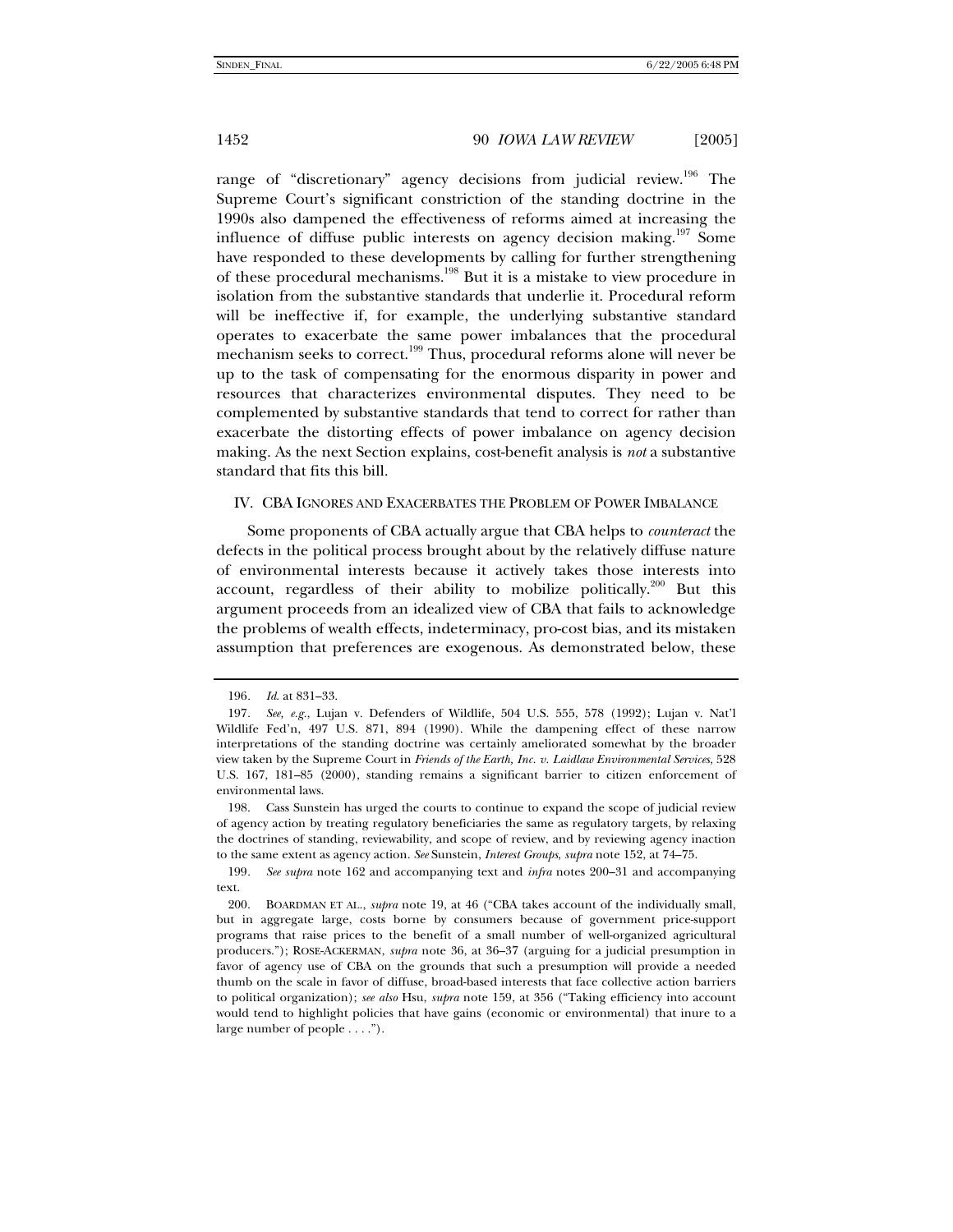problems cause CBA to actually exacerbate, rather than counteract, the political distortions caused by power imbalance.

# *A. WEALTH EFFECTS*

CBA, like welfare economics in general, self-consciously declines to address inequities in the distribution of wealth.<sup>201</sup> Moreover, because of the well-known problem of wealth effects, there is little question that where a regulation tends to benefit the rich and impose costs on the poor, CBA will exacerbate existing disparities of wealth (and therefore power).<sup>202</sup> Because it uses dollars as the common metric and because a dollar is worth more to a poor person than to a rich person, CBA gives disproportionate weight to the preferences of the rich in comparison to those of the poor. Thus, CBA might well find the imposition of regulatory controls on a polluting facility in a poor neighborhood "inefficient" if it would decrease the company's profits by more than the dollar amount that members of the surrounding community would be willing (or able) to pay to avoid the adverse health effects of the pollution. $^{203}$  While the most thoughtful proponents of CBA acknowledge this problem in theory, they insist that in practice rich and poor will usually be represented on both sides of the cost-benefit ledger such that wealth effects will tend to "wash out."204 But this response is too facile. Countless studies have found a correlation between low-income communities and the siting of polluting facilities.<sup>205</sup> Moreover, even more broadly distributed environmental harms are likely to have a disproportionate impact on the poor to the extent that those who are most vulnerable to the adverse effects of environmental degradation (and thus stand to benefit the most from environmental protection) are often those with less wealth: the aged, the sick, the disabled, and children. $206$ Accordingly, CBA exacerbates the problem of power imbalance because its results are systematically skewed in favor of the rich and against the poor.

<sup>201</sup>*. See supra* notes 23–26 and accompanying text.

<sup>202</sup>*. See supra* notes 78–79 and accompanying text.

<sup>203</sup>*. See* MCGARITY ET AL., *supra* note 56, at 152–56.

<sup>204</sup>*. See* Adler & Posner, *supra* note 18, at 175. In those instances in which the benefits of a regulation fall disproportionately on the rich and the costs disproportionately on the poor, Adler and Posner and Sunstein agree that wealth effects constitute a valid reason to set aside the results of the CBA, but they insist that such instances are rare. SUNSTEIN, COST-BENEFIT STATE, *supra* note 44, at 22; Adler & Posner, *supra* note 18, at 40.

<sup>205</sup>*. See* Vicki Been, *Locally Undesirable Land Uses in Minority Neighborhoods: Disproportionate Siting or Market Dynamics?*, 103 YALE L.J. 1383, 1392–97 (1994) (collecting studies); Robert D. Bullard, *Anatomy of Environmental Racism and the Environmental Justice Movement*, *in* CONFRONTING ENVIRONMENTAL RACISM: VOICES FROM THE GRASSROOTS 15, 15–39 (Robert D. Bullard ed., 1993).

<sup>206</sup>*. See* Henry M. Peskin, *Environmental Policy and the Distribution of Benefits and Costs*, *in* CURRENT ISSUES IN U.S. ENVIRONMENTAL POLICY 144, 162–63 (Paul R. Portney ed., 1978) (concluding that "those who gain [from the Clean Air Act] are more likely to be non-white, low income, inner-city residents").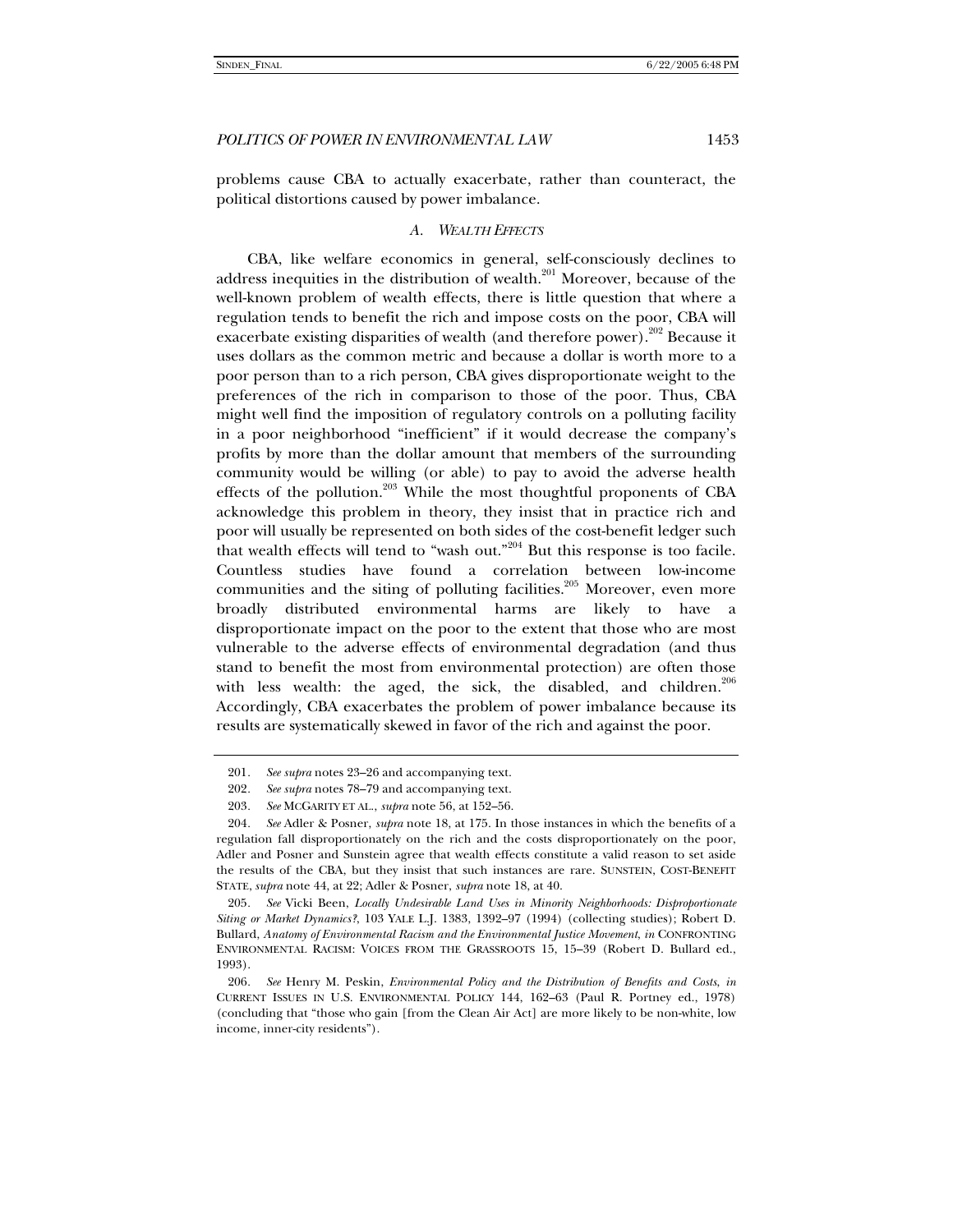# *B. INDETERMINACY, FALSE OBJECTIVITY, AND MANIPULABILITY*

Recall from Part II.C that CBA's critics have identified a host of measurement problems that render the enterprise hopelessly indeterminate. These include theoretical difficulties, like wealth effects, the offer/asking problem, and the problem of discount rates, as well as purely practical problems, like scientific uncertainty and lack of data.<sup>207</sup> Because it is indeterminate, CBA exacerbates the problem of power imbalance. First, it hides the fact of its indeterminacy behind a false veil of seemingly accurate, scientific and objective numbers, thus masking the value judgments that must inevitably go into choosing such numbers. Second, because it is indeterminate, CBA is also endlessly manipulable by those with the power and wealth to hire experts versed in the art of CBA .

By "indeterminate," I do not simply mean that a CBA fails to pinpoint costs or benefits with a single number. Certainly, some level of uncertainty or margin of error in the analysis is to be expected and does not render the entire enterprise useless. Nor do I refer to a situation in which costs are determined to be roughly equal to benefits so that the analysis yields no clear answer as to whether or not to proceed with the proposed regulation.<sup>208</sup> Even without delivering a clear answer, such an analysis would arguably provide meaningful information that could usefully inform and illuminate the decision making process. Rather, I use the term "indeterminate" to refer specifically to the situation in which the ambiguities and uncertainties in measurement are of such a magnitude that it is impossible to calculate the costs and/or benefits of a proposed regulation with sufficient specificity to allow any meaningful comparison. Thus, a CBA that estimates costs around \$19 million and benefits between \$18 million and \$20 million might yield a "close call," but would not be "indeterminate" in this sense. On the other hand, a CBA for which reasonable people might peg the costs anywhere between \$50 million and \$100 million and the benefits anywhere between \$10 million and \$10 billion would be "indeterminate."

And indeed, the various problems catalogued in Part II can quickly lead to this kind of indeterminacy. The problem of discount rates alone, for example, produces enormous ranges of uncertainty. The judgment as to whether or not to apply a seven-percent discount rate over a thirty-year latency period to the value of a human life, for example, means the

<sup>207</sup>*. See supra* notes 69–94 and accompanying text.

 <sup>208.</sup> Actually, an economist would in theoretical terms identify as optimal a regulation that sets a pollution limit at the point at which the *marginal* costs of pollution control are equal to its *marginal* benefits. *See* Ronald H. Coase, *The Problem of Social Cost*, 3 J.L. & ECON. 1, 2–8 (1960). At that optimal point, the total benefits of pollution control are likely to be far larger than the total costs. In practice, however, CBA usually compares total costs to total benefits and requires simply that the total benefits outweigh the total costs. *See, e.g.*, Exec. Order No. 12,291, 3 C.F.R. § 128 (1982), *reprinted in* 5 U.S.C. § 601 (Supp. V 1981) (Reagan's executive order).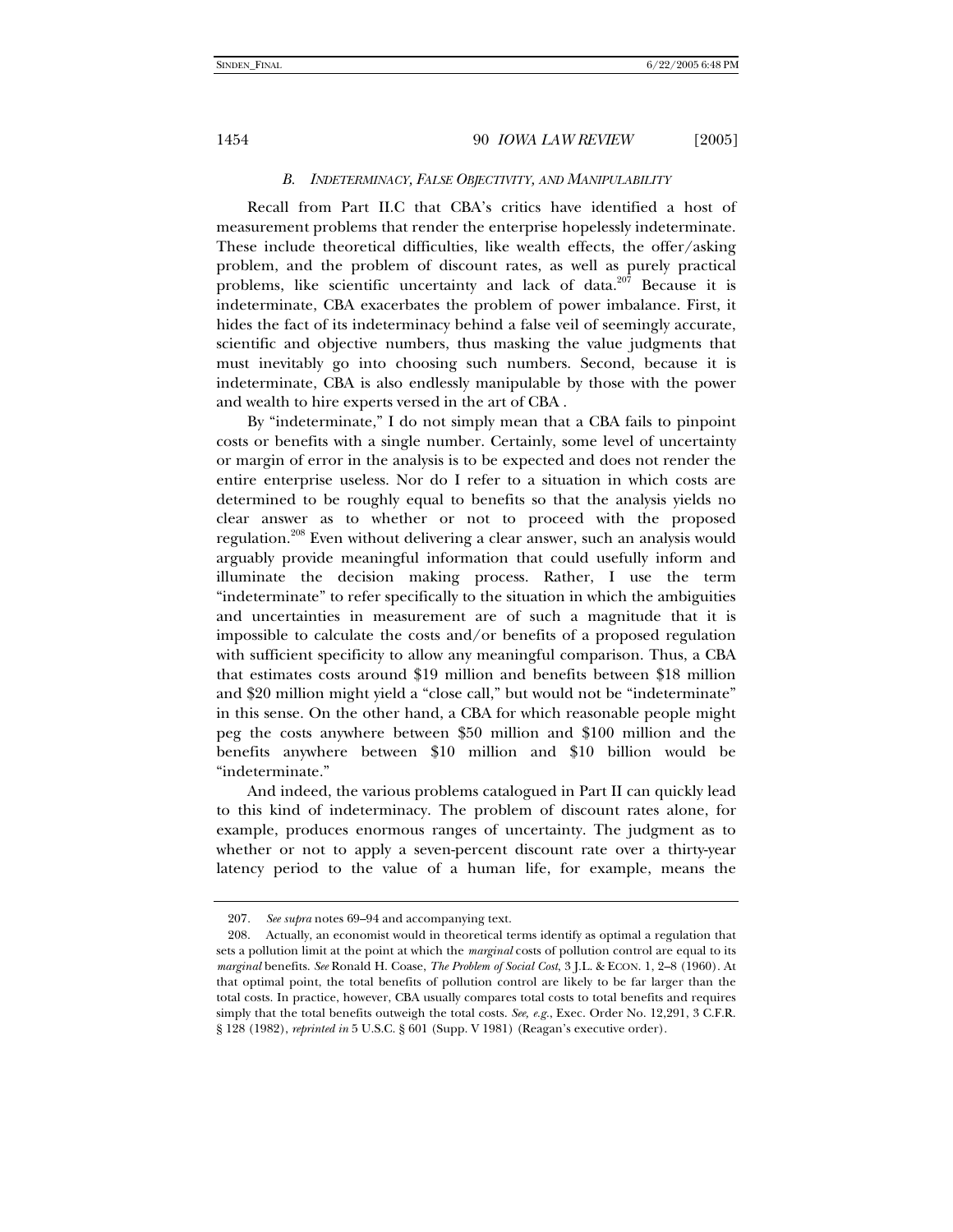difference between valuing life at \$6.1 million or just \$1.1 million.<sup>209</sup> This level of gross indeterminacy was vividly illustrated in a recent article in which Cass Sunstein conducted his own analysis of EPA's CBA on its proposed standard for arsenic in drinking water. Although his purpose was to use the analysis to illustrate the value and usefulness of CBA, he came to the inescapable conclusion that EPA's CBA was indeterminate—and wildly so. According to Sunstein, by making reasonable assumptions at various steps of the analysis, one might peg the benefits of EPA's arsenic rule as low as \$13 million or as high as \$3.4 billion.<sup>210</sup> In light of the fact that the costs of the rule were estimated at \$210 million, this CBA was so indeterminate as to preclude any meaningful comparison of costs and benefits. As Sunstein acknowledged, this was an example of a situation in which CBA simply "cannot resolve the ultimate judgment."<sup>211</sup>

Admittedly, indeterminacy itself may not be a fatal indictment. One is hard-pressed to find a decision making standard anywhere in law that cannot be accused of some degree of indeterminacy.<sup>212</sup> In the case of CBA, however, the indeterminacy is particularly extreme. Even a legal standard based just on health or biological effects has some indeterminacy inherent in it.<sup>213</sup> But CBA exacerbates that indeterminacy by orders of magnitude, by requiring monetization and thereby adding another whole layer of uncertainty and contestability to the analysis.<sup>214</sup>

The indeterminacy of CBA is also particularly troubling because it comes packaged in a veneer of seemingly hard data. Thus, one of the most troubling aspect of CBA lies in its false promise of determinacy—its pretense of objectivity and scientific accuracy. When a number gets attached to

 <sup>209.</sup> SUNSTEIN, RISK & REASON, *supra* note 1, at 167; JASON K. BURNETT & ROBERT W. HAHN, AEI-BROOKINGS JOINT CTR. FOR REGULATORY STUDIES, REGULATORY ANALYSIS 01-02, EPA'S ARSENIC RULE: THE BENEFITS OF THE STANDARD DO NOT JUSTIFY THE COSTS 6 (Jan. 2001), http://www.aei.brook.edu/admin/authorpdfs/page.php?id=122 (on file with the Iowa Law Review).

 <sup>210.</sup> SUNSTEIN, RISK & REASON, *supra* note 1, at 175, 177.

<sup>211</sup>*. Id*. at 178. Daniel Farber reached a similar conclusion from a "back of the envelope" calculation of the costs and benefits associated with the controversy surrounding the Reserve Mining Company's discharge of mining tailings into Lake Superior in the 1970s. Farber concluded that a CBA on this issue could probably come out either way depending on the "discretionary policy decisions made in implementing the analysis." FARBER, *supra* note 97, at 89–90.

 <sup>212.</sup> Ironically, rights themselves, which I turn to for guidance, have been accused of indeterminacy. *See generally* Mark Tushnet, *An Essay on Rights*, 62 TEX. L. REV. 1363 (1984).

 <sup>213.</sup> My discussion of the ESA in Part VIII reveals that even the absolute, biologically based standards of the ESA are not entirely determinate, and thus provide a substantial zone of discretion to agency decision makers. The scope of this discretion is not entirely unbounded, however. Unlike CBA, the ESA's biologically based standards place meaningful outer limits on agency discretion and thus have the capacity to counteract the inevitable pull of political power. *See infra* notes 383–463 and accompanying text.

<sup>214</sup>*. See supra* notes 61–68, 73–94 and accompanying text.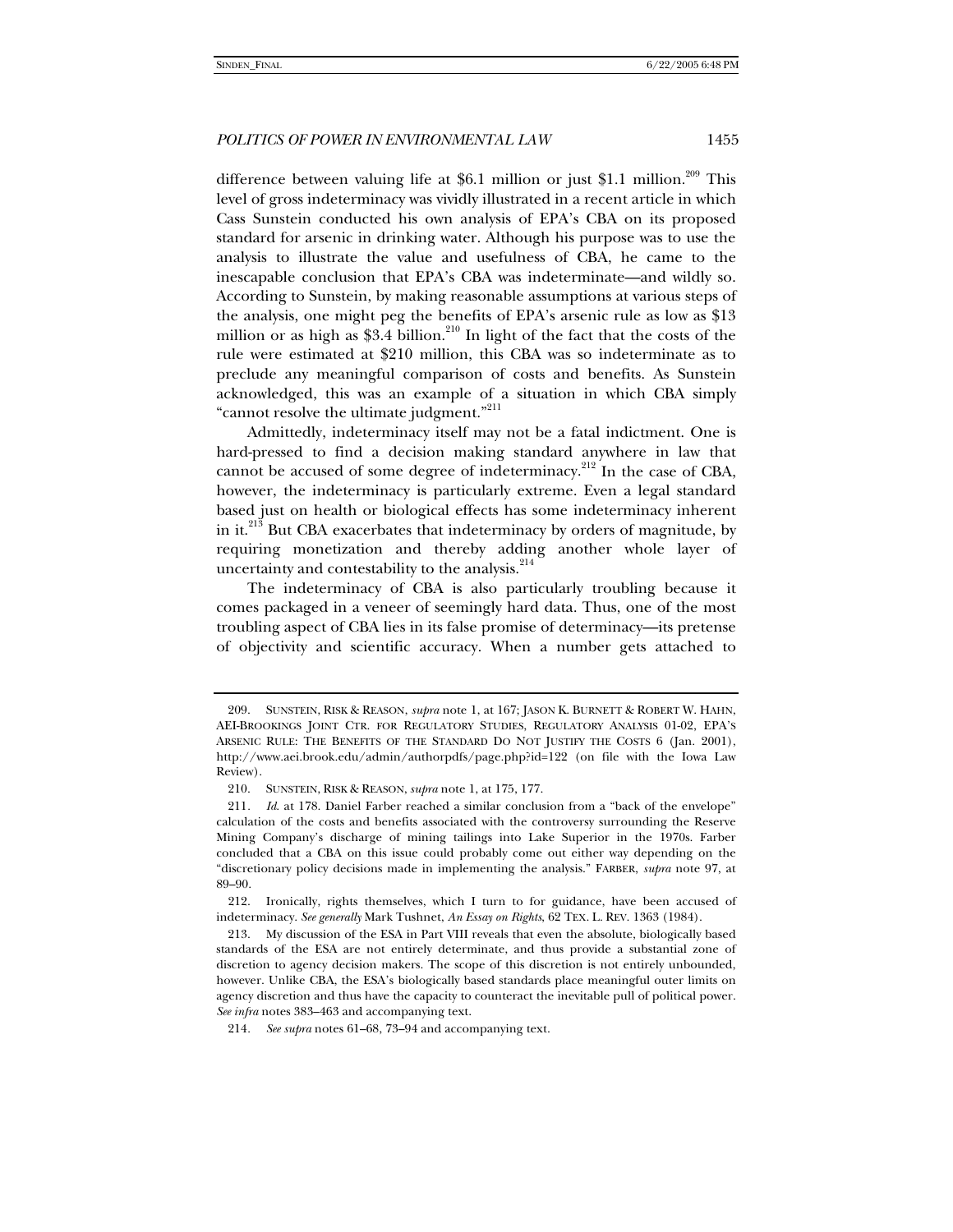something that is actually based on a host of controversial assumptions and approximations,<sup>215</sup> value judgments become hidden behind a false veneer of scientific objectivity.<sup>216</sup> In CBA, instead of being made in an open democratic process accessible to individual citizens, these value judgments are made behind the scenes by an elite corps of experts. $217$  This, then, is one way in which CBA exacerbates the problem of power imbalance. By couching the debate in a specialized technocratic discourse that requires a degree in economics to decipher and hiding policy judgments behind a false veil of scientific accuracy, CBA reduces the transparency of government decision making and excludes ordinary citizens from the debate.<sup>218</sup>

More importantly, however, the indeterminacy of CBA further exacerbates the extent to which power imbalance distorts agency decision making by rendering cost-benefit analysis endlessly manipulable and contestable. That is to say, for any claim as to the proper valuation of the costs and benefits of a particular project, another economist can make a credible argument to support the opposite result.<sup>219</sup> Indeed, Sunstein candidly acknowledges this point in his discussion of the arsenic CBA:

 <sup>215.</sup> Even John Graham, a staunch advocate of CBA, has recognized the extent to which any attempt to quantify risks must be based on a set of discretionary assumptions and policy judgments. *See* JOHN D. GRAHAM ET AL., IN SEARCH OF SAFETY: CHEMICALS AND CANCER RISK 189 (1988) ("[The] frontiers of science are often ambiguous, and disagreements are not readily resolved by objective or even consensual means. Instead, intuition, craftsmanship, and judgment are critical.").

<sup>216</sup>*. See* Heinzerling, *supra* note 69, at 2064–65 (discussing "the power of numbers" and the fact that quantification of costs and benefits obscures underlying value choices, producing a "more dishonest debate about regulation"); Richard W. Parker, *Grading the Government*, 70 U. CHI. L. REV. 1345, 1348–49, 1404–06 (2003) (observing the increasingly prevalent phenomenon of "regulatory score cards," which "reduce . . . hundreds of pages [in a CBA] to a few summary statistics," ignoring qualitative descriptions and qualifiers).

 <sup>217.</sup> This is an example of a larger problem that Jürgen Habermas has identified as the "scientization of politics." Use of scientific, technocratic discourse in the development of government policy excludes the public from debate, excludes moral considerations, and limits the process of democratic decision making to a corps of elites. *See* JÜRGEN HABERMAS, TOWARD A RATIONAL SOCIETY: STUDENT PROTEST, SCIENCE, AND POLITICS 68 (Jeremy J. Shapiro trans., Beacon Press 1970) (1968).

<sup>218</sup>*. See* Frank Ackerman & Lisa Heinzerling, *Pricing the Priceless: Cost-Benefit Analysis of Environmental Protection*, 150 U. PA. L. REV. 1553, 1579–80 (2002) (noting that unquantifiable benefits are often given lip service in CBA but are ultimately ignored, and citing EPA's arsenic CBA as an example where "[s]ubsequent public discussion [of the CBA] inevitably referred only to the EPA's numerical analysis and forgot about the cases of avoided illness that could not be quantified"); FARBER, *supra* note 97, at 122 (stating that CBA obscures value choices behind technical jargon inaccessible to ordinary citizens). Although some proponents of CBA have actually tried to argue that it increases the transparency of government decision making, see, e.g., SUNSTEIN, RISK & REASON, *supra* note 1, 107–08; Adler & Posner, *supra* note 18, at 175; Kaplow & Shavell, *supra* note 23, at 1320, their arguments are ultimately unconvincing. *See* Sinden, *supra* note 53, at 218–20.

<sup>219</sup>*. See* Driesen, *supra* note 42, at 83 ("CBA . . . offers a wealth of opportunities for regulated industry to manipulate and debate benefits estimates."); Robert H. Frank, *Why is Cost Benefit Analysis so Controversial?*, 29 J. LEGAL STUD. 913, 929–30 (2000) (acknowledging that CBA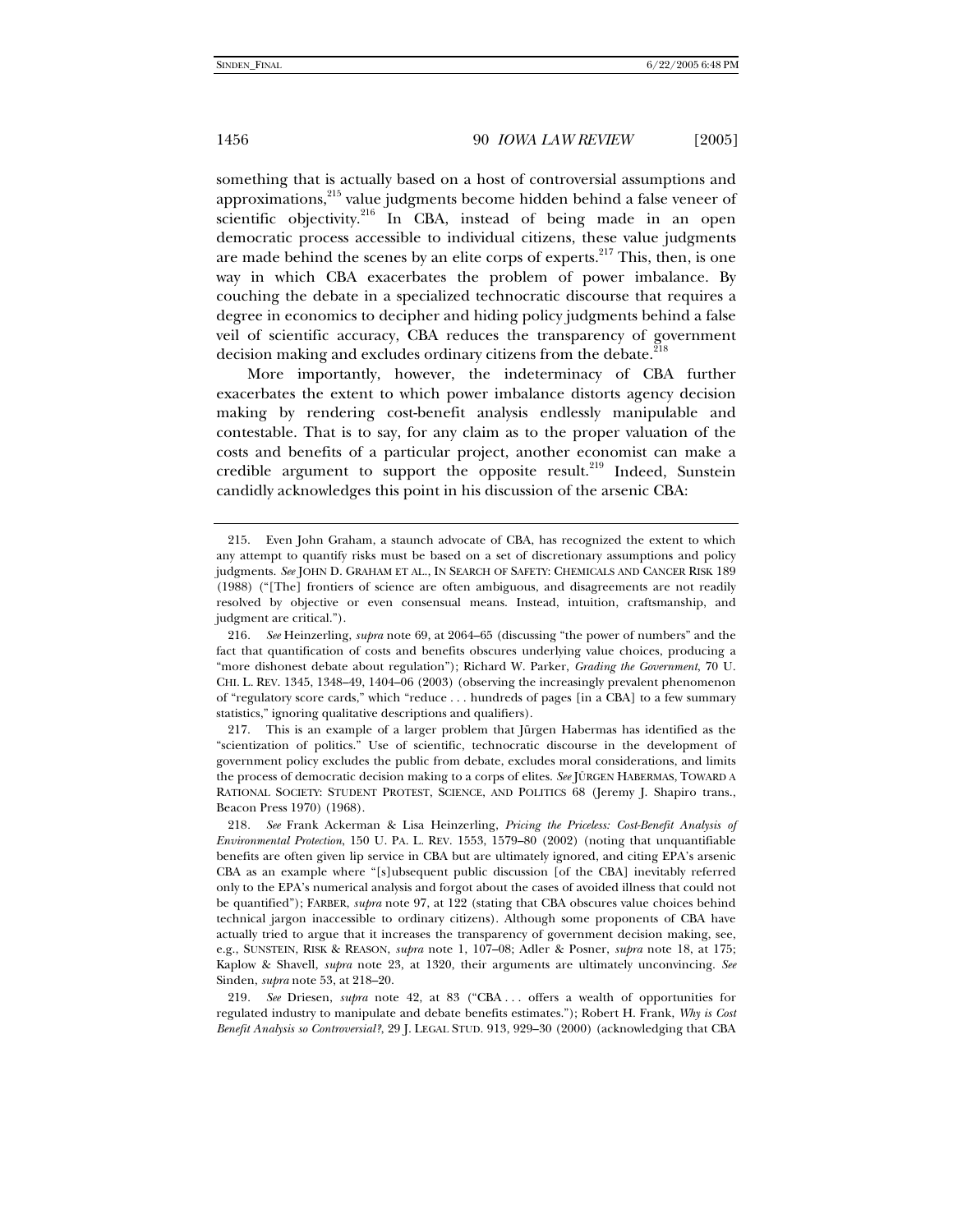We are now in a position to see the multiple possible challenges to any agency decision that involves cost-benefit balancing . . . . [W]e can see how creative citizens and lawyers, representing water systems or environmentalists, might be able to mount reasonable challenges to EPA's decisions, regardless (almost) of the content of those decisions. $220$ 

He even provides a kind of how-to manual for lawyers wishing to challenge  $CBAs.$ <sup>221</sup>

Thus, because it is indeterminate and manipulable, CBA does not provide a legal standard for decision at all, but rather punts the decision to the political process where raw power and wealth dominate.<sup>222</sup> Furthermore, by couching the issues in the technical and inaccessible language of welfare economics, CBA makes a degree in economics a prerequisite to meaningful participation in the debate. In this way, it sets the stage for a contest over which side can hire the best-credentialed experts and lawyers, rather than which side has the better argument.

#### *C. INEVITABLE PRO-COST BIASES*

Another way in which CBA exacerbates the problem of power imbalance stems from the fact that efforts at quantification are inevitably

 Oliver Houck has made a parallel argument with respect to standard setting for biodiversity and ecosystem preservation. He argues that standards based on vague and contestable notions of "ecosystem management" are doomed to relegate decision making to the political realm, while standards, like those in the ESA, based on the needs of specific species provide a "bottom line" and "law to apply," and thus are ultimately more effective at protecting ecosystems as a whole. Houck, *supra* note 137, at 882–83, 959–60.

 Jason Johnston's game-theoretic analysis of agency and firm behavior under statutes that require CBA (as compared with absolute statutes) reaches similar conclusions. He concludes that "contrary to the intuition of many commentators, explicit statutory cost-benefit requirements may enhance rather than reduce the incentive to politicize regulatory costs." *See* Johnston, *supra* note 39, at 1354. In particular, his model predicts that firms will spend more on lobbying under a CBA statute than under an absolute statute. *Id*. at 1374.

may be susceptible to manipulation for people's self-serving ends); Johnston, *supra* note 39, at 1401 ("Under a cost-benefit statute . . . regulatory targets . . . can cause virtually interminable regulatory delay merely by contesting the agency's own cost-benefit calculation."). Indeed, the indeterminacy and manipulability of CBA has long been recognized. *See* Stewart, *supra* note 146, at 1703 ("Because applied economics is an art that requires discretionary judgments . . . no single policy solution will generally be indicated to be clearly correct. More frequently, there will be respectable economic arguments for a number of quite different alternatives.").

 <sup>220.</sup> SUNSTEIN, RISK & REASON, *supra* note 1, at 179.

<sup>221</sup>*. Id*. at 179–81.

<sup>222</sup>*. See* SAGOFF, *supra* note 61, at 39 ("When cost-benefit analysis attempts to do the work of ethical and political judgment, it loses whatever objectivity it might have had and becomes a tool for partisan politics."); Driesen, *supra* note 42, at 84 ("CBA reduces the influence of advocates of the public interest in environmental protection, but enhances the influence of regulated companies."); Thompson, *supra* note 9, at 1164 (noting that property owners would have an incentive to "pervert cost-benefit analysis" under the ESA to their "private benefit").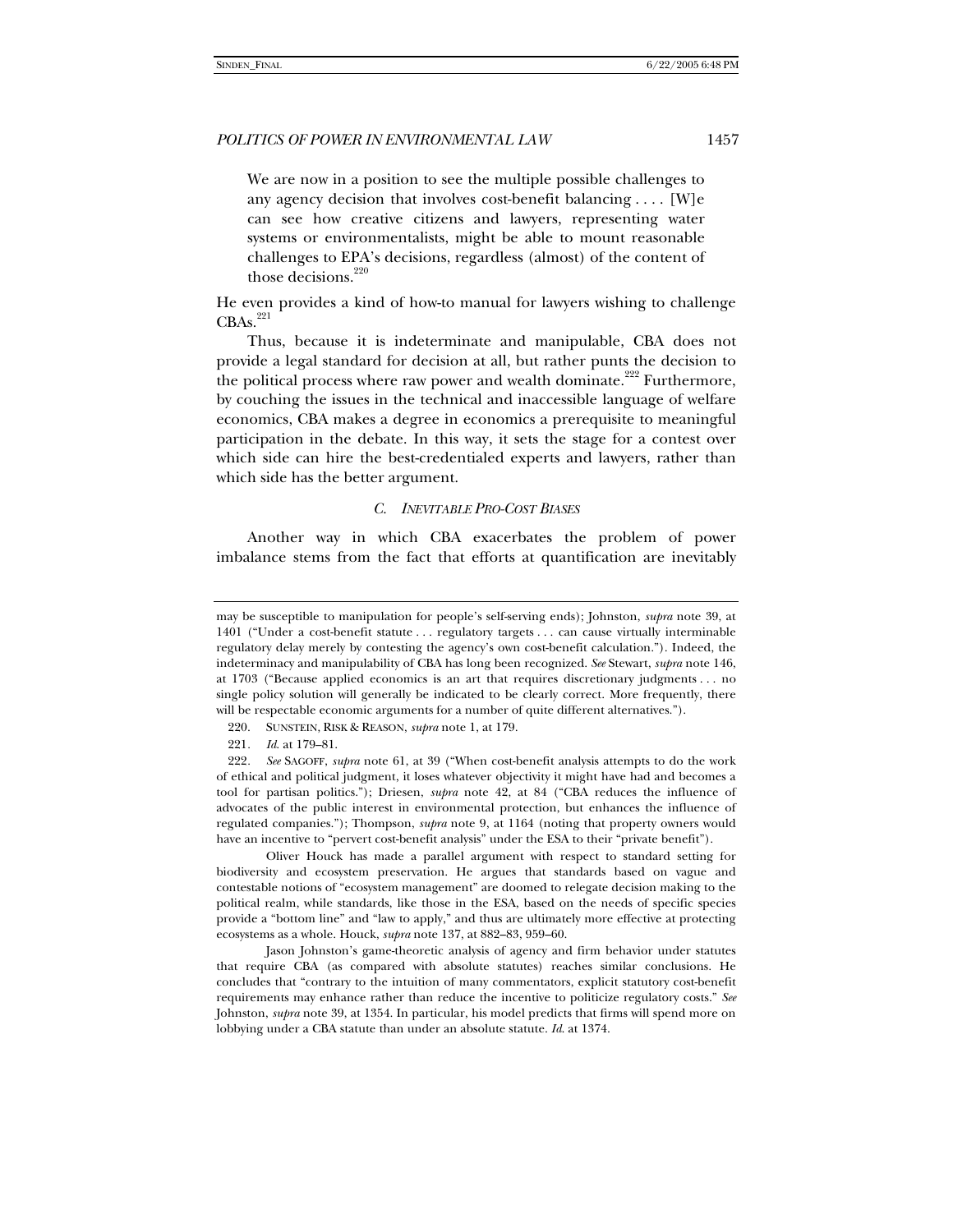systematically skewed in favor of the costs and against the benefits of environmental protection. First, because the benefits of regulation are generally harder to quantify than the costs, the benefits tend to be undercounted.<sup>223</sup> Indeed, a recent study of fifty-five CBAs of federal regulations found that while all CBAs monetized at least some costs, half failed to monetize any benefits.<sup>224</sup> In a particularly stark example, the U.S. Fish & Wildlife Service recently removed all discussion of benefits from the public version of a CBA evaluating the impacts of designating 18,000 miles of streams as critical habitat for a threatened fish species. The portion of the analysis that estimated the costs at \$230 million to \$300 million was released to the public and widely reported in the media. But the agency omitted from the published version an additional fifty-five pages prepared by a consultant that detailed benefits of \$215 million, claiming that these findings were unreliable. $225$ 

Second, because estimates of the costs of regulations are often provided by the industry facing regulation, they are often artificially, self-servingly high.<sup>226</sup> Moreover, because CBA typically demands a showing that benefits exceed costs before regulation can go forward, it effectively puts the burden of the considerable scientific uncertainty frequently associated with estimating regulatory benefits on those seeking to promote regulation.<sup>227</sup>

### *D. PREFERENCES SHAPED BY POWER*

Finally, CBA's mistaken assumption that preferences are exogenous further slants CBA in favor of the powerful and against the powerless. As

<sup>223</sup>*. See* Ackerman & Heinzerling, *supra* note 218, at 1579; *see also* Frank, *supra* note 219, at 928 (calling this effect "status quo bias"); *cf*. Catherine A. O'Neill, *Restoration Affecting Native Resources: The Place of Native Ecological Science*, 42 ARIZ. L. REV. 343, 362–64 (2000) (stating that CBA tends to undercount Native Americans' knowledge and cultural valuation of natural resources).

<sup>224</sup>*. See* ROBERT W. HAHN & PATRICK DUDLEY, HOW WELL DOES THE GOVERNMENT DO COST-BENEFIT ANALYSIS? 10 (AEI-Brookings Joint Ctr. for Regulatory Studies, Working Paper 04-01, Jan. 2004), http://www.aei.brookings.org/admin/authorpdfs/page.php?id=317 (on file with the Iowa Law Review).

 <sup>225.</sup> Blaine Harden, *Trout-Protection Data Questioned: Costs but No Benefits Published*, WASH. POST, Apr. 17, 2004, at A3.

<sup>226</sup>*. See* SUNSTEIN, RISK & REASON, *supra* note 1, at 130, 253; Ackerman & Heinzerling, *supra* note 218, at 1580; Thomas O. McGarity, *Regulatory Analysis and Regulatory Reform*, 65 TEX. L. REV. 1243, 1285 (1987); *see also* MCGARITY, *supra* note 70, at 137 ("[A] retrospective look at the costs of complying with OSHA's vinyl chloride standard found the actual costs were only about 7 percent of predicted costs.").

<sup>227</sup>*. See* Exec. Order No. 12,291, 3 C.F.R. § 128 (1982), *reprinted in* 5 U.S.C. § 601 (Supp. V 1981) ("Regulatory action shall not be undertaken unless the potential benefits to society for the regulation outweigh the potential costs to society."); *see also* DAVID M. DRIESEN, IS COST-BENEFIT ANALYSIS NEUTRAL? 57 (Feb. 2, 2005), http://ssrn.com/abstract=663602 (on file with the Iowa Law Review) (stating that, because CBA requires simply that benefits exceed costs, it acts as a "one-way ratchet," rejecting regulation as too stringent, but never rejecting regulation as too lenient).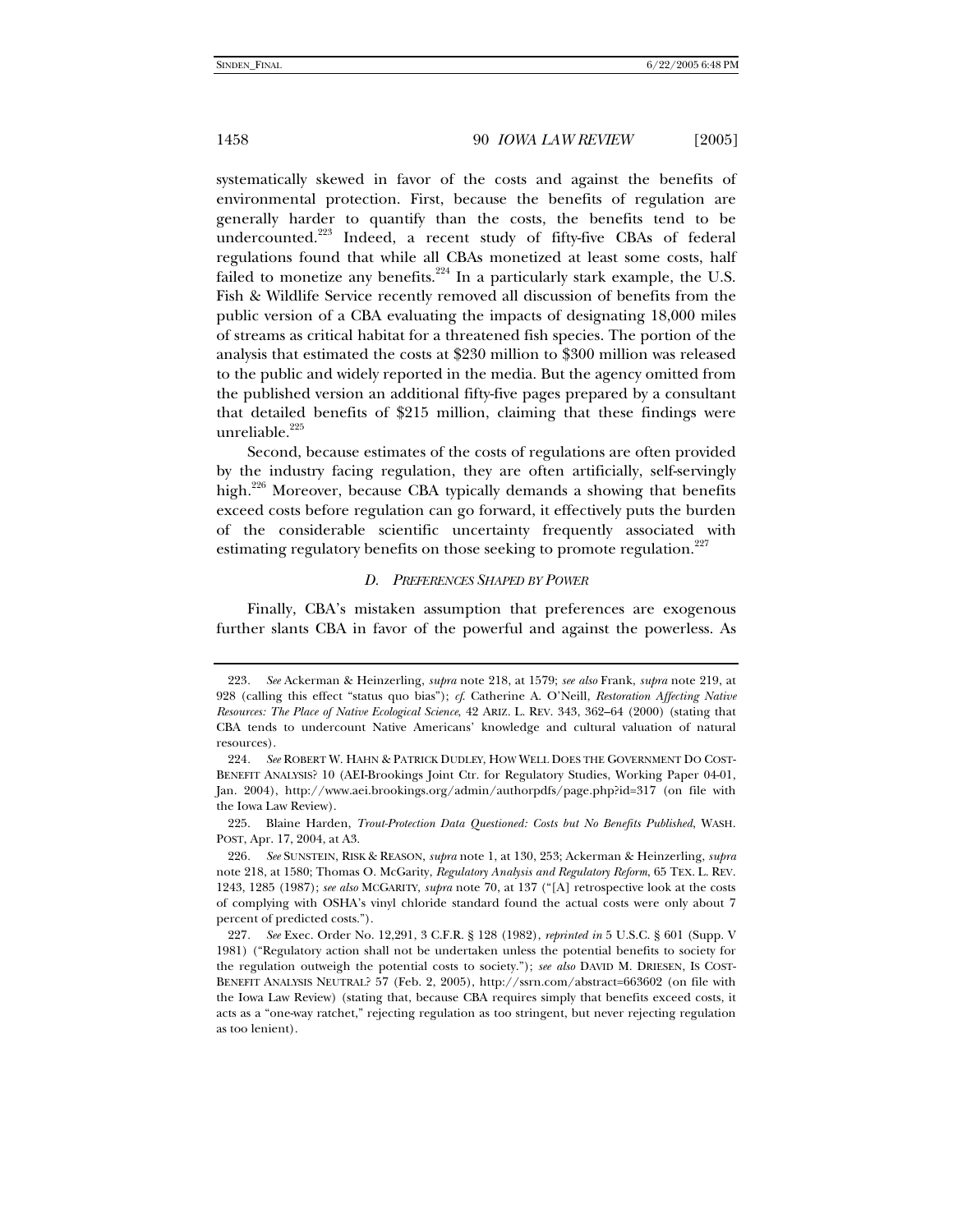many CBA critics have pointed out, preferences—the foundation on which CBA is built—are not exogenous.<sup>228</sup> Rather, they are determined by a whole host of social factors, which CBA—if used as a method for government decision making—may in turn influence. These include the distribution of wealth, existing legal rules, consumption patterns, social pressures, and so on. Many critics have pointed out that this endogeny of preferences renders CBA hopelessly circular and indeterminate. But if we consider the problem of preference formation in the context of the corporate/citizen power imbalance that is endemic to environmental issues, it becomes apparent that the problem is far more insidious. If power structures themselves actually shape preferences, as I suggest in Part  $III.B<sub>1</sub><sup>229</sup>$  then we can expect a CBA based on such preferences to be not just indeterminate, but consistently skewed in favor of corporate interests and against environmental protection.

Thus, CBA not only ignores the problem of power imbalance, it exacerbates it. Because it is endlessly manipulable, it does not provide a standard for decision but rather abandons decision making to the untempered political process. It renders government decision making opaque by couching it in the inaccessible jargon of welfare economics. Moreover, the difficulties inherent in quantifying benefits systematically bias CBA in favor of the costs and against the benefits of environmental protection, and wealth effects bias CBA in favor of the rich. Finally, CBA privileges individual preferences that are themselves a product of corporate power. Perhaps it is no surprise, then, that some of the strongest advocates of CBA have been "corporations, trade associations, and associated think tanks."230

This failing of CBA reveals the need for a decision making standard that accounts for and counteracts the power disparities that prevent the political process from adequately addressing environmental degradation. I suggest we look for guidance in other areas of law concerned with combating disparities of power. Accordingly, the next Part looks at theories of constitutional rights.

<sup>228</sup>*. See supra* notes 80–84 and accompanying text.

<sup>229</sup>*. See supra* notes 158–59 and accompanying text.

<sup>230</sup>*. See* McGarity, *A Cost-Benefit State*, *supra* note 60, at 34; Pildes & Sunstein, *supra* note 51, at 45 (noting that CBA has at times been used as a "political tool for pursuit of an antiregulatory agenda"); *see also* Driesen, *supra* note 227, at 1 (regulated industry generally supports CBA). Because CBA systematically skews results in favor of monied corporate interests, *see supra* notes 223–27, it is not a suitable answer to the inaccuracies and uncertainties of CBA to assume that they will "wash out." Adler & Posner, *supra* note 18, at 175.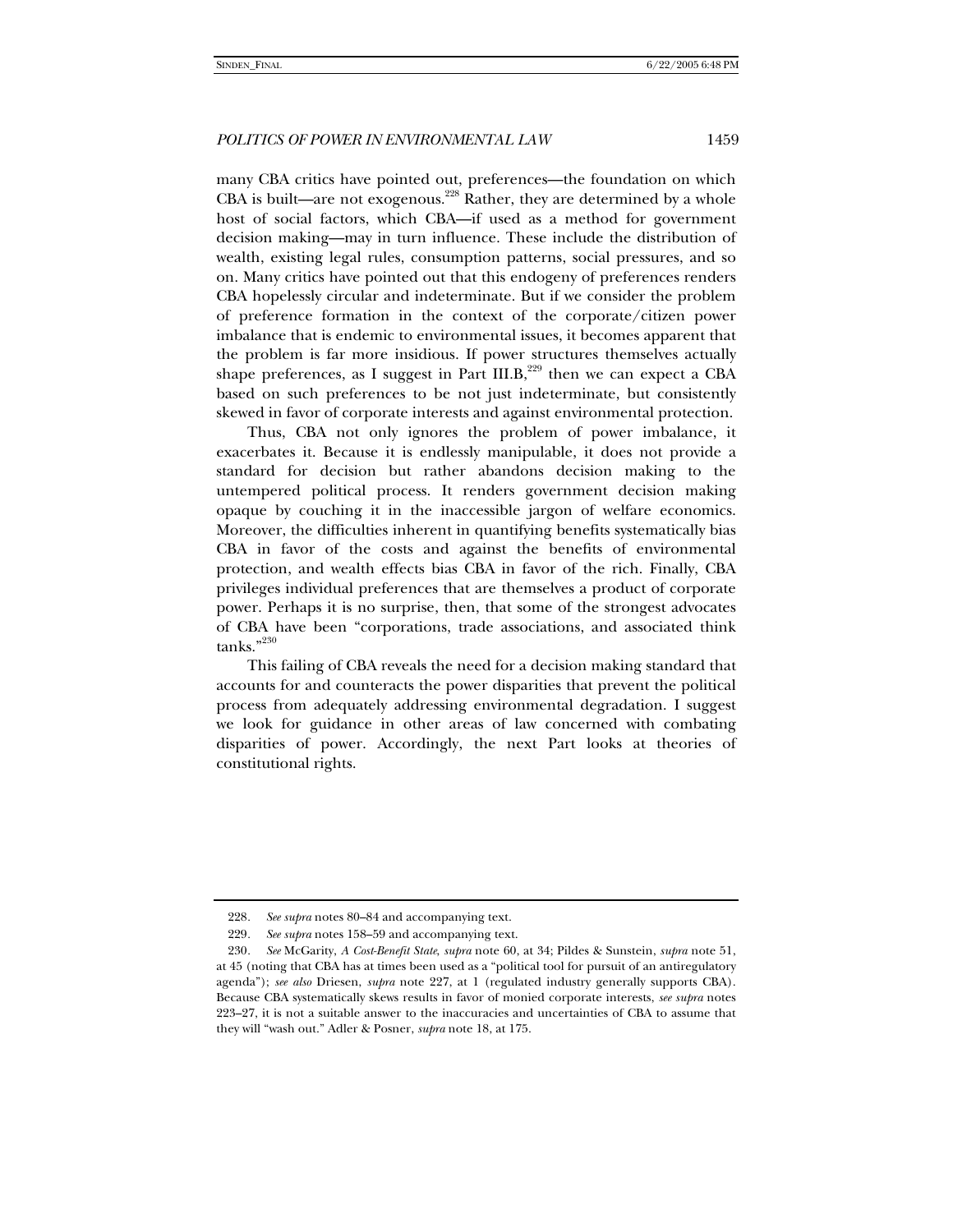#### V. ANALOGY TO RIGHTS: CORRECTING FOR POWER IMBALANCE

Perhaps the area of our law most fundamentally concerned with power imbalance is the jurisprudence of constitutional rights.<sup>231</sup> The framers aimed the original Bill of Rights at what was then viewed as the most dangerous disparity of power threatening the new republic—the power imbalance between government and the individual.<sup>232</sup> And the Civil War amendments

[F]rom early modern times the idea began to develop that, in addition to eyes and ears and all the other normal equipment, human beings also possess invisible things called "rights" that morally protect them from the aggression of their fellow men, and especially from the power of the governments under which they live.

*Id*. In crafting the Constitution, the framers sought first and foremost to design a structure for our government that would avoid the concentration of power and tyranny. The tripartite system of government and the doctrine of separation of powers were designed primarily with that end in mind. But it is to some extent misleading to talk of individual rights against government power as having been established in the original Constitution and Bill of Rights. Our modern concept of judicially enforced individual rights did not really begin to emerge until several decades after the passage of the Civil War Amendments. *See* TRIBE, *supra* note 232, at 4–6; David Kairys, *Freedom of Speech*, *in* THE POLITICS OF LAW: A PROGRESSIVE CRITIQUE 190, 191 (David Kairys ed., 3d ed. 1998) ("[N]o right to free speech as we know it existed, either in law or practice, until a basic transformation of the law governing speech during the period from about 1919 to 1940."). And, the original Bill of Rights, of course, was limited to protecting individuals against abuses of federal, not state, power. TRIBE, *supra*, at 3–4.

 Arguably in the present day, the primary locus of power has begun to shift from the government to the corporation. *See* BRULLE, *supra* note 134, at 53. Many multi-national corporations now have annual sales larger than the gross domestic products of most countries, and play an increasingly large role in shaping government policy. *See* CHARLES DERBER, CORPORATION NATION 3 (1998) ("General Motors has annual sales larger than Israel's [GDP]; Exxon's annual sales [are] larger than Poland's GDP, [and 161] countries have smaller annual revenues than Wal-Mart."). Though this is very different from the world the framers of the Constitution faced at the end of the eighteenth century, there is some evidence that

 <sup>231.</sup> Some in the Critical Legal Studies Movement, of course, disputed this vision of rights, arguing instead that rights actually legitimate existing power structures. *See, e.g.*, Allan C. Hutchinson & Patrick J. Monohan, *The "Rights" Stuff: Roberto Unger and Beyond*, 62 TEX. L. REV. 1477, 1482 (1984); ROBERTO MANGABEIRA UNGER, THE CRITICAL LEGAL STUDIES MOVEMENT 39 (1986). In Unger's utopian vision of "the empowered democracy," however, rights would ultimately resist and counteract social hierarchy. *Id*. The CLS critique of rights was, of course, itself subject to vigorous critiques. *See generally* Mari J. Matsuda, *Looking to the Bottom: Critical Legal Studies and Reparations*, 22 HARV. C.R.-C.L. L. REV. 323 (1987); Patricia J. Williams, *Alchemical Notes: Reconstructing Ideals from Deconstructed Rights*, 22 HARV. C.R.-C.L. L. REV. 401 (1987).

<sup>232</sup>*. See* LAURENCE TRIBE, AMERICAN CONSTITUTIONAL LAW 770 (2d ed. 1988) (describing rights protected by the Bill of Rights as "aim[ing] . . . to *exclude* governmental power from certain specific substantive spheres"); *see also* Wolff v. McDonnell, 418 U.S. 539, 558 (1974) ("The touchstone of due process is protection of the individual against arbitrary action of government."); Stanley v. Illinois, 405 U.S. 645, 656 (1972) (stating that the Bill of Rights was "designed to protect the fragile values of a vulnerable citizenry" from overbearing government officials). Indeed, counteracting the imbalance of power between the individual and the state has long been viewed as perhaps the central function of rights. *See* Kenneth Minogue, *The History of the Idea of Human Rights*, *in* HUMAN RIGHTS READER 3, 3 (Walter Laqueur & Barry Rubin eds., 1979). Minogue explains: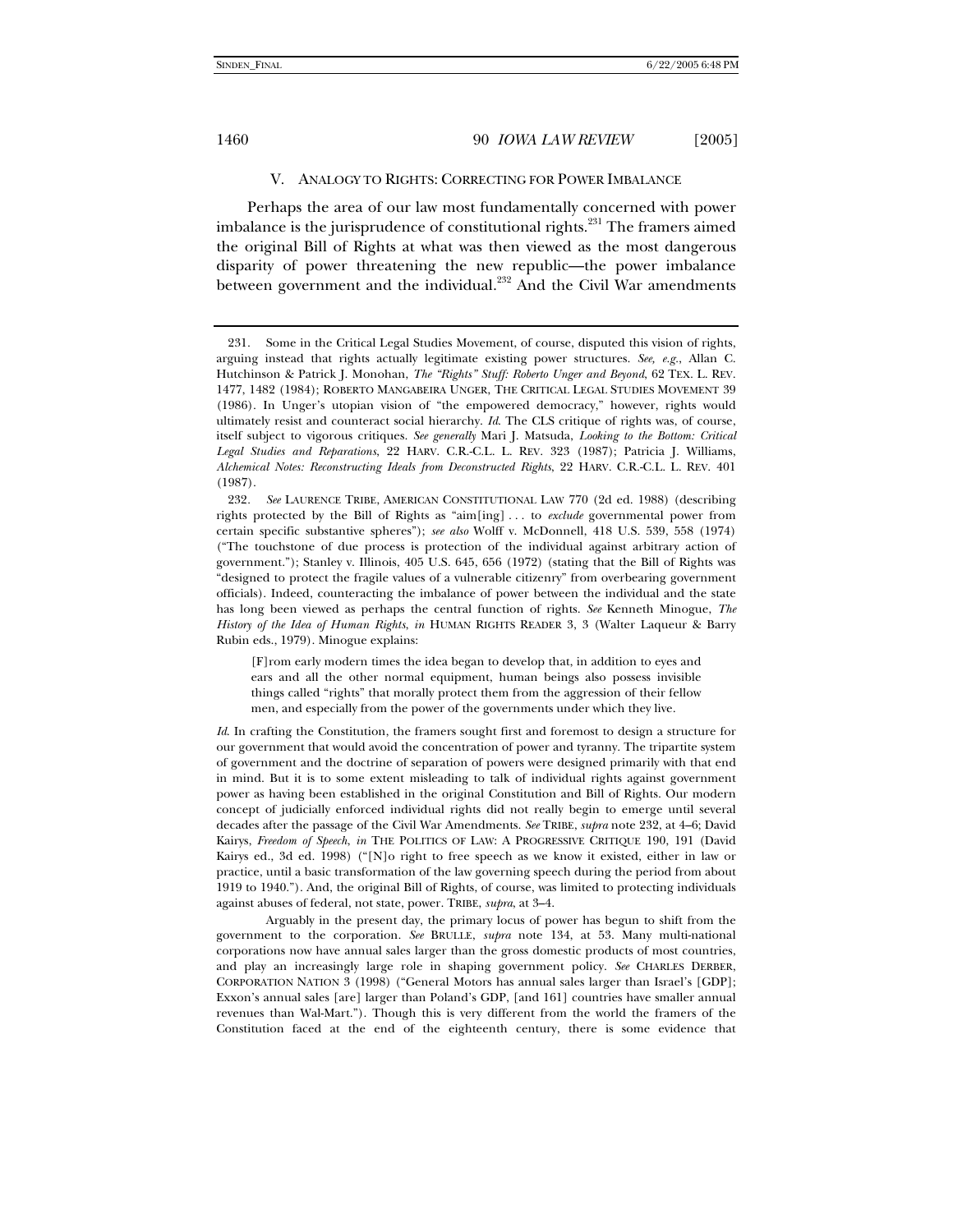were passed in order to address what is perhaps the paradigmatic example of power imbalance between private groups in our society—the institution of slavery. Since then, the Fourteenth Amendment's Equal Protection Clause has been interpreted to address the subordination of other disempowered groups as well. Thus, a look at constitutional rights and how they operate to counteract power disparity may well be instructive in thinking about how to craft statutory standards for agency decision making that account for and combat the power imbalance that inevitably infects environmental law.

#### *A. SPECIFIC CONSTITUTIONAL RIGHTS*

The values and concerns that underlie and justify constitutional rights are, of course, varied and complex, and I will not attempt to fully describe the extensive literature on the subject here. For the present purposes, it suffices to observe that two dominant strands of thought consistently emerge in efforts to identify those concerns and values.

The first strand, which I will refer to as the "individual autonomy strand," "reasons out" from a philosophical conception of the person.<sup>233</sup> This strand views the integrity, dignity and autonomy of the individual as fundamental and as requiring the delineation of a sphere of immunity around each person within which outside forces (including the state and/or the interests of the majority) cannot intrude. While this strand takes the individual as its starting point, the problem of power imbalance looms large in the background. It is, after all, the existence of some more powerful entity (usually the state or the majority), that renders the individual vulnerable and in need of the protection that rights provide against inevitable abuses of power.<sup>234</sup>

unrestrained corporate power was viewed by some as a significant threat to individual liberty even at the time of the American Revolution. *See* THOM HARTMANN, UNEQUAL PROTECTION: THE RISE OF CORPORATE DOMINANCE AND THE THEFT OF HUMAN RIGHTS 45–63 (2002) (explaining the Boston Tea Party as a rebellion against the power of the East India Company); *see also* CASS R. SUNSTEIN, THE PARTIAL CONSTITUTION 19 (1993) [hereinafter SUNSTEIN, THE PARTIAL CONSTITUTION] (noting that the framers of the Constitution sought to limit the power of self-interested private groups).

 <sup>233.</sup> Richard H. Pildes, *Why Rights are Not Trumps: Social Meanings, Expressive Harms, and Constitutionalism*, 27 J. LEGAL STUD. 725, 729 (1998). Pildes argues that instead of reasoning out from a conception of personhood, we should "reason in" from an experience of actual government practices and from the risk that government will abuse power. Indeed, he argues that the framers actually took the latter approach. *Id*. at 730.

<sup>234</sup>*. See* T.M. Scanlon, Jr., *Freedom of Expression and Categories of Expression*, 40 U. PITT. L. REV. 519, 535 (1978). Scanlon explains that:

To claim that something is a right, then, is to claim that some limit or requirement on policy decisions is *necessary* if unacceptable results are to be avoided, and that this particular limit or requirement is a *feasible* one, that is, that its acceptance provides adequate protection against such results and does so at tolerable cost to other interests . . . . What rights there are in a given social setting at a given time depends on which judgments of necessity and feasibility are true at that place and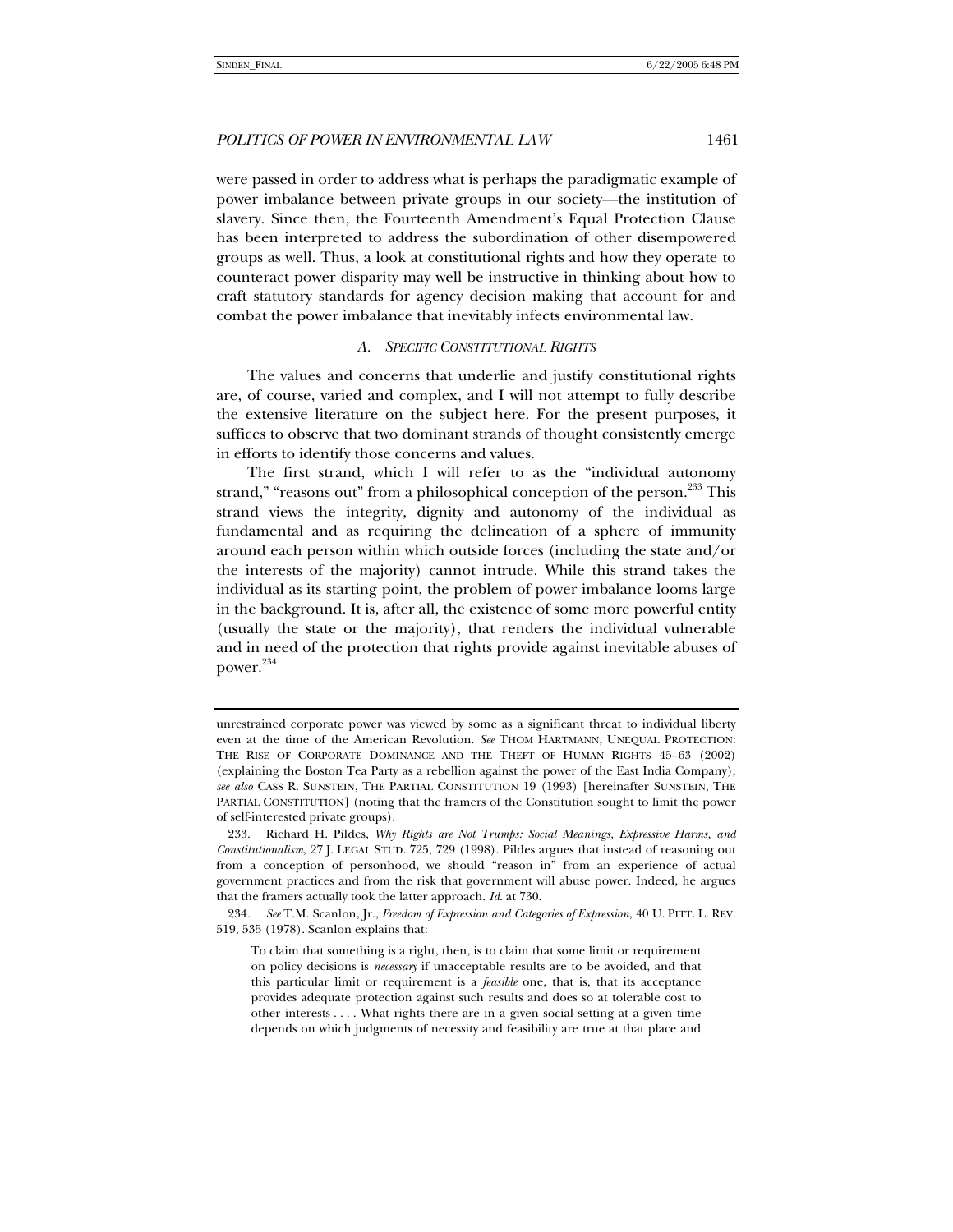The second strand, which I will call the "process strand," is centrally concerned with the effects of power imbalance on government decision making. This strand views rights as protecting the integrity and evenhandedness of government decision making from the distorting effects of power—the power of government vis-à-vis the individual or the power of one private individual or group over another.<sup>235</sup> Thus, while both strands are ultimately grounded in concerns about power imbalance, the second strand is most instructive here due to the ready analogy to the problem of the distorting effect of the corporate/citizen power imbalance on agency decision making in environmental law.

Both strands emerge clearly from the vast literature on the First Amendment, for example. Thus, one prominent view follows the individual autonomy strand, seeing freedom of expression as primarily aimed at protecting values of individual autonomy, self-realization and selffulfillment.<sup>236</sup> Another robust line of First Amendment theory, however, follows the process strand, viewing freedom of expression as essential to the proper functioning of democratic government.<sup>237</sup> This includes the idea that

time. This will depend on the nature of the main threats to the interests in question, on the presence or absence of factors tending to promote unequal distribution of the means to their satisfaction, and particularly on the characteristics of the agents (private individuals or governments) who make the relevant policy decisions: what power do they have, and how are they likely to use this power in the absence of constraints?

*Id*. at 535–36. The Framers also viewed property rights as a mechanism for protecting individuals against abuses of government power. *See* SUNSTEIN, THE PARTIAL CONSTITUTION, *supra* note 232, at 23.

235*. See* Pildes, *supra* note 233, at 730.

236*. See* Whitney v. California, 274 U.S. 357, 375 (1927) (Brandeis and Holmes, J.J., concurring) ("Those who won our independence believed that the final end of the State was to make men free to develop their faculties .... They valued liberty both as an end and as a means. They believed liberty to be the secret of happiness . . . ."); FREDERICK SCHAUER, FREE SPEECH: A PHILOSOPHICAL INQUIRY 47–72 (1982) (discussing arguments for free speech that are grounded in notions of individual self-realization, the "good life," and individual autonomy); C. Edwin Baker, *Scope of the First Amendment Freedom of Speech*, 25 UCLA L. REV. 964, 990–1009 (1978) (grounding the First Amendment in self-expression and self-fulfillment); Thomas Scanlon, *A Theory of Freedom of Expression*, 1 PHIL. & PUB. AFF. 204, 215–22 (1972) (arguing for a theory of freedom of expression from individual autonomy).

237*. See* Alexander Meiklejohn, *Free Speech and Its Relation to Self Government*, *reprinted in* POLITICAL FREEDOM: THE CONSTITUTIONAL POWERS OF THE PEOPLE 3, 3–89 (1960) [hereinafter Meiklejohn, *Self-government*]; SUNSTEIN, THE PARTIAL CONSTITUTION, *supra* note 232, at 232–56 (stating that free speech is grounded in promotion of deliberative democracy). This includes the idea—closely linked to the notion of the "marketplace of ideas"—that free speech ensures that the "the people" have the information they need to engage in the deliberative process necessary to self-government. *See* Meiklejohn*, supra,* at 19–20. The two strands are clearly linked in the context of the First Amendment. Thus, the freedom of self-government that the First Amendment protects via the second strand, requires for its protection "'the dignity of the individual.' Self-government can exist only insofar as the voters acquire the intelligence, integrity, sensitivity, and generous devotion to the general welfare that, in theory, casting a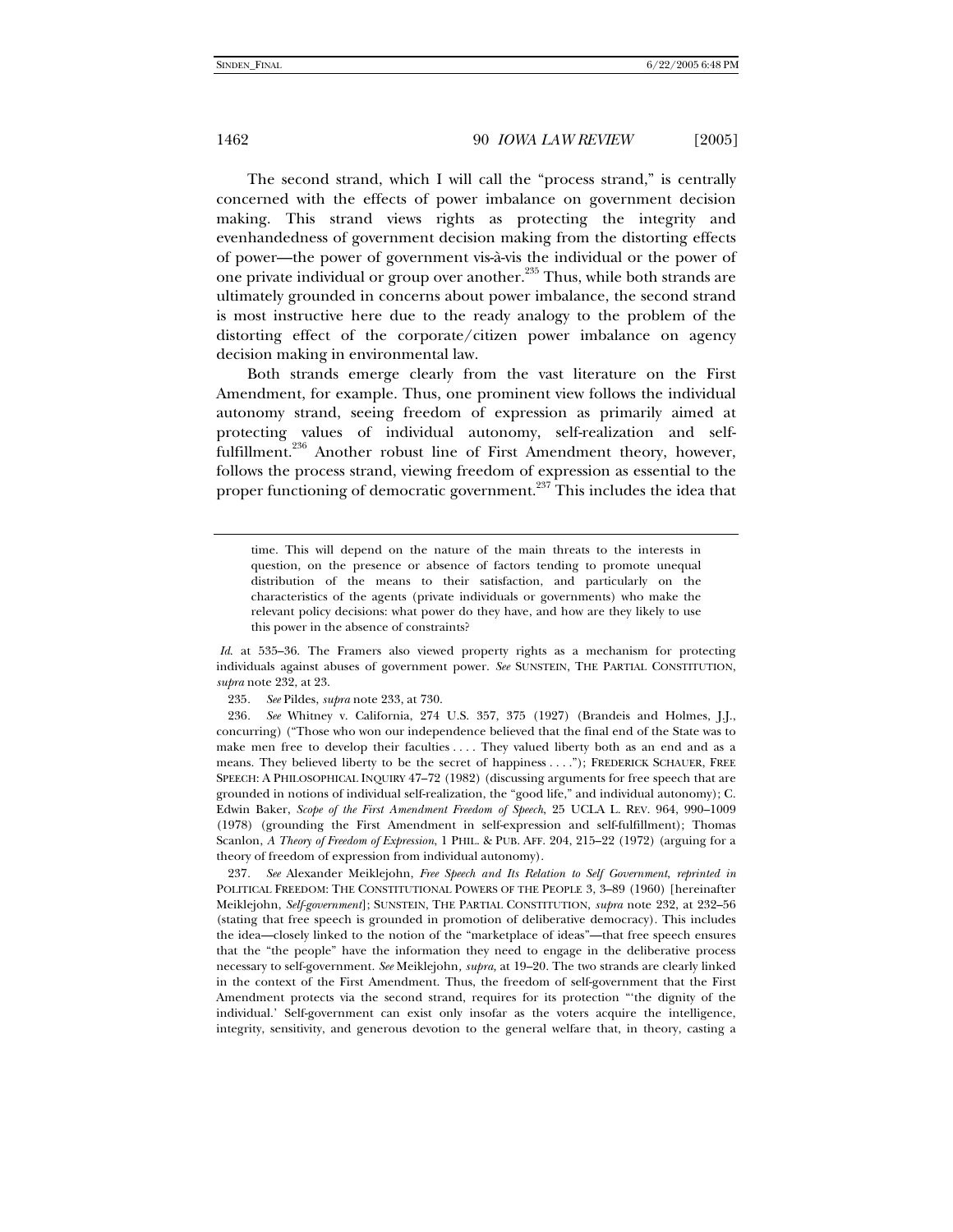by allowing criticism of government officials, the First Amendment provides an essential check on the abuse of government power.<sup>238</sup> In this view, the free speech, free assembly and free press clauses ensure that the power of the state is not implemented to suppress information and ideas critical of government. These rights thereby counteract the power imbalance between the government and the citizenry that might otherwise skew the democratic decision making process.<sup>239</sup>

The power imbalance between the individual and the state is perhaps nowhere more vividly and palpably on display than in a criminal proceeding, where "the awesome power" and "virtually limitless resources" of the state are pitted against the individual criminal defendant. $240$  Thus, four of the ten amendments of the Bill of Rights address the rights of the criminally accused.<sup>241</sup> Both strands of rights jurisprudence can probably be identified in each of these rights, though one or the other may be more prominent in each right. The Fourth and Eighth Amendments, for example, aim primarily

 239. This is, of course, an idealized vision of the First Amendment. Its actual implementation may well fall far short of these ideals. *See* Kairys, *supra* note 232, at 212 (arguing that the Supreme Court's interpretation of free speech principles in recent decades has strayed far from the liberal paradigm that prevailed in the early twentieth century and 1960s and 1970s, and now serves "to validate and legitimize existing social and power relations and to mask the lack of real participation and democracy").

ballot is assumed to express." Alexander Meiklejohn, *The First Amendment is an Absolute*, 1961 SUP. CT. REV. 245, 255 [hereinafter Meiklejohn, *Absolute*].

<sup>238</sup>*. See, e.g.*, N.Y. Times Co. v. United States, 403 U.S. 713, 717 (1971) ("The Government's power to censor the press was abolished so that the press would remain forever free to censure the Government. The press was protected so that it could bare the secrets of government and inform the people."); Kovacs v. Cooper, 336 U.S. 77, 95 (1949) (Frankfurter, J., concurring); Palko v. Connecticut, 302 U.S. 319, 326–27 (1937); Vincent Blasi, *The Checking Value in First Amendment Theory*, 1977 AM. BAR FOUND. RES. J. 521; ELY, *supra* note 179, at 93–94, 105 (stating that the First Amendment is centrally intended to "make our governmental processes work, to ensure open and informed discussion of political issues, and to check our government when it gets out of bounds"); Meiklejohn, *supra* note 237, at 20.

 <sup>240.</sup> Wardius v. Oregon, 412 U.S. 470, 480 (1972) (Douglas, J., concurring); *see also* Susan Bandes, *"We the People" and Our Enduring Values*, 96 MICH. L. REV. 1376, 1389, 1391 (1998) (arguing that the criminal procedure amendments "serve to address the inequality of power between the government and the individual and the need to curtail abuse of that power"); William J. Brennan, Jr., *The Criminal Prosecution: Sporting Event or Quest for Truth*, 1963 WASH. U. L.Q. 279, 280 (arguing that the constitutional criminal procedural "safeguards are checks upon government—to guarantee that government shall remain the servant and not the master of us all"); Yale Kamisar, *The Right to Counsel and the Fourteenth Amendment: A Dialogue on "the Most Pervasive Right of an Accused*,*"* 30 U. CHI. L. REV. 1, 7 (1962) ("It is helpful to view criminal procedural due process as containing two great values or objectives: 'the attainment of justice and the containment of power.'" (quoting BARTH, THE PRICE OF LIBERTY 26 (1961))).

 <sup>241.</sup> This reflects the framers' particular concern with abuse of government power in the context of criminal prosecutions. *See* THE FEDERALIST NO. 83, at 407 (Alexander Hamilton) (Terence Ball ed., 2003) ("Arbitrary impeachments, arbitrary methods of prosecuting pretended offenses, and arbitrary punishments upon arbitrary convictions have ever appeared to me to be the great engines of judicial despotism; and these have all relation to criminal proceedings.").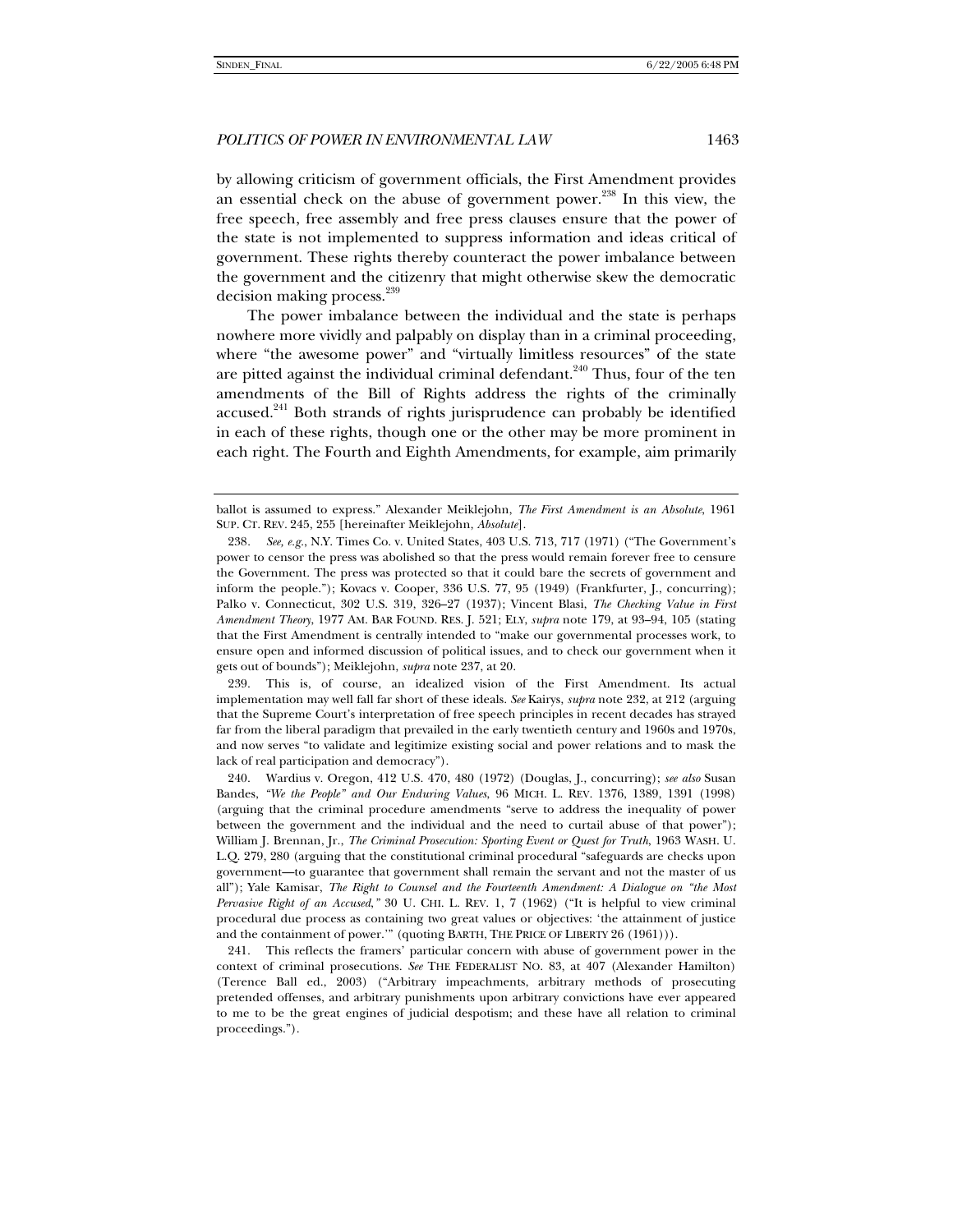at protecting the dignity, integrity and autonomy of the individual against the power of the state and are thus largely grounded in the first strand.<sup>242</sup> Many of the other criminal procedure rights, however, serve in particular to counteract distortions in the decision making process of the criminal trial that are caused by the vast disparity in power and resources between the individual and the state. $243$  Thus, the right against self-incrimination,  $244$  the right to counsel,<sup>245</sup> the right to trial by jury,<sup>246</sup> and the double jeopardy guarantee,  $247$  to name a few, are all justified in these terms.  $248$  The

243*. Wardius*, 412 U.S. at 480 (Douglas, J., concurring). Douglas wrote:

*Id*. *See generally* Margaret Raymond, *Rejecting Totalitarianism: Translating the Guarantees of Constitutional Criminal Procedure*, 76 N.C. L. REV. 1193 (1998) (arguing that modern criminal procedure rights are animated by concerns about totalitarianism parallel to the framers' concerns about tyranny underlying the original Bill of Rights).

244*. See* Miranda v. Arizona, 384 U.S. 436, 460 (1966) (noting that the right against self incrimination is aimed at ensuring "the proper scope of governmental power over the citizen . . . . and maintaining a 'fair state-individual balance'" (quoting 8 WIGMORE, EVIDENCE 317 (McNaughten rev., 1961))); Murphy v. Waterfront Comm'n, 378 U.S. 52, 55 (1964) (stating that the privilege against self-incrimination is based in part on "our sense of fair play which dictates 'a fair state-individual balance . . . by requiring the government in its contest with the individual to shoulder the entire load'" (quoting 8 WIGMORE, *supra*, at 317)).

 245. United States v. Gouveia, 467 U.S. 180, 189 (1984) (stating that the right to counsel is based on a recognition of an imbalance of power between the government and the accused).

 246. Akhil Reed Amar, *The Bill of Rights as a Constitution*, 100 YALE L.J. 1131, 1183 (1991) (arguing that the framers believed it was the role of the jury "to protect individuals from government overreaching").

The underlying idea [behind the double jeopardy clause], one that is deeply ingrained in at least the Anglo-American system of jurisprudence, is that the State with all its resources and power should not be allowed to make repeated attempts to convict an individual for an alleged offense, thereby subjecting him to embarrassment, expense and ordeal and compelling him to live in a continuing state of anxiety and insecurity, as well as enhancing the possibility that even though innocent he may be found guilty.

*Id*.; *see also* Kenneth Rosenthal, *Prosecutor Misconduct, Convictions, and Double Jeopardy: Case Studies in an Emerging Jurisprudence*, 71 TEMP. L. REV. 887, 895–97, 940–42, 944 & n.276 (1998).

 248. William C. Waller, *The Beginning of the End of Preemptory Challenges*, 16 HARV. J.L. & PUB. POL'Y 287, 292 (1993). Waller states:

 <sup>242.</sup> The Fourth Amendment also contains elements of the second strand—concern about the abuse of government power in decision making. Thus, the requirement of a warrant from a neutral magistrate serves to constrain the discretionary decision making power of public officials in part to avoid "indefensible inequities in treatment." *See* ELY, *supra* note 179, at 97. Ely also views the Eighth Amendment as concerned with avoiding discriminatory treatment in the infliction of punishment. *Id*.

The Bill of Rights does not envision an adversary proceeding between two equal parties . . . . But, the Constitution recognized the awesome power of indictment and the virtually limitless resources of government investigators. Much of the Bill of Rights is designed to redress the advantage that inheres in a government prosecution. It is not for the Court to change that balance.

 <sup>247.</sup> Green v. United States, 355 U.S. 184, 187–88 (1957). The Court ruled: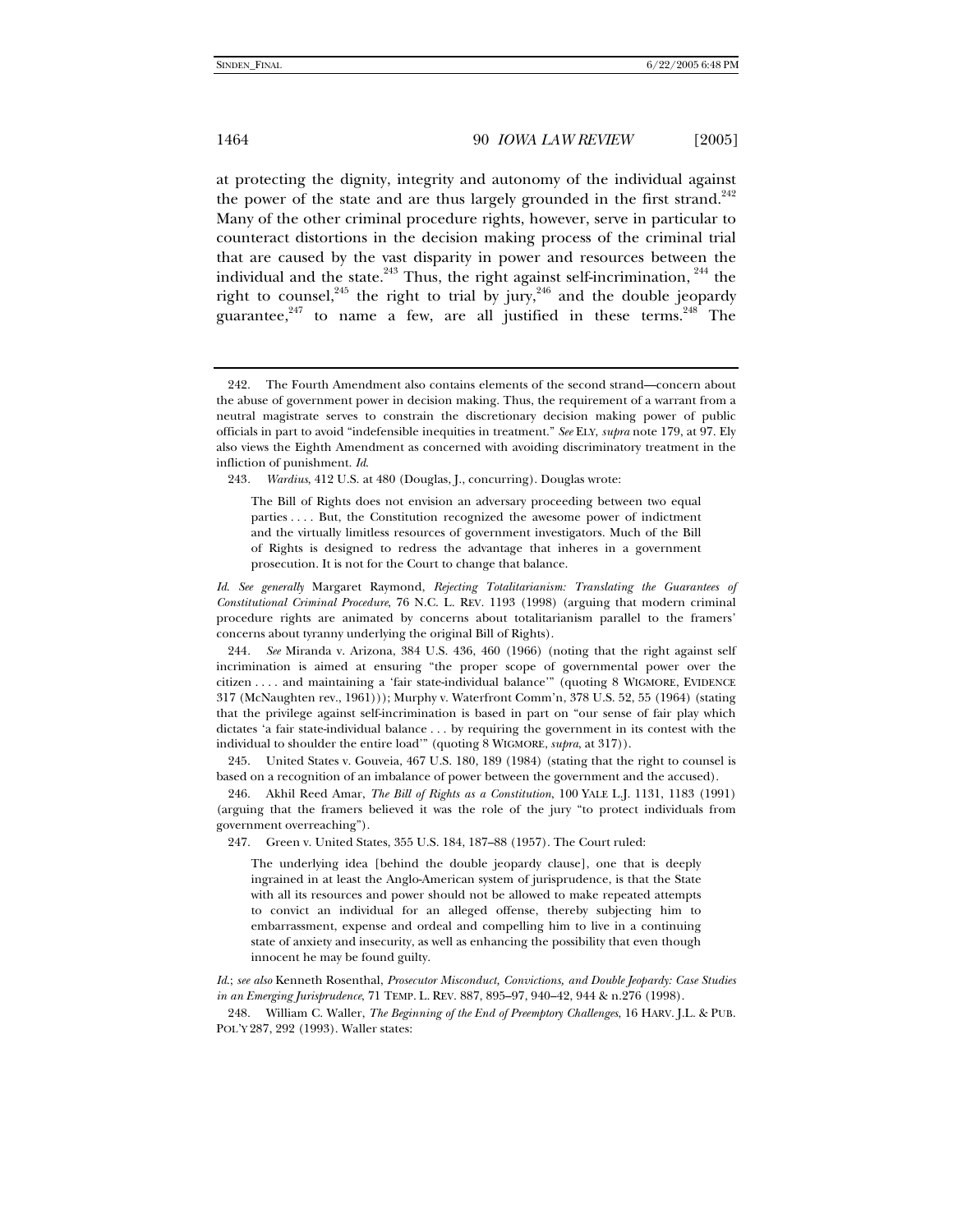requirement that a prosecutor must prove a defendant's guilt "beyond a reasonable doubt<sup>,249</sup> and the prosecution's obligation to turn over evidence favorable to the accused<sup>250</sup> have been derived from the Due Process Clause of the Fourteenth Amendment, and are similarly justified in terms of the need to level the uneven playing field between the individual and the state. $251$ 

The equal protection guarantee traces its roots to the post-Civil War dismantling of slavery—perhaps the most extreme example of private power imbalance our society has ever known. Despite these origins, the courts have frequently interpreted the equal protection clause in a-contextual, ahistorical terms, as forbidding any differentiation based on suspect classes like race—an approach that tends to de-emphasize its roots in concerns about existing power relations among groups in society.<sup>252</sup> But a competing view grounds the equal protection guarantee squarely in the problem of power imbalance. The "anti-subordination" model views the Equal Protection Clause as aimed at correcting the conditions that result from the historically subordinated status of certain groups in society, seeking to "eliminate the power disparities between[, for example,] men and women, and between whites and non-whites."<sup>253</sup> Under this model, differential

#### *Id*.

250. Brady v. Maryland, 373 U.S. 83, 87 (1963).

251*. See* Waller, *supra* note 248, at 292. The Fifth Amendment's Takings Clause can also be viewed as a corrective against power imbalance between the majority and the minority—"[a] protection of the few against the many, 'a limit on government's power to isolate particular individuals for sacrifice to the general good.'" ELY, *supra* note 179, at 97 (quoting LAURENCE H. TRIBE, AMERICAN CONSTITUTIONAL LAW 463 (1978)).

 252. TRIBE, *supra* note 232, §§ 16–21, at 1514, §§ 16–22, at 1521 (2d ed. 1988) (distinguishing the "anti-discrimination" principle, which focuses on acts of prejudice, from anti-subjugation, which focuses on legally reinforced systems that treat some people as secondclass citizens).

 253. Ruth Colker, *Anti-Subordination Above All: Sex, Race, and Equal Protection*, 61 N.Y.U. L. REV. 1003, 1007 (1986); *see also* MARTHA MINNOW, MAKING ALL THE DIFFERENCE: INCLUSION, EXCLUSION, AND AMERICAN LAW 112 (1990) ("[A]ttributions of difference should be sustained only if they do not express or confirm the distribution of power in ways that harm the less powerful and benefit the more powerful."); Kimberlé Williams Crenshaw, *Race, Reform and* 

The model envisioned by the Constitution is not a model of symmetry between two equal parties. Instead, constitutional safeguards exist to protect defendants against the imbalance of power created by the unlimited resources available to the state in its prosecution. The Fifth Amendment right to remain silent; the Sixth Amendment rights to an impartial jury and to confront adverse witnesses; the Fourteenth Amendment due process burden placed upon the State to prove its case beyond a reasonable doubt; and the due process right articulated in *Brady v. Maryland*, requiring the prosecution to disclose evidence favorable to the defense, are just a few examples of the Constitution's attempts to even the scales.

<sup>249</sup>*. In re* Winship, 397 U.S. 358, 364 (1970); *see* ANDREW ASHWORTH, PRINCIPLES OF CRIMINAL LAW 74 (1991) (tying the presumption of innocence to the power imbalance between state and defendant).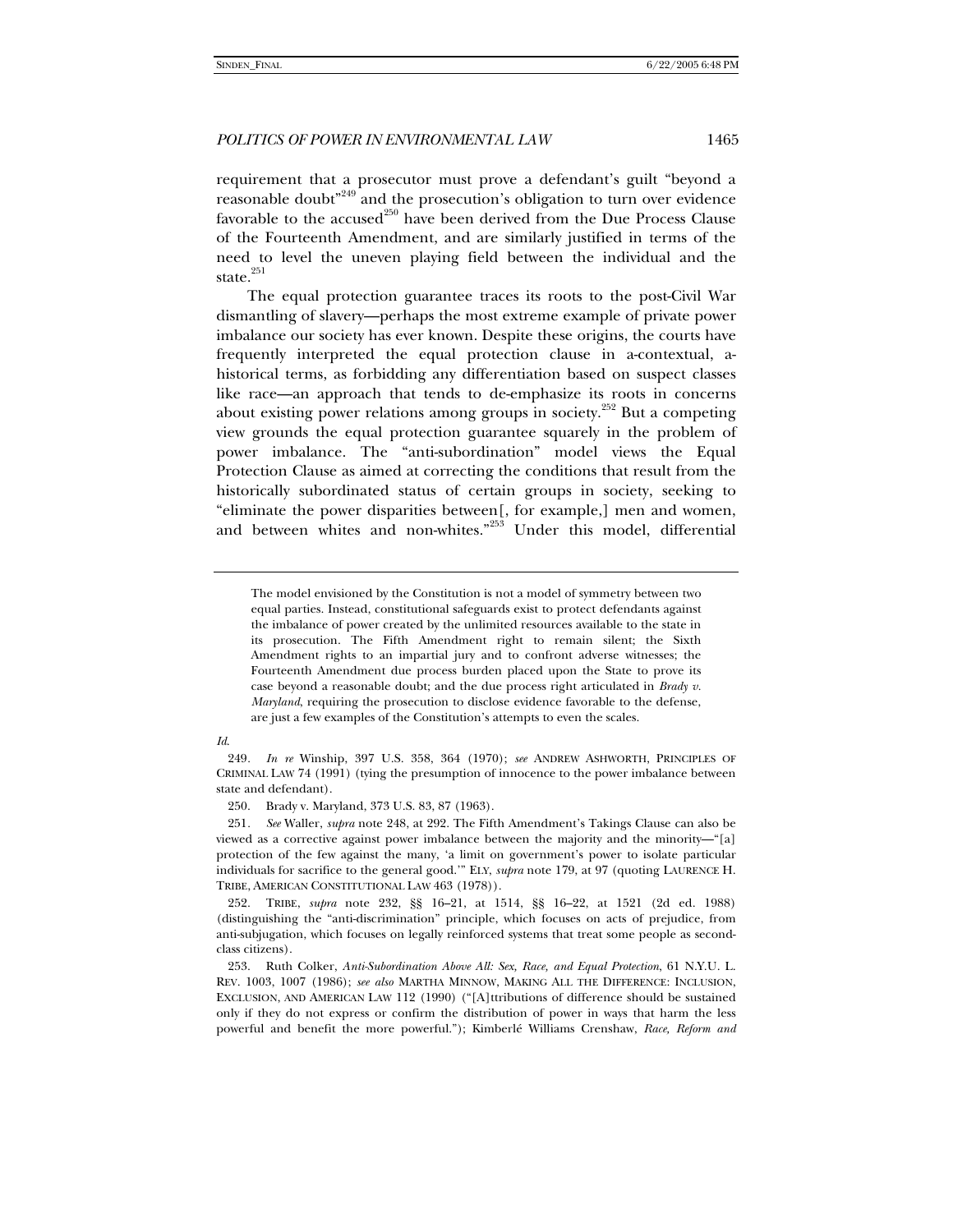treatment per se is not necessarily invalid. But government action is "constitutionally acceptable only to the extent that it [does] not create, reinforce, or perpetuate" the subordinated status of such groups.<sup>254</sup> As Laurence Tribe has put it, "federal policies [in the Constitution] designed to realize the promise of equality under law are nothing less than government efforts to redress the imbalance of power between institutions that practice discrimination and individuals who suffer from it."<sup>255</sup>

This model of equal protection draws on both the individual autonomy and process strands of constitutional-rights jurisprudence. Thus, it aims to end the subordination of powerless groups, both in order to protect and foster the dignity, autonomy, and self-realization of members of those groups, and also in order to ensure that such subordination does not lead to distortions in legislative and administrative decision making.<sup>256</sup>

In sum, with regard to many of our most prominent constitutional rights, concerns about power imbalance and, in particular, "second strand" concerns about the distorting effects of power imbalance on government decision making are clearly evident. Indeed, as I demonstrate below, a number of general theories of rights echo this same theme.

#### *B. GENERAL THEORIES OF RIGHTS*

Several of the most prominent and influential general theories of rights put forward in the past few decades have cast constitutional rights as correctives for distortions in government decision making processes caused by power imbalance. These include the ideas of John Hart Ely, Ronald Dworkin, and the authors associated with the recent revival of civic republicanism.

# i. John Hart Ely

John Hart Ely's "process view" of the Constitution is certainly the most prominent example. Ely views constitutional rights as devices for correcting

*Retrenchment: Transformation and Legitimation in Antidiscrimination Law*, 101 HARV. L. REV. 1331, 1336 (1988) (asserting that existing anti-discrimination law has allowed black material subordination to be perpetuated, and arguing for a "societal commitment to the eradication of the substantive conditions of Black subordination"); Owen M. Fiss, *Groups and the Equal Protection Clause*, 5 PHIL. & PUB. AFF. 107, 154–55 (1976) (arguing that the Equal Protection Clause should be interpreted to protect social groups that have suffered perpetual subordination and severely circumscribed political power rather than under an individual antidiscrimination model).

 <sup>254.</sup> Barbara J. Flagg, *Enduring Principle: On Race, Process, and Constitutional Law*, 82 CAL. L. REV. 935, 960 (1994).

 <sup>255.</sup> Tribe, *supra* note 23, at 604.

 <sup>256.</sup> As discussed in more detail below, there is a reasonable argument that both rationality review and strict scrutiny under the Equal Protection Clause are aimed at ferreting out legislation that is the product of a political process distorted by power imbalance. *See infra* notes 299–303, 339–41 and accompanying text.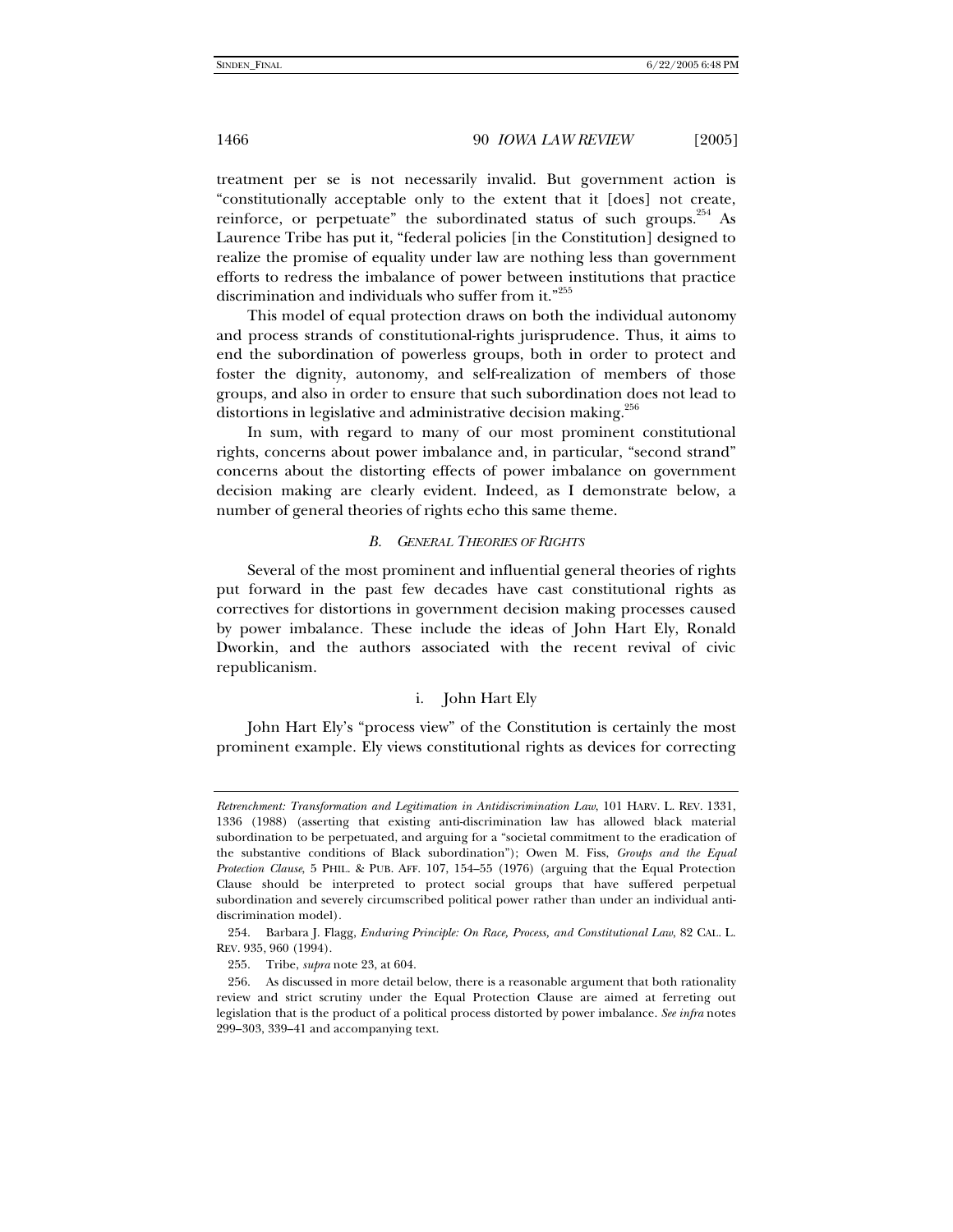malfunctions of the representative political process.<sup>257</sup> He begins with the fundamental dilemma of judicial review: Given that the text of the Constitution itself provides insufficient guidance for its application to specific situations, where are unelected judges to look for principles of interpretation to "fill in the Constitution's open texture"258 without violating the basic democratic tenet of majority rule? His answer is that all judicially enforceable constitutional rights serve not to measure democratically produced legislation according to any substantive values but rather to simply ensure that the process of representative democracy is functioning such that no group or individual has been denied the ability to participate in the political process.259

Thus, First Amendment freedoms are protected "because they are critical to the functioning of an open and effective democratic process."<sup>260</sup> The voting-rights cases seek to "unblock[] stoppages in the democratic process,<sup>"261</sup> recognizing that the legislature cannot be trusted to police such stoppages because "those in power have a vested interest in keeping things the way they are."262 Article IV's Privileges and Immunities Clause and the Commerce Clause both seek to protect out-of-state residents who are unrepresented in state legislatures and are thus "a paradigmatically

Some groups have unusual access to, say, the state executive, or the city governments, or the media, and it is therefore not unreasonable—indeed it may ultimately serve the cause of real equality—to compensate for such comparative advantages by granting others advantages when it comes to the weighting of votes for, say, legislative officials. Urban working people, the idea might run in a given state, do not need the same clout in the legislature the farmers have, since they historically have had an effective pipeline to the governor.

*Id.* at 123–24. Ultimately Ely concludes that such a scheme, while perhaps theoretically defensible or even desirable, would be unadministrable in practical terms. Such a standard "would have involved the Court in difficult and unseemly inquiries into the power alignments prevalent in the various states whose plans came before it . . . 'in short, the details of the petty corruption and networks of personal influence that all too often constitute critical sources of power in municipal politics.'" *Id*. at 124 (quoting Jan G. Deutsch, *Neutrality, Legitimacy, and the Supreme Court: Some Intersections between Law and Political Science*, 20 STAN. L. REV. 169, 247 (1968)).

262. ELY, *supra* note 179, at 120 ("We cannot trust the ins to decide who stays out . . . .").

 <sup>257.</sup> ELY, *supra* note 179, at 87 (arguing for a "participation oriented, representation reinforcing approach to judicial review"); *see also id*. at 102–03 (asserting that rights serve to correct systematic malfunctions of the "political market").

<sup>258</sup>*. Id*. at 73; *see also id*. at 13.

<sup>259</sup>*. Id*. at 117, 120.

<sup>260</sup>*. Id*. at 105.

<sup>261</sup>*. Id*. at 117. Ely's concern with the proper functioning of the political process rests at bottom on a concern that power imbalance will distort government decision making. This comes through particularly clearly in his discussion of the voting-rights cases, where he suggests that the underlying principle of "at least rough equality in terms of one's influence on governmental choices" could conceivably be promoted by some allocation of voting power that attempted to compensate for existing inequalities in influence: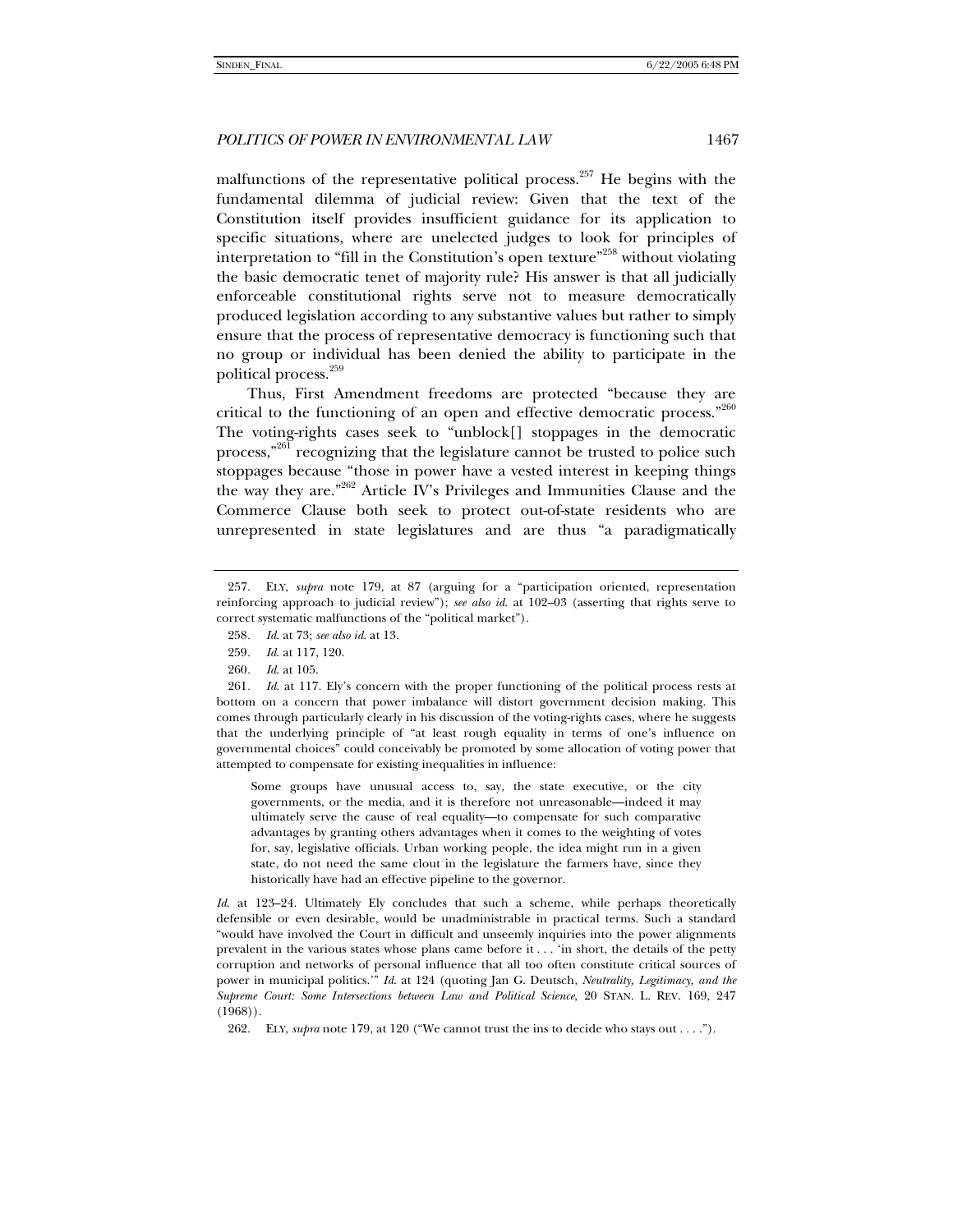powerless class politically."263 And the Equal Protection Clause seeks to correct the distortions in democratic decision making that occur when prejudice operates to "bar[] [some minority group] from the pluralist's  $bazar<sup>964</sup>$ —the bargaining process by which minorities join forces with others in the political process to protect themselves from the tyranny of the majority.<sup>265</sup>

Ely cites footnote four of the Supreme Court's 1938 opinion in *United States v. Carolene Products* as a "foreshadow[ing]" of his analysis.<sup>266</sup> In the famous footnote, Justice Stone suggested two instances in which the Constitution might demand heightened judicial scrutiny of legislative enactments even if they do not on their face appear to fall within one of the specific prohibitions of the Constitution. First, "legislation which restricts those political processes which can ordinarily be expected to bring about repeal of undesirable legislation [might] be subjected to more exacting judicial scrutiny under the general prohibitions of the Fourteenth Amendment."<sup>267</sup> Second, "prejudice against discrete and insular minorities may be a special condition, which tends seriously to curtail the operation of those political processes ordinarily to be relied upon to protect minorities, and which may call for a correspondingly more searching judicial inquiry."<sup>268</sup> Ely reformulates the *Carolene Products* criteria, identifying two permissible functions for judicial review: $^{269}$  first, to clear the channels of political participation and representation from obstacles erected by those in power,  $270$ and, second, to correct for distortions in the political process caused by prejudice.<sup>271</sup>

Ely is cognizant that the *Carolene Products* focus on "discrete and insular minorities" is too restrictive—a point made convincingly and elegantly a few years later in an article by Bruce Ackerman.<sup>272</sup> Although understandable in light of the history and context of the time—when the plight of Blacks in U.S. society overshadowed other instances of oppression—the discrete-andinsular-minorities formulation, taken literally, leaves out many of the groups that are in fact most powerless in the political process. The poor, for

<sup>263</sup>*. Id*. at 83.

<sup>264</sup>*. Id*. at 152.

<sup>265</sup>*. Id*. at 135 (noting that this pluralist political theory "has come under powerful attack, as more stress has been placed on the undeniable concentrations of power, and inequalities among the various competing groups, in American politics").

<sup>266</sup>*. Id*. at 75.

 <sup>267.</sup> United States v. Carolene Prods. Co., 304 U.S. 144, 152–53 & n.4 (1938).

<sup>268</sup>*. Id*. at 153 n.4.

 <sup>269.</sup> ELY, *supra*, note 179, at 103 (identifying the two functions for judicial review).

<sup>270</sup>*. Id*. at 104–34; *see also id*. at 106 ("[T]he ins have a way of wanting to make sure the outs stay out.").

<sup>271</sup>*. Id*. at 135–79; *see also id.* at 164 (protecting those who have "operat[ed] at an unfair disadvantage in the political process").

 <sup>272.</sup> Bruce A. Ackerman, *Beyond* Carolene Products, 98 HARV. L. REV. 713, 740–41 (1985).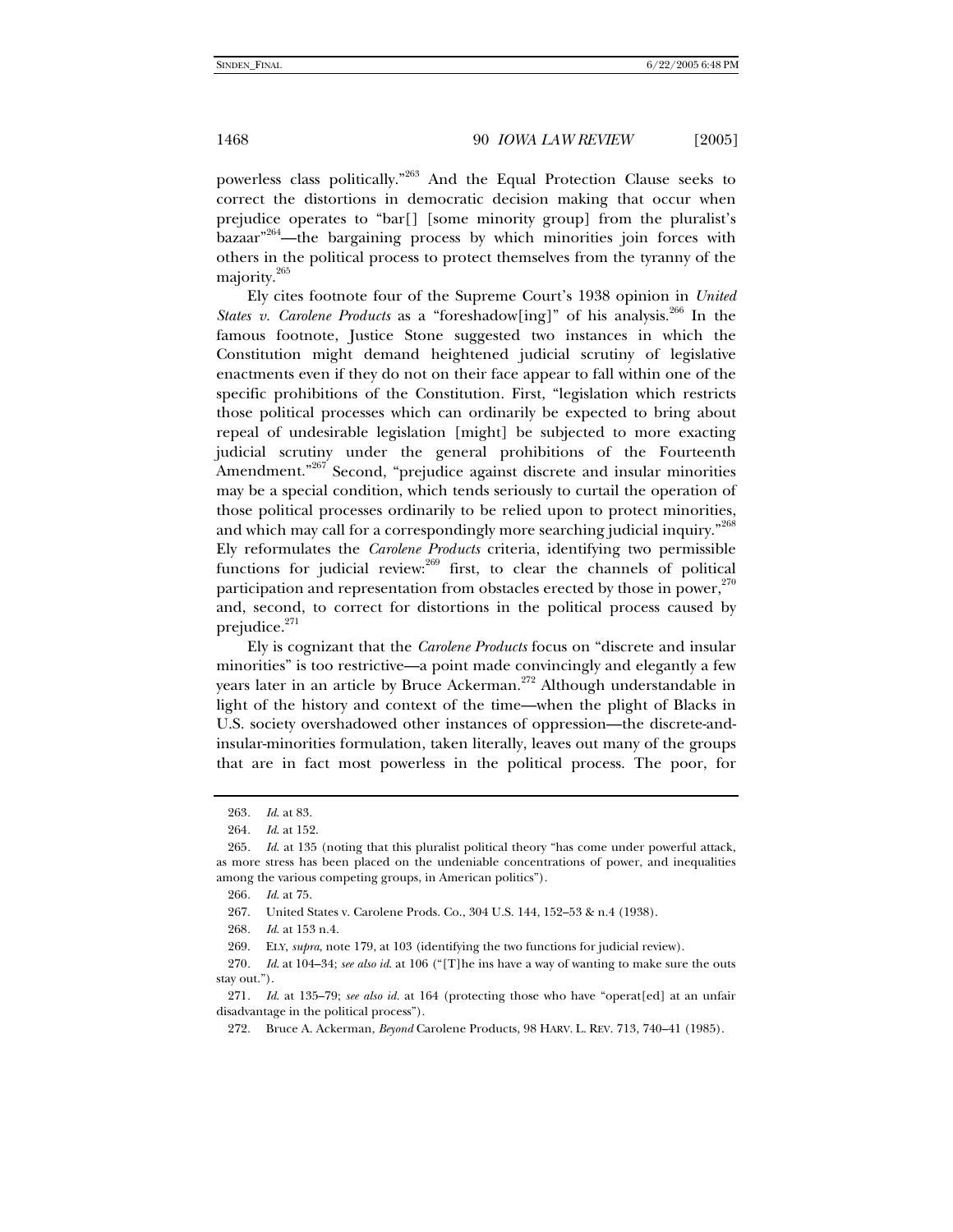example, are diffuse rather than insular, and gays and lesbians—another historically powerless group—are often anonymous rather than discrete.<sup>273</sup> Consistent with this insight, Ely's focus on "prejudice" broadens somewhat the *Carolene Products* formulation that it is only "discrete and insular minorities" that require specific protection. As "a lens that distorts reality,"<sup>274</sup> prejudice will prevent other groups from joining forces with certain disadvantaged groups even where their interests coincide, and will thus shut the disadvantaged groups out of the pluralist bazaar that otherwise prevents more powerful groups from ignoring entirely the interests of the less powerful. Thus, Ely argues for heightened scrutiny of gender-based classifications despite the fact that women are neither discrete and insular, nor a minority.<sup>275</sup>

But arguably even Ely's formulation is too narrow. Ackerman argues that *Carolene Products* should be read even more broadly as standing for a general principle "that some groups suffer from systematic disadvantages in pursuing their interests in the pluralist bargaining process normally central to American politics."<sup>276</sup> In his view, by enforcing rights, the courts act as "perfecter[s] of pluralist democracy . . . correct[ing] the political results generated by unfair bargaining advantages.<sup>"277</sup> Thus, for Ackerman, footnote number four is concerned fundamentally with malfunctions in the political process, and prejudice against discrete and insular minorities is simply one example. The principle is broad enough, however, to encompass other malfunctions as well, including those of the type that infect environmental disputes, like the political ineffectiveness of diffuse majorities and the distorting effects of wealth on democratic processes.<sup>278</sup>

Another scholar, Richard Parker, also argues for an expanded view of the kinds of malfunctions in the political process that warrant judicial review. He criticizes Ely for assuming that the political process works most of the time. That assumption legitimizes the status quo and fails to take sufficient account of the ability of politically powerful minorities, like industry, to routinely control diffuse and non-mobilized majorities.<sup>279</sup> Thus,

<sup>273</sup>*. Id*. at 741–42.

 <sup>274.</sup> ELY, *supra* note 179, at 153.

<sup>275</sup>*. Id*. at 164. Although the Supreme Court has never explicitly adopted his approach to constitutional rights, at least one observer has concluded that Ely's process perspective "has shaped the universe of constitutional discourse" and "become the background against which constitutional questions themselves are framed." Flagg, *supra* note 254, at 949–50.

 <sup>276.</sup> Ackerman, *supra* note 272, at 740.

<sup>277</sup>*. Id*. at 740–41.

<sup>278</sup>*. See id*. at 722–23.

<sup>279</sup>*. See* Richard Davies Parker, *The Past of Constitutional Theory—And Its Future*, 42 OHIO ST. L.J. 223, 241–46 (1981). Frank Michelman also argues for an expanded view of Ely's theory that takes a republican rather than pluralist view of the political process. *See generally* Michelman, *supra* note 170.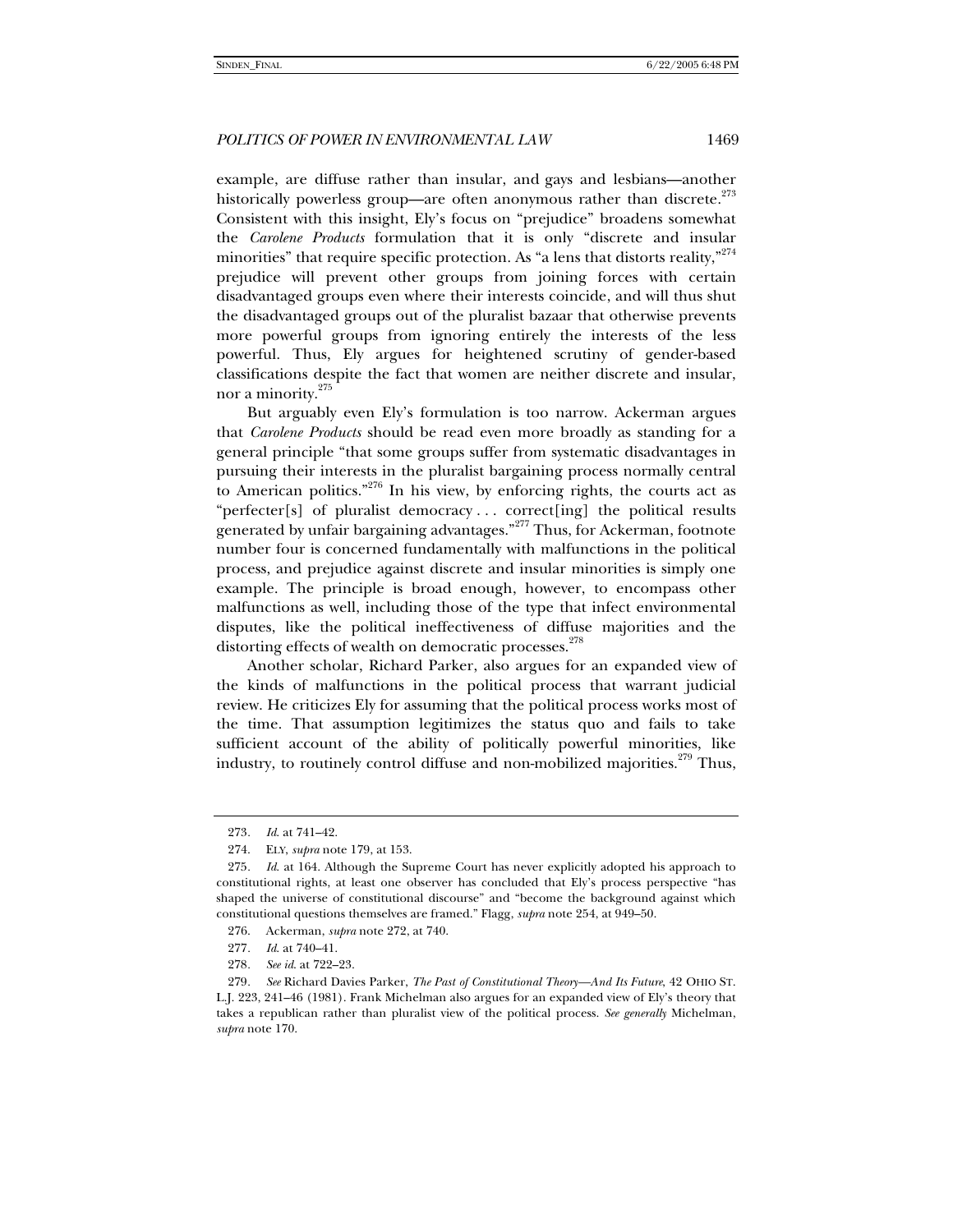he argues for a process view of rights that accounts for malfunctions in the political process caused by these kinds of power discrepancies.

But the point here is not to parse the niceties of Ely's definition of politically powerless groups.<sup>280</sup> The point is rather to note that all these theorists share a vision of constitutional rights as functioning to correct malfunctions in the democratic process that occur when politically powerless groups suffer from a "systematic bargaining disadvantage"<sup>281</sup> that effectively shuts them out of the democratic process.

### ii. Ronald Dworkin

A similar concern for correcting distortions in government decision making appears in the writings of Ronald Dworkin, perhaps the most influential rights theorist of the last several decades. In Dworkin's view, rights are necessary to correct inevitable defects in the utilitarianism that normally provides the basis for democratic lawmaking.<sup>282</sup> Dworkin grounds his theory in the principle of equality. Thus, the defects in utilitarianism, for which rights are a corrective, occur when it violates the cardinal principle that government must treat people with equal concern and respect.<sup>28</sup>

Dworkin acknowledges that, in general terms, utilitarianism embraces the equality principle. Indeed, he argues that utilitarianism gains much of its appeal from its promise of egalitarianism. It weighs the preferences of each individual on the same scales and thus "treat[s] the wishes of each member of the community on a par with the wishes of any other."<sup>284</sup>

However, Dworkin argues, utilitarianism frequently violates the principle of equality. Dworkin's primary examples of when this occurs involve situations of prejudice. When certain members of the community

[t]he first is the vague but powerful idea of human dignity .... [which is] associated with Kant . . . . The second is the more familiar idea of political equality. This supposes that the weaker members of a political community are entitled to the same concern and respect of their government as the more powerful members have secured for themselves.

*Id*. at 198–99. He argues that the idea of rights can be grounded in one or both strands. Both strands appear at various points in Dworkin's writing. *Compare id*. at 201 (characterizing a certain right as an "invasion of personality" and free speech as protecting "the dignity of dissenters"), *with id*. at 277 (arguing that rights are necessary to correct for the philosophical defects of the utilitarianism that drives democratic decision making).

283*. See id*. at 272–73; Ronald Dworkin, *Rights as Trumps*, *in* THEORIES OF RIGHTS 165–66 (Jeremy Waldron ed., 1984).

 <sup>280.</sup> Barbara Flagg has actually argued that Ely's process theory has contributed to the Supreme Court's adoption of a "colorblindness" approach to equal protection and thereby inhibited the Court's ability to address the broader problems of power imbalance that underlie racial inequality. *See* Flagg, *supra* note 254, at 963.

 <sup>281.</sup> Ackerman, *supra* note 272, at 741.

<sup>282</sup>*. See* RONALD DWORKIN, TAKING RIGHTS SERIOUSLY 277 (1977). Dworkin articulates the two strands of rights jurisprudence I describe above. In Dworkin's terms,

<sup>284</sup>*. See* DWORKIN, *supra* note 282, at 234, 275.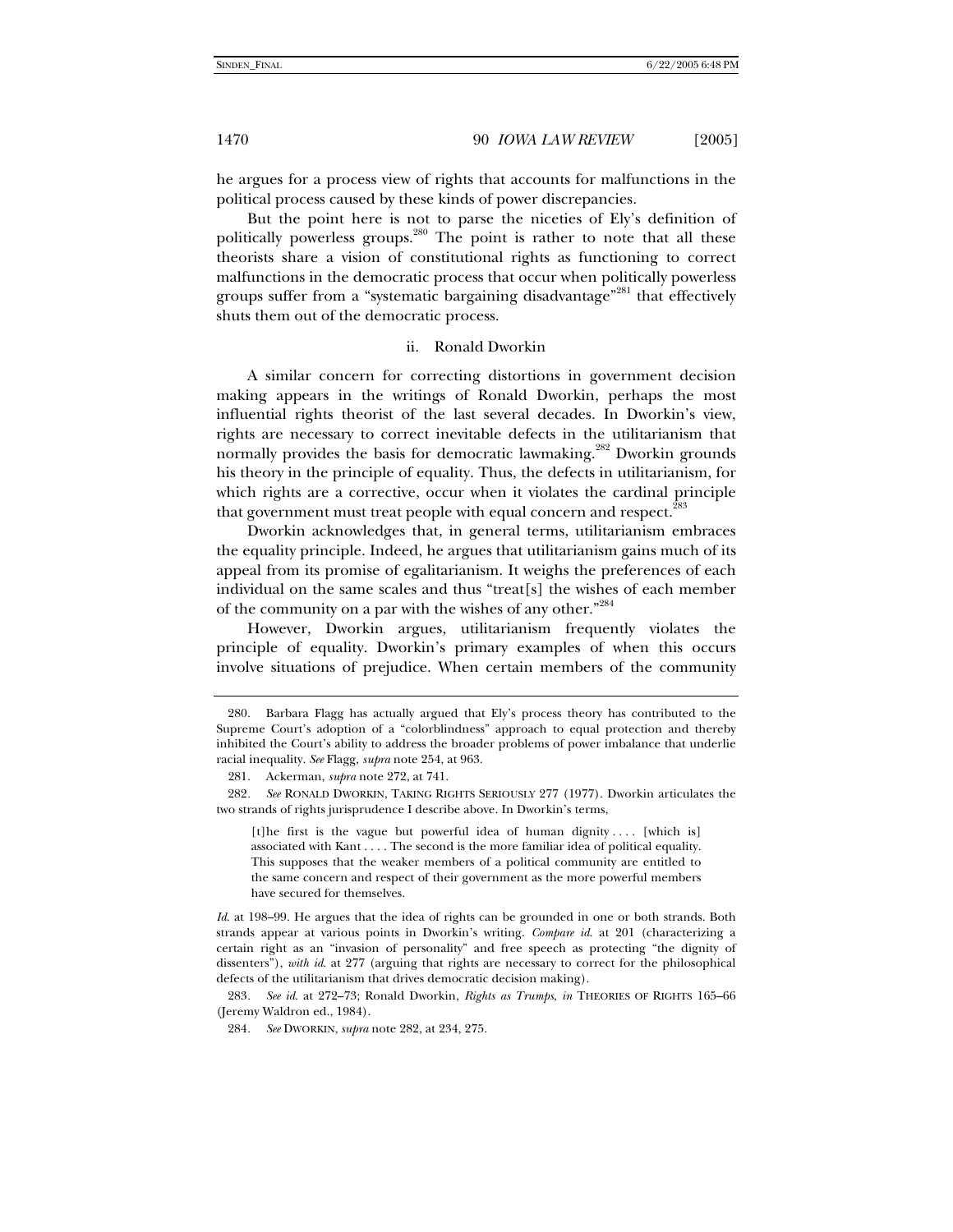hold racist or Nazi views, for example, their preferences include not only those that are "personal" to them (i.e., those that concern the availability of goods or opportunities to themselves) but also those that Dworkin calls "external" (i.e., those that concern the availability of goods and opportunities to others.)<sup>285</sup> Their external preferences take the form of preferring that members of the disfavored group (Blacks or Jews) have fewer of their preferences fulfilled.

Utilitarianism, Dworkin argues, has no principled or practical basis on which to exclude such preferences. Accordingly, they must be counted, the result of which is to "corrupt" the "egalitarian character of [the] argument."286 The problem is, according to Dworkin, that in such a utilitarian calculus "corrupted" by external preferences, "the chance that anyone's preferences have to succeed will . . . depend, not only on the demands that the personal preferences of others make on scarce resources, but on the respect or affection [or lack thereof] they have for him or for his way of life."<sup>287</sup> When external preferences based on prejudice cancel out the personal preferences of the disfavored group in this way, members of that group have less influence on the decision making process, and this violates the principle of equality.

Dworkin's external-preference argument has come under considerable attack, particularly to the extent that he extends the concept to cover altruistic preferences for the assignment of goods and opportunities to others, as well as prejudicial preferences.<sup>288</sup> But putting that debate aside, it is apparent that Dworkin's theory focuses, as does Ely's, on prejudice and its distorting effect on democratic decision making. While Dworkin talks in terms of utilitarianism rather than the democratic process, his concern with utilitarianism arises ultimately from the fact that he views it as constituting the basis, at least in rough form, of democratic decision making.<sup>289</sup> Rights provide a corrective for defects in the utilitarian calculus (as expressed through the democratic process) that occur when prejudice causes some people to have less influence because their preferences are counted for less. In this sense, Dworkin's theory parallels rather closely Ely's theory that rights

<sup>285</sup>*. Id*.

<sup>286</sup>*. Id*. at 235.

<sup>287</sup>*. Id*.

<sup>288</sup>*. Id*.; *see* H.L.A. Hart, *Between Utility and Rights*, *in* ESSAYS IN JURISPRUDENCE AND PHILOSOPHY 198, 208–21 (1983). *See generally* C. Edwin Baker, *Counting Preferences in Collective Choice Situations*, 25 UCLA L. REV. 381 (1978); John Hart Ely, *Professor Dworkin's External/Personal Preference Distinction*, 1983 DUKE L.J. 959.

 <sup>289.</sup> DWORKIN, *supra* note 282, at 277 (arguing that democratic decision making "enforc[es] [an] unrefined or overall utilitarianism"). Ely agrees that "there exists a rough congruence between utilitarianism and democratic models of public choice." Ely, *supra* note 288, at 979.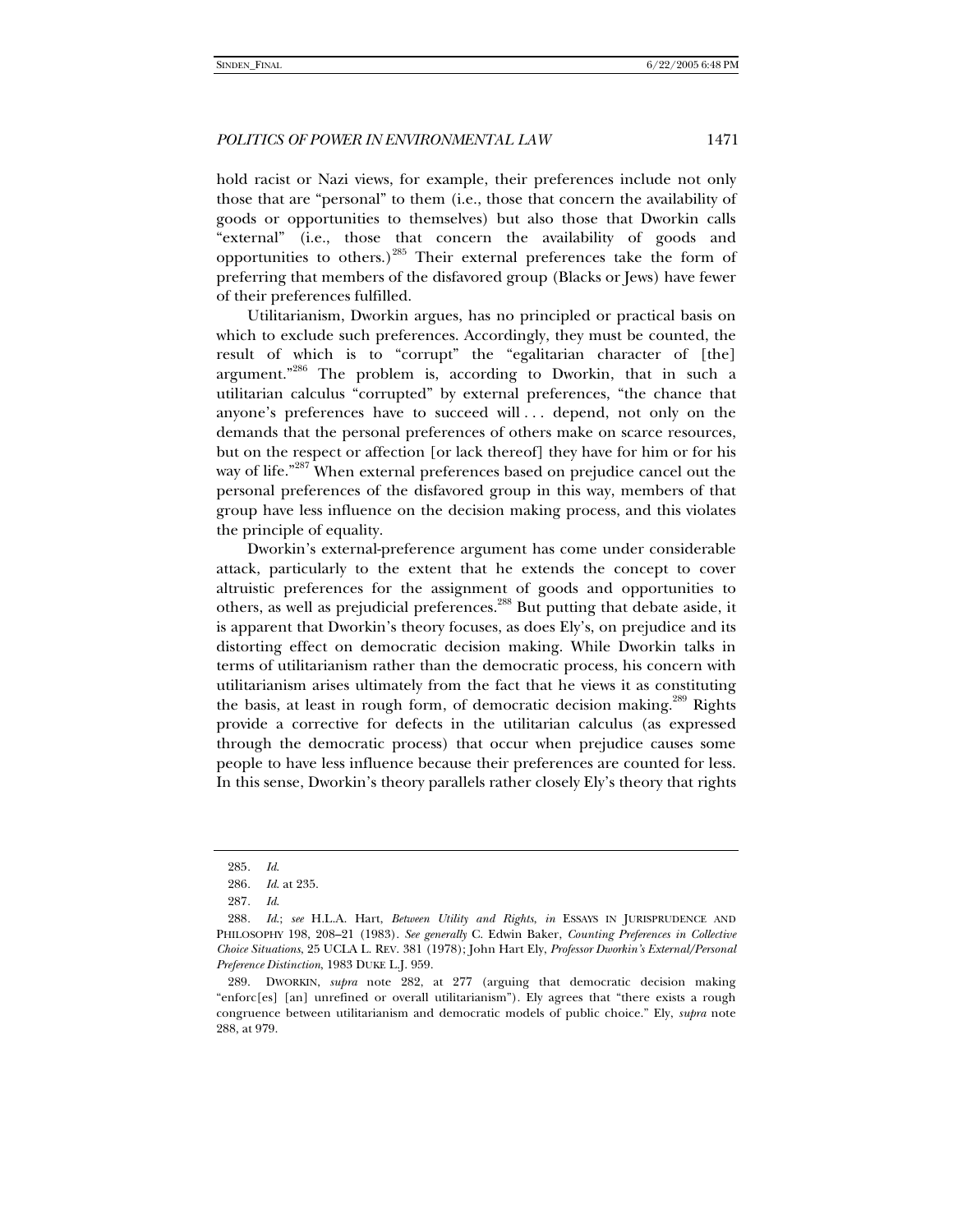provide a corrective for the distorting effect of power imbalance on democratic decision making.<sup>290</sup>

The concept of political power is not evident on the surface of Dworkin's writings, but this may be a product of the level of abstraction on which he operates. While Ely describes and considers the actual workings of the legislative process—the pluralist tug of war among contending political interests—Dworkin's analysis avoids the realities of political struggle and considers instead the utilitarian theory that he views democratic legislatures as roughly approximating. Thus, Ely envisions the rough and tumble of the legislative process, while Dworkin's vision is instead the sanitized image of preferences being delivered to the "utilitarian computer."<sup>291</sup> Nonetheless, when translated into the realities of the political world, Dworkin's theory, grounded in the principle that each citizen must have an equal opportunity to influence government decision making, is ultimately about power as well.<sup>292</sup>

#### iii. Civic Republicanism

Like Ely and Dworkin, the civic republicans view rights as essential to the maintenance of a properly functioning democratic process.<sup>293</sup> That process is central to civic republicans, who view politics as a process by which citizens come together (either directly or through their representatives) to engage in reasoned dialogue and deliberation in order to discern the "public good." This vision depends on a measure of political equality. All individuals and groups must have equal access to the political process. Otherwise, large disparities in wealth or power may allow some voices to drown out others, or worse, allow some powerful groups to subvert the process to their own private ends and thus destroy the integrity of the deliberative ideal.<sup>294</sup>

Thus, Cass Sunstein has said that constitutional rights are fundamentally concerned with "the problem of faction"<sup>295</sup>—that is, the concern that "groups seeking to use government power to promote their own private ends might come to dominate the political process."296 Indeed,

 <sup>290.</sup> Or perhaps it is more accurate to say that Ely's theory parallels Dworkin's. *See* Ely, *supra* note 288, at 979 (noting the parallels between his theory and Dworkin's).

 <sup>291.</sup> Dworkin, *supra* note 283, at 160.

<sup>292</sup>*. See* DWORKIN, *supra* note 282, at 204 ("If we want our laws and our legal institutions to provide the ground rules within which [controversial issues of social and foreign policy] will be contested then these ground rules must not be the conqueror's law that the dominant class imposes on the weaker.").

<sup>293</sup>*. See* Michelman, *supra* note 170, at 1505.

<sup>294</sup>*. See* Sunstein, *Republican Revival, supra* note 166, at 1552; Sunstein, *Interest Groups, supra* note 152, at 32.

 <sup>295.</sup> *Id*. at 29 ("The problem of faction has been a central concern of constitutional law and theory since the time of the American Revolution.").

<sup>296</sup>*. Id*. at 32.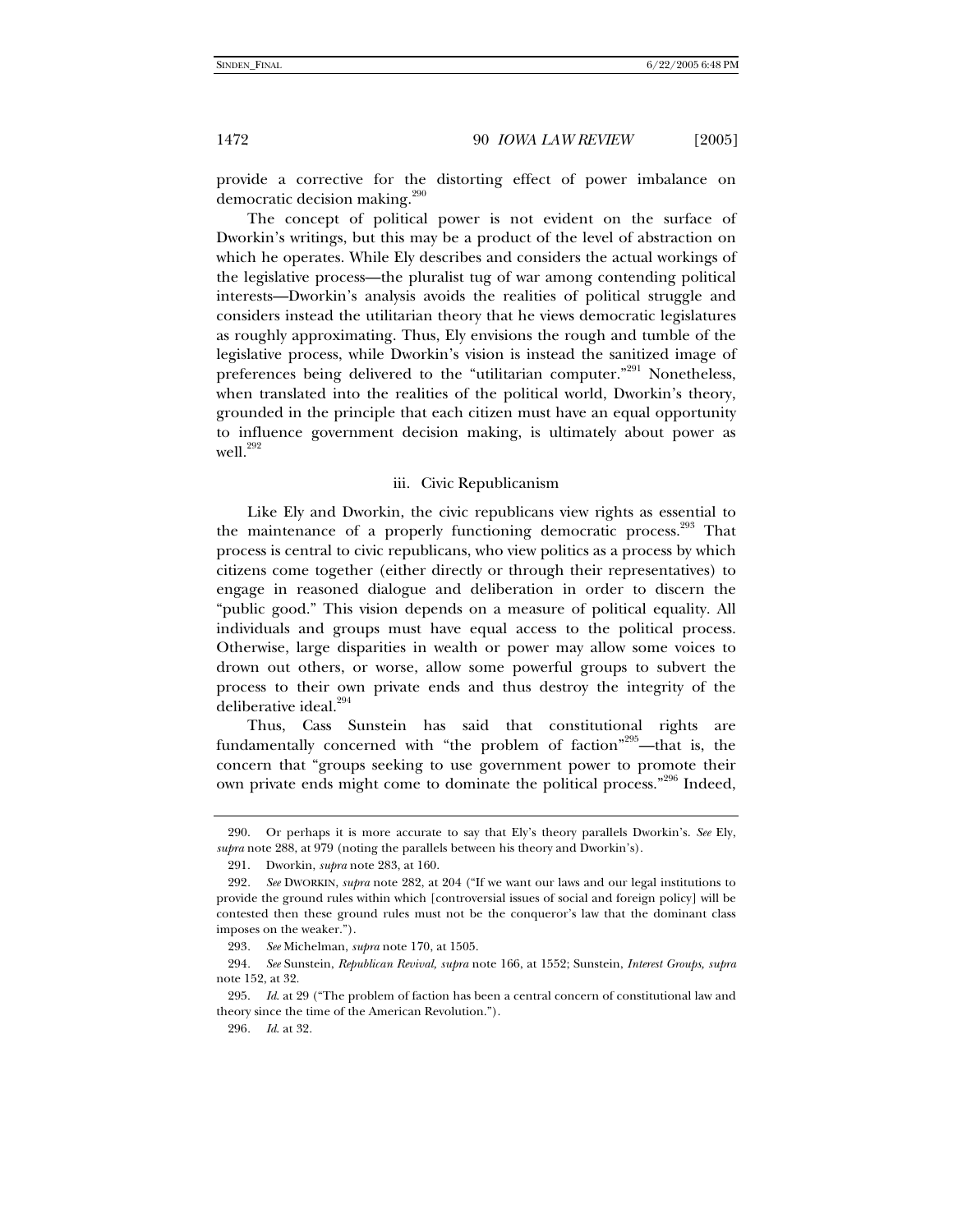in his view, "much of modern constitutional doctrine reflects a single perception of the underlying evil: the distribution of resources or opportunities to one group rather than another solely because those benefited have exercised the raw power to obtain government assistance."<sup>297</sup> Thus, many of the individual rights in the Constitution can be understood as aiming to correct that underlying evil.<sup>298</sup>

According to Sunstein, both rationality review and strict scrutiny demonstrate an embrace of republicanism and a rejection of the politics of raw power.<sup>299</sup> By demanding some rational basis for legislation, rationality review assumes the existence of some independent "public interest," and requires government to show that something other than private power justified its decision.<sup>300</sup> Strict scrutiny under either the First Amendment or the Equal Protection Clause does not necessarily turn on the raw power question per se. Thus, statutes discriminating against a suspect class or abridging freedom of speech will be struck down even without a demonstration that they actually resulted from exercises of raw power. But, argues Sunstein, "[u]nderlying the Court's approach is a perception that classifications in this context are likely to reflect private power."301 Thus, for example,

[w]hen a statute discriminates against women, there is a special likelihood that it is not an effort to promote the public good, but is instead an unthinking reflection of existing relations of power. Discrimination against women may result from the disproportionate authority of men over lawmaking processes or, more precisely, from an understanding about the proper roles of men and women that itself operates to promote the power of men and to undermine the power of women.<sup>302</sup>

<sup>297</sup>*. Id*. at 50–51.

 <sup>298.</sup> SUNSTEIN, THE PARTIAL CONSTITUTION, *supra* note 232, at 25.

 <sup>299.</sup> Sunstein concedes that his view is not universally held, acknowledging the possibility that there may be some "judicial ambivalence about the notion that pluralist compromise is impermissible," as well as "skepticism toward the view that the Constitution forbids legislation that is based on the power of self-interested private groups." Sunstein, *Interest Groups*, *supra* note 152, at 66.

 <sup>300.</sup> Sunstein acknowledges that, in practice, rationality review rarely results in the invalidation of a statute, and that accordingly, rationality review's "prohibition of decisions based on raw power may be regarded as a member of the class of 'under-enforced' constitutional norms." *Id*. at 55. It nonetheless serves his purpose to show that (even if just rhetorically) the "normative understanding of politics" underlying modern constitutional doctrine is republican. *Id*. at 59. Similarly, his showing supports my argument that constitutional rights are generally grounded in concerns about power imbalance. Sunstein also argues that the courts should strengthen rationality review in order to more effectively serve republican ideals. *See id*. at 69–72.

 <sup>301.</sup> *Id*. at 57; *see also* SUNSTEIN, THE PARTIAL CONSTITUTION, *supra* note 232, at 31.

 <sup>302.</sup> Sunstein, *Interest Groups*, *supra* note 152, at 57.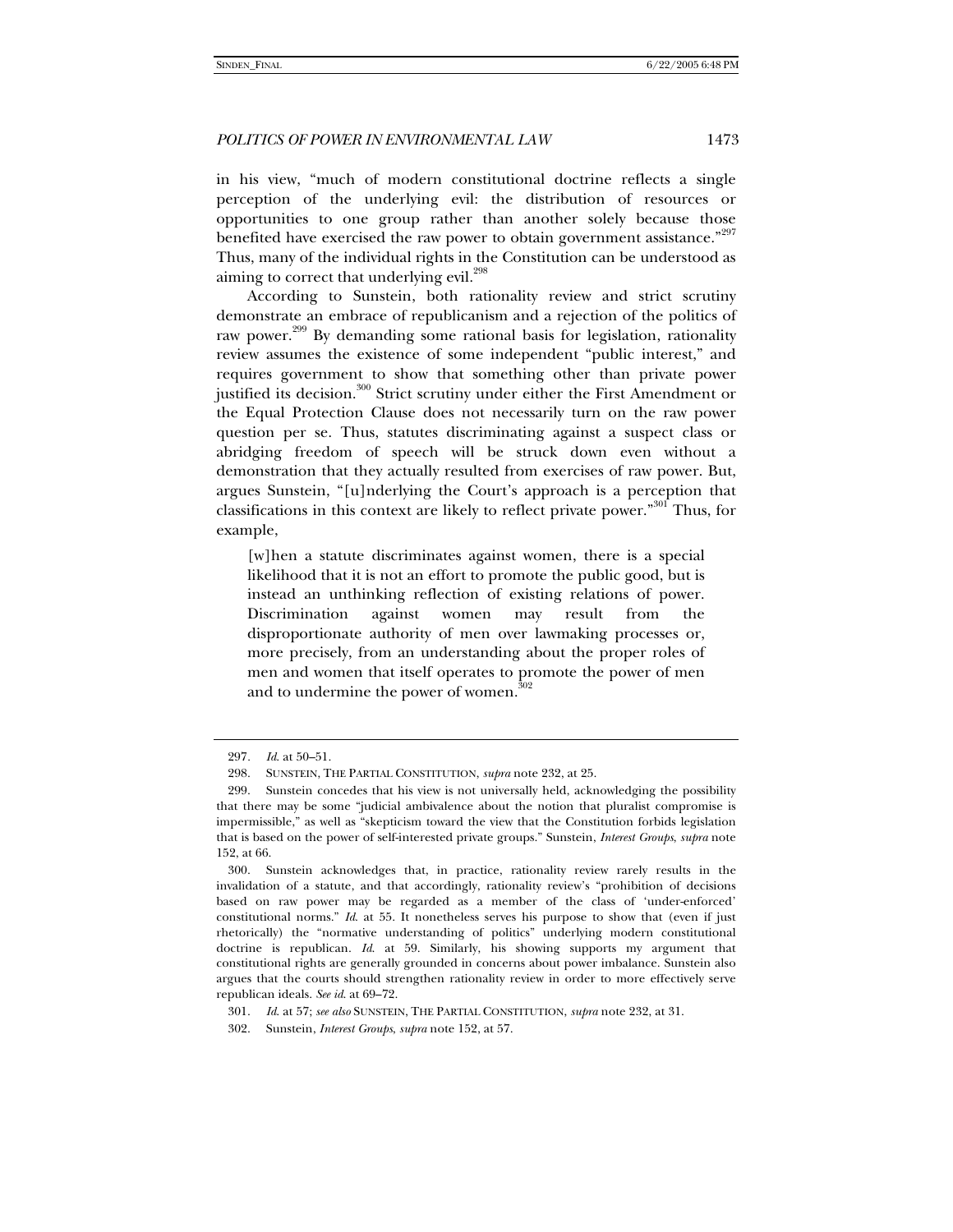It is this distorting effect of power imbalance on government decision making processes that constitutional rights seek to redress.<sup>303</sup>

It is interesting to note in this regard that Sunstein recognizes a parallel between the protection of disadvantaged groups against social subordination and the protection of "non-commodity values," like the protection of future generations from irreversible environmental losses. Both, in his view, involve politically weak groups, and efforts to protect each of these values tend to produce similar kinds of political failure.<sup>304</sup> Sunstein argues that in both instances "the very problems that make [protecting such values necessary] in the first instance tend to undermine enforcement."<sup>305</sup>

In sum, there is a prominent strand of thought in the jurisprudence of constitutional rights that views them as responding fundamentally to problems of power imbalance and its distorting impact on government decision making. If that is so, then what can these theories teach us that will be helpful in crafting standards for environmental decision making? In order to answer this question, we must delve deeper into the concept of rights. How do rights operate? By what mechanism do they address the problem of power imbalance? The next Part addresses these questions.

#### VI. THE OPERATION OF RIGHTS

There is plenty of disagreement about exactly what rights are and how they operate. Many court opinions in recent decades have adopted a balancing approach that seems to apply a utilitarian calculus to rights, purporting to identify all relevant interests and then weigh them against each other. But this approach has come under consistent and sustained attack.<sup>306</sup> The dominant view of rights in the academic literature of law and political theory sees rights in quite different terms, as the antidote to utilitarianism. Thus, many otherwise disparate thinkers view rights as in one way or another rejecting the standard utilitarian balancing of interests in which democratic legislatures are thought to engage. $307$  Instead, these

 <sup>303.</sup> Like Ely, Sunstein also points out that the Privileges and Immunities Clause and Negative Commerce Clause also both address distortions in the political process caused by disparities in power—in these instances, disparities in power between in-staters (who can vote in the state) and out-of-staters (who cannot vote in the state). SUNSTEIN, THE PARTIAL CONSTITUTION, *supra* note 232, at 30.

 <sup>304.</sup> SUNSTEIN, RIGHTS REVOLUTION, *supra* note 81, at 171.

<sup>305</sup>*. Id*. at 103; *see also id*. at 171 ("[C]ourts should generously construe statutes designed to protect traditionally disadvantaged groups and noncommodity values.").

<sup>306</sup>*. See*, *e.g.*, T. Alexander Aleinikoff, *Constitutional Law in the Age of Balancing*, 96 YALE L.J. 943 (1987); Tribe, *supra* note 23; *see also* ELY, *supra* note 179, at 113–14; Yale Kamisar, *Does (Did) (Should) the Exclusionary Rule Rest on a "Principled Basis" Rather than an "Empirical Proposition"?*, 16 CREIGHTON L. REV. 565, 653 (1983) ("The purpose of the Bill of Rights . . . was to place certain subjects beyond the reach of cost-benefit analysis.").

<sup>307</sup>*. See* BRUCE A. ACKERMAN, SOCIAL JUSTICE IN THE LIBERAL STATE 319–20 (1980) (positing rights as guarantees of the integrity of the liberal conversation against threats posed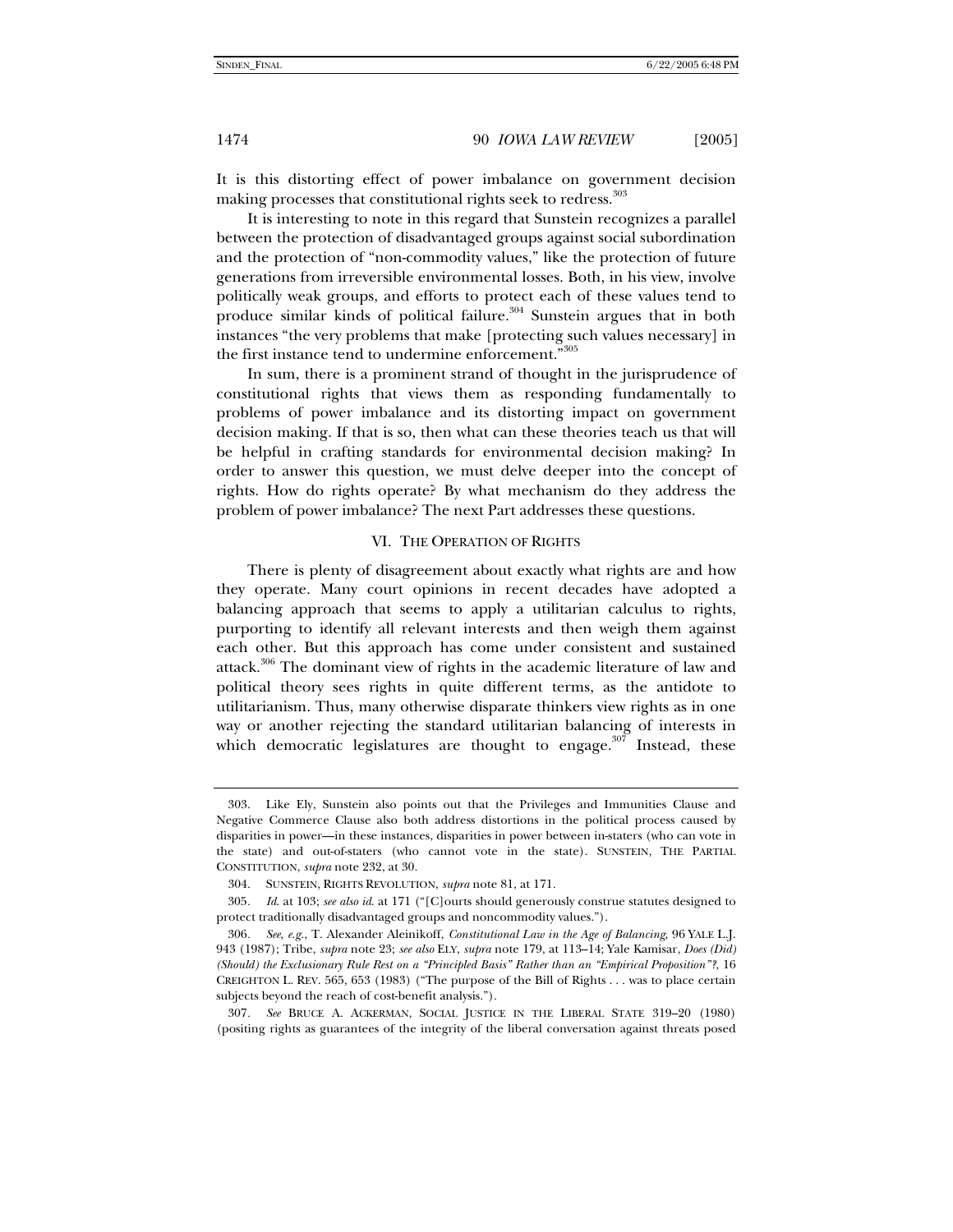theorists understand rights to replace the utilitarian balance with a blunt prophylactic rule<sup>308</sup> that essentially puts a thumb on the scale in favor of the right holder. Certainly, any conception of rights that follows the "process strand" and thus takes seriously their function as a corrective for the distorting effects of power imbalance on government decision making is particularly compatible with this view. $309$ 

Perhaps the most influential view of rights during the last three decades has been Ronald Dworkin's conception of rights as "trumps."<sup>310</sup> The image of "trumps" seems to imply a kind of absolutism—that rights must prevail regardless of the nature or weight of the countervailing interests. Indeed, some have read Dworkin's theory that way.<sup>311</sup> But Dworkin's view is actually somewhat more nuanced. Once invoked, rights do not necessarily win. There is an escape valve. Where there are sufficiently compelling reasons on the other side, rights may be overridden. $312$  To be sure, only a very limited set of reasons can qualify as compelling: There must be a competing right that is being abridged or some extremely weighty social-welfare concern, such that the cost to society of extending the right "would be of a degree far beyond the cost paid to grant the original right."<sup>313</sup> Ordinary utilitarian interests will not do. Thus, whether the idea of "rights as trumps" conceptualizes rights as absolute bars to countervailing considerations or as simply placing a very heavy thumb on the scales in favor of the interests protected by the right, the important point for Dworkin is that the standard

by utilitarian claims); DWORKIN, *supra* note 282, at 277 (stating that rights are a "response to the philosophical defects of utilitarianism"); ROBERT NOZIK, ANARCHY, STATE, AND UTOPIA 28–29 (1974) (discussing rights as "side constraints" on utilitarianism); JOHN RAWLS, A THEORY OF JUSTICE 243–50, 541–44 (1971); E. Fleming, *Securing Deliberative Democracy*, 72 FORDHAM L. REV. 1435, 1457–58 (2004) (suggesting that, under John Rawls' framework, rights (or what Rawls calls "basic liberties") also trump utilitarianism; thus "'[t]hey have an absolute weight with respect to reasons of [utilitarian] public good'" such that "'a basic liberty can never [be limited or denied] for reasons of [utilitarian] public good . . . .'" (quoting JOHN RAWLS, POLITICAL LIBERALISM 294–95 (1996))). Rights can also be defended on utilitarian grounds, *see* ACKERMAN, *supra*, at 316, although such an approach is far less prominent.

 <sup>308.</sup> Ely, *supra* note 288, at 965 (describing Dworkin's theory of rights as "prophylactic").

 <sup>309.</sup> A conception of rights rooted in the first strand may also reject utilitarianism. Thus, the rights theorist who reasons out from a concept of personhood and thus views rights as primarily rooted in concerns about individual integrity and autonomy will argue that rights must trump utilitarianism in order to protect those individual interests against the interests of the collective, as expressed in the utilitarian calculus. *See, e.g.*, NOZIK, *supra* note 307.

<sup>310</sup>*. See* DWORKIN, *supra* note 282, at 184–205.

<sup>311</sup>*. See* Jeremy Waldron, *Pildes on Dworkin's Theory of Rights*, 29 J. LEGAL STUD. 301, 306 n.22 (2000) (providing examples of this view).

 <sup>312.</sup> DWORKIN, *supra* note 282, at 191; *see also* Waldron, *supra* note 311, at 303.

 <sup>313.</sup> DWORKIN, *supra* note 282, at 200. Dworkin actually includes, along with these two, a third ground on which rights can be limited: "The government might show that the values protected by the original right are not really at stake in the marginal case." *Id*. I chose not to include this ground above because it is really an argument that the right claimed is not actually implicated after all, rather than a countervailing "compelling reason" that overrides the right.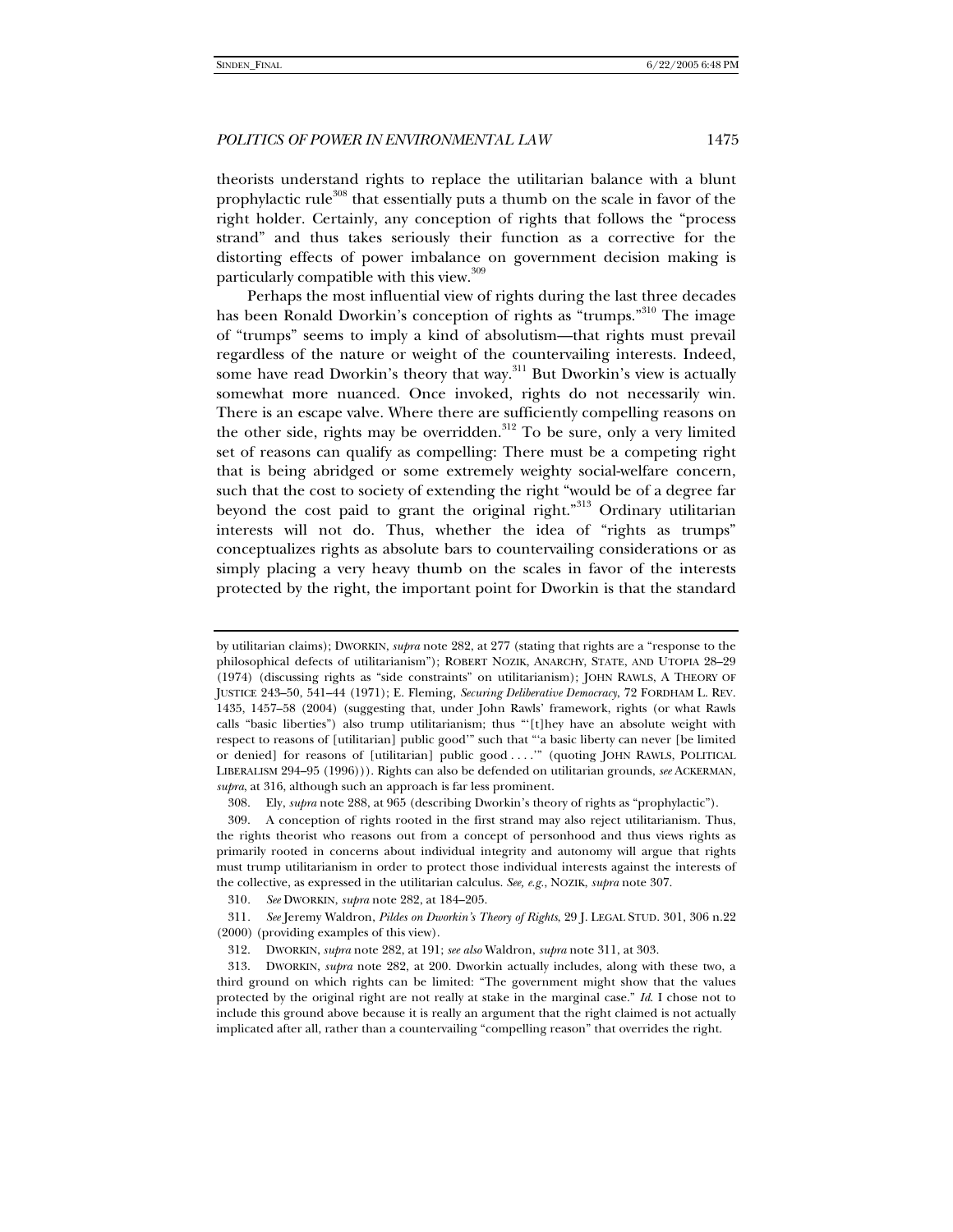utilitarian balancing of interests is clearly "ruled out."<sup>314</sup> Utilitarian arguments "cannot count as grounds for limiting a right."<sup>315</sup>

Dworkin's rejection of utilitarianism follows naturally from his ideas about why we need rights in the first place. As discussed in Part V, Dworkin views rights as "a response to the philosophical defects of utilitarianism" and the "practical impossibility" of correcting them.<sup>316</sup> Thus, where it seems likely that the utilitarian calculus of the legislature will be distorted by external preferences such that each citizen will not enjoy an equal opportunity to influence the decision making process, rights must step in and trump utilitarianism.317 Put more crudely, the concern is that in certain circumstances the utilitarian calculus is too easily corruptible by power relations in society and the only solution is to protect the weaker interest through invocation of a trumping right.<sup>318</sup> The following Sections explain the manner in which rights operate to place a thumb on the scale in favor of the rights bearer.

#### *A. FREE SPEECH*

The trumping approach is particularly compatible with the concerns that animate the "process strand" of rights jurisprudence. Where the free speech right, for example, is grounded in the need to protect the democratic process and check abuses of government power, a utilitarian balancing of interests will be too easily manipulable in favor of entrenched

Trumping contrasts with balancing: we choose trumping where a balancing analysis would for some reason be inappropriate. . . . [T]he way to establish that a right exists is to show (i) that utilitarian or majoritarian arguments in a given area are likely to have been corrupted by the wrong sort of reasons and (ii) that it is impossible to disentangle those reasons from whatever respectable reasons a utilitarian or majoritarian argument may also comprise. Once we have shown i and ii, then we may not appeal back to the utilitarian or majoritarian case to counterbalance the right: to allow such an appeal would be to give force to a corrupt argument against the very consideration that was introduced to offset the corruption.

Waldron, *supra* note 311, at 303.

 318. The analogy I draw to statutory standards in environmental law is a loose one. *See infra*  notes 352–53 and accompanying text. Thus, I do not argue that the power imbalance that distorts agency decision making in environmental law stems from any "external preferences" of industry. Industry's preferences for profits are no doubt internal. The point is simply that a different kind of power imbalance distorts the utilitarian calculus in the environmental arena in a way that is different from but roughly analogous to the problem of external preferences that Dworkin describes.

<sup>314</sup>*. Id*. at 203.

<sup>315</sup>*. Id*. at 201.

<sup>316</sup>*. Id*. at 277.

 <sup>317.</sup> Jeremy Waldron explains the operation of "rights as trumps" as follows: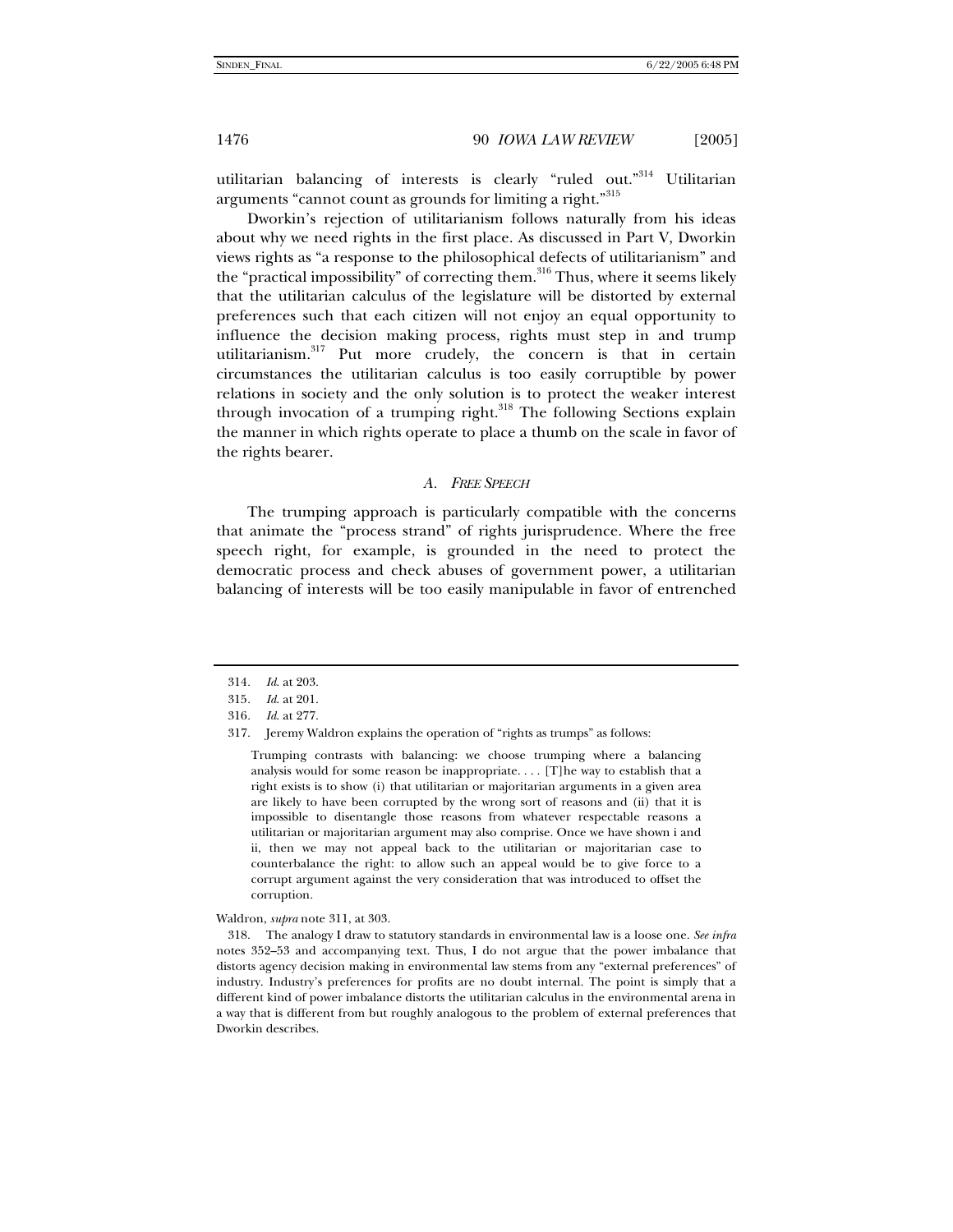interests and against the weak or unpopular cause.<sup>319</sup> In such circumstances, the clear backstop created by rights as trumps may often be viewed as the only reliable method for guarding the right against the inevitably corrosive effect of government power.<sup>320</sup> At least "where political issues are involved governments are notoriously partisan and unreliable. Therefore giving government the authority to make policy by balancing interests in such cases presents a serious threat to particularly important [First Amendment interests]."<sup>321</sup>

Thus, Ely, the great process theorist, emphatically rejects a balancing approach to free speech. Recall that for Ely, all constitutional rights can be explained in terms of the need to correct malfunctions in the political process that occur when certain disparities of power—between the "ins" and the "outs" or between the majority and some subjugated minority—distort the political process. When legislatures impose content-based restrictions on speech, in Ely's view, we can assume that such distortions are at work. "Where the evil the state is seeking to avert is one that is thought to arise from the particular dangers of the message being conveyed . . . the hazards of political distortion  $\dots$  are at their peak."<sup>322</sup>

One solution to the problem of power relations distorting legislative decision making might be simply to rely on judicial review to correct the distortion. That is, courts could, from their privileged position above the political fray, simply re-weigh the utilitarian interests to make sure the legislature got the balance right.<sup>323</sup> Ely emphatically rejects that approach,

The great danger of the judiciary balancing process is that in times of emergency and stress it gives Government the power to do what it thinks necessary to protect itself, regardless of the rights of individuals. If the need is great, the right of the Government can always be said to outweigh the rights of the individual.

*Id*. *But see* C. EDWIN BAKER, HUMAN LIBERTY AND FREEDOM OF SPEECH 47–193 (1989) (arguing for absolutism based on an individual-autonomy view of the First Amendment).

322. ELY, *supra* note 179, at 111.

<sup>319</sup>*. See* Aleinikoff, *supra* note 306, at 982 (criticizing a balancing approach to constitutional law as being too "manipulative").

 <sup>320.</sup> Thus, Alexander Meiklejohn, perhaps the most famous absolutist, was also a prominent proponent of the second strand, viewing First Amendment rights as essential to the maintenance of a healthy democratic process. *See generally* Meiklejohn, *Absolute*, *supra* note 237; Meiklejohn, *Self-government*, *supra* note 237. Justice Hugo Black, the most vocal proponent of First Amendment absolutism on the Supreme Court, *see infra* notes 329–30 and accompanying text, also saw a clear link between absolutism and the need to check abuses of government power. *See* Hugo L. Black, *The Bill of Rights*, 35 N.Y.U. L. REV. 865, 878 (1960). Justice Black stated:

 <sup>321.</sup> Scanlon, *supra* note 234, at 534.

 <sup>323.</sup> A parallel argument might be made in support of cost-benefit analysis as the standard for agency decision making in environmental law. That is, one might argue that any distortions in the agency decision making process caused by power imbalance could be cured by judicial review of agency CBAs. In my view this argument fails for reasons that parallel Ely's rejection of judicial balancing in the First Amendment context. If CBA is indeterminate and manipulable at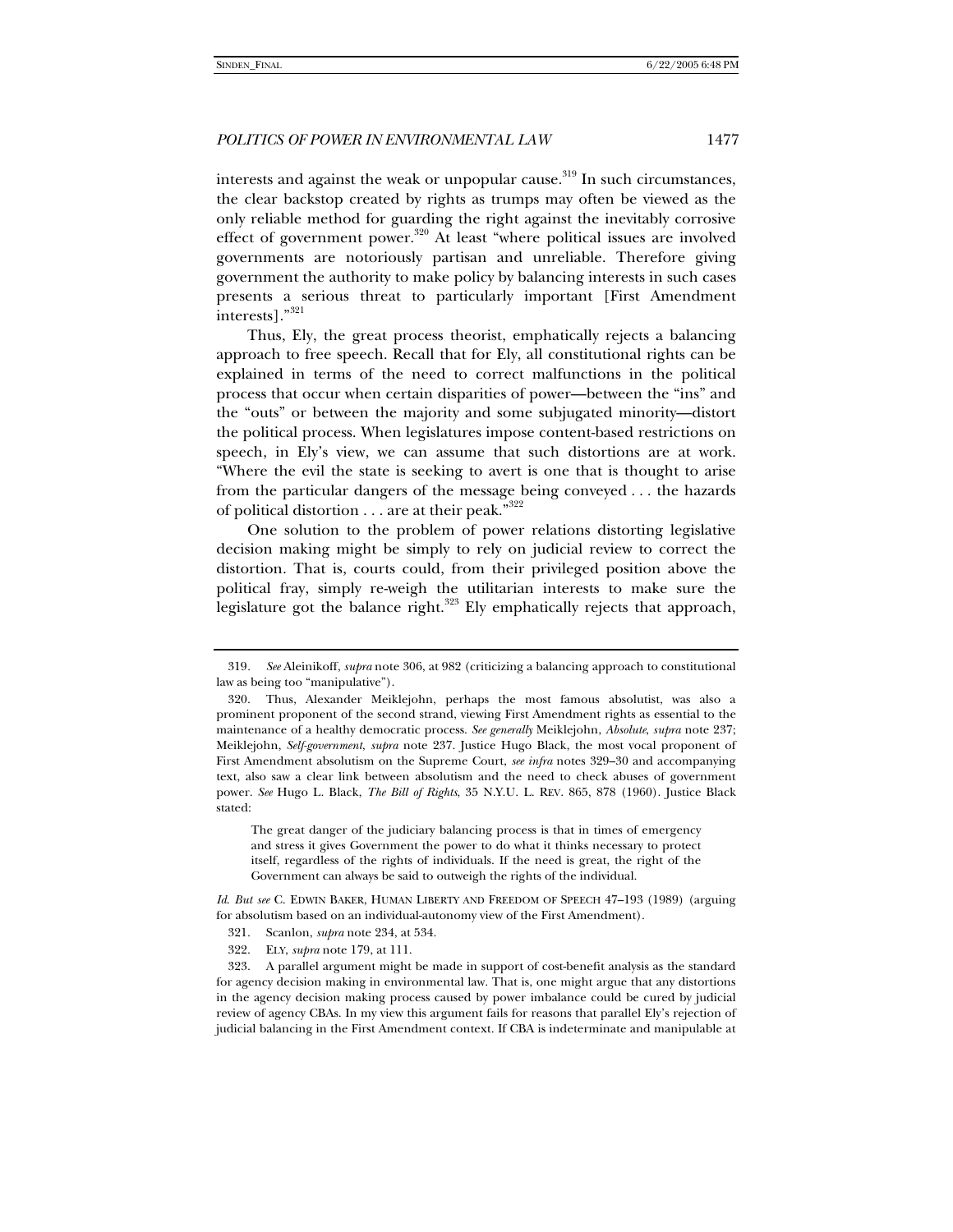however. The ways in which power manifests itself in the political process, he argues, are often subtle and covert—taking the form of the prejudice or the "paranoia of the age"—and power disparities therefore have the capacity to infect judicial decision making as well.<sup>324</sup> Accordingly, in those situations where "the hazards of political . . . distortion are at their peak," Ely does not even trust judges to balance the interests. While he grants that "unelected judges are likely to be somewhat more objective than elected officials about the dangers posed by an alien view," ultimately he concludes that the same forces that threaten to distort legislative decision making threaten judicial decision making as well. $325$ 

[J]udges by and large are drawn from the same political and social ranks as elected officials, and are subject to many of the same anxieties. If the history we briefly reviewed teaches us anything, it is that attempts to evaluate the threat posed by the communication of an alien view inevitably become involved with the ideological predispositions of those doing the evaluating, and certainly with the relative confidence or paranoia of the age. If the First Amendment is even to begin to serve its central function of assuring an open political dialogue and process, we must seek to minimize assessment of the dangerousness of the various messages people want to communicate.<sup>326</sup>

Accordingly, where content-based regulation is at issue, Ely worries that the dangers of both "political distortion *and judicial acquiescence* are at their peak."<sup>327</sup> Thus, a re-weighing of the utilitarian calculus cannot be trusted, even if performed by unelected judges. The only solution is the blunt prophylactic of an "absolute" free speech right. In Ely's view, then, unless the speech regulated falls within one of the few narrow categories of excluded speech that are clearly unrelated to the democratic process, the free speech right must prevail and the restriction must be struck down.<sup>328</sup>

Ely, of course, is not alone in taking an "absolutist" view of the First Amendment. Ever since the 1940s and 1950s when Justice Hugo Black first staked out the absolutist position against the balancing approach advocated

326*. Id*.

the agency level, it will also be indeterminate and manipulable in court. *See supra* notes 152–57, 161 and accompanying text. An absolute standard, on the other hand, is more amenable to effective judicial enforcement. *See infra* note 459–60 and accompanying text.

 <sup>324.</sup> ELY, *supra* note 179, at 112; *see also* LUKES, *supra* note 143, at 21–24.

 <sup>325.</sup> ELY, *supra* note 179, at 112. The efficacy of a constitutional principle, of course, depends on its application and enforcement by the judiciary. The same is true of the statutory standards for agency decision making that are my ultimate concern here.

<sup>327</sup>*. Id*. at 111 (emphasis added).

<sup>328</sup>*. Id*. at 111–12.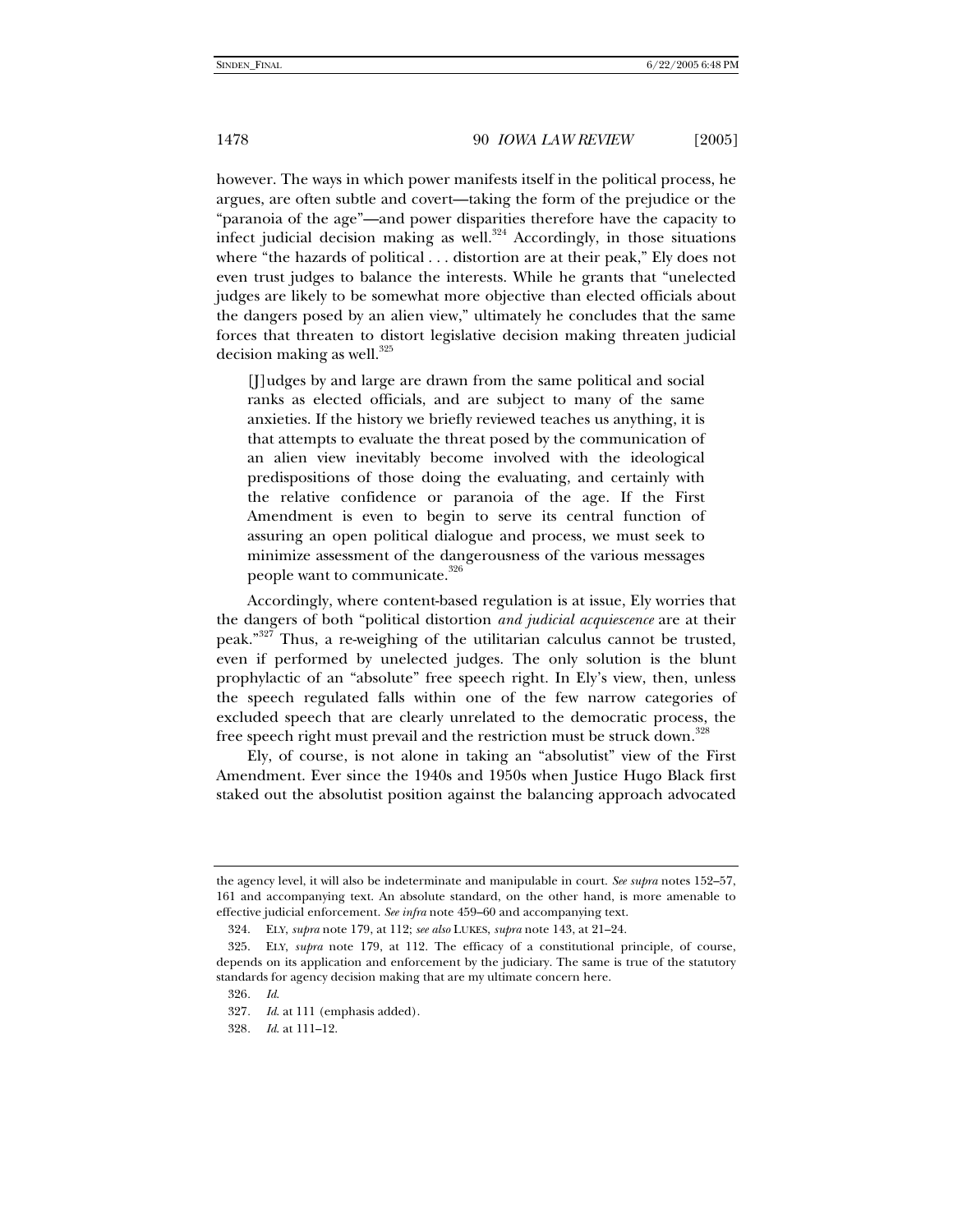by Justice Felix Frankfurter,<sup>329</sup> many commentators have taken up Black's banner, arguing that, at least within certain categories of speech, contentbased regulation should be absolutely prohibited.<sup>330</sup> But as Professor Charles Black pointed out in a famous 1961 article defending Justice Black's "absolutism," there is not really any such thing as "absolutism" in a logically pure sense.<sup>331</sup> "[E]ven 'absolute' rights have the limits that inhere in their own definitions."332 In deciding any case, a court must decide whether the facts complained of fall inside or outside the definition of "free speech," and in close cases that process will inevitably involve the "weighing of competing public and private interests."333 Additionally, no right is really absolute. One

. . . .

. . . .

Nothing that I have read in the Congressional debates on the Bill of Rights indicates that there was any belief that the First Amendment contained any qualifications.

Hugo L. Black, *supra* note 320, at 867, 875, 880.

330*. See, e.g.*, BAKER, *supra* note 320, at 163–69. *See generally* THOMAS I. EMERSON, THE SYSTEM OF FREEDOM OF EXPRESSION 17 (1970); RAWLS, POLITICAL LIBERALISM, *supra* note 307, at 344, 352–56; Meiklejohn, *Absolute*, *supra* note 237, at 257–59; Scanlon, *supra* note 234, at 530–31. *See also* BAKER, *supra* note 320, at 125–93 (defending an absolutist approach to time, place, and manner regulations).

 331. Charles L. Black, Jr., *Mr. Justice Black, the Supreme Court, and the Bill of Rights*, HARPER'S MAG., Feb. 1961, *reprinted in* CHARLES L. BLACK, THE OCCASIONS OF JUSTICE: ESSAYS MOSTLY ON LAW 89, 93–94 (1963); *see also* Melville Nimmer, *The Right to Speak from* Time *to* Time*: First Amendment Theory Applied to Libel and Misapplied to Privacy*, 56 CAL. L. REV. 935, 936–37 (1968) (arguing that Justice Black's absolutism is untenable if taken literally).

332. Charles Black, *supra* note 331, at 93.

333*. Id*.; *see also* SCHAUER, *supra* note 236, at 89–92 (elaborating on the distinction between "coverage of a right" and level of "protection of a right": "Were we omniscient we could . . . define a right limited in scope but absolute in strength, building into the defined boundary all of the exceptions and qualifications to be applied. The difficulty of this is that we simply do not know what all of the exceptions and qualifications might be."). *But see* Thomas Emerson, *Toward a General Theory of the First Amendment*, 72 YALE L.J. 877, 914–15 (1963) (distinguishing between "defining" and "balancing," and arguing that a "defining" approach "narrows and structures the issue for the courts" and "emphasiz[es] that the entire question of reconciling social values and objectives is not reopened"). Indeed, some have noted how Justice Black used the definitional step to limit his "absolutist" approach by defining "expression" very narrowly. *See* THOMAS I. EMERSON, THE SYSTEM OF FREEDOM OF EXPRESSION 719 (1971). Alexander Bickel argued that Justice Black's "absolutist" approach "chooses to obscure the actual process of decision." ALEXANDER M. BICKEL, THE LEAST DANGEROUS BRANCH 112 (1962).

<sup>329</sup>*. See, e.g.*, Dennis v. United States, 341 U.S. 494, 517–61 (1951) (Frankfurter, J., concurring); *id*. at 579–81 (Black, J., dissenting). Justice Black elaborated his position further in a famous 1960 lecture at N.Y.U. Law School:

It is my belief that there *are* "absolutes" in our Bill of Rights, and that they were put there on purpose by men who knew what words meant, and meant their prohibitions to be "absolutes."

<sup>[</sup>T]here is . . . no justification whatever for "balancing" a particular right against some expressly granted power of Congress . . . .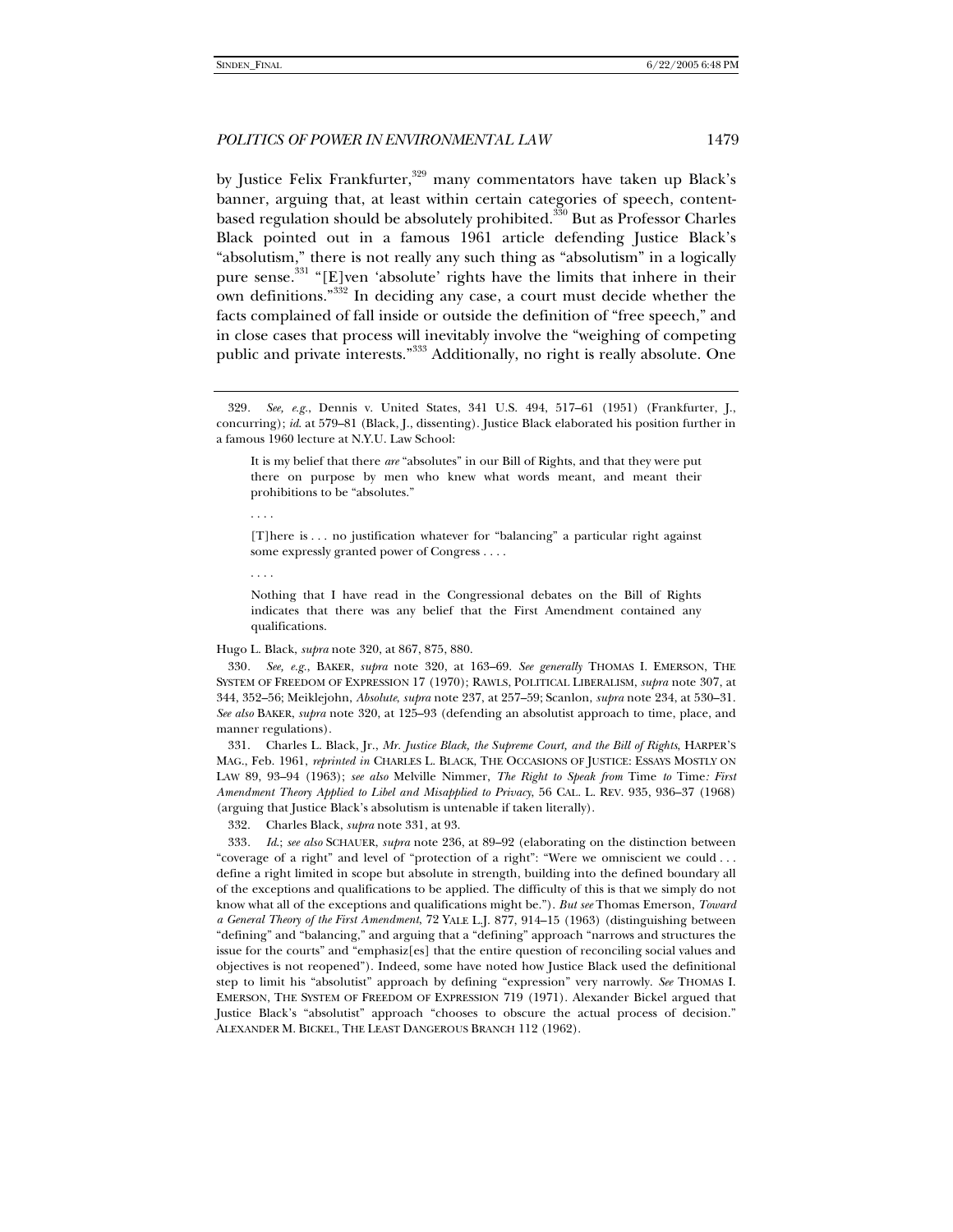can always conjure some extreme set of circumstances in which all would agree that even the most seemingly "absolute" right should be abridged.<sup>334</sup>

Accordingly, Professor Black concluded, what is really at stake between the "absolutists" and the "balancers" is "attitude."<sup>335</sup> "[T]he man who prefers to look on the Bill of Rights' guarantees, once they are defined, as 'absolutes' will see them as more broadly defined and enforce them with more resolution than will the man who prefers to stress their character as invitations to start 'balancing.'"<sup>336</sup> Ultimately, what is important is (1) that the balancing is performed at the definitional stage, which will make it very difficult to balance away at least those kinds of speech that fall within the core of the right, and (2) that only extremely compelling countervailing reasons—"of an altogether different order of magnitude from [ordinary] prudential considerations"—be counted as sufficiently weighty to overcome the right.<sup>337</sup> Thus, on close inspection, even Justice Black's absolutism ends up looking a lot like Dworkin's view of "rights as trumps": rights can be overcome for very, very good reasons, but ordinary utilitarian arguments do not qualify.

# *B. EQUAL PROTECTION*

The equal protection right also rejects a utilitarian balancing of interests. Indeed, it has to. A racist law, for example, might well produce an increase in overall social utility if the preferences of racists weighed more (in the aggregate) than the preferences of those harmed by the discrimination.338 This is, in fact, the prototypical example of the type of "defect in utilitarianism" at which Dworkin's theory of "rights as trumps" aims. And the doctrinal structure of the equal protection guarantee—the

*Id*.

 <sup>334.</sup> Charles Black, *supra* note 331, at 99. Professor Black posed the following hypothetical:

<sup>[</sup>W]hat if an atom bomb were ticking somewhere in the city, and the roads were closed and the trains were not running, and the man who knew where the bomb was hidden sat grinning and silent in a chair at the country police station twenty miles away? Could the "absolute right" not to be tortured prevail?

<sup>335</sup>*. Id*. at 96; *see* BICKEL, *supra* note 333, at 112 ("[T]here is a great deal about [Black's absolutist position] that is merely tactical; Justice Black knows as well as anyone else that free speech cannot really be an absolute and that the First Amendment does not literally say any such certain thing.").

 <sup>336.</sup> Charles Black, *supra* note 331, at 96.

<sup>337</sup>*. Id*. at 101–02; *see also* Richard H. Pildes & Elizabeth S. Anderson, *Slinging Arrows at Democracy: Social Choice Theory, Value Pluralism, and Democratic Politics*, 90 COLUM. L. REV. 2121, 2156–57 (1990) (viewing Black's absolutism as articulating the expressive value of rights: "To balance an ideal on the same scale with lower values is to lose the resources of language and meaning by which ideals are constituted.").

<sup>338</sup>*. See* RONALD DWORKIN, A MATTER OF PRINCIPLE 65 (1985); RAWLS, A THEORY OF JUSTICE, *supra* note 307, at 29–30. *See generally* Kenneth Arrow, *The Theory of Discrimination*, *in* DISCRIMINATION IN LABOR MARKETS 3–33 (O. Ashenfelter & A. Rees eds., 1973).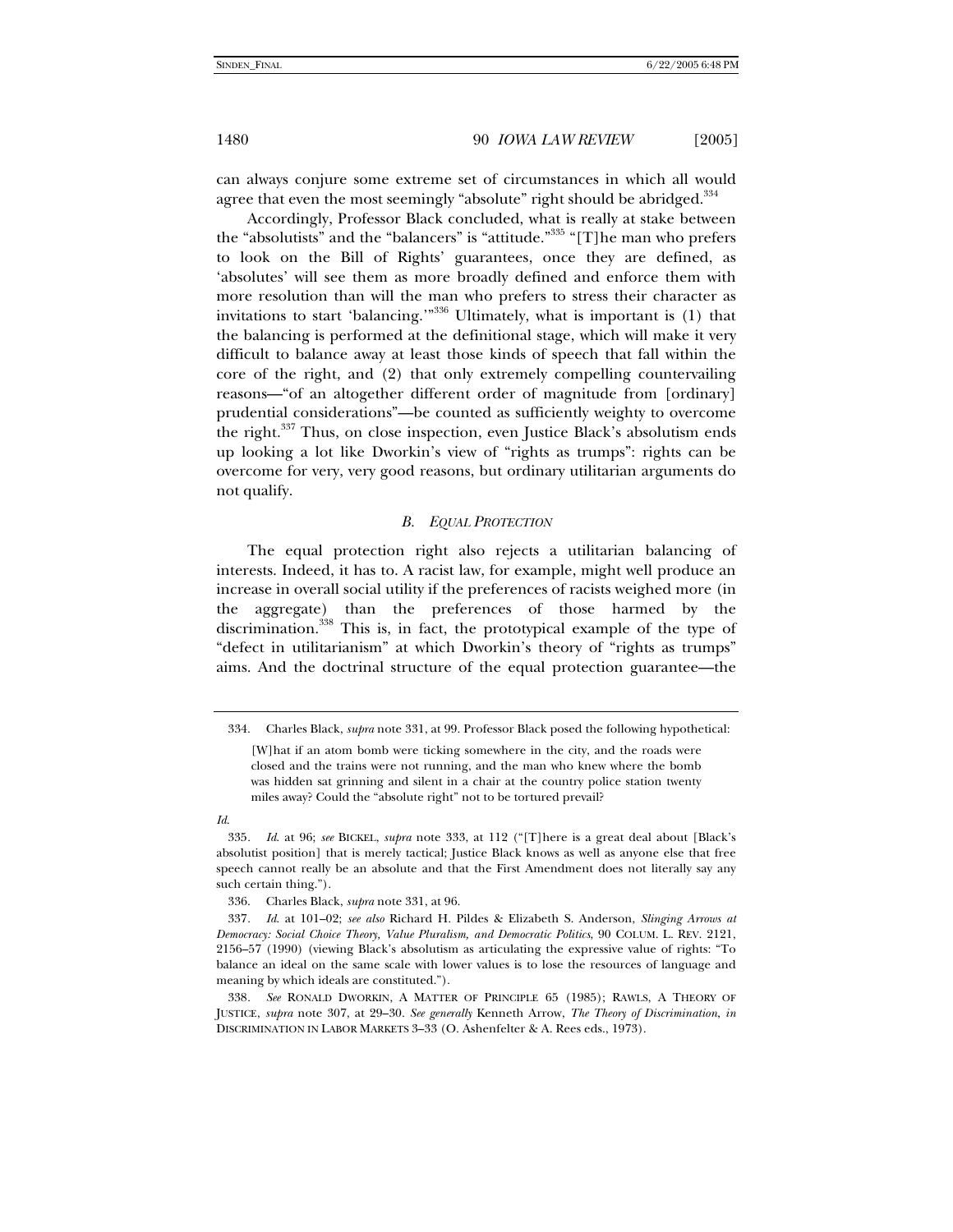strict scrutiny test—fits Dworkin's theory nicely. Thus, the right provides a trump to the weaker party—the member of the subjugated group—that can only be overcome if there is a compelling interest on the other side and the discriminatory provision is narrowly tailored to serve that interest.

Again, this trumping view of the equal protection right is particularly compatible with the concerns that underlie the "process strand" of rights jurisprudence. Thus, Ely and Sunstein both view strict scrutiny as a mechanism for "flushing out" those legislative decisions likely to have been the product of a distorted political process.<sup>339</sup> Ely points out that "[t]he goal the classification in issue is likely to fit most closely . . . is the goal the legislators actually had in mind."<sup>340</sup> If the actual goal is the product of a legislative process distorted by prejudice and the government tries to put forward some alternative goal in defense of the statute, it is unlikely that the alternative goal will fit as well as the prejudicial goal. An ill-fitting goal, then, raises the inference that the classification was actually the result of a distorted political process. The other prong of strict scrutiny—that the goal serve a compelling interest—serves a similar function. Thus, if the alternative goal put forward is unimportant, this raises an inference that it is simply a pretext for the real prejudicial goal, and again, the hazard that the statute resulted from a distorted political process is at its peak. <sup>341</sup> Where such hazards are present, as in the First Amendment context, balancing cannot be trusted and the only dependable antidote to political distortion is the blunt prophylactic of a trumping right.

#### *C. CRIMINAL PROCEDURE*

Although the Supreme Court has increasingly begun to apply a utilitarian balancing approach to certain criminal procedure rights,<sup>342</sup> many can still be conceptualized as trumps that alter the existing balance of power by putting a thumb on the scale in favor of the weaker party. The right to counsel and the *Brady* rule, for example, serve as counterweights to level the

 <sup>339.</sup> ELY, *supra* note 179, at 146; SUNSTEIN, THE PARTIAL CONSTITUTION, *supra* note 232, at 30–31; Sunstein, *Interest Groups*, *supra* note 152, at 56–57.

 <sup>340.</sup> ELY, *supra* note 179, at 145.

<sup>341</sup>*. Id*. at 147–48; *see also supra* notes 301–02 and accompanying text (describing Sunstein's similar view of how strict scrutiny serves to flush out legislative decisions distorted by power imbalance).

<sup>342</sup>*. See, e.g.*, United States v. Leon, 468 U.S. 897, 906–07 (1984) (arguing that an application of the Fourth Amendment exclusionary rule "must be resolved by weighing the costs and benefits"); Kamisar, *supra* note 306, at 645–67 (criticizing the Supreme Court for adopting a utilitarian cost-benefit approach to the Fourth Amendment exclusionary rule); *The Supreme Court, 1990 Term—Leading Cases*, 105 HARV. L. REV. 77, 194–95 (1991) (criticizing the Court for adopting for the Fourth Amendment's probable-cause requirement the same utilitarian balancing approach "that has already made significant inroads in other areas of criminal procedure").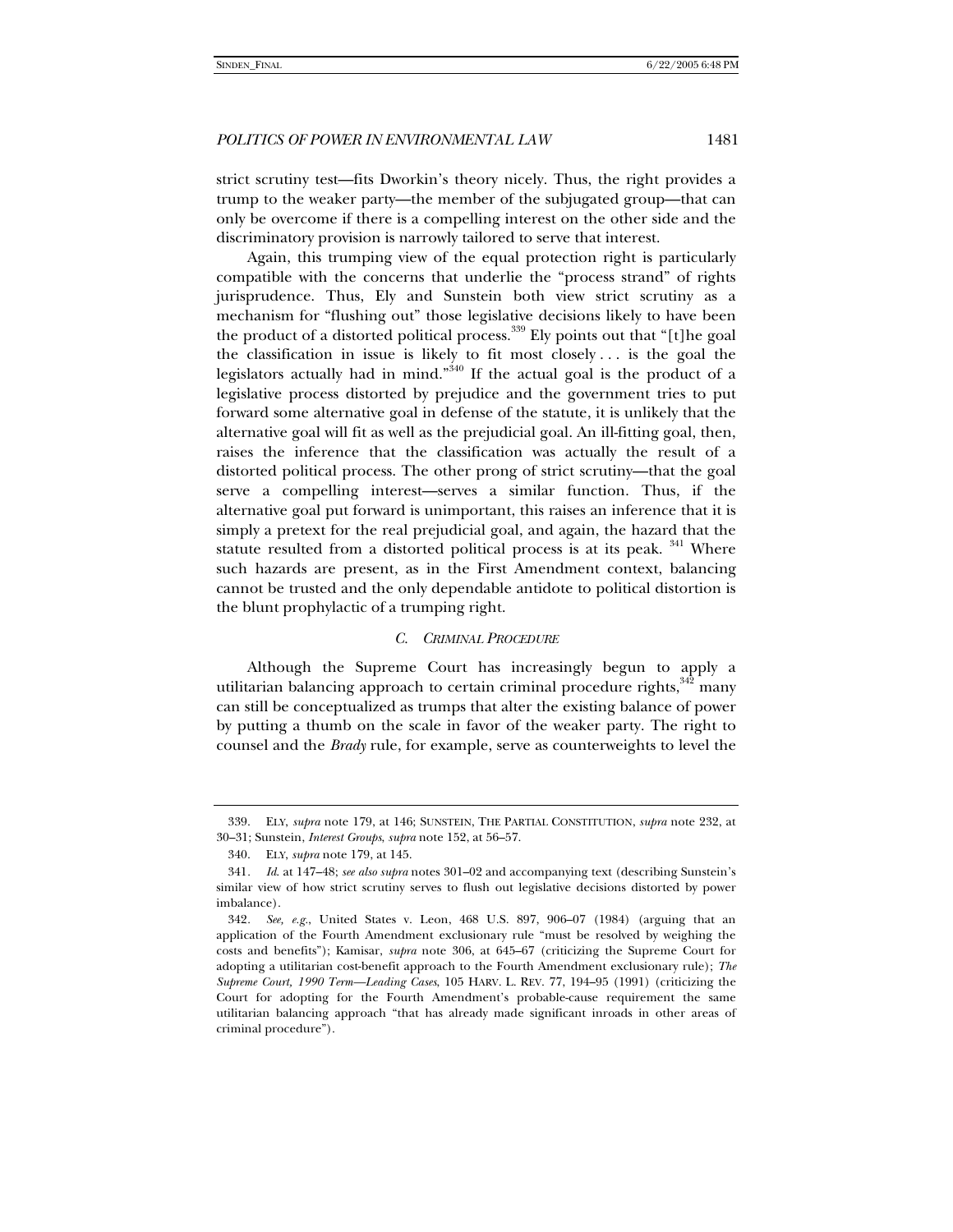playing field between the prosecution and the defense.<sup>343</sup> And, at least in their core areas of coverage, these rights operate as trumps. An indigent defendant's right to have a lawyer stand next to her at trial and to have clearly exculpatory evidence turned over by the prosecution cannot be abridged on the basis of ordinary utilitarian concerns, like the not insignificant costs to taxpayers of paying for public defenders.<sup>344</sup>

The rights against self-incrimination and double jeopardy, as well as the beyond-a-reasonable-doubt standard, are often justified not just in terms of the power relationship between prosecution and defense in an individual trial, but in terms of the power imbalance between citizens and government more generally.<sup>345</sup> Indeed, these rights may do more than simply restore a level playing field in the courtroom. Here the "thumb" may tip the scales so far in the defendant's favor that the truth-seeking function of the individual trial is actually impaired. $346$  Nonetheless, these rights are justified on a broader level as mediating the relationship between citizens and government more generally—as necessary to check abuses of government power and provide a bulwark against tyranny. Additionally, the justifications for these rights sometimes take on a decidedly anti-utilitarian cast, as in the

[t]he Sixth Amendment right to counsel has always been understood as a trialbased right and as the central feature of the American adversarial system, without which the system would be unacceptably skewed in favor of the state. The guarantee of counsel to the inherently inferior defendant is the primary equalizing force in the system, allowing for a more balanced adversarial contest.

*Id*. Other scholars have also justified the beyond-a-reasonable-doubt standard in these terms. *See* Barbara D. Underwood, *The Thumb on the Scales of Justice: Burdens of Persuasion in Criminal Cases*, 86 YALE L.J. 1299, 1306–07 (1977) (noting that the reasonable-doubt standard is sometimes justified as enhancing the truth-seeking function of trial by ensuring that the opponents are evenly matched and that the adversarial process therefore functions smoothly).

 344. This does not mean that there may not be cases on the margins in which balancing occurs in the definitional context, see, e.g., Commonwealth v. DeHart, 516 A.2d 656, 665 (Pa. 1986) (declining to extend the Sixth Amendment right to counsel to photographic identification proceedings because of the "unreasonable burden" such a ruling would impose on law enforcement officials and taxpayers), as it does under an absolutist view of the First Amendment; *see supra* notes 331–37 and accompanying text.

345*. See* Underwood, *supra* note 343, at 1307 (observing that reasonable doubt standard is justified as a protection against abuse of government power).

346*. See, e.g.*, George C. Thomas III, *Remapping the Criminal Procedure Universe*, 83 VA. L. REV. 1819, 1840 (1997) ("[V]irtually all [scholars] agree that the Fifth Amendment privilege [against self-incrimination] is, on balance, truth impairing."). This thumb on the scale in favor of the accused is sometimes apparent in the Fourth Amendment context as well. *See* Henry v. United States, 361 U.S. 98, 104 (1959) ("It is better, so the 4th Amendment teaches, that the guilty sometimes go free than that citizens be subject to easy arrest.").

<sup>343</sup>*. See* United States v. Gouveia, 467 U.S. 180, 189 (1984) (arguing that the function of the Sixth Amendment right to counsel is to diminish the imbalance of power between citizens and the government); Waller, *supra* note 248, at 292 (citing the *Brady* rule as an example of the "Constitution's attempts to even the sales" between the prosecution and defense); *see also*  Michael J. Howe, *Tomorrow's Massiah: Toward a "Prosecution Specific" Understanding of the Sixth Amendment Right to Counsel*, 104 COLO. L. REV. 134, 152 (2004). Professor Howe argues that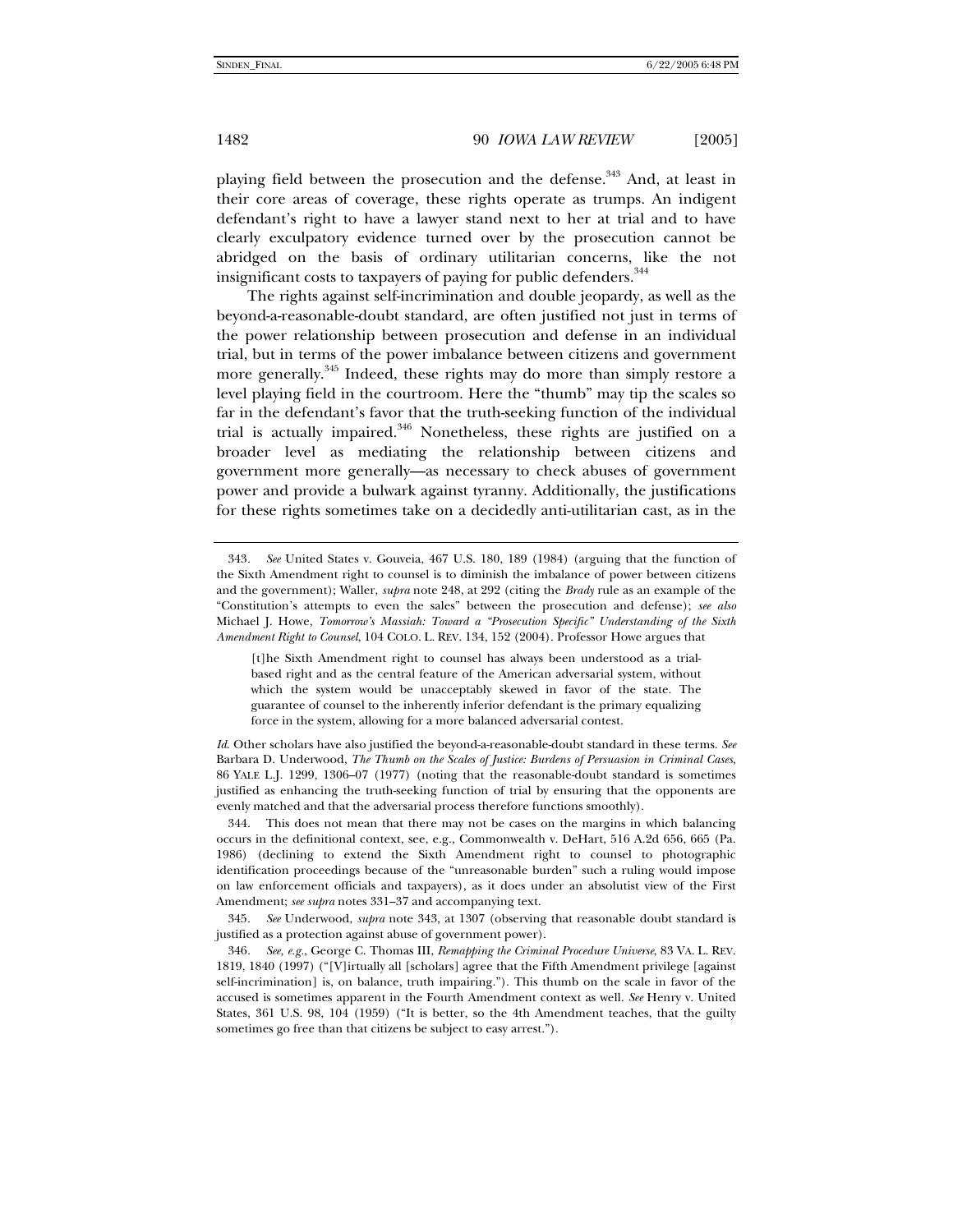well-worn adage that "it is better that ten guilty persons escape, than that one innocent suffer."<sup>347</sup>

These justifications lead naturally to a trumping approach and a rejection of balancing. As the *Miranda* court recognized, where constraining the power of government is the issue, balancing is not up to the task; it is too easily corrupted.<sup>348</sup> Or as Yale Kamisar put it,

Here, perhaps even more so than in the first amendment area, when the government seeks power in the name of the "public interest" or the "general welfare" or "the good of society," balancing tests "inevitably become intertwined with the ideological predispositions of those doing the balancing—or if not that, at least with the relative confidence or paranoia of the age."<sup>349</sup>

Accordingly, there is a prominent and respected view that criminal procedure rights should operate as trumps, and indeed, at least in their core

348*. See* Miranda v. Arizona, 384 U.S. 436, 479 (1966). The Court rejected a cost-benefit test on the ground that:

[t]he whole thrust of our foregoing discussion demonstrates that the Constitution has prescribed the rights of the individual when confronted with the power of government when it provided in the Fifth Amendment that an individual cannot be compelled to be a witness against himself. That right cannot be abridged.

*Id*. *But see* New York v. Quarles, 467 U.S. 649, 681 (1984) (Marshall, J., dissenting) (complaining that the majority had "return[ed] to the scales of social utility to calculate whether *Miranda*'s prophylactic rule remains cost-effective when threats to the public safety are added to the balance").

 <sup>347. 4</sup> WILLIAM BLACKSTONE, COMMENTARIES ON THE LAWS OF ENGLAND 358*; see also In re* Winship, 397 U.S. 358, 372 (1970) (Harlan, J., concurring) (citing as justification for the reasonable-doubt standard the "fundamental value determination of our society that it is far worse to convict an innocent man than to let a guilty man go free"); Conner v. Commonwealth, 3 Binn. 38, 41 (Pa. 1810). The court explained:

The suggestion that the party might escape is not of the least importance; it might be made in any case, and thus turned into an instrument of the grossest oppression. The Constitution prefers the escape of ten culprits, to the adoption of a practice which might lead to the imprisonment of one innocent man.

*Id*.; George P. Fletcher, *Two Kinds of Legal Rules: A Comparative Study of Burden-of-Persuasion Practices in Criminal Cases*, 77 YALE L.J. 880, 881–82 (1968) (citing various historical statements of the general principle, some putting the ratio as high as twenty to one); *see also* RICHARD A. POSNER, THE PROBLEMS OF JURISPRUDENCE 217 (1990) (opposing this principle on efficiency grounds). For a thorough and satirical examination of this adage through history, see Alexander Volokh, *N Guilty Men*, 146 U. PENN. L. REV. 173, 174–80 (1997). For an argument that this principle *can* be justified on utilitarian grounds (and an argument that it cannot), see Jeffrey Reiman & Ernest van den Haag, *On the Common Saying that it is Better that Ten Guilty Persons Escape than that One Innocent Suffer*, *in* CRIME, CULPABILITY, AND REMEDY 226 (Ellen Frankel Paul et al. eds., 1990).

 <sup>349.</sup> Kamisar, *supra* note 306, at 649–50 (quoting John H. Ely, *Flag Desecration: A Case Study in the Roles of Categorization and Balancing in First Amendment Analysis*, 88 HARV. L. REV. 1482, 1501 (1975)).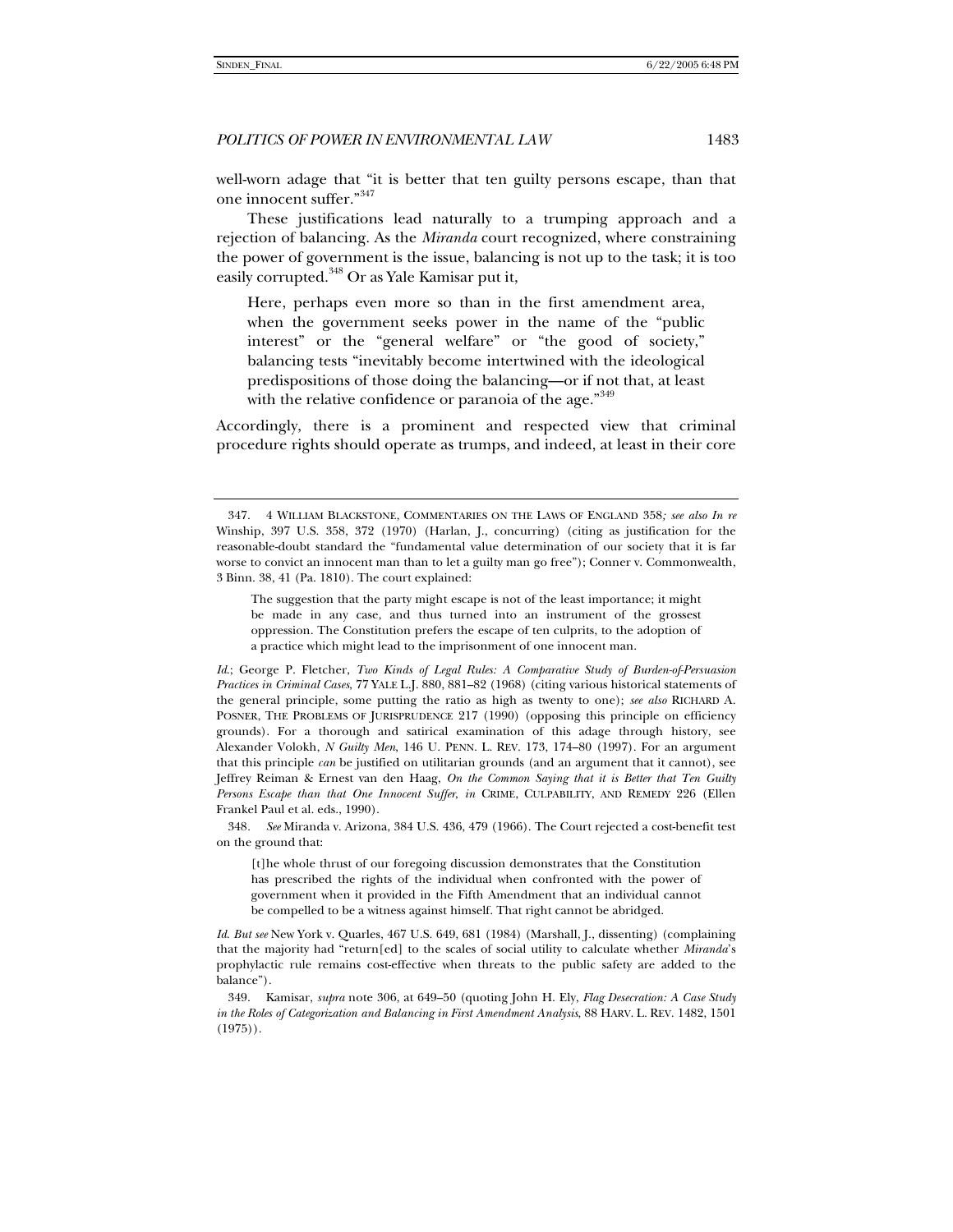areas of coverage, many of these rights effectively do, with balancing occurring primarily at the margins, where coverage of the right is less clear.

In sum, while courts have often taken a balancing approach to rights, the theoretical literature on rights largely rejects this approach. Particularly where rights are justified under the second or "process strand" identified above—as providing a corrective for the distorting effects of power imbalance on government decision making—many theorists distrust a utilitarian balancing approach on the grounds that it is too easily manipulable and corruptible by the same forces that distorted the legislative process to begin with. From such a perspective, a conception of "rights as trumps" is appealing. The next Section explores whether these ideas may offer a useful new perspective from which to view statutory standards for agency decision making in environmental law.

## VII. ENVIRONMENTAL TRUMPS

To recap: the last two Parts have revealed that in many instances in which power disparities in society threaten to grossly distort government decision making, constitutional rights operate to compensate for those distortions by replacing the usual utilitarian balancing of interests with a trumping approach. Under this approach, a right operates as a blunt prophylactic rule that puts a heavy thumb on the scale in favor of the weaker interest, trumping all countervailing interests except in certain extraordinary circumstances. By analogy then, in crafting statutory standards for agency decision making in environmental law, where the "hazards of political distortion are [similarly] at their peak"350 as a result of the endemic power imbalance between diffuse citizen interests and monied corporate interests, a rejection of utilitarianism and cost-benefit analysis in favor of a trumping approach may also be warranted.<sup>351</sup> Under such an environmental

 <sup>350.</sup> ELY, *supra* note 179, at 111.

 <sup>351.</sup> Cass Sunstein has made a somewhat similar argument, though limited to the question of relief. He argues that in cases involving environmental harm, courts should reject the usual common law balancing-of-equities approach to injunctive relief and the presumption in favor of damages and instead adopt a presumption favoring injunctive relief. This is because "[i]n the environmental arena . . . there is a severe collective action problem, and environmental harms that are trivial in the individual case might be collectively disastrous." SUNSTEIN, RIGHTS REVOLUTION, *supra* note 81, at 221.

Leslie Bender has made a roughly parallel argument with respect to mass tort litigation. She argues that courts should impose a stringent burden of proof on corporate defendants in mass tort litigation in order to compensate for the power imbalance between plaintiffs and defendants, drawing an analogy to the use of the beyond-a-reasonable-doubt standard in criminal law to level the playing field between the defendant and the state. *See* Leslie Bender, *Feminist (Re)Torts: Thoughts on the Liability Crisis, Mass Torts, Power, and Responsibilities*, 1990 DUKE L.J. 848, 888–94.

Ironically, several authors have made a roughly parallel argument in *favor* of CBA, contending that CBA actually *counteracts* the power imbalance problem by counting the interests of diffused, broad-based interests that face collective action barriers to political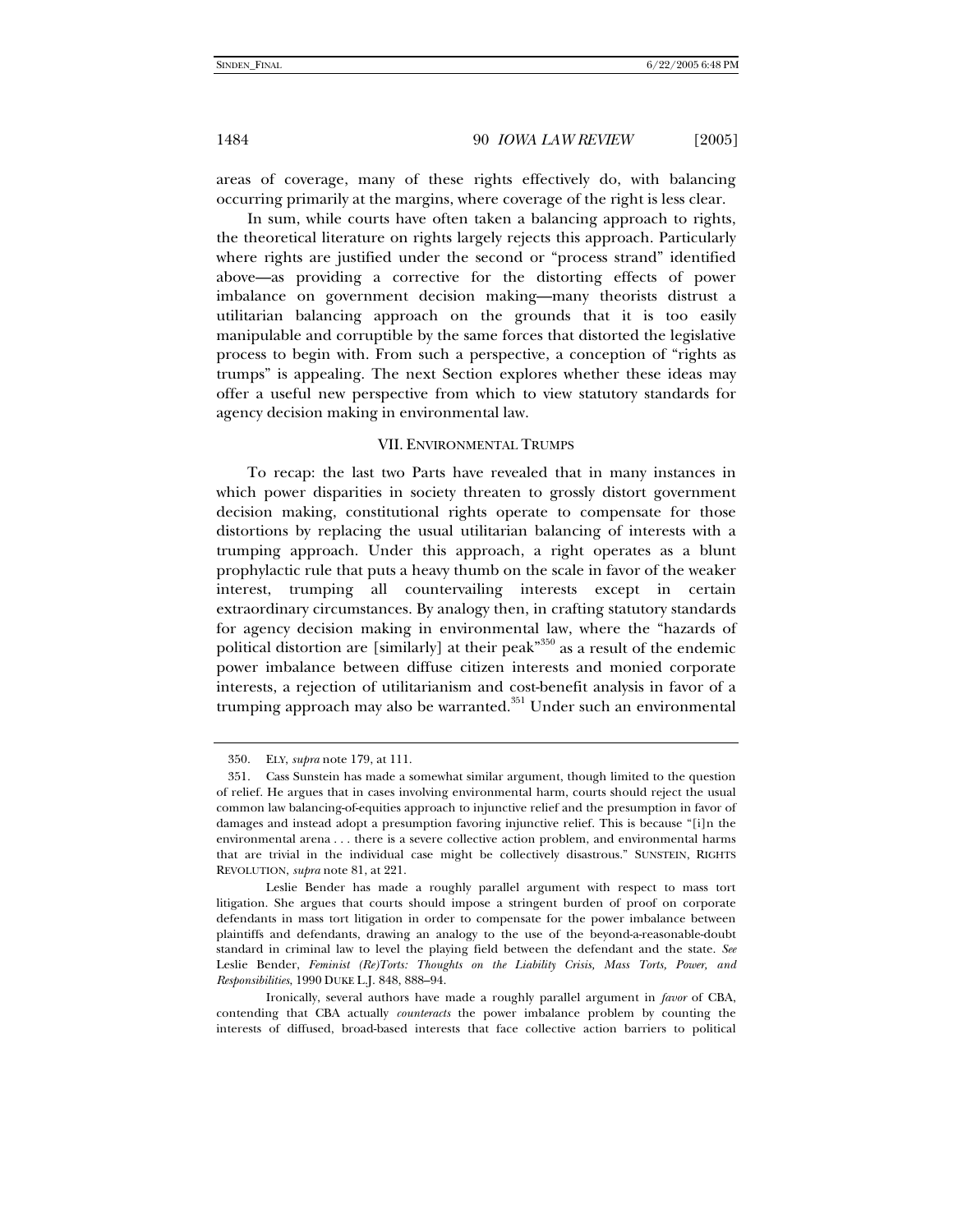trumping approach, environmental-protection interests outweigh countervailing interests of economic cost, except in extraordinary circumstances. As Part VIII explores in more detail, this is the form that the absolute standards of the Endangered Species Act take.

#### *A. THE RIGHTS ANALOGY: SOME CLARIFICATIONS*

The analogy I wish to draw here is clearly far from perfect. To be sure, there are vast and important differences between constitutional rights and absolute standards in environmental law. Moreover, my analysis of the purposes and operation of constitutional rights has been superficial at best—barely scratching the surface of a vast and deep literature on rights. But my point is not to construct an airtight analogy, nor to argue for a constitutional right to environmental protection.<sup>352</sup> Instead, I wish merely to observe that certain theoretical positions that have been influential and appealing in the area of constitutional rights are suggestive of a new and possibly useful framework for thinking about environmental standard setting at the statutory level.

It is important to reiterate that, while I draw on broad principles that emerge from thinking about constitutional rights, the environmental

organization. *See supra* note 200 and accompanying text. These authors have a faith in the ability of CBA to reflect the public interest that I do not share.

 <sup>352.</sup> Certainly, one might make an argument for such a constitutional right along the lines of the same kind of analogy I have attempted to sketch here. One might argue either for a constitutional amendment adding a free-standing environmental protection right, or that such a right should be read into the existing Equal Protection Clause. Indeed, some efforts in those directions have recently been made. *See generally* Rodger Schlickeisen, *Protecting Biodiversity for Future Generations: An Argument for a Constitutional Amendment*, 8 TUL. ENVTL. L.J. 181 (1994) (arguing for a constitutional amendment); Bruce Ledewitz, *Establishing a Federal Constitutional Right to a Healthy Environment in Us and in our Posterity*, 68 MISS. L.J. 565 (1998) (arguing for a constitutional right to environmental protection on the basis of existing substantive due process and equal protection doctrine); R. George Wright, *The Interests of Posterity in the Constitutional Scheme*, 59 U. CIN. L. REV. 113 (1990) (arguing for an extension of the equal protection guarantee to the protection of future generations); *cf*. Frederick A.O. Schwartz, Jr., *The Constitution Outside the Courts*, 14 CARDOZO L. REV. 1287, 1293 (1993) (arguing that the preservation of the environment implicates constitutional values but is not suitable for constitutional adjudication).

Such arguments were far more plentiful in the 1970s. *See, e.g.*, John C. Esposito, *Air and Water Pollution: What to Do While Waiting for Washington*, 5 HARV. C.R.-C.L. L. REV. 32, 45–52 (1970); E.F. Roberts, *The Right to a Decent Environment: Progress Along a Constitutional Avenue*, *in* LAW AND THE ENVIRONMENT 134–65 (Malcolm F. Baldwin & James K. Page, Jr. eds., 1970); Christopher D. Stone, *Should Trees Have Standing?—Toward Legal Rights for Natural Objects*, 45 S. CAL. L. REV. 450, 456 (1972); John Y. Pearson, Jr., Note, *Toward a Constitutionally Protected Environment*, 56 VA. L. REV. 458, 458–86 (1970). *See generally* William D. Kirchick, *The Continuing Search for a Constitutionally Protected Environment,* 4 B.C. ENVTL. AFF. L. REV. 515 (1975); David Sive, *Some Thoughts of an Environmental Lawyer in the Wilderness of Administrative Law*, 70 COLUM. L. REV. 612, 642–43 (1970). Such arguments were also made in the courts but were uniformly rejected. *See* Carole L. Gallagher, *The Movement to Create an Environmental Bill of Rights: From Earth Day, 1970 to the Present*, 9 FORDHAM ENVTL. L.J. 107, 112–17 (1997).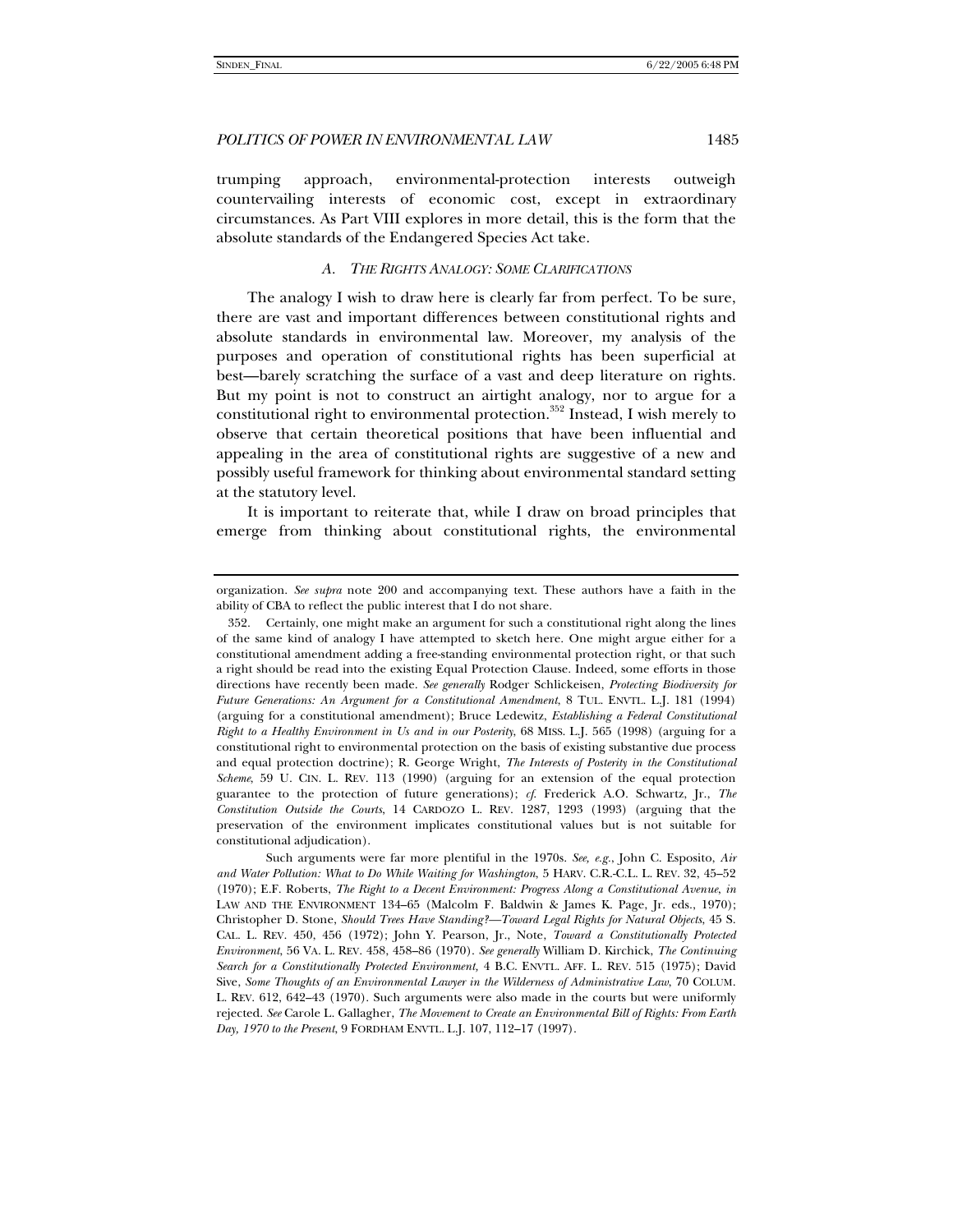standard setting I am concerned with is a matter of statutory, not constitutional, law. Thus, the environmental standards at issue here are contained in statutes and accordingly serve to constrain the decision making of administrative agencies, not legislatures. Constitutional rights, on the other hand, occupy a hierarchical position above legislative enactments and constrain the decision making of legislatures themselves. My defense, then, is not of a timeless first principle of constitutional dimensions necessary to the maintenance of a just society. Rather, it is a defense of a particular type of legislative enactment. My point is simply to argue that *when* absolute standards *are* enacted by legislatures—as they sometimes are—there exists a rational and coherent theoretical basis on which to defend them.<sup>353</sup>

#### *B. WHAT ABOUT MARKET FAILURE?*

There remains, however, a gap in the analysis. While I have shown how absolutes operate to counteract the problem of political failure, the problem of market failure also plays a significant role in environmental degradation. Do absolute standards help to solve that problem as well, or do they ignore or even exacerbate the problem of market failure such that any gains against the problem of political failure are offset?

I begin from the premise that a perfectly calibrated solution to the problem of market failure is impossible. Even if we assume that a perfectly functioning market or some form of utilitarianism provides the right criterion for environmental decision making,  $354$  there is a growing consensus that CBA fails to track such a criterion accurately and, indeed, that no practical decision making standard can.<sup>355</sup> And in my view, the problem is even more severe: CBA is incapable of even meaningfully approximating such a criterion. Indeed, as I argue in Part IV, because it is grossly indeterminate, CBA is in practice a non-standard—it essentially punts the decision to the untempered political process.

If perfection is out of reach, then the question can be reframed: Do absolute standards provide a reasonable approximation of the criteria we care about? Do they at least temper, rather than exacerbate, the problem of market failure?

Market failure leading to environmental degradation occurs when the existence of some externality causes individual actors to fail to account fully for environmental harms in their own decision making processes. Thus, the problem consists of a society-wide undercounting of the benefits of actions that tend to protect the environment vis-à-vis their costs. Since absolute

 <sup>353.</sup> For a discussion of why such standards are enacted to begin with, see *supra* notes 164– 69 and accompanying text.

 <sup>354.</sup> This is a premise that a number of thoughtful scholars would take issue with. *See, e.g.*, ANDERSON, *supra* note 61, at 192–95; SAGOFF, *supra* note 61, at 92–95; Tribe, *supra* note 61, at 1325–32.

<sup>355</sup>*. See* Adler & Posner, *supra* note 18, at 187–94.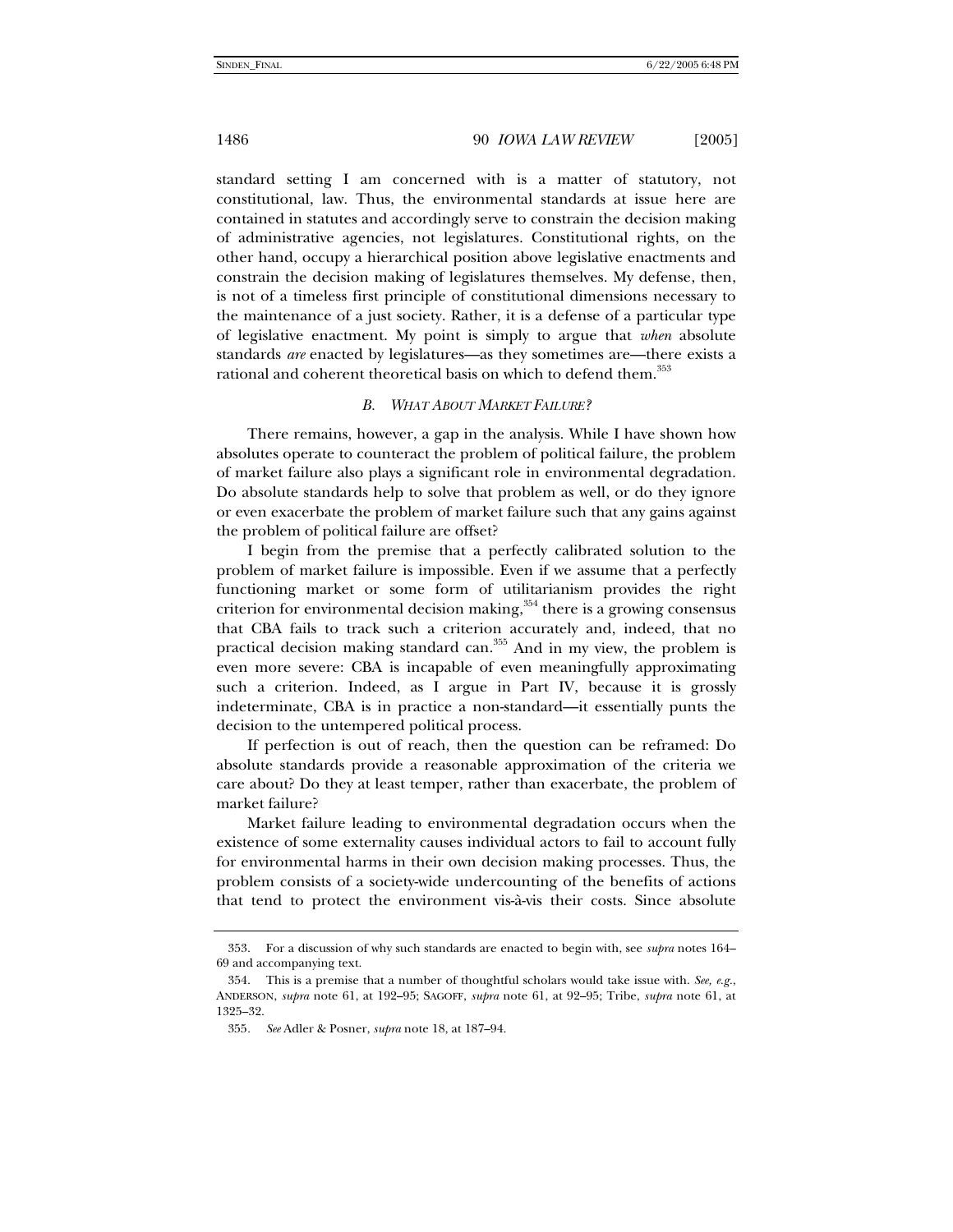standards instruct agency decision makers to consider environmental benefits to the exclusion of costs, they clearly "push" in the right direction: They tend to counteract, rather than exacerbate, the problem of market failure.

Indeed, as Part VIII demonstrates, the operation of absolute standards is more accurately conceptualized as "pushing on," rather than dictating, the decision making process. That is to say, absolute standards do not actually produce absolute results. I argue in Part VIII that even under a regime of absolute standards, agency decision making is inevitably shaped primarily by a process of political negotiation between competing interests. Rather than dictating outcomes, absolute standards simply place a thumb on the scale in favor of environmental interests. In so doing, they tend to counteract the problems of both political failure and market failure that otherwise skew decision making against environmental interests.

Because perfect calibration is impossible, my argument does not require a commitment to any particular view of what the optimal criterion for environmental protection should be in an ideal world. Whether one believes that our goal should be the maximization of overall well-being, $356$  the results a perfectly functioning market would achieve,  $357$  the results a perfectly functioning deliberative democratic process would achieve,  $358$  or the minimization of human impact on the earth,<sup>359</sup> absolute standards bring us closer to where we want to be than do the alternatives currently available to us.360

# *C. PUTTING ABSOLUTES BACK ON THE TABLE*

My purpose here is not to provide a definitive answer for the problem of standard setting across the vast and varied field of environmental law.

<sup>356</sup>*. See* Adler & Posner, *supra* note 18, at 195–96.

<sup>357</sup>*. See, e.g.,* Coase, *supra* note 208, at 16.

<sup>358</sup>*. See, e.g.,* ANDERSON, *supra* note 61, at 215.

 <sup>359.</sup> *See, e.g.,* Arne Naess, *The Deep Ecological Movement: Some Philosophical Aspects*, *in* ENVIRONMENTAL PHILOSOPHY: FROM ANIMAL RIGHTS TO RADICAL ECOLOGY 193, 197 (Michael E. Zimmerman ed., 1993).

 <sup>360.</sup> David Driesen suggests that the optimal criterion for environmental standard setting should be absolute protection of the overridingly important values of health and the environment absent a showing of concentrated economic harm, such as plant shutdowns causing mass unemployment. *See* Driesen, *supra* note 42, at 34–41. He argues that feasibility standards best approximate that criterion. *See id*. Absolute standards arguably approximate the same criterion, particularly because the degree of political pressure pushing against environmental protection is calibrated at least roughly to the degree of economic dislocation caused by a particular regulatory measure. *See generally infra* Part VIII. Driesen also suggests an additional reason we may wish to push regulation toward stronger environmental protection: Because not all sources of environmental harm are amenable to regulation, even a regime that perfectly calibrated each regulated source to the optimal level of pollution might result in higher-than-optimal pollution levels across society as a whole. *See* Driesen, *supra* note 20, at 585– 87.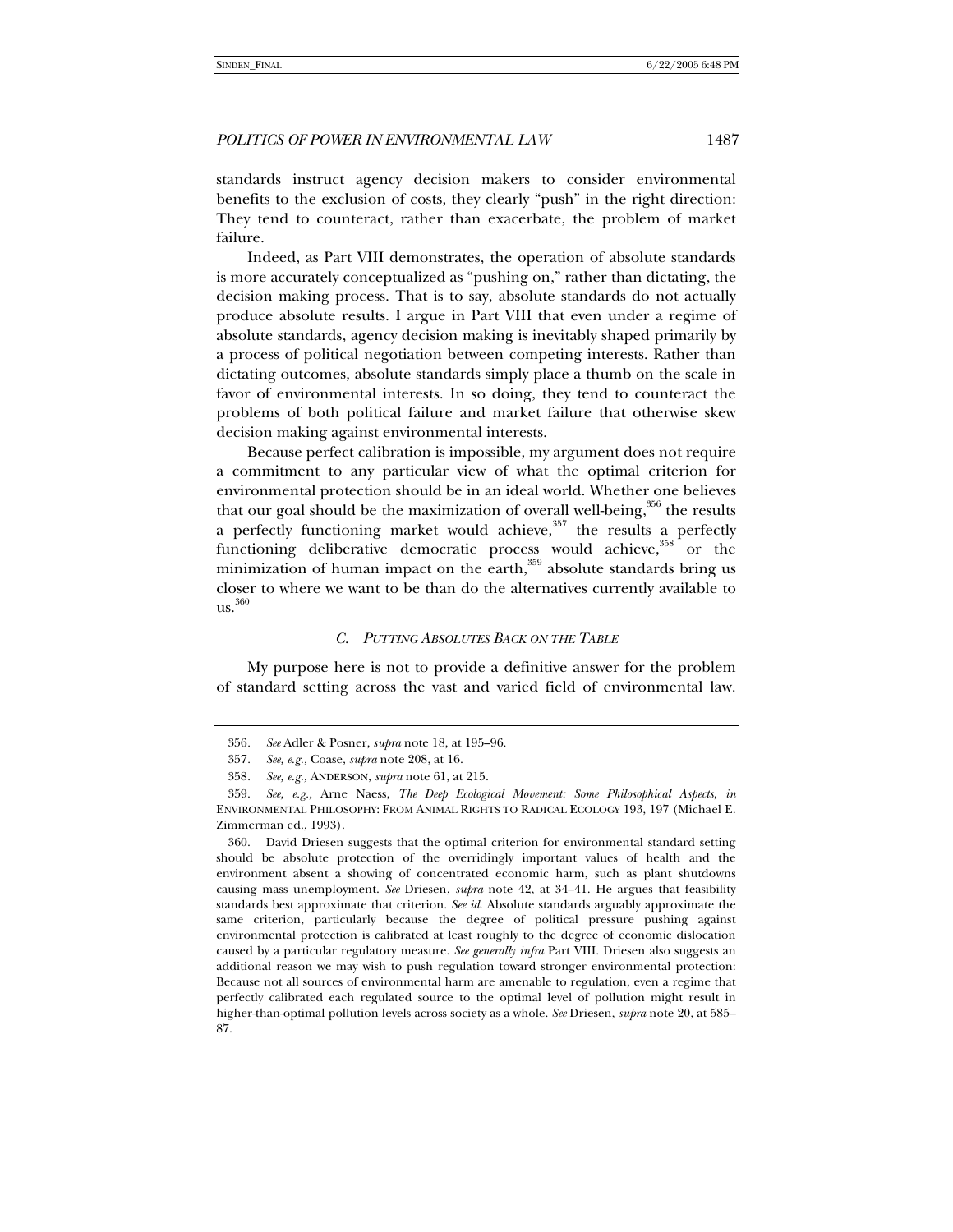Rather, I aim simply to reinvigorate the debate by putting absolute standards back on the table as a realistic and attractive option. Some will argue that absolute standards in some areas of environmental law have been an abject failure, $361$  and that may be true. I will leave for another day the task of critically examining such claims and determining which types of environmental problems and regulatory structures may be more or less amenable to absolute standards. The point here is simply to demonstrate that, at least under certain conditions, absolute standards can effectively counteract the power imbalance endemic to environmental issues and thereby lead to results that are closer to where we want to be.

In order to accomplish that task, the next Part considers the Endangered Species Act as a particular example of a statute in which Congress did, in fact, adopt a trumping approach to standard setting in environmental law, and in which that approach has been arguably quite successful. This case study shows how the ESA's absolute standards actually operate in practice as "trumps" to counteract the power imbalance that would otherwise distort agency decision making.

While the ESA's simple structure, unambiguously absolute standards, and long track record make it an ideal "case study," using the ESA to illustrate my point poses certain dangers as well. There is a tendency in environmental law to ghettoize the ESA as a special case—to view it as a particularized response to the narrow and unusual problem of irreversible ecological harm, with little or no relevance to "mainstream" environmental issues like air and water pollution.<sup>362</sup>

 <sup>361.</sup> For example, John Dwyer has argued that the absolute health-based standards for hazardous air pollutants under the Clean Air Act are an example of failed "symbolic" legislation that led to regulatory paralysis. *See* Dwyer, *supra* note 124, at 250–82. Some might also point to the Delaney Clause, 21 U.S.C. §  $348(c)(3)(A)$  (2000), as an example of a failed absolute standard. The Delaney Clause originally imposed a zero-risk standard for pesticide residues in processed foods, but Congress repealed that standard when it enacted the Food Quality Protection Act in 1996, Pub. L. No. 104-170, 110 Stat. 1489 (codified in scattered sections of 7 and 21 U.S.C.). The Delaney Clause is not a representative case, however. It was a particular brand of absolute, actually gauged to a zero level of risk rather than to a more loosely qualitative description of a level of human or ecological health to be maintained. *See supra* note 8. Furthermore, the new standard that the FQPA enacted in place of the Delaney Clause is also an absolute, cost-blind standard. It is just an absolute standard of the "loosely qualitative" type (like the ESA or the NAAQS) rather than a zero-risk standard. *Compare* 21 U.S.C. §  $348(c)(3)(A)$  (old Delaney Clause) ("[N]o additive shall be deemed to be safe if it is found to induce cancer . . . [in] man or animal . . . ."), *with* 21 U.S.C. § 346a(b)(2)(A)(ii) (new standard) (safe means "a reasonable certainty that no harm will result").

 <sup>362.</sup> Indeed, even some staunch proponents of CBA, who would like to see it used in virtually all government decision making, carve out what they view as a narrow exception for the ESA. They concede that CBA is inappropriate under the ESA because "genuinely irreversible losses" are at stake. *See* SUNSTEIN, COST-BENEFIT STATE, *supra* note 44, at 68; *see also* FARBER, *supra* note 97, at 186 (suggesting that CBA may be inappropriate for decisions with irreparable consequences); Arthur P. Hurter, Jr., George S. Tolley & Rovert G. Fabian, *Benefit-Cost Analysis and the Common Sense of Environmental Policy*, *in* COST-BENEFIT ANALYSIS AND ENVIRONMENTAL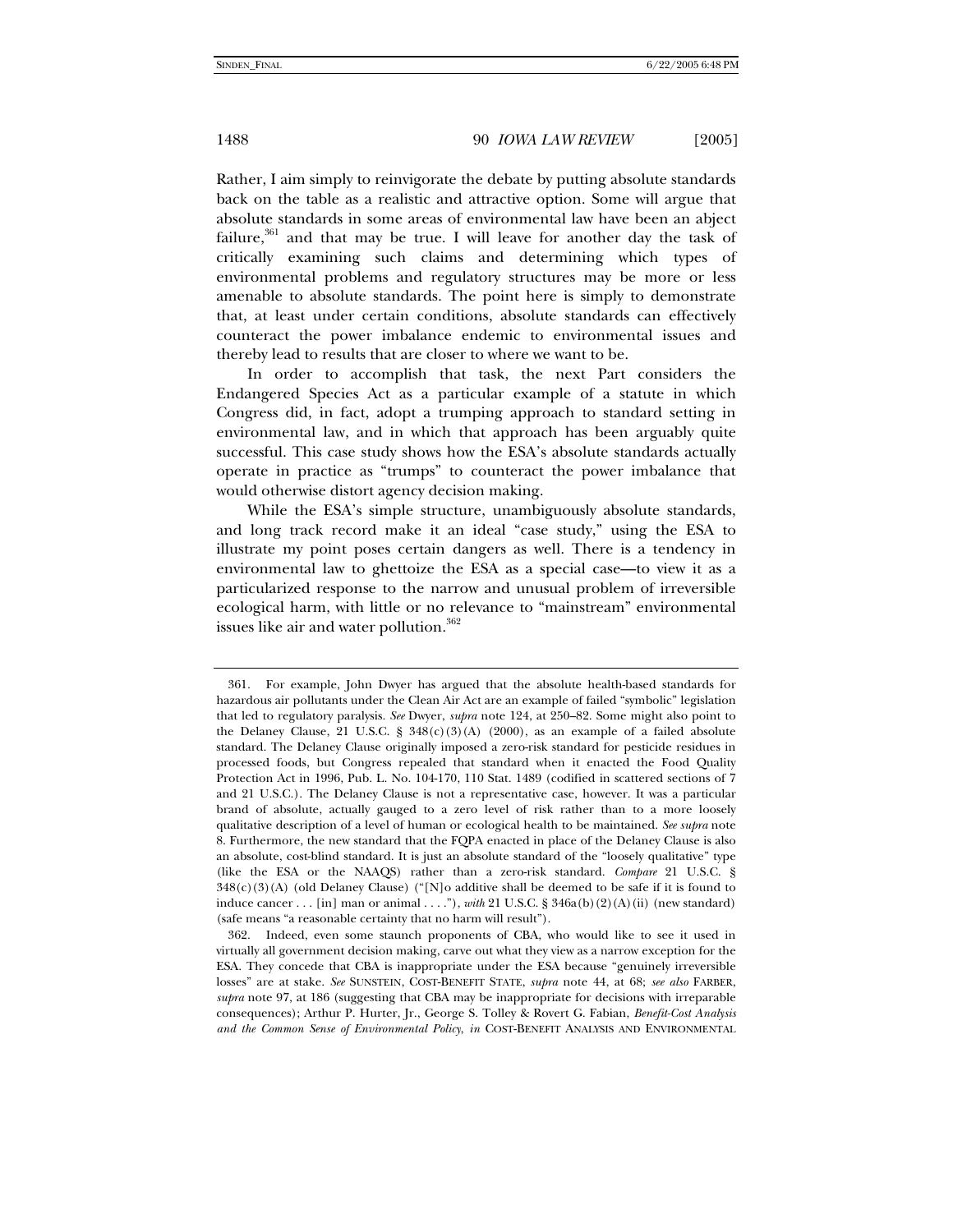But I highlight the ESA not to showcase an anomaly, but rather in hopes of suggesting how absolute standards could prove effective in other areas of environmental law as well. This is hardly a radical idea. After all, the Clean Air Act has employed an absolute health-based standard as its central organizing principle for over three decades. And by virtually all accounts, that experiment has proven extraordinarily successful.<sup>363</sup> Similarly, the Clean Water Act's anti-degradation policy imposes an absolute, cost-blind standard for those waters designated as "high quality."364 Although a comprehensive examination of how these absolutes have played out in practice is beyond the scope of this Article, these standards at least suggest that there is good reason to believe that absolute standards can be useful beyond the realm of irreversible ecological harm.

Furthermore, while it could be argued that the problem of power imbalance is particularly acute (and therefore absolute standards particularly warranted) where irreversible ecological harm is at issue,  $365$  it

 364. This standard is contained in regulations promulgated by EPA pursuant to section 303(d)(4)(B) of the Clean Water Act, which requires state water quality standards to comply with an "antidegradation policy." 33 U.S.C. §  $1313(d)(4)(B)(2000)$ . The regulations mandate that the quality of waters designated by the state as "high quality" and "constitut [ing] an outstanding National resource . . . shall be maintained and protected." 40 C.F.R. § 131.12(a)(3) (2004).

REGULATIONS: POLITICS, ETHICS, AND METHODS 98 (D. Swartzman et al. eds., 1982) (stating that irreversible harm is "not fully captured by the usual willingness-to-pay measures"). *But see* BOARDMAN ET AL., *supra* note 19, at 169 (arguing that irreversibility is not an obstacle to CBA). But these authors appear to view irreversibility as a narrow exception to the general rule of CBA, probably not extending beyond the special case of the ESA. I suspect, on the other hand, that "genuinely irreversible" ecological loss is actually implicated by a far broader range of environmental legislation. *See infra* notes 365–67 and accompanying text.

 <sup>363.</sup> A recent OMB report finding that the benefits of environmental regulation far outweigh the costs attributed the vast majority of that success to the Clean Air Act. *See* 2003 OMB REPORT, *supra* note 44. *See generally* David M. Driesen, *Should Congress Direct the EPA to Allow Serious Harms to Public Health to Continue? Cost-Benefit Tests and NAAQS under the Clean Air Act*, 11 TUL. ENVTL. L.J. 217 (1998) (defending health-based NAAQS against proposals for CBA).

 <sup>365.</sup> Three factors render the usual power imbalance between diffuse citizen interests and monied corporate interests particularly extreme in such circumstances: First, when environmental harm is irreversible, it affects future generations, the interests of which are not directly represented by any current political constituency. *See* Wright, *supra* note 352, at 122 ("[F]uture generations themselves are literally silent politically. They also have little if any current bargaining power, and little with which to reward or threaten the current generation of legislators [or bureaucrats]."). In some sense, future generations are in Ely's scheme the perfect "paradigmatically powerless class," analogous to the out-of-state residents protected by the Privileges and Immunities Clause. *See* ELY, *supra* note 179, at 83*; see also* Frederick A.O. Schwarz, Jr., *The Constitution Outside the Courts*, 14 CARDOZO L. REV. 1287, 1293 (1993) (drawing a similar analogy between the interests of future generations in environmental protection and the current interests of discrete and insular minorities); SUNSTEIN, RIGHTS REVOLUTION, *supra* note 81, at 104 (arguing that statutes that protect future generations from irreversible losses are apt to suffer from inadequate implementation). Some have even used this kind of political-process theory to argue for a constitutional right for future generations, *see generally* Wright, *supra* note 352, or for environmental protection generally, *see generally* Ledewitz, *supra* note 352.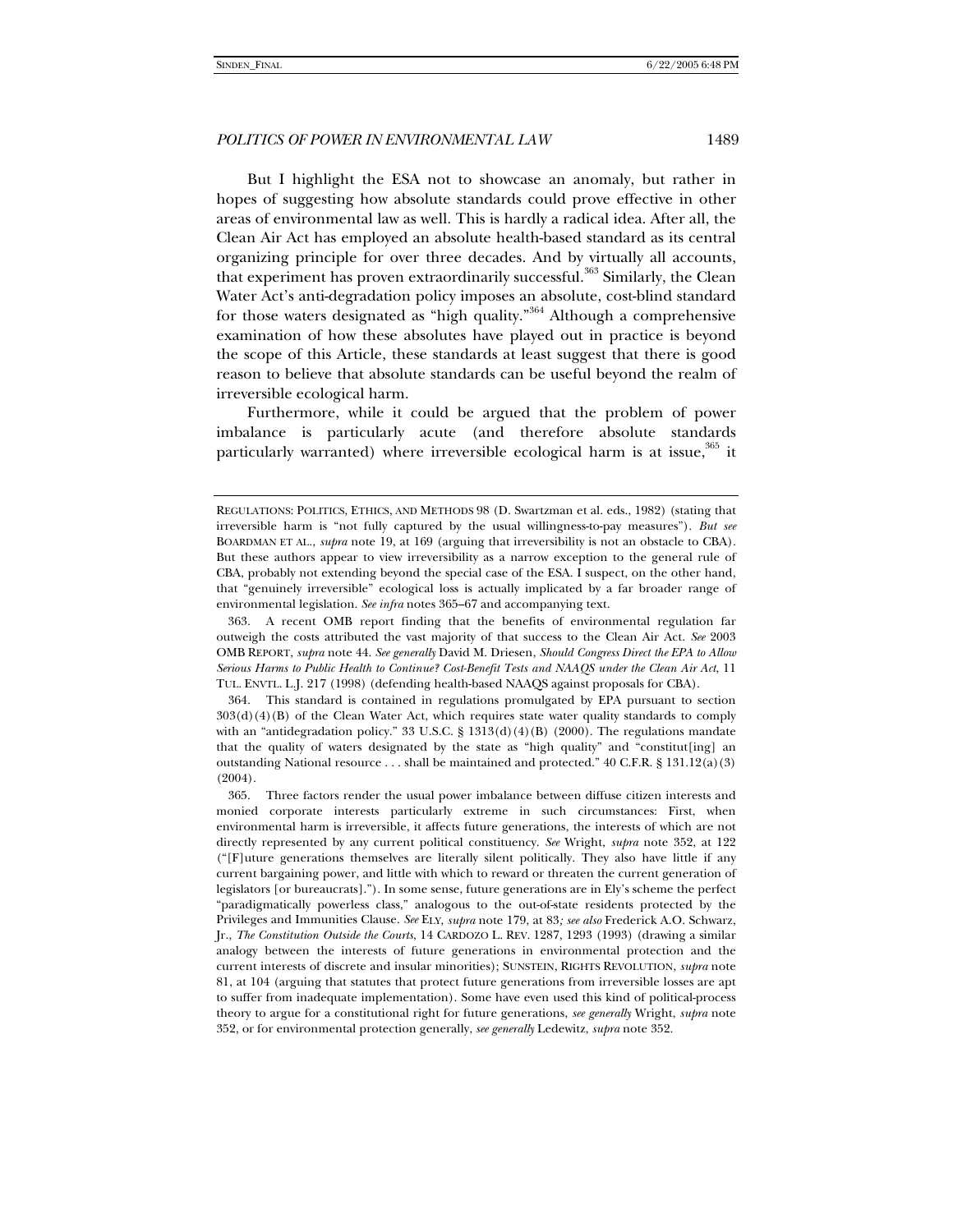would be a mistake to view species extinction as the only example of such harm. In fact, irreversible ecological loss is implicated by a whole range of environmental issues. Discussions of air pollution, for example, increasingly focus on global warming, which threatens to irreversibly alter ecosystems across the globe within the next century.<sup>366</sup> Similarly, mismanagement of water resources is increasingly blamed for the irreversible destruction of a range of valuable ecosystems, including wetlands and coral reefs.<sup>367</sup>

Second, because ecological harm usually does not injure people directly, it is much harder to build a political constituency to prevent it than it is to build a constituency to prevent harms to human health or harms that are more readily measurable in economic terms. *See* SUNSTEIN, RIGHTS REVOLUTION, *supra* note 81, at 104 (arguing that statutes protecting noncommodity values are likely to be inadequately implemented); Schroeder, *supra* note 168, at 45–46 (suggesting that public health issues are easier for groups to organize around than ecological or aesthetic harms).

Third, because the functioning and health of ecosystems is still so poorly understood, the magnitude of scientific uncertainty surrounding issues of ecosystem harm and its potential consequences is even larger than it is for other types of environmental harm. *See* DANIEL B. BOTKIN, DISCORDANT HARMONIES: A NEW ECOLOGY FOR THE TWENTY-FIRST CENTURY 9 (1990); Houck, *supra* note 137, at 878 ("In decisions about air quality or water pollution, at least we have had a handle on the variables: one discharge, a few contaminants, and a targeted effect. When it comes to the diversity of an ecosystem, however, there are thousands of organisms in a spade full of soil."); A. Dan Tarlock, *The Nonequilibrium Paradigm in Ecology and the Partial Unraveling of Environmental Law*, 27 LOY. L.A. L. REV. 1121, 1129 (1994). This enormous scientific uncertainty even further magnifies the difficulties and obstacles to building a political constituency to monitor and lobby against ecological harm. *See generally* Houck, *supra* note 137, at 880 (detailing why the disparity of power between interests in favor of and opposed to environmental protection is particularly acute in the areas of biodiversity and ecosystem preservation).

<sup>366</sup>*. See* INTERGOVERNMENTAL PANEL ON CLIMATE CHANGE, CLIMATE CHANGE 2001: IMPACTS, ADAPTATION, AND VULNERABILITY 237–315 (2001), http://www.grida.no/climate/ ipcc\_tar/wg2/index.htm (on file with the Iowa Law Review). There are those who dispute that climate change is irreversible, arguing that human ingenuity will someday find a way to reverse the warming of the planet. *See, e.g.*, Jay Michaelson, *Geoengineering: A Climate Change Manhattan Project*, 17 STAN. ENVTL. L.J. 73, 105–06 (1998) (citing proposals to reverse global warming by, *inter alia*, creating vast carbon sinks by stimulating phytoplankton growth in oceans, or blocking sun's rays by releasing clouds of dust from airplanes into upper atmosphere). But most experts view climate changes as irreversible.

<sup>367</sup>*. See* NAT'L RESEARCH COUNCIL, COMPENSATING FOR WETLAND LOSSES UNDER THE CLEAN WATER ACT 1 (2001) (noting that, by the 1980s, development activities had decreased wetland area in the United States to fifty-three percent of 1780 levels), http://www.nap.edu/ openbook/0309074320/html/index.html (on file with the Iowa Law Review); NAT'L OCEANIC AND ATMOSPHERIC ADMIN., THE STATE OF CORAL REEF ECOSYSTEMS OF THE UNITED STATES AND PACIFIC FREELY ASSOCIATED STATES 33–35 (2002), http://www.nccos.noaa.gov/documents/ status\_coralreef.pdf (describing coastal pollution as a "high threat" to coral reef ecosystems) (on file with the Iowa Law Review). Whether wetlands loss is truly irreversible might also generate some debate. The construction of artificial wetlands has been standard practice for decades now, but some studies have questioned their effectiveness. NAT'L RESEARCH COUNCIL, *supra* at 22–45 (describing how replacement wetlands often fail to replicate the natural function and structure of wetlands); *id.* at 44 (stating that a greater than one-to-one ratio of mitigation to destroyed wetlands is needed to achieve functional equivalency).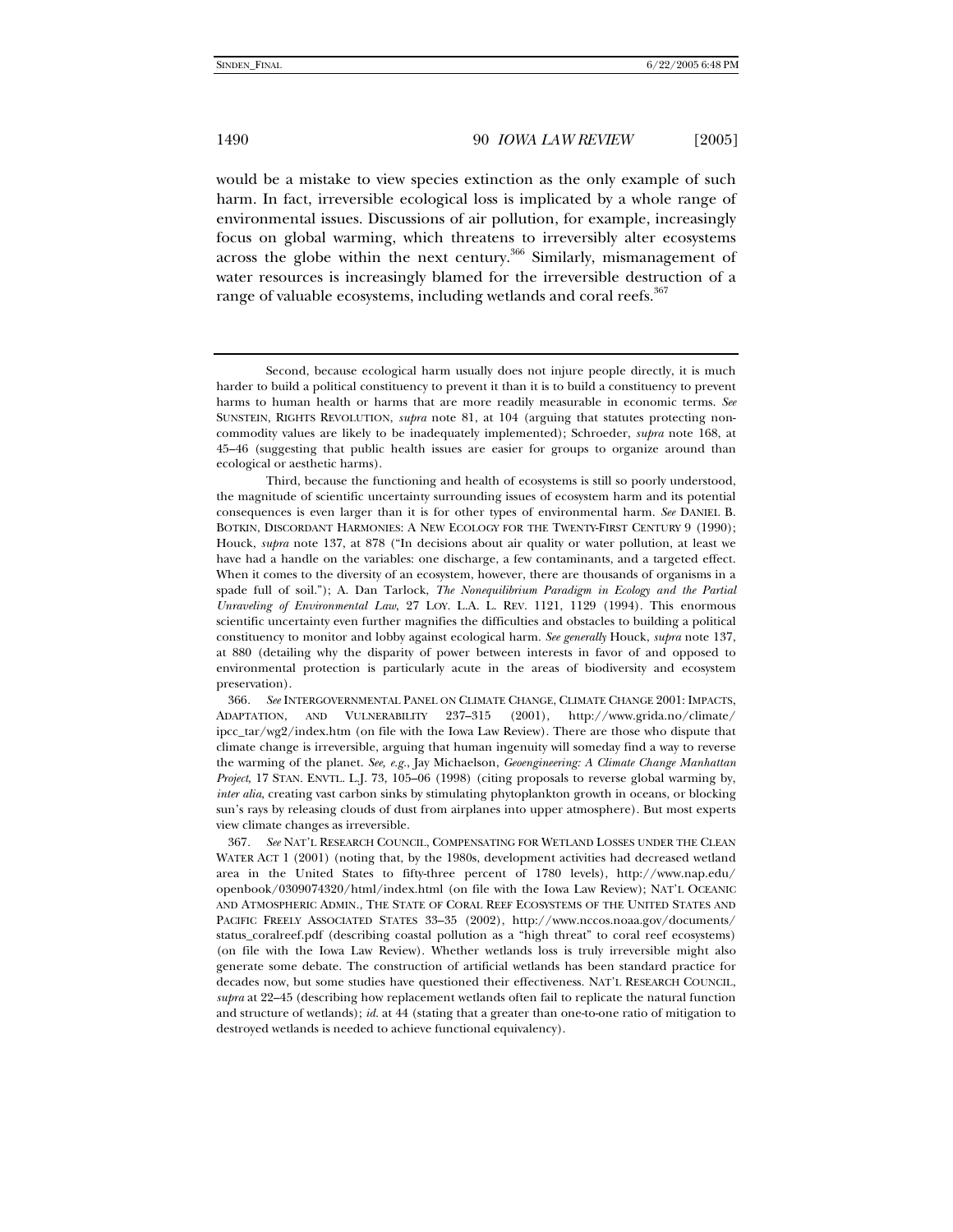Accordingly, I hope that the Endangered Species Act example will be read expansively, as suggestive of other possibilities for the use of absolutes in environmental law, rather than narrowly as an idiosyncratic special case.

#### VIII. A CASE STUDY: THE ENDANGERED SPECIES ACT

The Endangered Species Act is often held up as the paradigmatic example of an absolute approach to environmental regulation. Known as the "pit bull" of environmental statutes, $368$  the ESA is a remarkable piece of legislation. With only a few small exceptions,<sup>369</sup> its prohibitions are absolute, based entirely on biological standards, with no room for consideration of economic impacts. Indeed, it explicitly names "economic development" as the enemy. The very first words of the statute declare that: "various species of fish, wildlife, and plants in the United States have been rendered extinct as a consequence of economic growth and development untempered by adequate concern and conservation . . . . "370

Thus, the decision whether to list a species as threatened or endangered is based "solely" on biological factors.<sup>371</sup> And once listed, no federal agency can take any action that is "likely to jeopardize the continued existence" of a threatened or endangered species or cause "adverse modification" of its critical habitat, regardless of the economic consequences. 372 The Act imposes strict restrictions on private actors as well. No person can "take" an endangered species<sup>373</sup>-i.e., kill or harm an individual member of the species; "take" is defined broadly to include habitat modification.<sup>374</sup> Thus, the Act prohibits private parties not only from

 370. 16 U.S.C. § 1531(a)(1) (2000); *see also id*. § 1533(f)(1)(A) (giving priority in allocation of resources for recovery plans to those species in conflict with economic activity).

 371. The statute states that the listing determination is to be made "solely on the basis of the best scientific and commercial data available ...." 16 U.S.C. § 1533(b)(1)(A). The word "commercial" refers to trade data, not economic considerations. *See* H.R. REP. NO. 97-567, at 20 (1982) (adding the word "solely" and "specifically reject[ing]" the application of economic criteria to the listing process).

372. 16 U.S.C. § 1536(a)(2).

374*. See* 16 U.S.C. § 1532(19) (defining "take" to include "harm"); 50 C.F.R. § 17.3 (defining "harm" to include "significant habitat modification"). "Significant habitat modification" is in turn defined purely in biological terms as activity that "kills or injures

<sup>368</sup>*. See* George Cameron Coggins, *An Ivory Tower Perspective on Endangered Species Law*, 8 NAT. RESOURCES & ENV'T 3, 3 (1993); *see also* Timothy Egan, *Strongest U.S. Environment Law May Become Endangered Species*, N.Y. TIMES, May 26, 1992, at A1 (quoting World Wildlife Fund vice president Donald Barry as stating that the ESA is "'short, compact and has a hell of a set of teeth. Because of its teeth, the act can force people to make the kind of tough political decisions they wouldn't normally make.'").

<sup>369</sup>*. See infra* note 376.

<sup>373. 16</sup> U.S.C. § 1538(a)(1)(B). Though the statute only explicitly prohibits the "taking" of endangered species, FWS has also applied the "take" prohibition to threatened species through regulation. *See* 50 C.F.R. § 17.31(a) (2004); *see also* 50 C.F.R. § 17.71(a) (regarding threatened plants). NMFS applies the "take" prohibition to marine species on a case-by-case basis pursuant to its authority under section 4(d) of the ESA, 16 U.S.C. § 1533(d).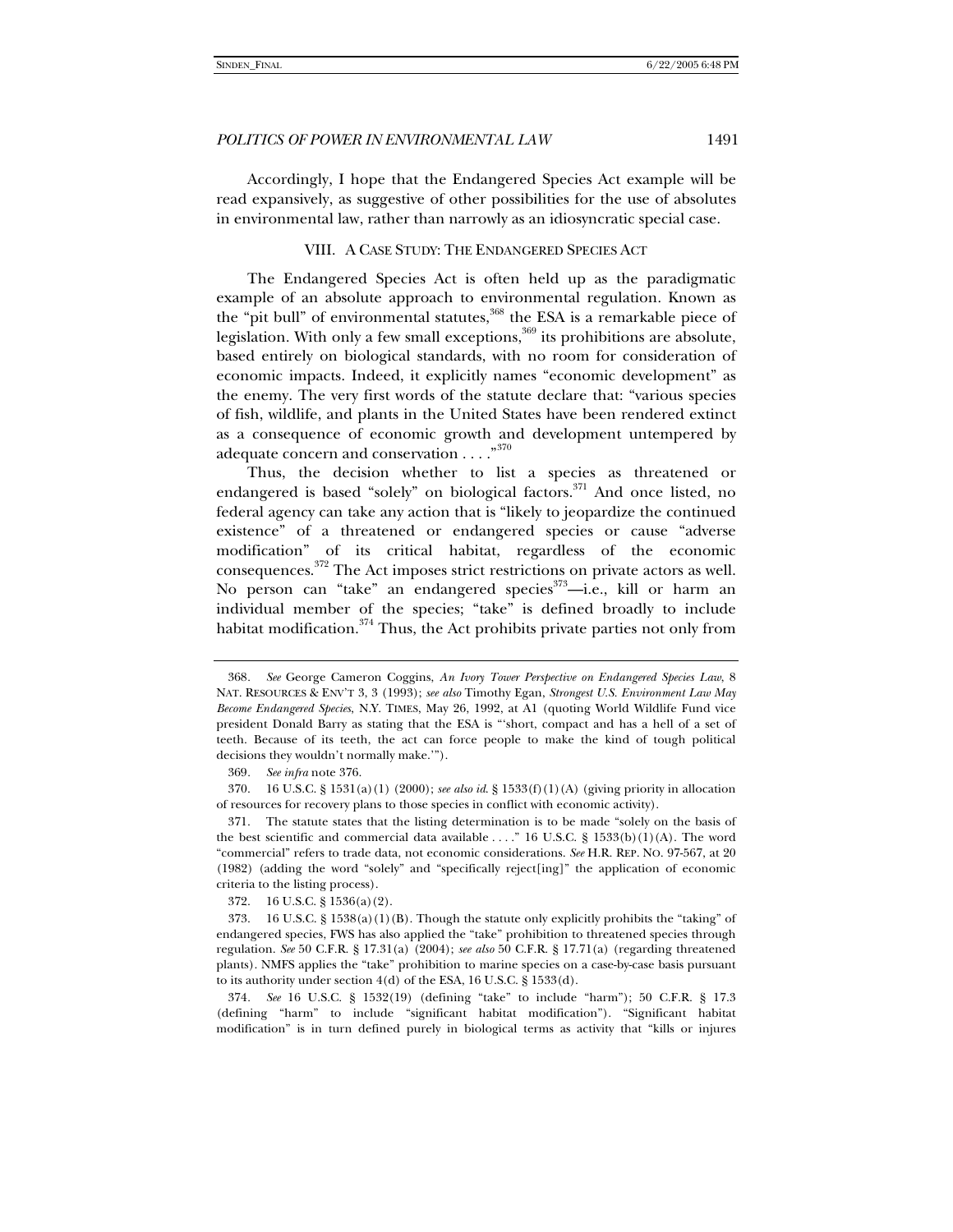hunting an endangered species, but from developing their land in ways that adversely alter its habitat. The impact of these restrictions on private parties is softened somewhat by the availability of Incidental Take Permits for landowners who develop approved Habitat Conservation Plans and can show that their development projects will "minimize and mitigate" impacts on endangered species "to the maximum extent practicable." But these landowners are still ultimately bound by the biological bottom line of the jeopardy standard—that is, their actions must "not appreciably reduce the likelihood of the survival and recovery of the species," period. $375$  Economic costs are irrelevant.376

Furthermore, the Act contains strict procedural provisions that make these substantive standards difficult to evade. For example, it imposes clear deadlines on the listing process. $377$  And it does not leave the crucial determination as to whether a federal action will "jeopardize" a species to the development agency that is promoting the project. The Army Corps of Engineers, in other words, is not left to make its own decision as to whether its dam project will jeopardize an endangered species. Nor is it left to the Forest Service to decide whether a timber sale will cause jeopardy. To make that determination, the development agency must engage in a process of consultation with one of the two wildlife agencies charged with implementing the Act, the U.S. Fish and Wildlife Service ("FWS") or the National Marine Fisheries Service ("NMFS").<sup>378</sup> Since these agencies tend to

wildlife by significantly impairing essential behavioral patterns, including breeding, feeding, or sheltering." *Id*. In 1995, the U.S. Supreme Court upheld FWS's regulatory definition of "harm" in *Babbitt v. Sweet Home Chapter of Committee for a Great Oregon*, 515 U.S. 687, 708 (1995).

<sup>375. 16</sup> U.S.C. § 1539(a)(2)(B). The drafters of this provision did not actually use the term "jeopardy," but intentionally borrowed the wording of the then-applicable regulatory definition of jeopardy. *See* Daniel J. Rohlf, *Jeopardy Under the Endangered Species Act: Playing A Game Protected Species Can't Win*, 41 WASHBURN L.J. 114, 125 (2001).

 <sup>376.</sup> Two provisions of the ESA do allow government decision makers to balance economic costs against the benefits of species preservation in limited circumstances. First, the "God Squad" provision allows an Endangered Species Committee to grant exemptions from the Act's requirements for certain large projects if the Committee determines that the benefits of the project outweigh its costs. 16 U.S.C. § 1536(e), (g)–(n); *see infra* notes 438–47 and accompanying text. Second, the agencies can alter the designation of critical habitat based on a cost-benefit test, as long as extinction will not result. 16 U.S.C. § 1533(b)(2). These provisions have had little effect on the implementation of the statute, however. *See* Sinden, *supra* note 3, at 151–60.

 <sup>377. 16</sup> U.S.C. § 1533(b)(3)–(6).

<sup>378</sup>*. See* 16 U.S.C. § 1536(a)–(d) (consultation requirement); 50 C.F.R. § 402.01–402.16 (same). The statute assigns responsibility for the administration of the ESA to the Departments of the Interior and Commerce, depending on the type of species involved. Generally, the Secretary of the Interior has jurisdiction over terrestrial species, which it exercises largely through FWS, and the Secretary of Commerce has jurisdiction over marine species, which it exercises through NMFS. *See* 16 U.S.C. § 1532(15) (referencing Reorganization Plan No. 4 of 1970, 35 Fed. Reg. 15,627, 84 Stat. 2090 (1970)); *see also* MICHAEL J. BEAN & MELANIE J. ROWLAND, THE EVOLUTION OF NATIONAL WILDLIFE LAW 203 n.49 (1997).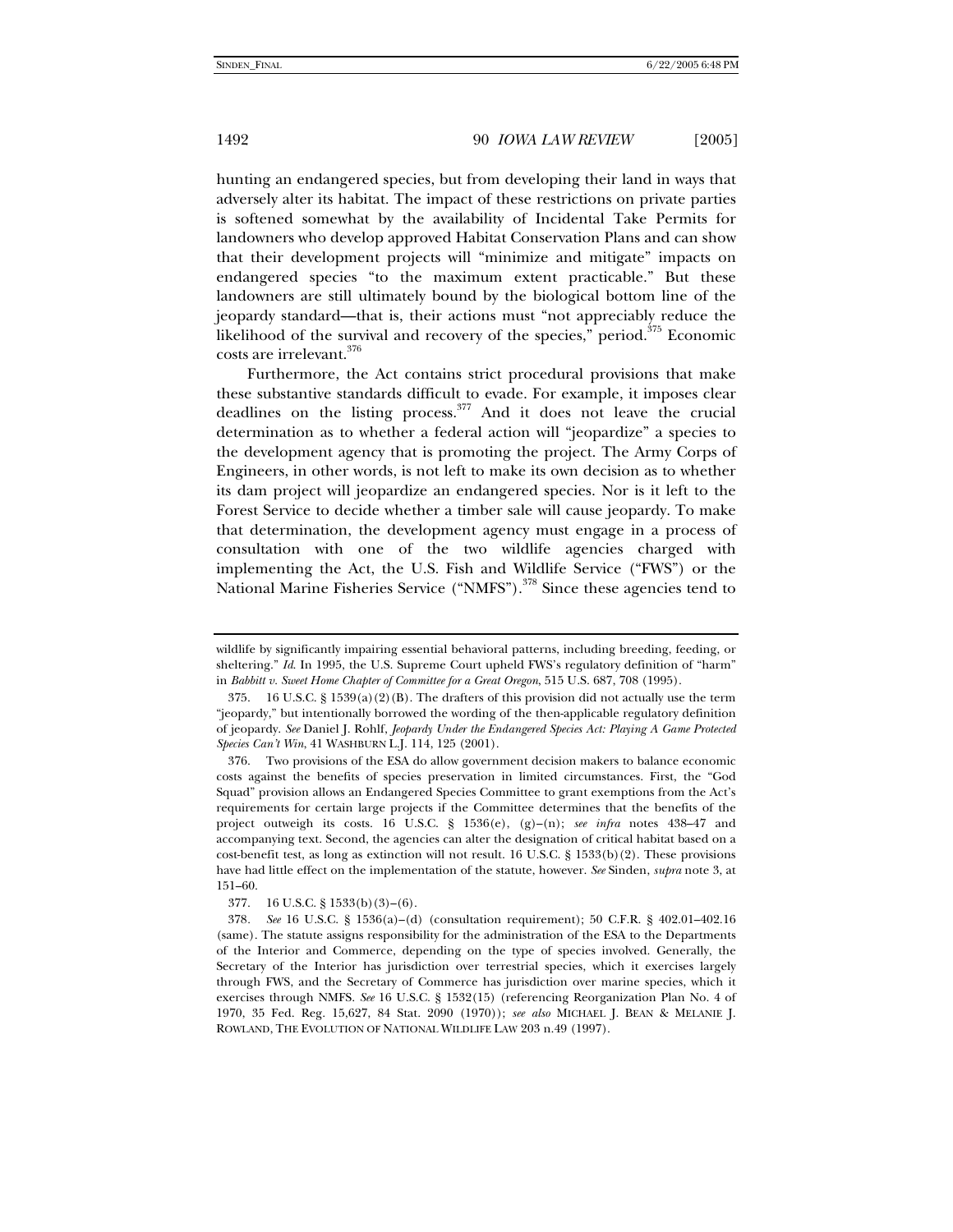view endangered-species preservation as part of their missions, they are more likely to make decisions favoring species protection.<sup>379</sup> It is the wildlife agency that makes the initial determination about whether jeopardy will result, and while the development agency is technically free to ignore that judgment, it does so at its peril. The Supreme Court has called the biological opinions of FWS and NMFS "virtually determinative," and thus a court is unlikely to uphold a development agency's decision to proceed with a project over a wildlife agency's jeopardy finding.<sup>380</sup>

Finally, if any of these agencies fail to act in accordance with these provisions, the statute specifically allows citizens to sue to enforce its mandates, and an attorney's-fees provision gives them the financial ability and incentive to do so.<sup>381</sup> Indeed, citizen enforcement of the ESA has played a major role in its implementation since its enactment.<sup>382</sup>

As the U.S. Supreme Court pointed out just five years after the Act was passed into law, the ESA's language could not be clearer: It commands that species be protected "whatever the cost," and "admits of no exception."<sup>383</sup> Since the Supreme Court immortalized those famous words, many courts have followed its lead, issuing injunctions under the ESA against politically powerful and influential industries.<sup>384</sup> Still, just as Professor Charles Black admitted with respect to the First Amendment,<sup>385</sup> no standard is entirely absolute in practice. Virtually any legal standard leaves some zone of discretion—some "wiggle room"—that interest groups naturally attempt to exploit. In fact, implementation of the ESA involves a process of negotiation in which political and economic interests play a significant role. This arises in part from the ambiguity contained in the biological standards themselves.

382*. See* Houck, *supra* note 142, at 311.

384*. See, e.g.*, Rio Grande Silvery Minnow v. Keys, 333 F.3d 1109, 1119–20, 1138 (10th Cir. 2003) (upholding the district court's preliminary injunction compelling the Bureau of Reclamation to maintain sufficient river flow to avoid jeopardizing endangered fish), *vacated by* 355 F.3d 1215 (10th Cir. 2004) (dismissing the appeal as moot and vacating the prior opinion, but leaving the preliminary injunction intact); Pac. Rivers Council v. Thomas, 30 F.3d 1050, 1056, 1057 (9th Cir. 1994) (upholding the district court's injunction compelling the Forest Service to consult with NMFS regarding endangered salmon and enjoining any timber sales pending such consultation); Lane County Audubon Soc'y v. Jamison, 958 F.2d 290, 295 (9th Cir. 1992) (enjoining timber sales on federal lands pending BLM's consultation with FWS regarding the spotted owl); Pac. Coast Fed'n of Fishermen's Ass'ns v. U.S. Bureau of Reclamation, 138 F. Supp. 2d 1228, 1251 (N.D. Cal. 2001) (enjoining the Bureau of Reclamation's delivery of irrigation water pending its consultation with NMFS regarding endangered salmon).

<sup>379</sup>*. See* YAFFEE, *supra* note 142, at 110, 113. While the endangered species mission at FWS and NMFS is by now well-established and both agencies employ a cadre of biologists committed to that mission, both agencies are situated within larger departments—Interior and Commerce—whose constituencies are largely made up of commercial interests. *See id*.

 <sup>380.</sup> Bennett v. Spear, 520 U.S. 154, 169–70 (1997).

 <sup>381. 16</sup> U.S.C. § 1540(g).

 <sup>383.</sup> Tenn. Valley Auth. v. Hill, 437 U.S. 153, 173, 184 (1978).

<sup>385</sup>*. See supra* notes 331–37 and accompanying text.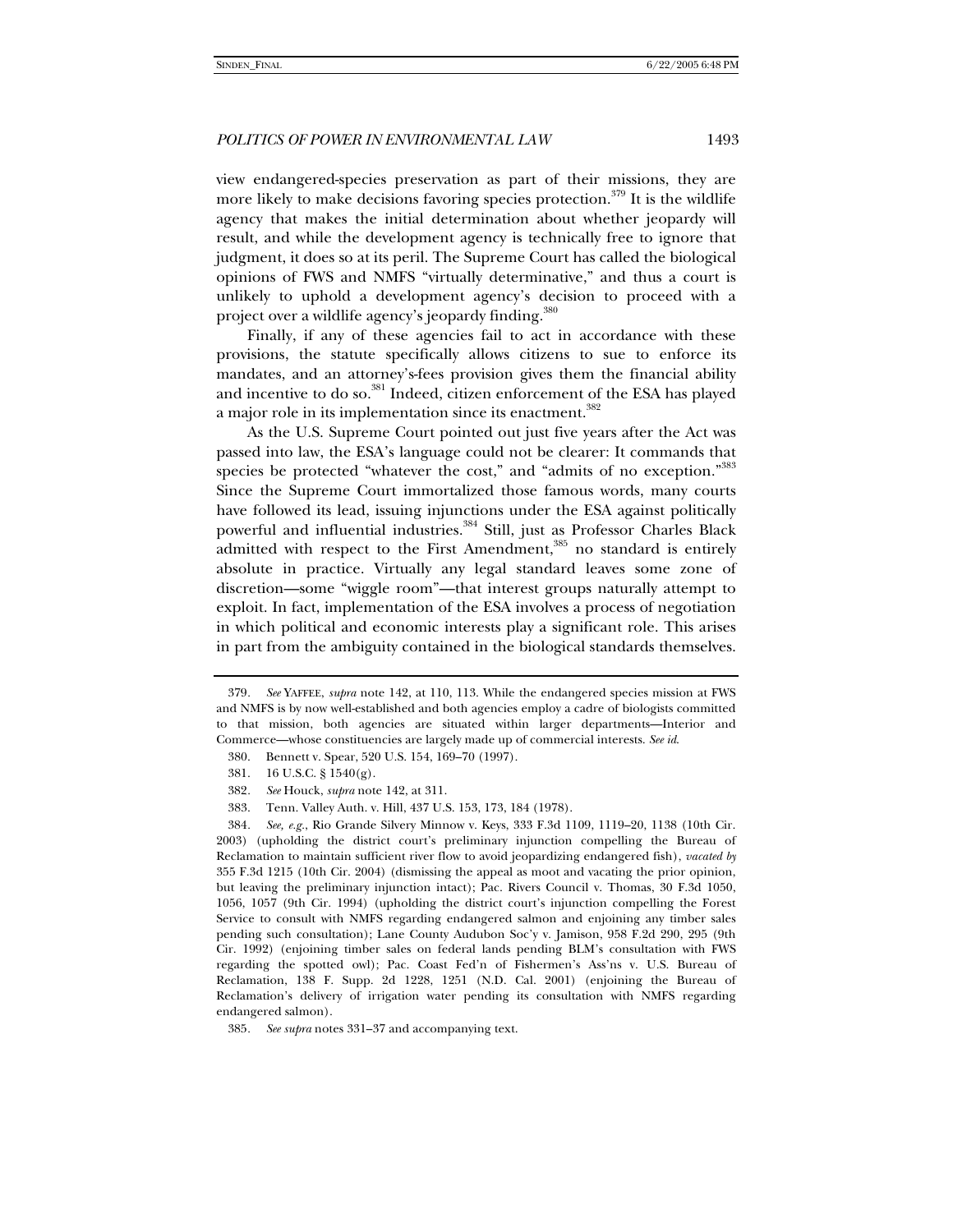Overlaid on that dynamic, which gives political and economic forces covert influence over agency decision making, are two mechanisms by which politics and economics can also *overtly* influence the decision making process. First, the statute itself contains an escape valve that in certain exceptional circumstances allows a special committee to grant exemptions from the ESA's absolute standards based on a cost-benefit test.<sup>386</sup> Second, Congress has itself on occasion stepped in to override the statute's requirements based on political and economic considerations.<sup>387</sup>

Ultimately, then, the ESA's absolute standards involve a negotiation between environmental and economic interests, but it is not the unbounded political free-for-all that the CBA standard would produce. Rather, it is a balance that is clearly weighted toward environmental protection. Thus, the ESA's absolute standards operate as a "trump" or a thumb on the scale in favor of the weaker interest. In this way, they serve to counteract the inevitable tug toward economic interests that the environmental power dynamic produces.

The following pages explain these dynamics in more detail, using the story of the northern spotted owl and the logging of federal lands in the Pacific Northwest to illustrate how they actually played out in the context of a particular controversy. Accordingly, I pause here to provide a brief background on that controversy.

#### *A. THE SPOTTED OWL STORY*

The northern spotted owl is a shy nocturnal bird that inhabits the old growth forests of the Pacific Northwest from British Columbia to northern California.388 It is monogamous and highly territorial. This seemingly inconspicuous bird began to attract significant attention among ornithologists and forest managers in the 1970s and early 1980s.<sup>389</sup> Scientists studying the owl had learned that it was highly dependent on large tracts of intact old-growth forest ecosystem for its survival. Indeed, one breeding pair was estimated to use an average of 2000 acres of habitat.<sup>390</sup> Because of its dependence on old growth, the Forest Service had designated the spotted owl a "management indicator species," meaning that it served as a measuring rod for the overall health of the old-growth ecosystem and the other species that depended on it.<sup>391</sup>

<sup>386</sup>*. See infra* notes 438–47 and accompanying text.

<sup>387</sup>*. See infra* notes 448–56 and accompanying text.

<sup>388</sup>*. See generally* Determination of Threatened Status for the Northern Spotted Owl, 55 Fed. Reg. 26,114 (June 26, 1990).

<sup>389</sup>*. See generally* Brendon Swedlow, *Scientists, Judges, and Spotted Owls: Policymakers in the Pacific Northwest*, 13 DUKE ENVTL. L. & POL'Y F. 187, 191–96 (2003).

<sup>390</sup>*. See* Determination of Threatened Status for the Northern Spotted Owl, 55 Fed. Reg. at 26,114.

<sup>391</sup>*. See* 36 C.F.R. § 219.19 (2004).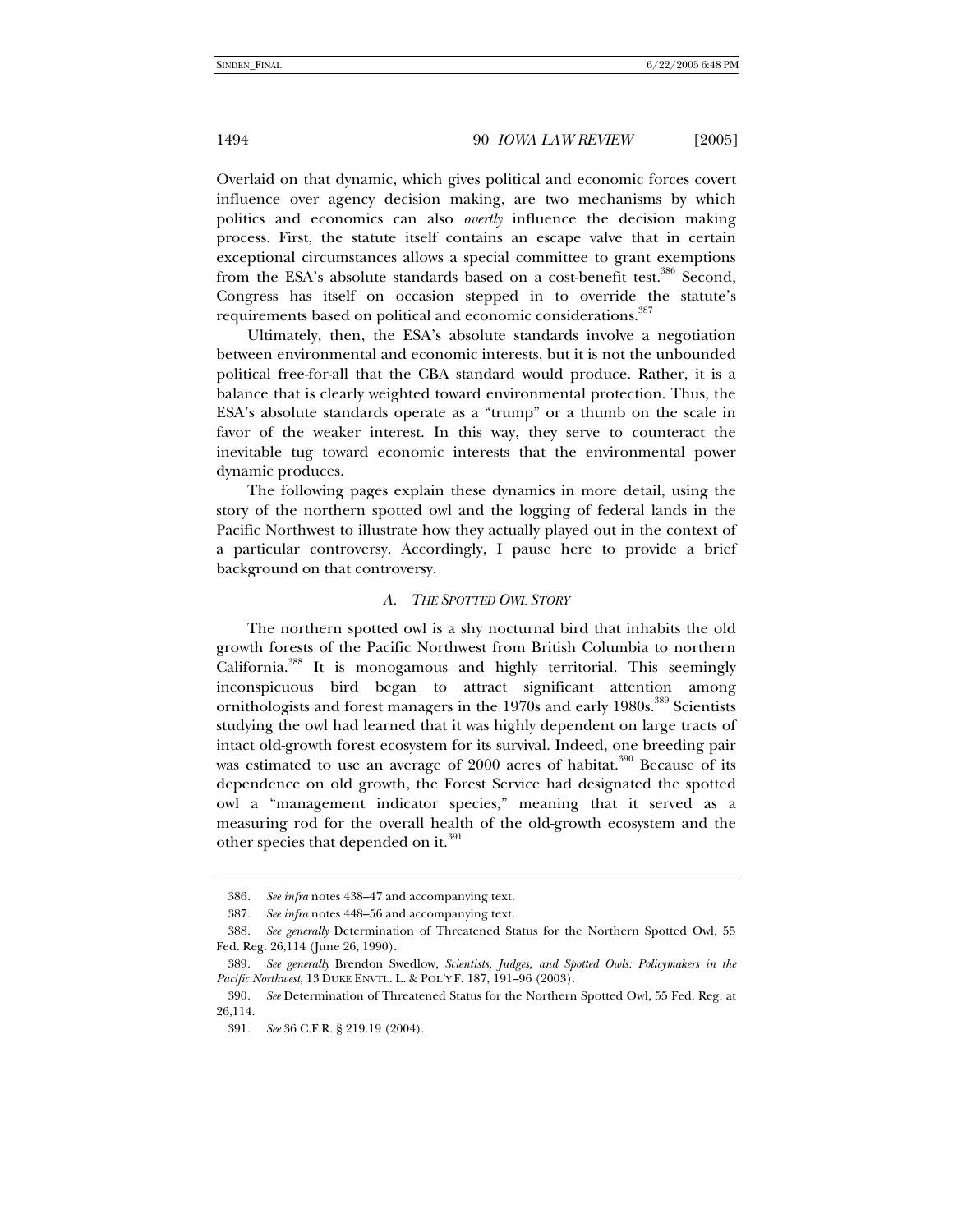Unfortunately for the owl, however, the old-growth forests on which it depended had been steadily disappearing for decades as timber companies harvested the large and valuable trees. By the 1980s, most old-growth forest on private lands had been destroyed,<sup>392</sup> and as the demand for lumber grew, timber companies turned to the vast tracts of federal land in western Washington and Oregon managed by the Forest Service and the Bureau of Land Management ("BLM"). Soon the remaining habitat on federal lands was quickly disappearing as well. During the 1980s, the Forest Service sold 71,000 acres per year for timber harvest, and the BLM logged an additional  $15,000$  acres each year.<sup>393</sup>

In the early and mid-1980s, scientists and environmentalists began warning the Forest Service and BLM of the precarious state of the owl and its ecosystem and the need to take steps to limit timber harvest in old-growth forests. But any hope of saving the owl would require dramatic reductions in timber-harvest levels. Even early, relatively conservative estimates predicted that a million acres would have to be made off limits to logging, a step that would undoubtedly provoke vigorous opposition from an array of wealthy and powerful timber companies.<sup>394</sup>

Thus, the usual imbalanced alignment of interests began to emerge from the outset. On one side were environmental organizations representing diffuse citizen interests in the preservation of species, oldgrowth forests, and related values. On the other side were powerful corporate interests representing the resource-extraction industries of the West—primarily timber, but mining interests as well. The timber and mining industries had enormous economic interests at stake. Mining companies claimed that one particular pair of nesting owls threatened \$400 million in mining claims,<sup>395</sup> and the timber industry was facing potentially drastic reductions in its annual harvest levels. These industries would ultimately spend millions of dollars in litigation and lobbying efforts to fight protections for the owl, even hiring a public-relations firm to try to win public support by portraying the controversy as a zero-sum trade-off between jobs and owls.<sup>396</sup> Against these powerful and well-financed interests, environmental groups had little effect—at least until the late 1980s when the ESA entered the scene.

<sup>392</sup>*. See* Determination of Threatened Status for the Northern Spotted Owl, 55 Fed. Reg. at 26,130; *id*. at 26,118 (noting that, by 1990, nearly ninety percent of the remaining owl habitat was on federal land).

 <sup>393.</sup> Victor M. Sher, *Travels with Strix: The Spotted Owl's Journey Through the Federal Courts*, 14 PUB. LAND L. REV. 41, 44 (1993).

 <sup>394.</sup> SHANNON PETERSEN, ACTING FOR ENDANGERED SPECIES: THE STATUTORY ARK 82 (2002).

<sup>395</sup>*. Id*. at 90.

<sup>396</sup>*. Id*.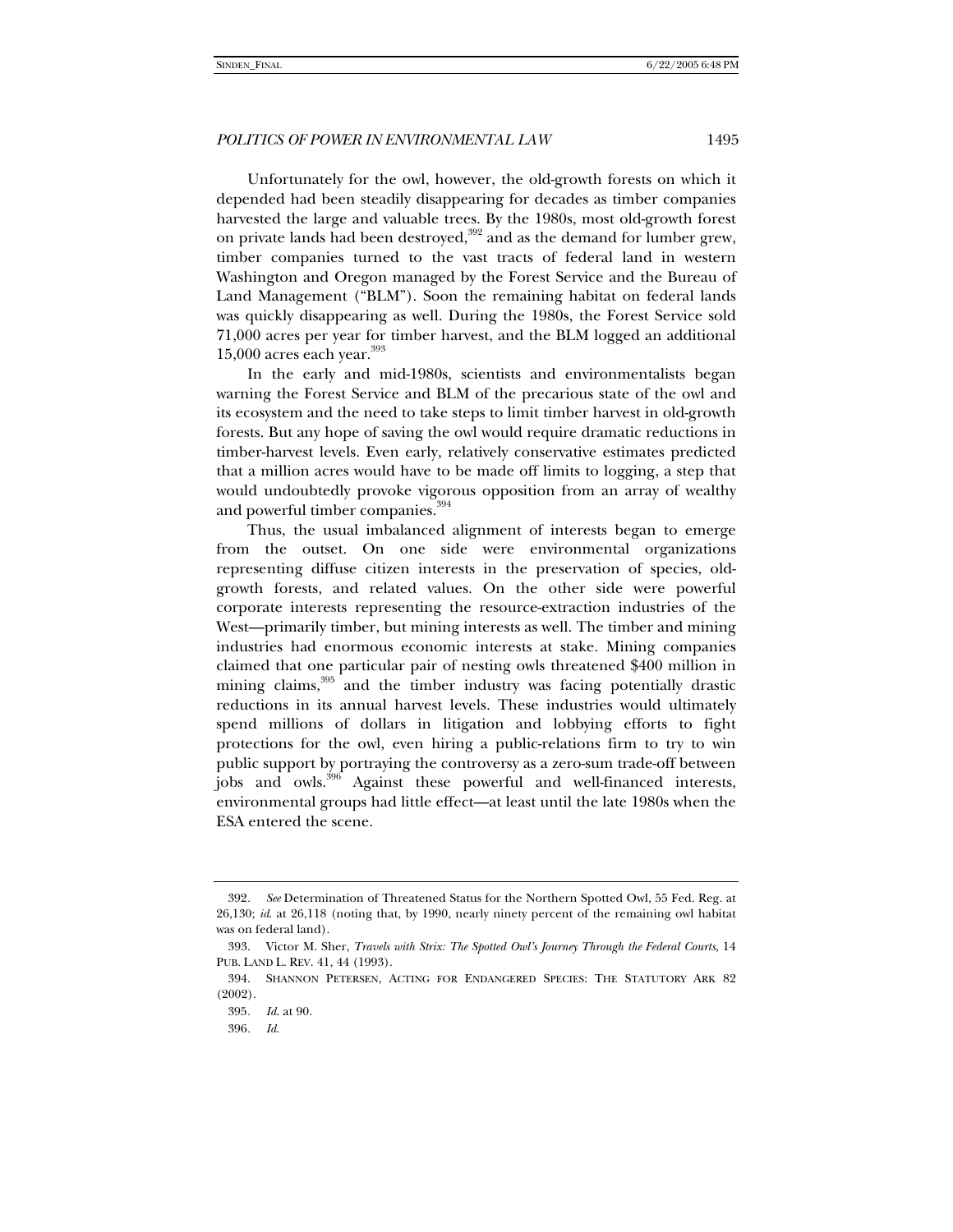#### *B. AGENCY DISCRETION: THE POLITICS OF DELAY*

As noted above, the negotiation process that characterizes ESA implementation arises in large part from the fact of agency discretion.<sup>397</sup> One important aspect of implementation with respect to which the wildlife agencies retain some discretion is the promptness with which actions to protect particular species are taken. While the statute imposes strict deadlines for listings and critical habitat designations,<sup>398</sup> it is commonly understood that the agencies' budgets do not come close to providing sufficient resources to complete all of the listings and designations required by law.<sup>399</sup> Accordingly, the wildlife agencies inevitably perform a kind of triage, exercising discretion to give some species priority and leave others to languish.

To be sure, the procedural provisions of the Act—the strict deadlines and the citizen-suit provision—place an important brake on this discretion. Once an agency is sued for failing to meet a deadline in the Act, the court may well impose a strict timetable on the agency over its objection. $400$ Indeed, agency officials frequently protest that they are sued so frequently for failing to meet deadlines that priorities for listings are set on an ad hoc basis by citizen groups and court orders, rather than in some rational way by the agency. $401$ 

Nonetheless, the agencies retain substantial discretion with regard to which listings and designations to move forward and which to leave on a back burner, at least initially.<sup>402</sup> Any decision with important consequences

401*. See The Critical Habitat Reform Act of 2003: Hearings on H.R. 2933, Before the H.R. Resources Comm.,* 108th Cong. 81 (2003) (testimony of Craig Manson, Assistant Secretary for Fish, Wildlife and Parks, Department of Interior) ("[L]awsuits have subjected the service to an ever-increasing series of court orders compliance with which now consumes nearly the entire listing program budget. This leaves the service with little ability to prioritize its activities, to direct scarce resources to listing program actions most urgently needed to conserve species.").

 402. Such decisions have significant impacts. While a species is waiting to be listed, development projects may go forward unhindered and a species' plight may worsen. Moreover, delay affects outcome: delays in the listing process increase the chances that a species ultimately will not be listed. *See* Amy Whritenour Ando, *Waiting to be Protected Under the Endangered Species Act: The Political Economy of Regulatory Delay*, 42 J.L. & ECON. 29, 45, 47–48 (1999) (finding that the longer a species waits to be listed, the less likely are its chances for being proposed for listing).

<sup>397</sup>*. See* Houck, *supra* note 142, at 358 (arguing that the agencies have implemented the ESA largely as a discretionary permit system in order to avoid conflict).

 <sup>398. 16</sup> U.S.C. § 1533(b)(3)–(6) (2000).

<sup>399</sup>*. See* Houck, *supra* note 142, at 293–94.

<sup>400</sup>*. See, e.g.*, Biodiversity Legal Found. v. Badgley, 309 F.3d 1166, 1178 (9th Cir. 2002) (upholding the district court's grant of injunctive relief against FWS for failure to complete listings within the deadlines set by the ESA); Forest Guardians v. Babbitt, 174 F.3d 1178, 1193 (10th Cir. 1999) (remanding to the district court with instructions to order FWS to issue a final critical-habitat designation for the silvery minnow "as soon as possible"); Save Our Springs v. Babbitt, 27 F. Supp. 2d 739, 747–49 (W.D. Tex. 1997) (ordering FWS to make a listing determination regarding the Barton Springs salamander within thirty days).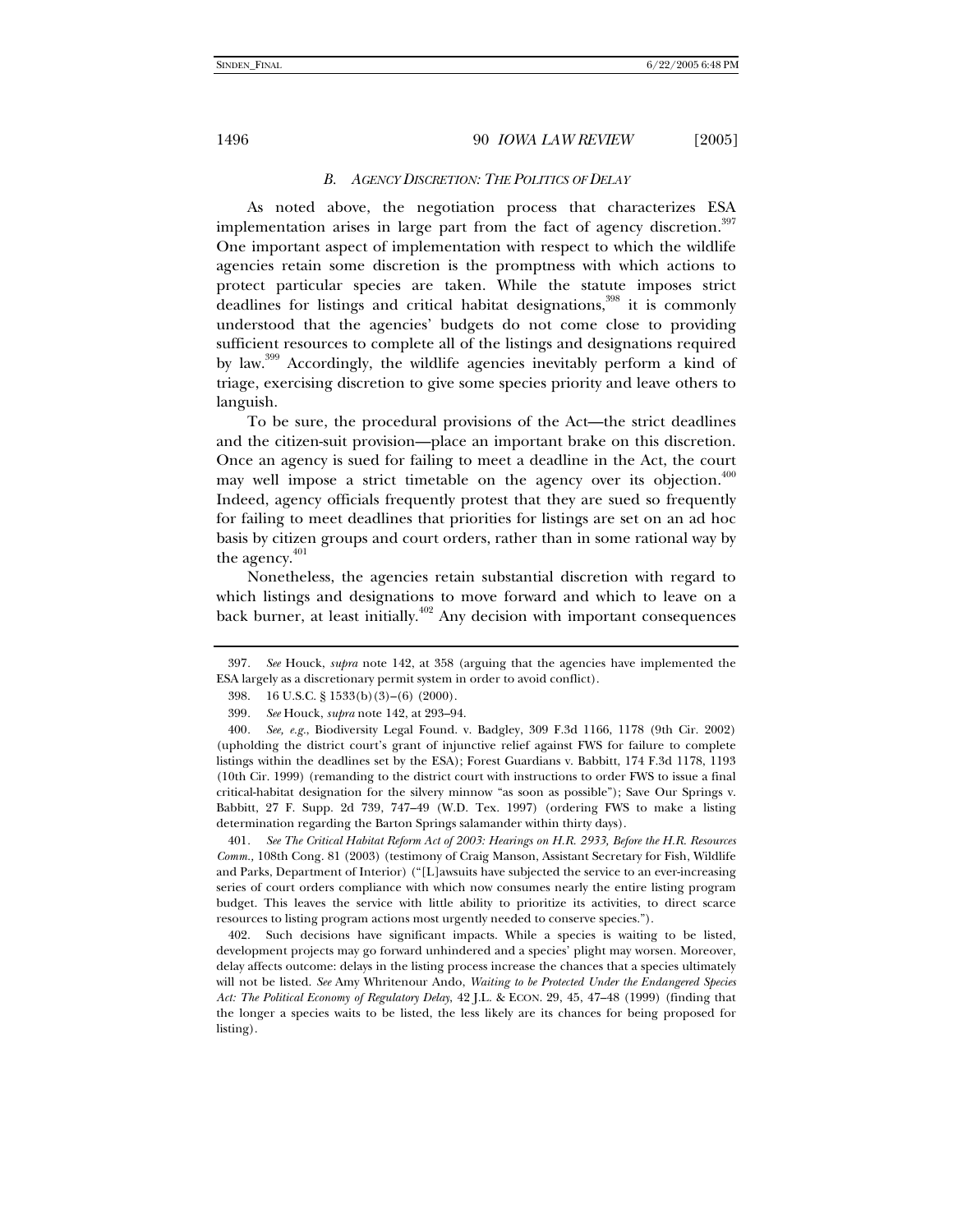and with respect to which an agency exercises discretion creates an opening for interest groups to pressure the agency to exercise its discretion in one way or another, and indeed, there is substantial evidence that exactly such a dynamic has taken place in this instance. FWS has frequently delayed listing decisions in response to pressure from economic interests.403 And for many years, FWS implemented a "de facto policy" of non-implementation of the critical-habitat provisions of the Act in response to such pressures.<sup>404</sup>

The spotted owl was no exception. When FWS received a petition to list the owl in 1987, the agency was under enormous pressure from industry to avoid listing the species. A large cadre of corporate interests had testified in Congress against reauthorization of the Act in 1985, and the timber industry was warning of dire economic consequences should a relatively mild Forest Service proposal to protect the owl be adopted.<sup> $405$ </sup> In this climate, FWS actually chose to forego its usual strategy of delay in favor of flat-out avoidance. It made a decision on the petition within the twelve-month deadline set by the statute, but, in the face of overwhelming scientific evidence that the owl was facing extinction, it determined that listing was "not warranted."<sup>406</sup> Environmentalists promptly challenged this finding in a citizen suit, and a federal court overturned FWS's decision as "arbitrary and capricious."407 FWS subsequently reversed course and, in June 1990, listed the owl as threatened.<sup>408</sup>

<sup>403</sup>*. See* Ando, *supra* note 402, at 30; *see also* AMY WHRITENOUR ANDO, ECONOMIES OF SCOPE IN ENDANGERED-SPECIES PROTECTION: EVIDENCE FROM INTEREST-GROUP BEHAVIOR (Resources for the Future Discussion Paper No. 97-44, 1999) (finding that the degree of opposition and delay in listing increases with the expected costs of protection); YAFFEE, *supra* note 142, at 87 (quoting an FWS staff member who claimed economic considerations, such as the loss of jobs in a dam project, always played a role in listing decisions); *id*. at 126 (quoting an FWS official telling staff to handle controversial listings "very, very slowly"); U.S. GEN. ACCOUNTING OFFICE, ENDANGERED SPECIES ACT: FACTORS ASSOCIATED WITH DELAYED LISTING DECISIONS, REPORTS AND TESTIMONY 199 (1992) (detailing how pressure from top Bush administration officials contributed to delays in listings by the FWS); Thompson, *supra* note 9, at 1149 (stating that political pressure from economic interests led to a delay in listing the lesser prairie chicken, despite a ninety-seven percent decline in its population); *id*. at 1152 ("[P]roperty owners can delay listings, and, in isolated cases, even derail them by filing opposition comments, enlisting the aid of local legislators, and suing to block the listings."). The ESA was amended in 1982 to impose deadlines on the listing process specifically in response to Congress's impatience with egregious FWS delay. PETERSEN, *supra* note 394, at 83.

 <sup>404.</sup> Rohlf, *supra* note 375, at 117 n.9; Houck, *supra* note 142, at 297–315 (describing how the critical-habitat provision has been rarely used, eliminating the most powerful requirement of the ESA); YAFFEE, *supra* note 142, at 96 (describing a project where it appeared that political pressures caused a critical habitat designation to not be implemented); *see* Sinden, *supra* note 3, at 151–60 (describing how FWS's interpretation of the critical habitat provisions of the ESA essentially vitiated their effectiveness).

 <sup>405.</sup> PETERSEN, *supra* note 394, at 83–84.

 <sup>406. 52</sup> Fed. Reg. 48,552 (1987).

 <sup>407.</sup> N. Spotted Owl v. Hodel, 716 F. Supp. 479, 483 (W.D. Wash. 1988). A GAO report later concluded that "FWS management substantively changed the body of scientific evidence presented" in FWS's report on the owl in an attempt to support its decision not to list. It also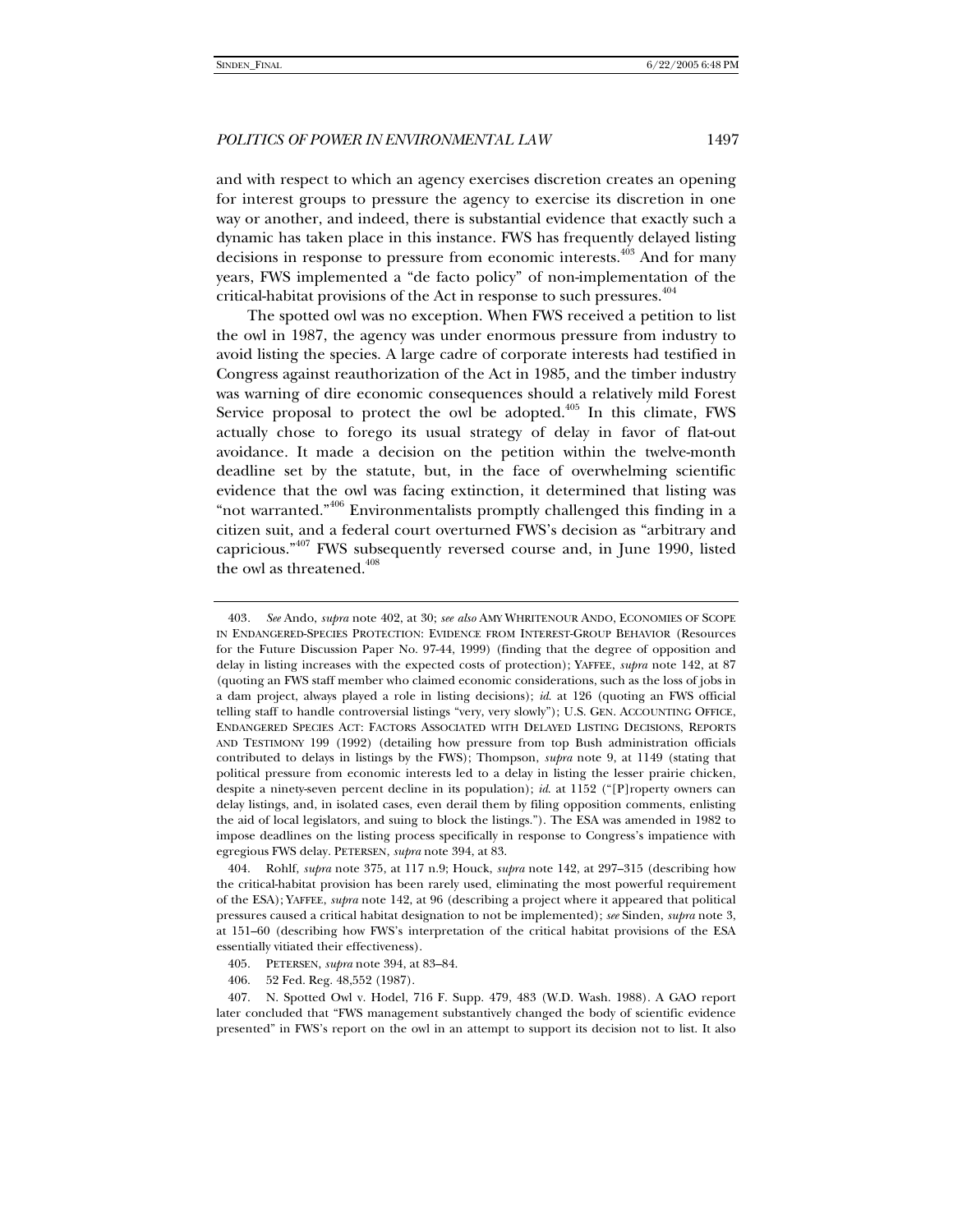With respect to critical-habitat designation for the owl, FWS employed its usual strategy of non-implementation. Although the statute requires critical habitat to be designated concurrently with listing, <sup>409</sup> FWS declined to do so, claiming that critical habitat was "not presently determinable."<sup>410</sup> Environmental groups sued again and won another court order overturning the agency's decision. The court ordered FWS to designate critical habitat for the owl according to a tight series of deadlines.<sup>411</sup>

Thus, in the spotted owl controversy, political pressure from economic interests initially pushed the agency to an extreme posture of nonimplementation. The Act's absolute substantive provisions in conjunction with its procedural provisions, however, provided sufficient leverage to environmental interests to allow them to counteract that political pressure and force implementation, albeit with some delay.<sup>412</sup>

## *C. AGENCY DISCRETION: VAGUE, CONTESTABLE STANDARDS*

The agencies also retain considerable discretion in applying the ESA's substantive standards, which, on close inspection, turn out to be far more ambiguous than they may at first appear. "Jeopardy" is the primary substantive standard of the ESA. It directly limits the actions of federal agencies<sup>413</sup> and indirectly limits the actions of private parties through its incorporation into the standard for granting incidental take permits to private landowners.<sup>414</sup> The jeopardy standard is solely biological. The statute prohibits any action that is "likely to jeopardize the continued existence" of

409. 16 U.S.C. § 1533(a)(3).

 410. Determination of Threatened Status for the Northern Spotted Owl, 55 Fed. Reg. at 26,124–25.

411. N. Spotted Owl v. Lujan, 758 F. Supp. 621, 629–30 (W.D. Wash. 1991).

414*. See supra* note 375 and accompanying text.

concluded that "factors in addition to the owls' biological condition were considered in deciding to deny the listing petition" and that such factors were "inconsistent with the decision making process provided for in the [ESA]." U.S. GEN. ACCOUNTING OFFICE, ENDANGERED SPECIES: SPOTTED OWL PETITION EVALUATION BESET BY PROBLEMS 1, 2 (1989).

 <sup>408.</sup> Determination of Threatened Status for the Northern Spotted Owl, 55 Fed. Reg. 26,114 (June 26, 1990). This was about seventeen months later than the final listing would have been issued had FWS simply found the listing warranted to begin with. *See* 16 U.S.C. § 1533(b)(3), (6) (2000) (requiring a decision on whether a listing is "warranted" within twelve months of receiving a petition and requiring a decision on a final listing within twelve months of a "warranted" finding).

 <sup>412.</sup> While in this high profile case citizen suits effectively imposed relatively tight bounds on the agency's discretion in this regard, delay and non-implementation went (and continue to go) unchallenged in dozens of other cases. *See* Houck, *supra* note 142, at 302–06. By August 2001, for example, FWS had only designated critical habitats for 138 of the 1244 species it had by then listed as endangered or threatened. Rohlf, *supra* note 375, at 117–18 & n.10.

<sup>413</sup>*. See* 16 U.S.C. § 1536(a)(2) (imposing a duty on all federal agencies to "insure that any action authorized, funded, or carried out by [the] agency . . . is not likely to jeopardize the continued existence" of a threatened or endangered species "or result in the destruction or adverse modification of habitat . . . which is determined by the Secretary . . . to be critical").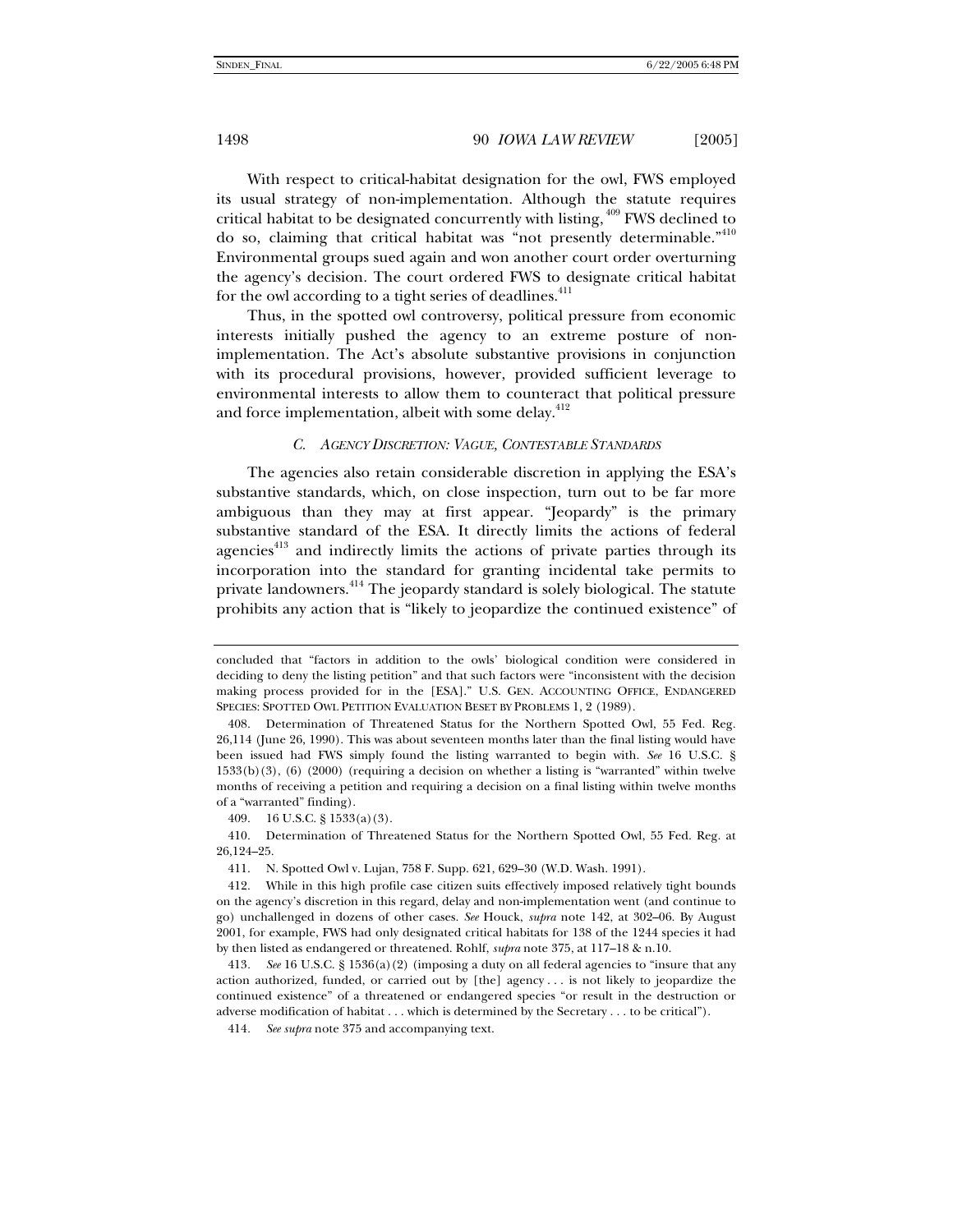a threatened or endangered species, which the regulation further defines as "an action that reasonably would be expected, directly or indirectly, to reduce appreciably the likelihood of both the survival and recovery of a listed species in the wild by reducing the reproduction, numbers, or distribution of the species."<sup>415</sup>

While this standard does not produce the kind of gross indeterminacy that arises from a cost-benefit test, neither does it draw clear, uncontestable lines. It contains substantial ambiguity and uncertainty and therefore affords the agencies considerable discretion in applying it. For one thing, the statute leaves the agencies latitude in determining what level of risk to a species constitutes "jeopardy."416 Deciding how much risk is acceptable—or, in the words of the regulation, how much of a reduction in the likelihood of survival constitutes an "appreciable" reduction—ultimately requires a policy judgment.<sup>417</sup> If the likelihood of survival drops from seventy percent to sixtyfive percent, should that count as jeopardy? Should a drop from seventy to fifty percent count? The problem is that "there is no magic number above which a population is secure or below which it is headed for extinction."<sup>418</sup> Moreover, the scientific question of whether and how much a given action will reduce a species' chances of survival is fraught with uncertainty and provides ample grounds for experts to disagree.

Again, the spotted owl controversy provides an example. When it came to determining how much forest had to be protected from logging in order to avoid jeopardizing the spotted owl, there was much disagreement and, accordingly, considerable room for discretion on the part of agency decision makers. Scientific estimates of the amount of acreage needed for each breeding pair ranged from  $1000$  to  $4500$  acres.<sup>419</sup> There was a correspondingly wide range of estimates by scientists and government officials as to the total amount of old-growth forest that would need to be

 <sup>415. 50</sup> C.F.R. § 402.02 (2004).

 <sup>416.</sup> Rohlf, *supra* note 375, at 159.

<sup>417</sup>*. Cf*. Wendy E. Wagner, *The Science Charade in Toxic Risk Regulation*, 95 COLUM. L. REV. 1613, 1618–27 (1995) (arguing that questions we think of as "scientific" often include questions of values or policy embedded within them).

 <sup>418.</sup> Rohlf, *supra* note 375, at 158; *see also* Michael C. Blumm & Greg D. Corbin, *Salmon and the Endangered Species Act: Lessons from the Columbia Basin*, 74 WASH. L. REV. 519, 593–94 (1999) (noting NMFS's shifting standards in this regard—sometimes requiring a "high probability" of both survival and recovery to avoid a jeopardy finding, and at other times requiring only a "moderate to high probability" of recovery).

Additionally, there is the problem of scope. The standard is ambiguous as to whether the agencies should make jeopardy determinations based on how a project will affect listed species in the project area alone, over an entire region, or across the entire species. Rohlf, *supra* note 375, at 137. Also, the standard fails to address the extent to which cumulative effects should be considered. *Id*.

 <sup>419.</sup> PETERSEN, *supra* note 394, at 82, 84; Swedlow, *supra* note 389, at 193, 201. Federal agencies' early estimates in the 1970s had actually put the owl's habitat needs at just 300 acres per nesting pair. *Id*. at 192.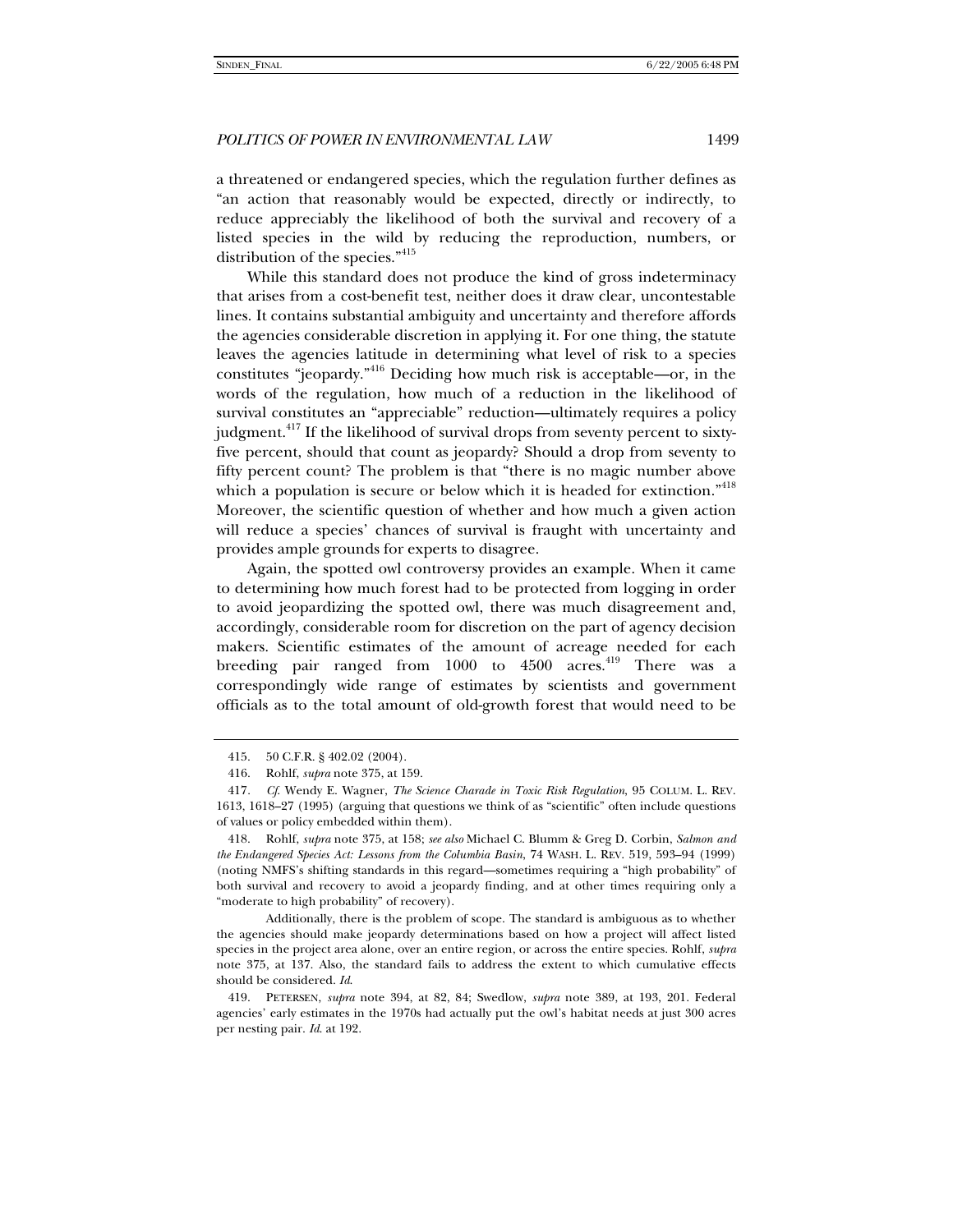protected in order to save the owl from extinction. Between 1986 and 1993, various government committees and independent scientific review panels made recommendations that ranged from  $690,000$  to  $11.4$  million acres.<sup>420</sup>

Thus, in some instances, the standard affords the agency enough wiggle room to credibly make the jeopardy call either way.<sup>421</sup> This zone of discretion creates an opening for interest groups to pressure the agency, and the agency's decision to call "jeopardy" or "no jeopardy" thereby becomes a product of negotiation and compromise rather than a mechanical application of uncontestable standards.<sup>422</sup> In such negotiations, political and economic considerations inevitably gain a foothold.<sup>423</sup>

421*. See* Rohlf, *supra* note 375, at 160.

 <sup>420.</sup> PETERSEN, *supra* note 394, at 84 (stating that a 1986 Forest Service Plan called for protecting 690,000 acres); *id*. at 88 (showing that a revised Forest Service Plan recommended 1.6 million acres); *id*. at 91 (stating that the Interagency Spotted Owl Committee recommended 8 million acres); *id*. at 99 (explaining that the FWS proposed 11.6 million acres for critical habitat and later reduced that figure to 8.2 million acres based on economic impacts); *id*. at 102 (noting that a congressional task force recommended protecting 2.3 to 5.7 million acres); *id*. at 107 (stating that the FWS proposed preserving 5.5 million acres); *id*. at 111 (explaining that the Forest Ecosystem Management Assessment Team, formed as result of Clinton's timber summit, proposed ten management options ranging from protecting 5.4 million acres to 11.4 million acres). The 690,000-acre proposal came very early in the controversy. By 1992, a consensus had developed that 2.8 million acres or fewer would not be sufficient to meet the requirements of the ESA. *See id*. at 106–07 (describing the first Bush administration's proposal to preserve 2.8 million acres, which it acknowledged would require amending the ESA).

 <sup>422.</sup> Houck, *supra* note 142, at 327 ("[C]onfronted by any fact pattern more ambiguous than Tellico Dam, in which the only known stock of the species was to be completely destroyed, the Secretary may call it as he sees fit without fear of judicial review."). Even where the jeopardy call is clear, the nature and content of the "reasonable and prudent alternatives" specified as necessary to avoid jeopardy becomes a subject of negotiation. The Act specifies that where the wildlife agency finds that an action will jeopardize a species, it must propose "reasonable and prudent alternatives" that the agency believes would not jeopardize the species. 16 U.S.C. § 1536(b)(3) (2000).

<sup>423</sup>*. See* YAFFEE, *supra* note 142, at 89 (testimony of FWS official Keith Schreiner) ("'I cannot tell you that the final determinations are based only on biological evidence, because you know as well as I do that other considerations—political, economic, and the like—enter into such matters.'" (quoting *Hearing Before U*.*S. S. Comm. on Appropriations, 1976 Special Hearing*, 94th Cong. 10 (1976))); YAFFEE, *supra* note 142, at 109 (quoting an FWS scientist who acknowledged that "[p]olitics enter into the decision"); Blumm & Corbin, *supra* note 418, at 599 (arguing that certain "no jeopardy" determinations by the NMFS regarding hydroelectric operations in the Columbia basin "cannot be explained on biological grounds," but rather evidence the fact that the agency also took into account the economic benefits of hydroelectric operations and timber sales); Houck, *supra* note 142, at 319 (citing "recurring evidence that—whatever the law—the alternatives found for controversial projects have been strongly influenced by local and national politics"); Hannah Gosnell, *Section 7 of the Endangered Species Act and the Art of Compromise: The Evolution of a Reasonable and Prudent Alternative for the Animas-La Plata Project*, 41 NAT. RESOURCES J. 561, 563 (2001) (describing a case study "illustrat[ing] the difficulties confronted by the FWS in implementing Section  $7(a)(2)$  forcefully, in the face of powerful political and institutional constraints"); Rohlf, *supra* note 375, at 160 ("When the Services put themselves in a position to either approve or disapprove actions based on identical biological analyses, factors other than risks to the species—including economics, politics, public controversy and the like—are much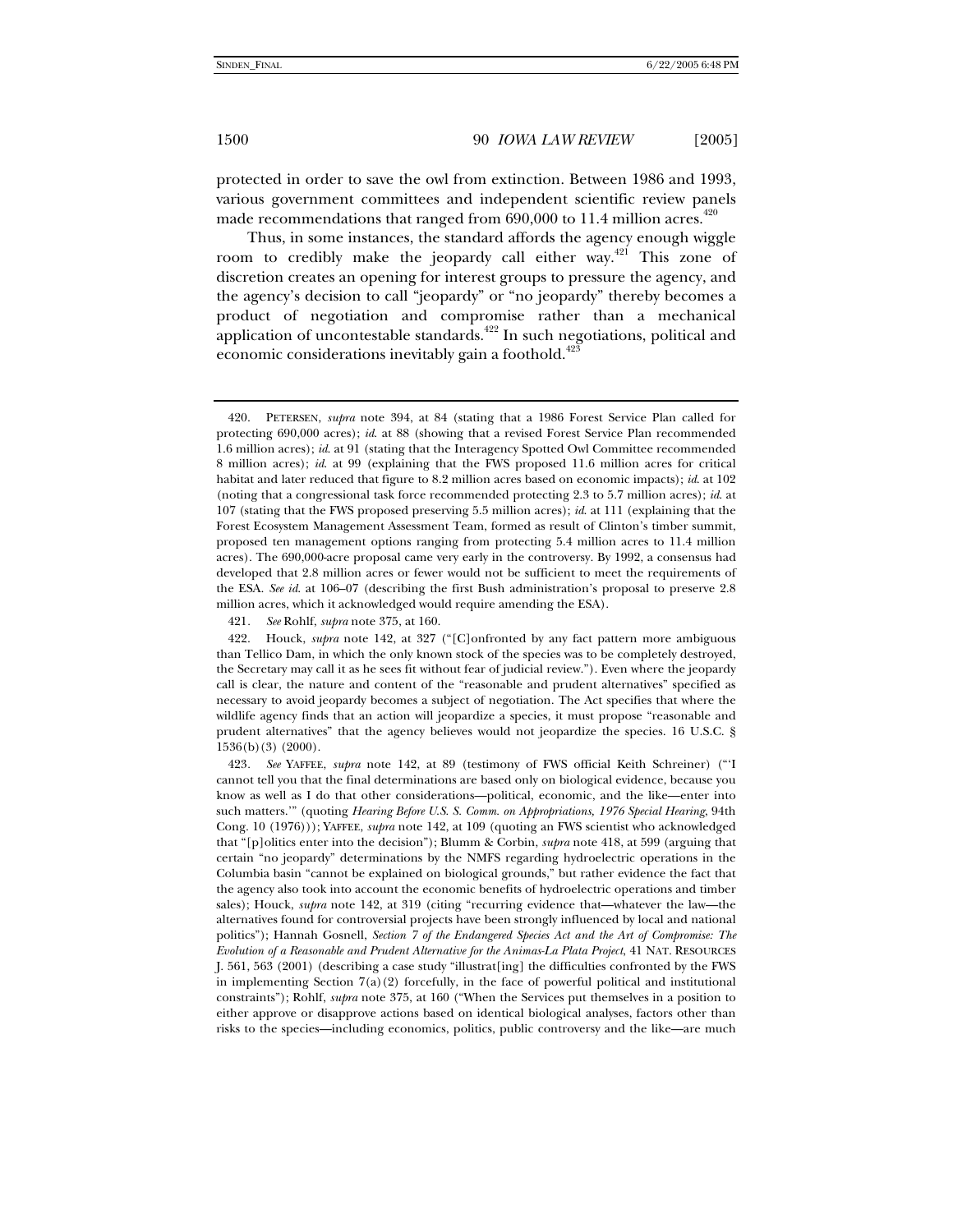Indeed, the statistics on the consultation process confirm this view of the jeopardy process. If the ESA's standards are simply mechanical instruments that require whatever measures are necessary to preserve endangered species with utterly no consideration of costs, one would expect to see jeopardy findings right and left and legions of development projects stopped in their tracks. But the statistics paint a very different picture. A finding of jeopardy that actually stops a development project is extremely rare. In the vast majority of cases, a compromise is reached that allows development to go forward with, at most, a set of "reasonable and prudent alternatives<sup> $n^{424}$ </sup> that impose minor conditions on the project to limit its adverse effects on the species. $425$  Two reports on the consultation process in 1992 concluded that nearly ninety percent of all consultations are resolved informally; ninety percent of the remaining consultations that are conducted formally result in a finding of "no jeopardy"; and of the few formal consultations that produce a finding of "jeopardy," ninety percent arrive at "reasonable and prudent alternatives" that allow the project to proceed with only minor modifications.<sup> $426$ </sup> Thus, of 71,560 formal and informal consultations conducted over five years, only 131 resulted in findings of jeopardy, and only 18 projects were ultimately terminated, less than  $0.02\%$  of overall consultations.<sup>427</sup>

Nonetheless, while the jeopardy standard creates a zone of discretion, that discretion is not entirely unbounded. It does impose some limits on discretion, so that some matters are at least uncontestable. Thus, when the completion of the Tellico Dam was challenged in the famous case of Tennessee Valley Authority v. Hill,<sup>428</sup> no one argued that inundating the only stretch of river inhabited by the snail darter would not jeopardize the species

more likely to influence the Services' jeopardy assessments."); Thompson, *supra* note 9, at 1150 ("[C]osts inevitably creep into . . . [ESA] implementation.").

These observations of actual practice under the ESA are consistent with Jason Johnston's predictions under a game theory model that regulated parties subject to absolute statutes will nonetheless make cost-based arguments to the legislative and executive branches, though not to the courts. He also predicts that costs will influence agency decisions to some extent under such statutes. *See* Johnston, *supra* note 39, at 1353*; see also* SAGOFF, *supra* note 61, at 201 ("When statutes assert utopian and draconian goals, the administrative agencies nevertheless take economic and technological feasibility into account.").

<sup>424</sup>*. See supra* note 422.

 <sup>425.</sup> Houck, *supra* note 142, at 317–18 (stating that the jeopardy standard seems to "permit[] all but the most threatening development to proceed without even formal review"); *id*. at 319–20 (describing author's informal study of ninety-nine jeopardy opinions finding that the few projects that were blocked involved "small-scale, private development directly in habitat essential to the species; . . . No major public activity, nor any major federally-permitted private activity was blocked."); Rohlf, *supra* note 375, at 151.

 <sup>426.</sup> Houck, *supra* note 142, at 317–18.

<sup>427</sup>*. Id*.

 <sup>428. 437</sup> U.S. 153 (1978).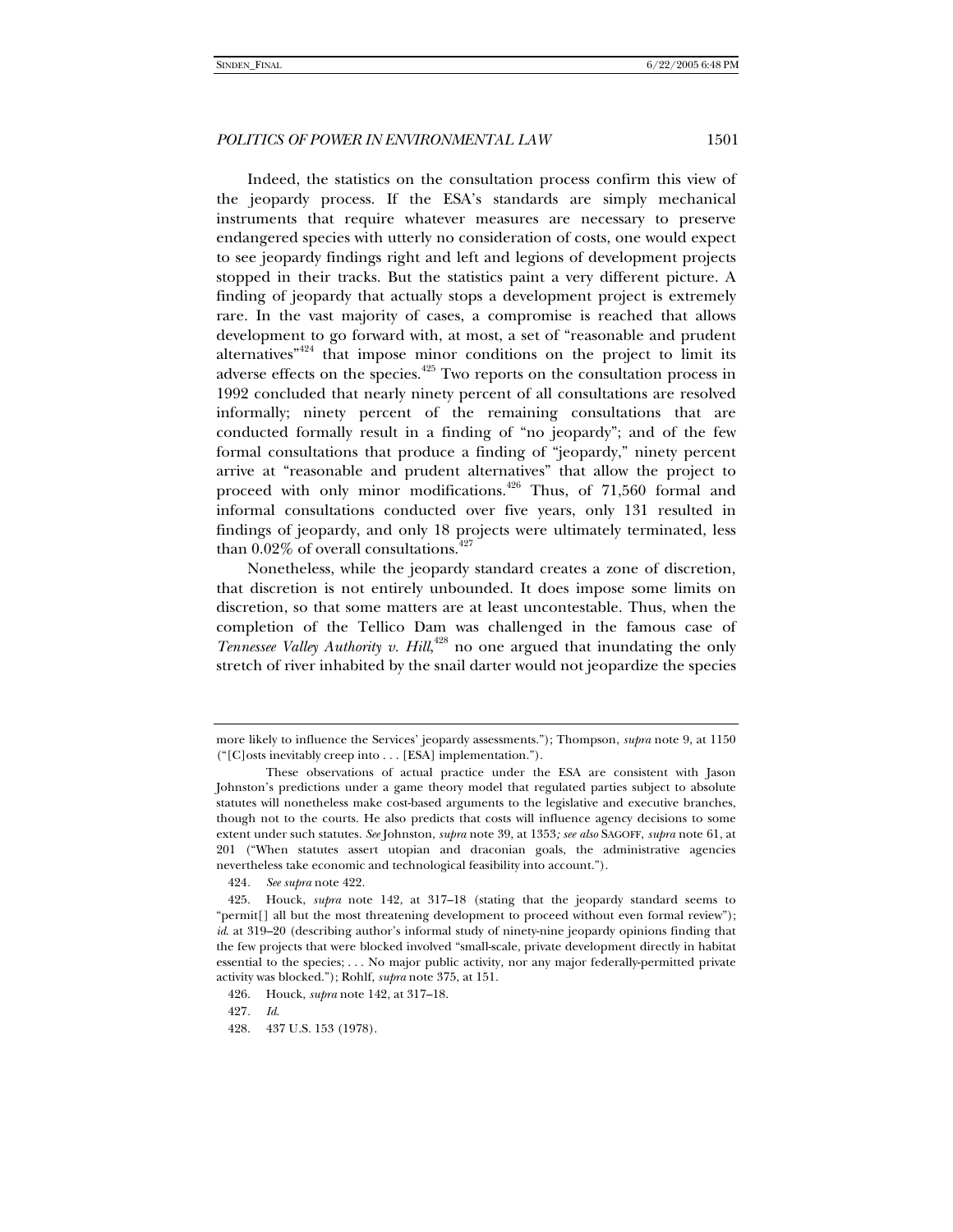and adversely modify its critical habitat. $429$  Similarly, while the numerous committees of experts that convened in the early 1990s to study the spotted owl crisis may have differed on the precise numbers, each one reached the same basic conclusion: that extensive reductions in timber-harvest levels were necessary to protect the owl. Indeed, several concerted efforts by the Bush I administration to hand-pick experts who would view things differently were unsuccessful.<sup>430</sup> And when environmental groups brought a citizen suit that succeeded in compelling BLM to consult with FWS on the impacts of logging on the spotted owl, FWS did in fact call jeopardy on fiftytwo timber sales.<sup>431</sup>

# *D. ESA IMPLEMENTATION AS NEGOTIATION*

Ultimately then, the ESA, perhaps like all law, is implemented through a political process of negotiation, not through the wooden application of absolute, unbending standards. Indeed, numerous commentators who have studied the actual, on-the-ground implementation of the ESA have noted this phenomenon. Steven Yaffee, for example, an early observer of the ESA, noted soon after its enactment that implementation of the Act was "heavily influenced by the political context in which [it] takes place. Balancing [of economic costs] occurs; outside interests participate; and negotiation prevails."432

Though these negotiations take many forms, occur in a variety of contexts, and may involve a number of different entities at the negotiating table, the real parties in interest are always the same: Diffuse citizen interests represented by environmental organizations push for species preservation and concentrated, corporate, economic interests push for unrestricted

<sup>429</sup>*. Id*. at 171 (noting that the TVA did not "seriously dispute" the fact that operation of the dam would "eradicate the known population of snail darters").

<sup>430</sup>*. See* PETERSEN, *supra* note 394, at 92, 103.

<sup>431</sup>*. See* Lane County Audubon Soc'y v. Jamison, 958 F.2d 290, 292–93 (9th Cir. 1992); Sher, *supra* note 393, at 49–52; *see also* Houck, *supra* note 137, at 953–71 (describing how the HCP process has succeeded in producing significant gains for species protection, despite opposition from entrenched and powerful economic interests, because it establishes a "bottom line," "law to apply").

 <sup>432.</sup> YAFFEE, *supra* note 142, at 86*; see also* Daniel A. Farber, *A Tale of Two Cases*, 20 VA. ENVTL. L.J. 33, 38 (2001) (noting that, in the context of the HCP process, "locally negotiated solutions have substantially replaced top-down federal enforcement of the ESA"); Rohlf, *supra* note 375, at 115. Rohlf explains:

In their day to day implementation of [the ESA, the wildlife agencies] seldom use the jeopardy standard to draw a clear biological line in the sand; rather, the concept of jeopardy often amounts to little more than a vague threat employed by FWS and NMFS to negotiate relatively minor modifications to federal and nonfederal actions.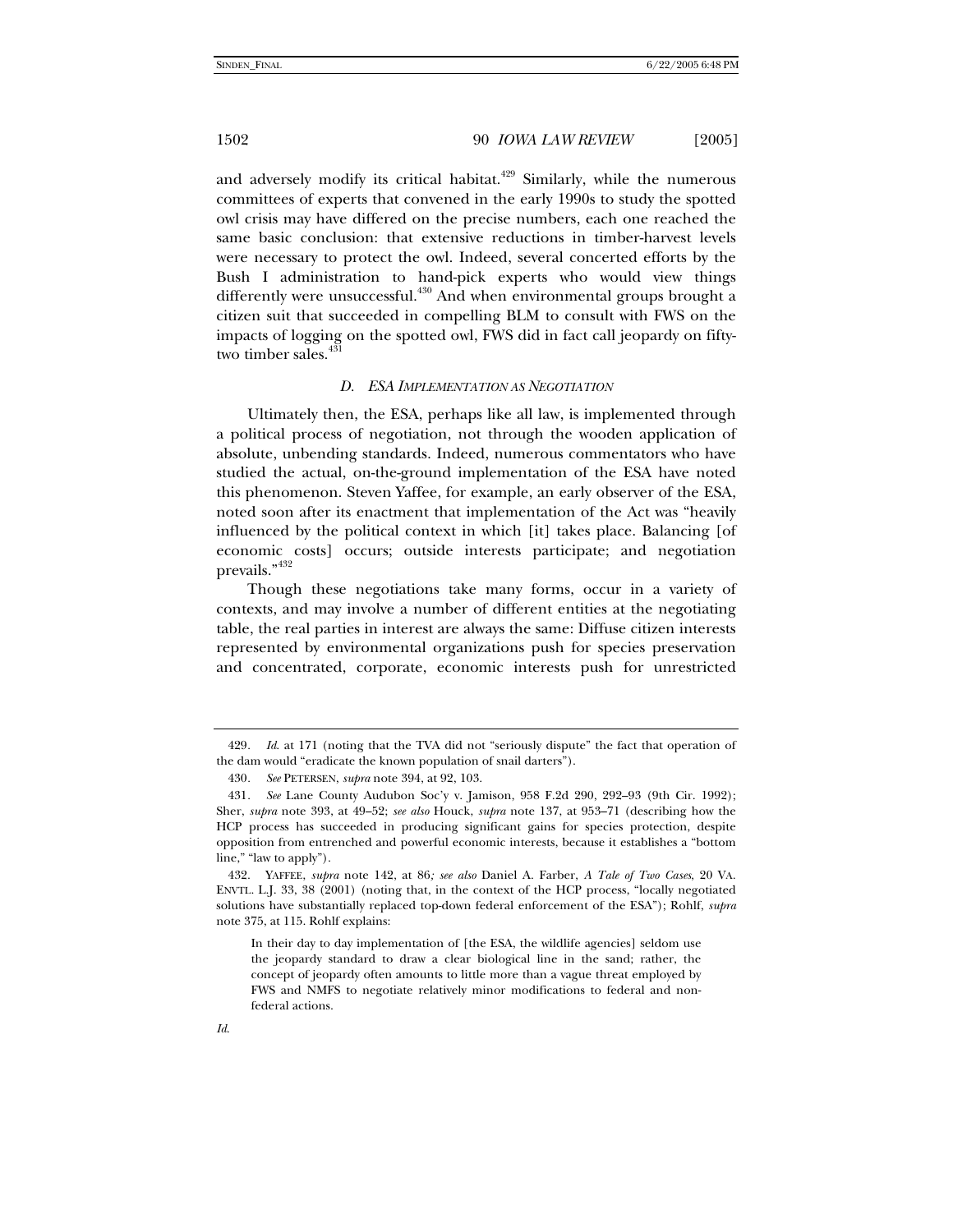development. If these parties are not seated directly at the negotiating table, they are behind the scenes exerting pressure on those who are.<sup>433</sup>

Thus, in one context, FWS and the U.S. Forest Service may negotiate over whether FWS will make a jeopardy finding with respect to a timber sale and what reasonable and prudent alternatives should be required. While the agencies themselves conduct such negotiations, their environmental and industry constituencies are likely to be active in the background. Threats of adverse publicity and/or lawsuits as well as direct political pressure (applied to agency officials themselves or to their overseers in Congress) from environmental groups on one side and the timber industry on the other have a strong influence on each agency's negotiating posture. In another context, a private developer will negotiate with FWS over what speciesprotection measures must be included in a Habitat Conservation Plan in order to avoid jeopardy and thus warrant issuance of an Incidental Take Permit.<sup>434</sup> Environmental groups may participate directly in such negotiations or indirectly through pressuring the agency. In yet another context, environmental and industry groups may "negotiate" with FWS or NMFS through the regulatory notice-and-comment process or through informal means in an attempt to influence the timing and outcome of listing decisions and critical habitat designations.

Through all these negotiations, even though the applicable legal standards are explicitly blind to economic costs, economic and political considerations exert a covert influence. First, the political and economic strength of the interest groups that are either directly or indirectly involved in the negotiation obviously affects the level of pressure they can bring to bear on agency decision making.<sup>435</sup> Second, to the extent agency officials have a range of decisions that they can reasonably defend as adhering to the biological standard, they will be inevitably tempted to consider other factors—primarily political and economic—in deciding where within the range of reasonable choices to situate their decision. Accordingly, as numerous commentators have observed, decision making under the ESA is driven by political and economic as well as biological considerations.<sup>436</sup>

In addition to exerting this kind of covert influence, it is also important to keep in mind that economic and political factors can also overtly enter

 <sup>433.</sup> Indeed, that behind-the-scenes political pressure can at times be quite intense—as when President Bush's top political advisor, Karl Rove, reportedly urged officials at the Department of Interior to reverse a biological judgment that caused the shut-off of irrigation water to hundreds of angry farmers in the Klamath River Basin. *See* Tom Hamburger, *Water Saga Illuminates Rove's Methods*, WALL ST. J., July 30, 2003, at A4.

<sup>434</sup>*. See* 16 U.S.C. § 1539(a) (2000) (governing Incidental Take Permits and Habitat Conservation Plans). For an in-depth analysis of the HCP negotiation process, see Shi-Ling Hsu, *A Game-Theoretic Approach to Regulatory Negotiation and a Framework for Empirical Analysis*, 26 HARV. ENVTL. L. REV. 33, 49–92 (2002).

<sup>435</sup>*. See* Johnston, *supra* note 39, at 1385.

<sup>436</sup>*. See supra* note 423.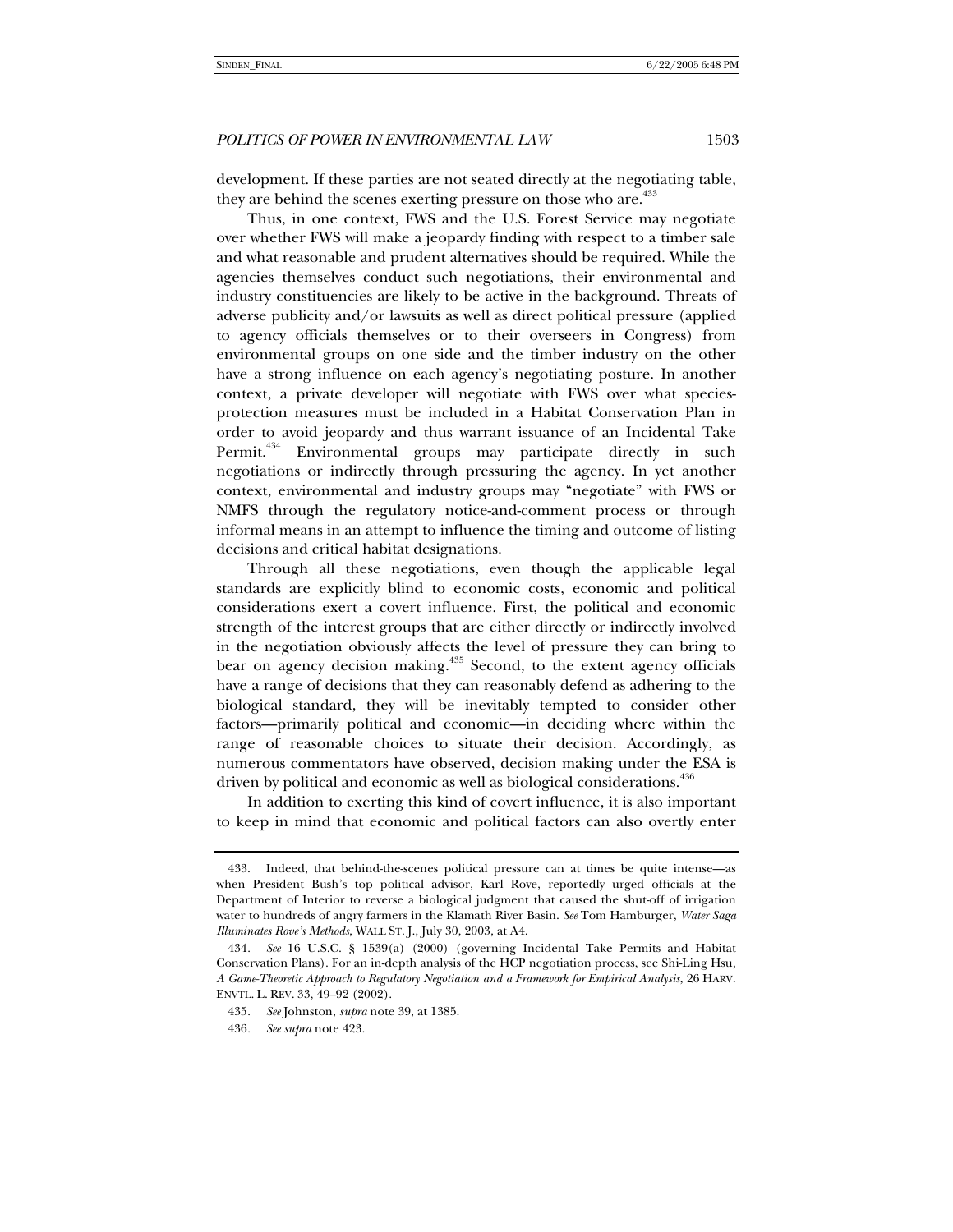the ESA decision making process in certain circumstances. The statute itself provides a process by which certain projects of regional or national significance may be exempted from the requirements of the Act if the Endangered Species Committee finds that they meet a cost-benefit test.<sup>437</sup> And Congress has on several occasions overridden the requirements of the Act for particular projects based on political and economic considerations. Although these exemptions and overrides have occurred only rarely in the history of the ESA, all negotiations under the Act take place against this backdrop. That is, the parties negotiating do so with an awareness that in extreme circumstances, even the absolute, biologically based backstops of the ESA can be overridden. Even in ordinary cases, this backdrop further increases the pressure on agency decision makers to covertly take economic and political considerations into account.

## *E. THE STATUTORY ESCAPE VALVE*

Just five years after the ESA's enactment, Congress wrote an escape valve into the statute. Where the statute threatens to derail a major project, the project's proponents can petition an "Endangered Species Committee" popularly dubbed the "God Squad"—for an exemption.<sup>438</sup> The Committee is explicitly authorized to consider the economic costs of species preservation and can grant an exemption if those costs "clearly outweigh" the benefits of protecting the species.<sup>439</sup> Given the seemingly absolute and unyielding standards of the ESA, one might expect this provision to be invoked all the time. In fact, however, the Endangered Species Committee has been convened on only a handful of occasions in the quarter century since its creation, and even in those rare instances, it has never granted a wholesale exemption from the ESA's protections.<sup>440</sup> These facts are themselves further

 <sup>437. 16</sup> U.S.C. § 1536(h)(1)(A)(ii).

<sup>438</sup>*. Id*. § 1536(e), (g).

<sup>439</sup>*. Id*. § 1536(h)(1)(A)(ii). The Committee must also find that "there are no reasonable and prudent alternatives," "the action is of regional or national significance," and there has been no "irreversible or irretrievable commitment of resources." *Id*. § 1536(h)(1)(A). The statute also allows economic considerations to be taken into account in designating critical habitat for threatened and endangered species. *See id*. § 1533(b)(2). Until recently, however, this provision was rarely implemented. *See* Sinden, *supra* note 3, at 151–60; Thompson, *supra* note 9, at 1139.

 <sup>440.</sup> This provision was added to the statute in 1978 in response to the Tellico Dam controversy, in which the U.S. Supreme Court upheld an injunction against completion of the \$100 million dam in Tennessee in order to preserve the critical habitat of an obscure fish called the snail darter. Ironically, when that case was submitted to the Endangered Species Committee, it ultimately refused to grant an exemption for the dam, concluding that the project could not be justified in cost-benefit terms. *See* ZYGMUNT J.B. PLATER ET AL., ENVIRONMENTAL LAW AND POLICY: NATURE, LAW, AND SOCIETY 683–84 (2d ed. 1998). The events surrounding the convening of the Committee in connection with the spotted owl controversy are described above. The only other project to receive an exemption from the "God Squad" was the Gray Rocks Dam in Wyoming, but that exemption was specifically conditioned on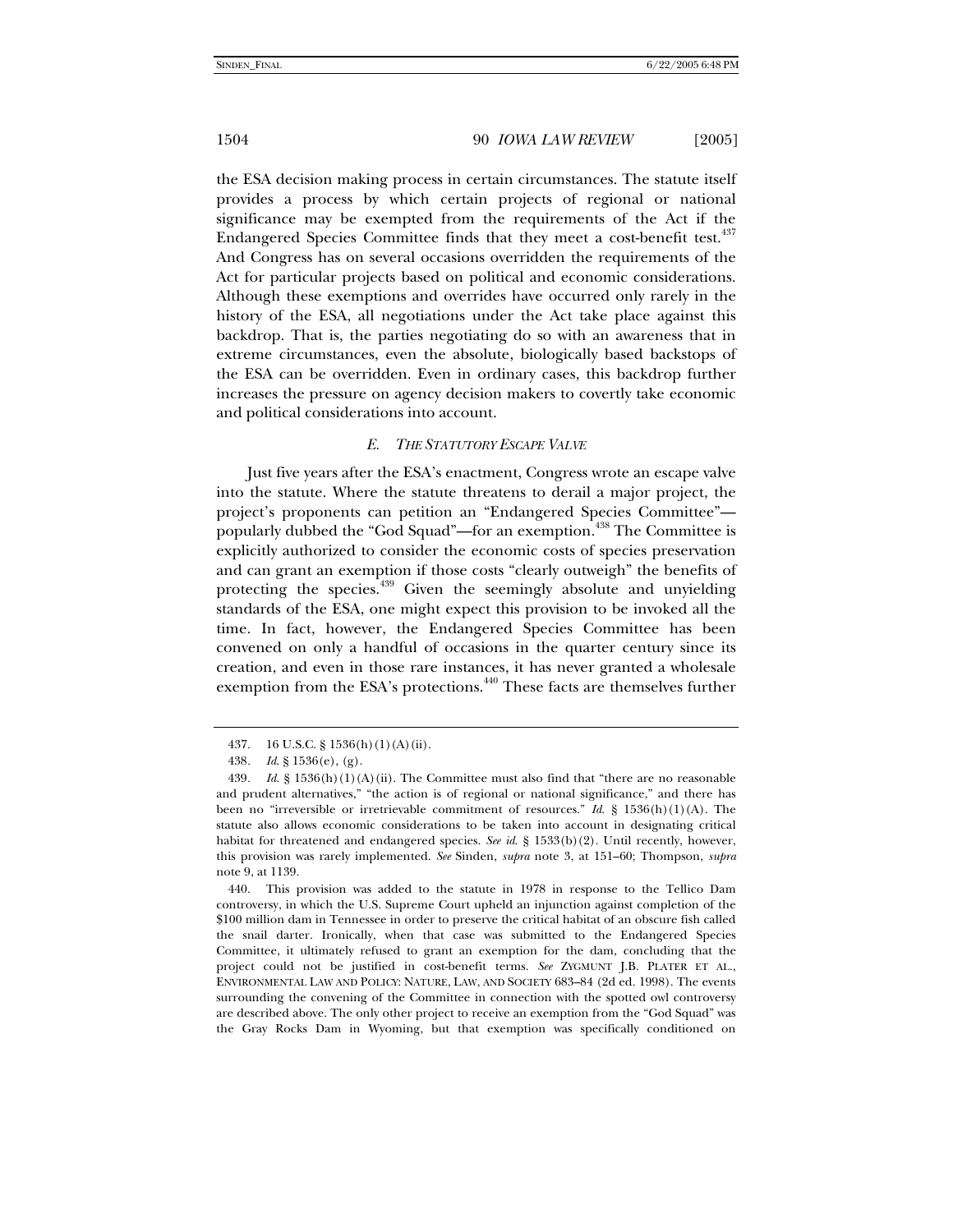testament to the rarity of jeopardy findings and the large extent to which jeopardy determinations are reached through a process of negotiation and compromise rather than through the wooden application of unyielding rules.

One of the few occasions on which the Endangered Species Committee has been convened was during the height of the spotted owl controversy.<sup>441</sup> BLM petitioned the Committee to exempt forty-four of the fifty-two timber sales on which FWS had called jeopardy for the spotted owl. The exemption process, of course, calls explicitly for economic costs to be taken into account, but on this occasion, at least, politics entered the equation as well. The Bush I administration was by this time fiercely resisting efforts to protect the owl, had publicly called for weakening the ESA,<sup>442</sup> and therefore viewed the Committee's decision to grant an exemption as "extremely important politically."443 The Committee granted an exemption for thirteen of the forty-four sales,<sup>444</sup> but news reports shortly before the Committee issued its decision stated that at least three members of the Committee had been "summoned to White House meetings" and pressured to vote for an exemption.<sup>445</sup> Indeed, it appeared that at least one committee member may have changed his vote as a result, thus altering the outcome of the Committee's decision.<sup>446</sup>

In a pattern that is perhaps typical of ESA disputes, the ultimate resolution of this conflict involved both the courts and executive-branch politics. In a lawsuit by environmental groups charging that the White House's ex parte contacts with the Committee violated the Administrative Procedure Act, the Ninth Circuit ruled in favor of the environmental groups and remanded the decision to the Committee for further fact finding, thus casting the entire Endangered Species Committee proceeding into doubt. The Committee never got a chance to revisit the case, however. By the time the Ninth Circuit ruled, the Clinton administration had come into office, and, under new leadership, the BLM withdrew its request for the exemption.<sup>447</sup>

modifications to the project that prevented it from causing jeopardy to the endangered whooping crane. *See* BEAN & ROWLAND, *supra* note 378, at 264–65 & n.337.

<sup>441</sup>*. See generally* Houck, *supra* note 142, at 329–45 (describing the exemption process with respect to the spotted owl timber sales).

 <sup>442.</sup> PETERSEN, *supra* note 394, at 92, 94, 103–08.

 <sup>443.</sup> Portland Audubon Soc'y v. Endangered Species Comm., 984 F.2d 1534, 1550 (9th Cir. 1993) (excerpting the affidavit of Victor M. Sher, counsel for plaintiffs).

<sup>444</sup>*. See* Northern Spotted Owl ESA Exemptions, 57 Fed. Reg. 23,405, 23,406 (June 3, 1992).

<sup>445</sup>*. See Portland Audubon Soc'y*, 984 F.2d at 1538 n.5 (quoting press reports).

<sup>446</sup>*. Id*. at 1538. The Committee vote was five-to-two in favor of the exemption. Since five votes in favor are required for an exemption, just one additional "no" vote would have changed the outcome. *Id*. at 1550 (excerpting the affidavit of Victor M. Sher, counsel for plaintiffs).

<sup>447</sup>*. See* Sher, *supra* note 393, at 57.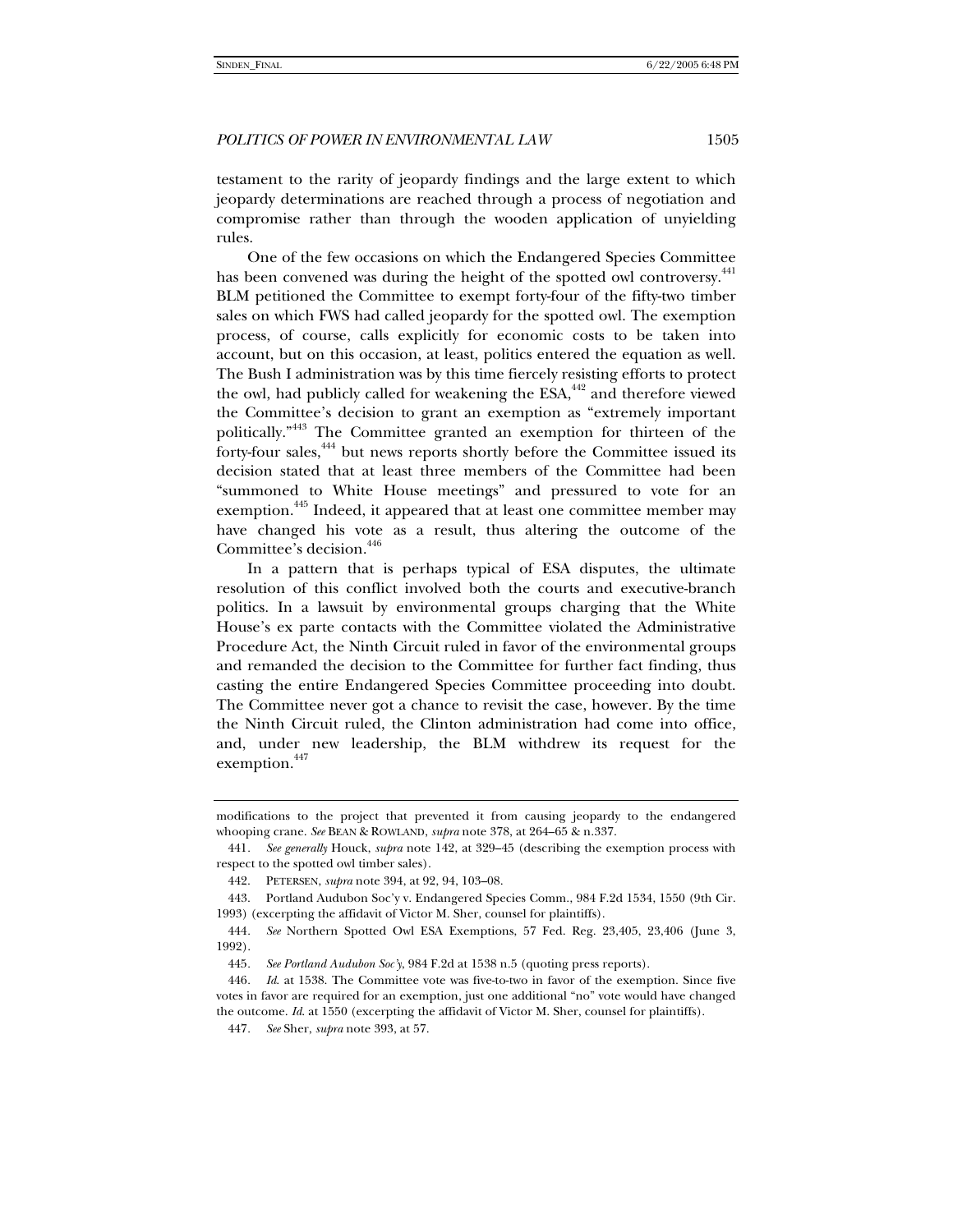#### *F. CONGRESSIONAL OVERRIDE*

It is not just the politics of the executive branch that drives the resolution of ESA conflicts. In several instances over the course of the Act's history, particularly contentious issues have prompted Congress to jump into the fray—directly overriding agency implementation of the statute through legislation. Indeed, one of the first and most famous ESA controversies of all time was ultimately resolved in this way.

In the years just following enactment of the statute, the nearly completed \$100 million Tellico dam project in Tennessee threatened to inundate the habitat of a little-known fish on the endangered species list called the snail darter. In this seemingly stark contest between economics and endangered species, the absolute language of the ESA seemed to dictate that the \$100 million investment be sacrificed to save the fish. Indeed, the U.S. Supreme Court read it just that way, upholding a Sixth Circuit injunction prohibiting completion of the dam.<sup>448</sup> Despite this remarkable endorsement of "absolutism" by the Supreme Court, however, politics ultimately won out over biology when Congress passed an appropriations rider exempting the Tellico project from the ESA.<sup>449</sup>

A decade later, when enforcement of the ESA with respect to the spotted owl threatened to shut down logging in national forests across the Pacific Northwest, lawmakers in Congress immediately began proposing legislation to override the ESA's protections for the owl. One proposed law would have nullified the ESA's provisions with respect to the owl for five years.450 Another bill would have dissolved all injunctions of timber sales on federal lands in Washington and Oregon for one year.<sup>451</sup> The Bush I administration responded to the owl controversy by urging Congress to pass legislation weakening the ESA and proposed a plan for managing owl habitat in the Pacific Northwest that it acknowledged would have required an amendment of the  $ESA$ <sup>452</sup> Although none of this legislation actually passed, these constant calls for a congressionally imposed solution to the owl dispute certainly colored the negotiation process, reminding all sides that the ESA's absolute standards were not inviolate.

The 104th Congress that came into office in 1994 was openly hostile to the ESA, and when efforts to amend the statute failed, it again used the mechanism of the appropriations rider to directly override certain provisions of the Act. A rider attached to an emergency appropriations bill providing disaster relief to the victims of the Oklahoma City bombing exempted hundreds of timber sales on federal lands from the

<sup>448</sup>*. See* Tenn. Valley Auth. v. Hill, 437 U.S. 153, 194–95 (1978).

<sup>449</sup>*. See generally* PETERSEN, *supra* note 394, at 60–69.

<sup>450</sup>*. Id*. at 90.

<sup>451</sup>*. Id*. at 90–91.

<sup>452</sup>*. Id*. at 92, 106.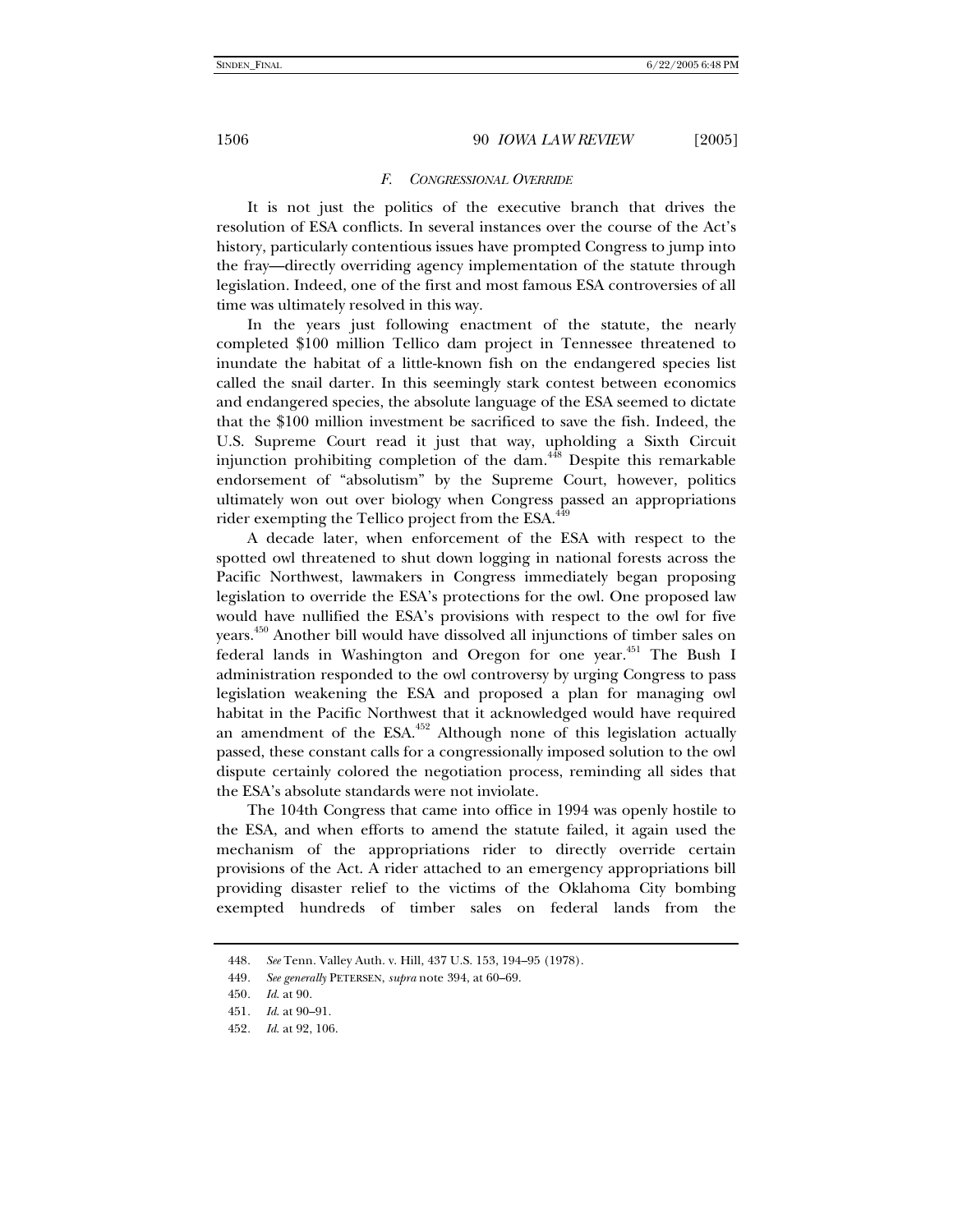environmental laws, including the  $ESA$ <sup>453</sup> It was, in one Congressperson's words, "a timber lobbyist's dream."<sup>454</sup> In the same year, another rider attached to another emergency appropriations bill imposed a year-long moratorium on species listings and critical habitat designations.<sup>455</sup> Senator Kay Bailey Hutchinson, who introduced the bill in the Senate, opined that the country needed a "time out" from the ESA "so that silly things will not happen" like "salmon that are running the wrong way in a stream... tak[ing] precedence over the rights of farmers and ranchers."456

Thus, even though Congress only rarely steps in to directly alter the outcome of a dispute under the ESA, the knowledge of that possibility colors virtually all negotiations under the Act, providing additional leverage to economic interests.

#### *G. THE ESA'S ENVIRONMENTAL TRUMPS*

In sum, we have seen that ESA implementation occurs not through the mechanical application of rigid, unyielding standards, but through a process of negotiation in which the diffuse citizen interests favoring species preservation and the concentrated corporate interests favoring unrestricted development compete to influence agency decision making. Political and economic considerations play a role in these negotiations because (1) they affect the relative bargaining and lobbying strength of the competing interests, (2) agency officials are inevitably tempted to consider political and economic factors in deciding where within the reasonable range of discretion to situate their decisions, and (3) all parties to the negotiation act with an awareness that in an extreme case, even the seemingly absolute backstop of the ESA's biological standards can be overridden either by an Endangered Species Committee exemption or by direct congressional action.

 <sup>453.</sup> Emergency Supplemental Appropriations for Disaster Relief and Rescissions Act, Pub. L. No. 104-19, § 2001, 109 Stat. 194, 240–47 (1995). *See generally* Patti A. Goldman & Kristin L. Boyles, *Forsaking the Rule of Law: The 1995 Logging Without Laws Rider and Its Legacy*, 27 ENVTL. L. 1035 (1997); Jason M. Patlis, *Riders on the Storm, or Navigating the Crosswinds of Appropriations and Administration of the Endangered Species Act: A Play in Five Acts*, 16 TUL. ENVTL. L.J. 257, 283–84 (2003).

 <sup>454. 141</sup> CONG. REC. H3230 (daily ed. Mar. 15, 1995) (statement of Rep. Yates).

 <sup>455.</sup> Emergency Supplemental Appropriations and Rescissions for the Department of Defense to Preserve and Enhance Military Readiness Act of 1995, Pub. L. No. 104-6, ch. 4, 109 Stat. 73, 86; *see* Patlis, *supra* note 453, at 287–91. The moratorium was automatically renewed for the first part of fiscal year 1996 as Congress and the President haggled over the budget. Ultimately, the omnibus appropriations bill that President Clinton signed into law extended the moratorium for the following year, but it also contained a provision allowing the President to suspend the moratorium, *see* Omnibus Consolidated Rescissions and Appropriations Act of 1996, Pub. L. 104-134, 110 Stat. 1321, 1321-159–160, which President Clinton did. In the end, the moratorium remained in effect for 381 days. *See* Patlis, *supra* note 453, at 291.

 <sup>456. 141</sup> CONG. REC. S4009-03 (daily ed. Mar. 16, 1995) (statement of Sen. Hutchinson).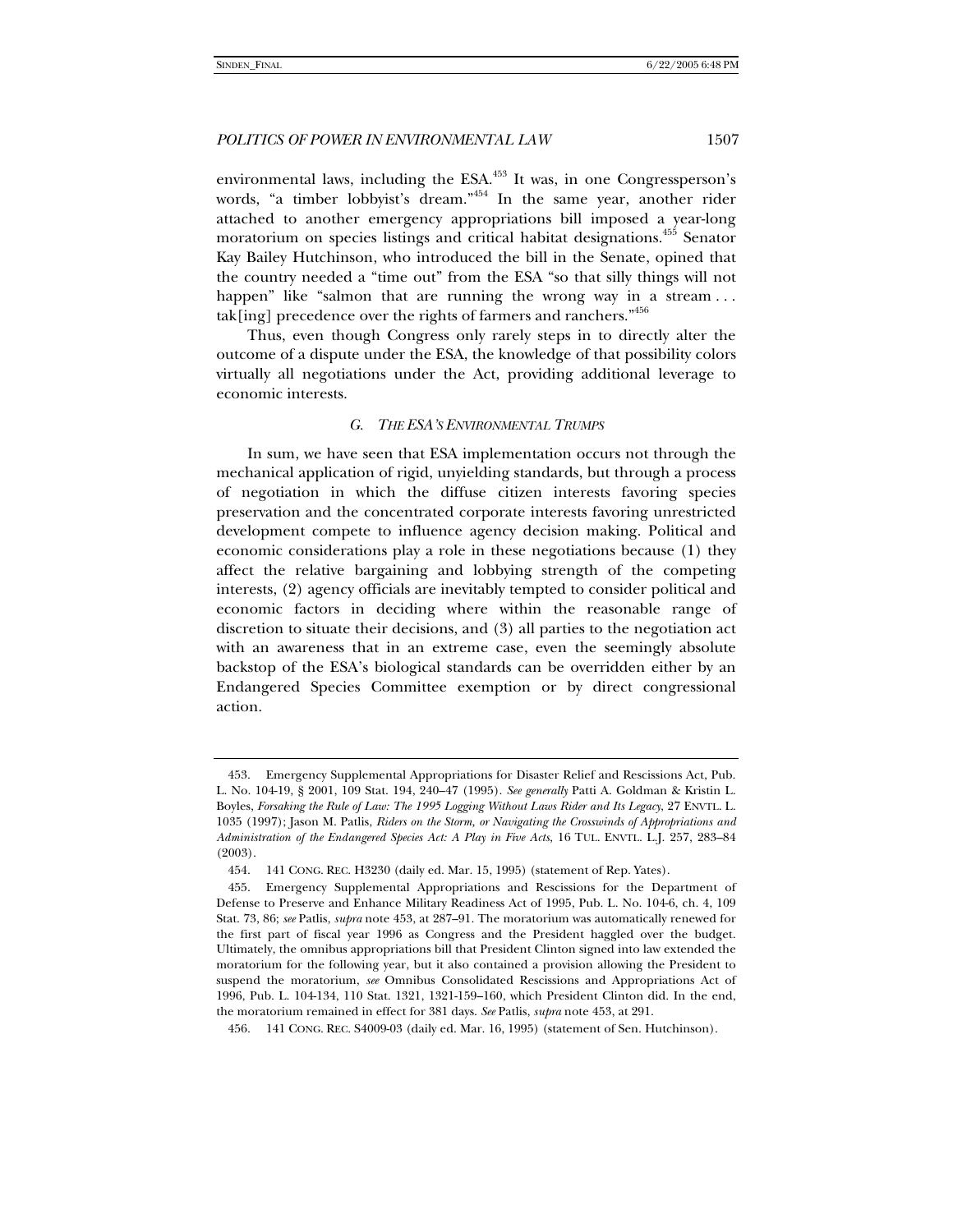But the process of political negotiation that underlies ESA enforcement is not unbounded. It is not the standardless political free-for-all produced by cost-benefit analysis. Formally, at least, it takes place within the confines of the cost-blind, biologically based standards of the statute. And while the ambiguity embedded in those standards may offer the agencies some wiggle room, their discretion is not limitless. A whole category of argument, after all—appeals to economic costs—is declared off limits by the cost-blind standards of the ESA. As we have seen, this does not mean that such concerns do not creep in covertly, but their impact is significantly muted by their formal exclusion. Without the added uncertainty and ambiguity that monetizing benefits and balancing them against costs inevitably introduces, there are circumstances in which jeopardy is undeniably jeopardy. As Oliver Houck describes it: The ESA "convene[s] the meeting and draw[s] a bottom line."<sup>457</sup>

Thus, the substantive standards of the ESA tilt the playing field decidedly in favor of the diffuse citizen interests that favor environmental protection. Even these strongly tilted substantive standards would not be effective, however, without the corresponding procedural rights that allow environmental interests to go to court to ensure agency compliance with those standards. It is the absolute substantive standards in combination with the ESA's strong citizen-suit provision and other procedural requirements that give environmental groups concrete power in the negotiating arena the threat of injunction. Ever since the Supreme Court set the stage in Tennessee Valley Authority v. Hill,<sup>458</sup> courts have repeatedly responded to citizen suits alleging violations of the ESA's procedural and substantive standards by issuing injunctions against development activity.<sup>459</sup> Such injunctions rarely end the controversy, but they give environmental interests leverage in the negotiating process—a seat at the table. $460$ 

 <sup>457.</sup> Houck, *supra* note 137, at 959 ("The ESA provides the muscle for the discussions: a reason for them to take place, and a boundary below which they cannot fall.").

 <sup>458. 437</sup> U.S. 153 (1978).

<sup>459</sup>*. See* cases cited *supra* note 384.

<sup>460</sup>*. See* PETERSEN, *supra* note 394, at 87 (describing how, early in the spotted owl dispute, environmentalists forced FWS, the Forest Service, BLM, and the timber industry to the negotiating table with the threat of litigation).

Just as the substantive standards of the ESA would be of little effect without the statute's procedural rights, nor would the procedural rights—the citizen-suit provision, the deadlines, and the availability of injunctive relief—be effective without the underlying substantive standards. Without its absolute substantive standards, the ESA would not shift nearly as much bargaining power to environmental interests, as thirty years of experience with NEPA's purely procedural dictates makes clear. *See generally* Matthew J. Lindstrom, *Procedures Without Purpose: The Withering Away of the National Environmental Policy Act's Substantive Law*, 20 J. LAND RESOURCES & ENVTL. L. 245 (2000); Philip Michael Ferester, *Revitalizing the National Environmental Policy Act: Substantive Law Adaptations from NEPA's Progeny*, 16 HARV. ENVTL. L. REV. 207 (1992). While these substantive standards do create a zone of agency discretion, they are not entirely indeterminate (like CBA). Therefore, they can provide effective grounds for courts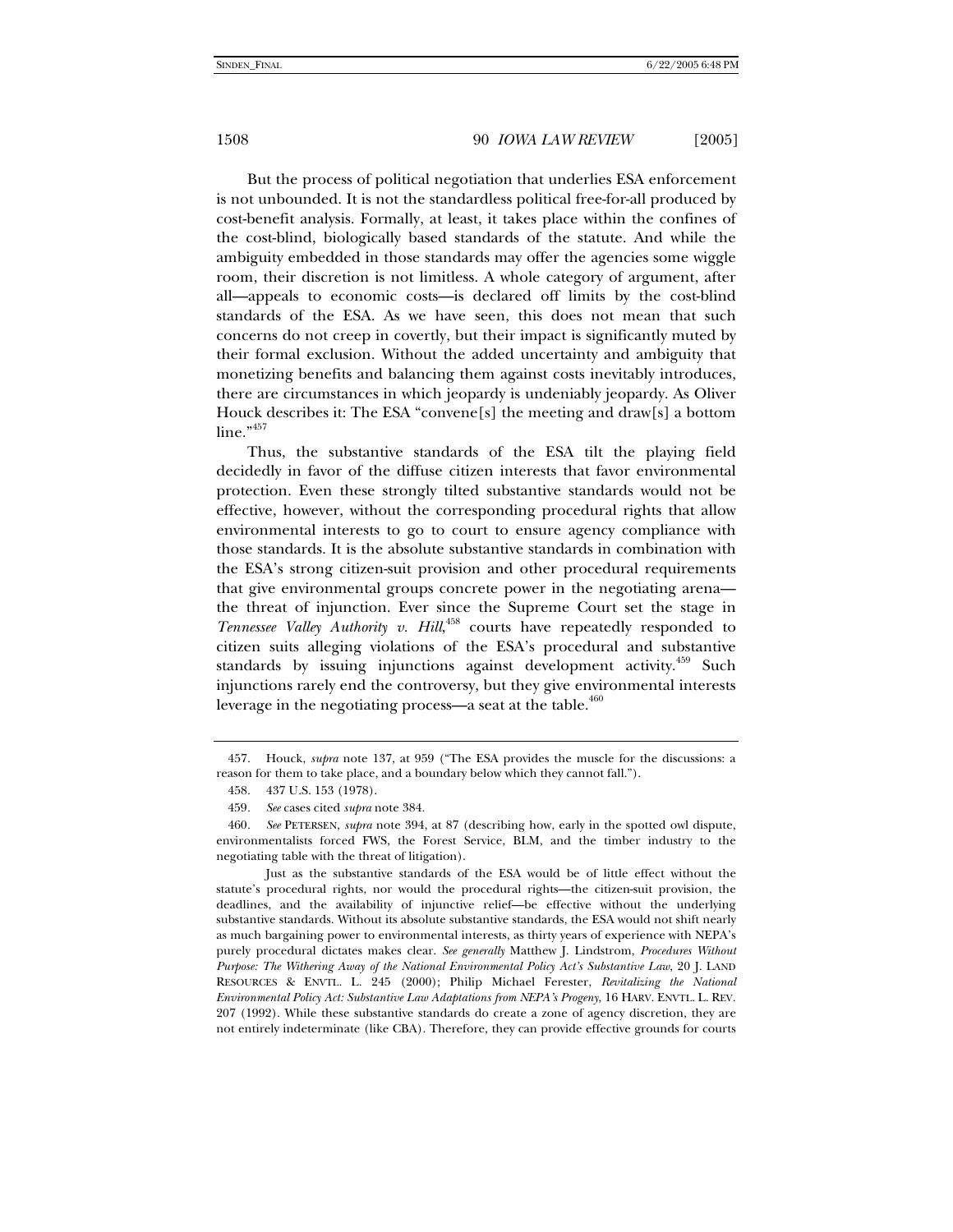This is precisely what happened in the spotted owl controversy. During the height of the dispute, environmental groups succeeded in enjoining literally hundreds of timber sales in the Pacific Northwest. But eventually these injunctions were lifted, and ultimately, the controversy was resolved not according to the federal court's interpretation of the language of the ESA, but through a politically negotiated compromise. In April 1993, President Clinton convened a "Timber Summit" in Portland, Oregon.<sup>461</sup> Stakeholders on all sides of the controversy expressed their positions and the Clinton administration subsequently hammered out a compromise, which came to be known as the Northwest Forest Plan. While the plan did not protect as much of the forest as environmentalists would have liked, its protections were far more extensive than would have occurred in the absence of the  $ESA$ <sup>462</sup> By giving environmentalists the "bottom line" of the jeopardy standard and the threat of injunction, the ESA's absolute standards gave them leverage at the bargaining table, and thus to some degree compensated for the vast mismatch of power and resources between them and the wealthy corporate interests that opposed them.

It is apparent, then, that the absolute, cost-blind standards of the ESA do not translate literally into absolute results. But they do impact naturalresources decision making in a tangible and meaningful way by fundamentally altering the political power dynamic that governs the process. Rather than literally defining substantive outcomes, the ESA's absolute standards perform a crucial power-shifting function. By giving the diffuse citizen interests that favor environmental protection a credible threat of an injunction forcing agency adherence to a cost-blind standard, they counteract the endemic power disparity between diffuse citizen interests and concentrated corporate interests that would otherwise skew agency decision making against environmental protection. This power shift ultimately leads to politically negotiated outcomes that—while perhaps less protective of species than a literal reading of the ESA might dictate—are nonetheless

to overturn substantive agency decisions. Further, even when a court-issued injunction is based purely on procedural grounds, requiring the agency to apply substantive standards through the enforcement of procedural requirements can have meaningful effect. When, for example, a federal district court enjoined the Bureau of Reclamation from delivering water from the Klamath Irrigation Project to farmers before completing formal consultation with NMFS under the ESA, *see* Pac. Coast Fed'n of Fishermen's Ass'ns v. U.S. Bureau of Reclamation, 138 F. Supp. 2d 1228, 1251 (N.D. Cal. 2001), NMFS subsequently issued a biological opinion calling jeopardy in response to which the Bureau of Reclamation drastically reduced water deliveries for the remainder of the season in order to preserve stream flows for fish, *see* NMFS, BIOLOGICAL OPINION: ONGOING KLAMATH PROJECT OPERATIONS (April 6, 2001), http://swr.ucsd.edu/psd/kbo.pdf (on file with the Iowa Law Review). Deborah Schoch, *Dreams Dry Up in Klamath Basin*, L.A. TIMES, July 23, 2001, at A1.

 <sup>461.</sup> PETERSEN, *supra* note 394, at 110.

 <sup>462.</sup> Before the spotted owl was listed under the ESA, the Forest Service had proposed preserving 690,000 acres of owl habitat. *See id*. at 84. Ultimately, the Northwest Forest Plan protected approximately 10 million acres. *See id*. at 111.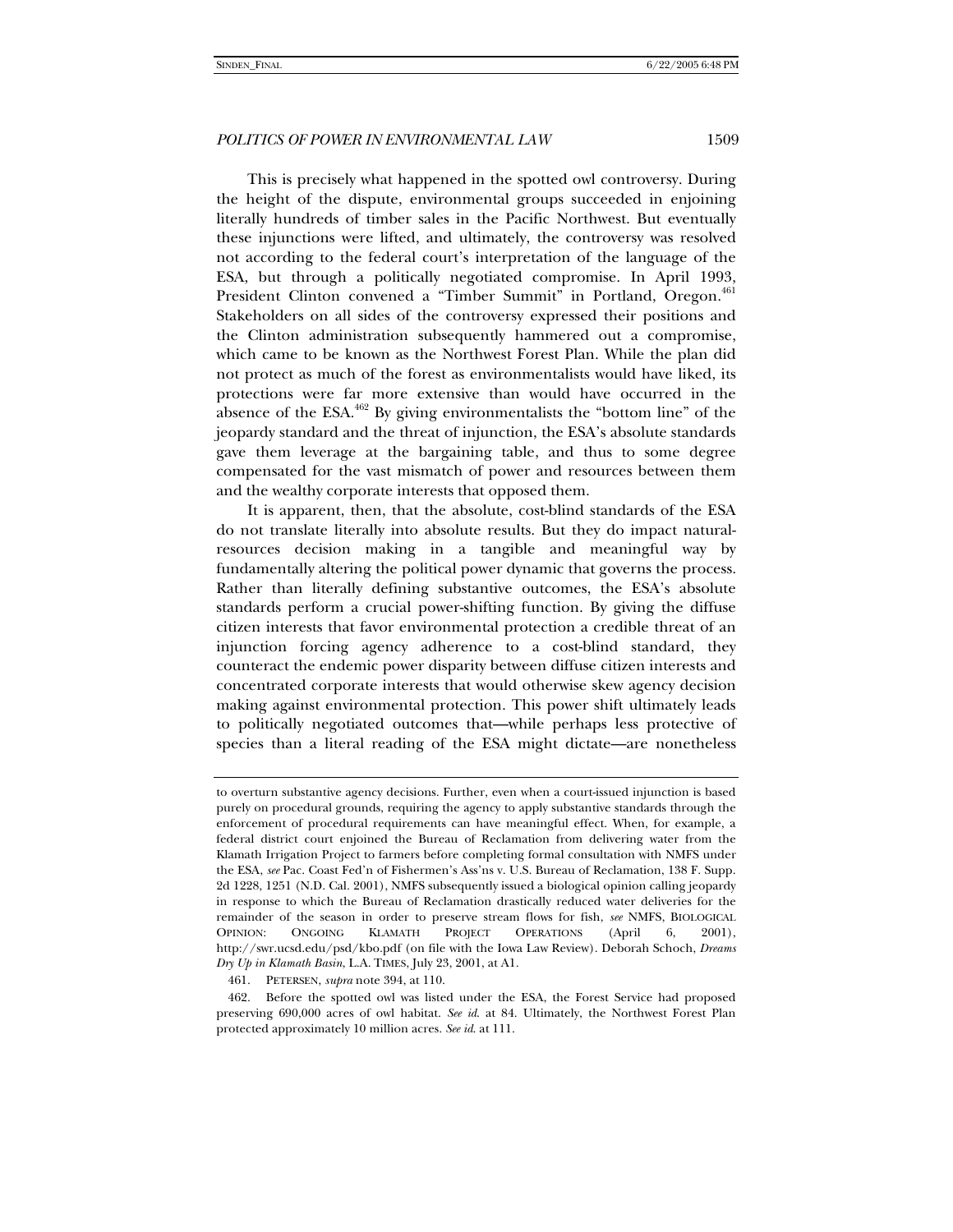substantially closer to the results we would hope to achieve under virtually any set of ideal criteria for environmental standard setting  $463$  than are the outcomes that would result from the political free-for-all that CBA inevitably produces.

#### IX. CONCLUSION

The debate about how best to craft environmental standards has raged for decades. Cost-benefit analysis—perhaps because of its well-established theoretical pedigree in welfare economics—is increasingly becoming the preeminent contender in that debate: the one to beat. Alternative principles for environmental standard setting have seemed like second-best approximations and have suffered from a lack of theoretical grounding. While some promising efforts to remedy these deficiencies have recently been made with respect to the feasibility principle, absolute standards have been largely ignored, or perhaps viewed as an embarrassment, an outmoded relic of the idealism of the 1970s.

But even as CBA is increasingly used by government agencies, some cracks are beginning to appear in its theoretical foundations. Even some of CBA's most ardent supporters now admit that its claim to mimic perfect market outcomes is theoretically incoherent. They now defend CBA as a pragmatic decision procedure—a second-best approximation—rather than a perfectly calibrated solution to the problem of market failure.<sup>464</sup>

As the capacity of welfare economics to provide a solid theoretical foundation for CBA thus comes into doubt, it is an opportune moment to begin to change the terms of the debate, to shift perspective by stepping outside the economic paradigm. Once we break free from the seductive pull of the tragedy of the commons and recognize that environmental degradation results not only from market failure but from a kind of political failure as well, things begin to look very different. We can see that the despoliation of our planet is driven not only by externalities and prisoners' dilemmas but by the pervasive imbalance of power between diffuse citizen interests and monied corporate interests that characterize virtually all environmental disputes. From this perspective, absolute standards no longer seem so anachronistic. If the problem is power imbalance, then maybe an absolute standard that privileges environmental protection over all else that deems economic costs irrelevant and requires environmental interests to prevail except in extraordinary circumstances—is just the kind of thumb on the scale that is needed. Just as constitutional rights operate as trumps to counteract intractable power imbalances that threaten to distort government decision making—the power of the state over the individual, the power of privileged over subjugated groups—perhaps environmental standards ought

<sup>463</sup>*. See supra* notes 356–60 and accompanying text.

<sup>464</sup>*. See supra* notes 97–113 and accompanying text.